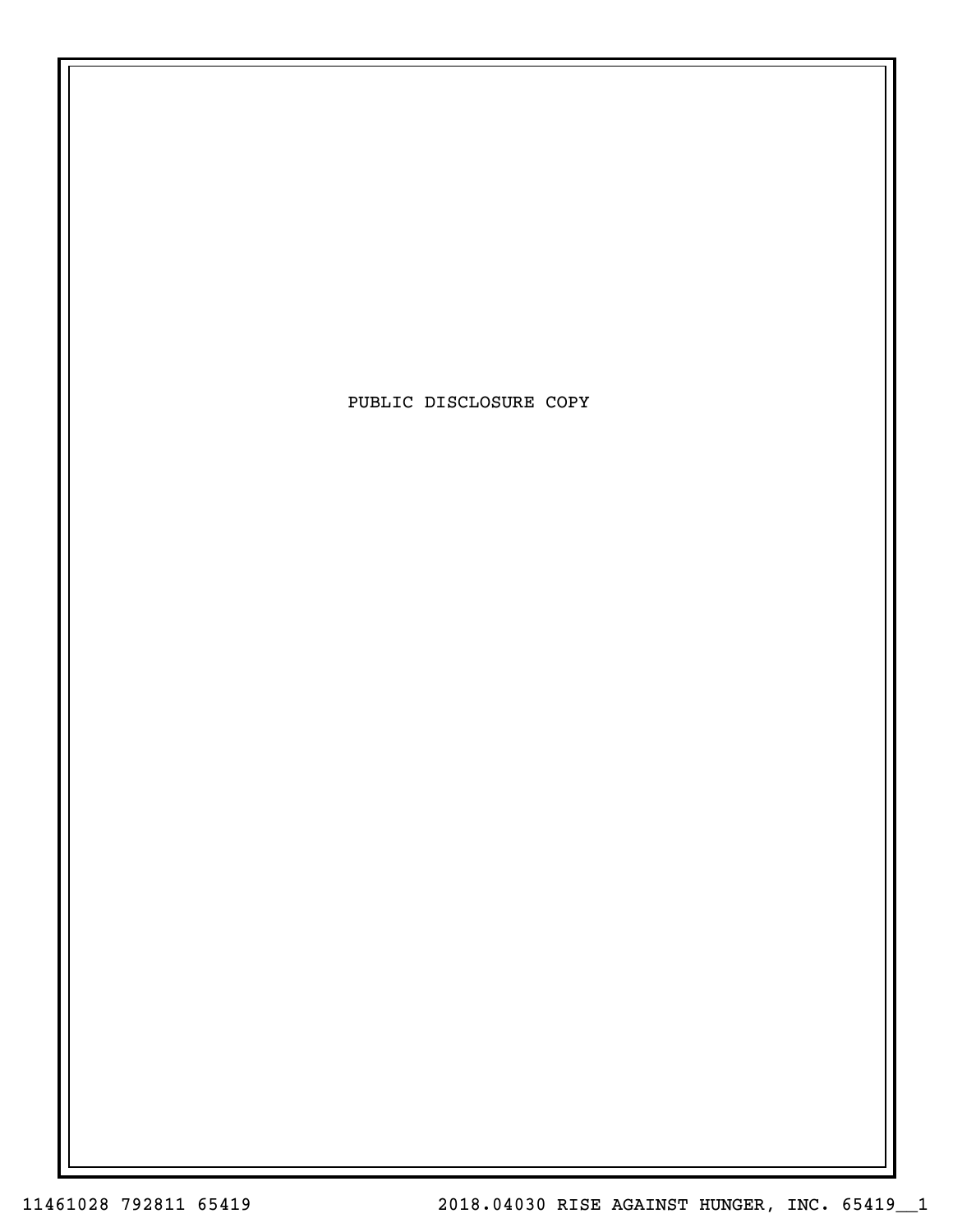| Form |  |
|------|--|

Department of the Treasury Internal Revenue Service

## **Return of Organization Exempt From Income Tax** \*\* PUBLIC DISCLOSURE COPY \*\*

**Under section 501(c), 527, or 4947(a)(1) of the Internal Revenue Code (except private foundations) 2018**

**| Do not enter social security numbers on this form as it may be made public.**

**| Go to www.irs.gov/Form990 for instructions and the latest information. Inspection**



|                         |                            | A For the 2018 calendar year, or tax year beginning                                                                                                 | and ending |                                                     |                                                           |
|-------------------------|----------------------------|-----------------------------------------------------------------------------------------------------------------------------------------------------|------------|-----------------------------------------------------|-----------------------------------------------------------|
| В                       | Check if<br>applicable:    | <b>C</b> Name of organization                                                                                                                       |            | D Employer identification number                    |                                                           |
|                         | Address<br>change          | RISE AGAINST HUNGER, INC.                                                                                                                           |            |                                                     |                                                           |
|                         | Name<br>change             | Doing business as                                                                                                                                   |            |                                                     | 16-1541024                                                |
|                         | Initial<br>return          | Number and street (or P.O. box if mail is not delivered to street address)                                                                          | Room/suite | E Telephone number                                  |                                                           |
|                         | Final                      | 3733 NATIONAL DR, STE 200                                                                                                                           |            |                                                     | $919 - 839 - 0689$                                        |
|                         | return/<br>termin-<br>ated | City or town, state or province, country, and ZIP or foreign postal code                                                                            |            | G Gross receipts \$                                 | 59,328,383.                                               |
|                         | Amended<br>Ireturn         | 27612-4845<br>RALEIGH, NC                                                                                                                           |            | H(a) Is this a group return                         |                                                           |
|                         | Applica-<br>tion           | F Name and address of principal officer: CATHERINE DAY                                                                                              |            | for subordinates?                                   | $\sqrt{}$ Yes $\sqrt{}$ X $\sqrt{}$ No                    |
|                         | pending                    | SAME AS C ABOVE                                                                                                                                     |            | $H(b)$ Are all subordinates included? $\Box$ Yes    | <b>No</b>                                                 |
|                         |                            | Tax-exempt status: $\boxed{\mathbf{X}}$ 501(c)(3)<br>$\sqrt{\frac{2}{1}}$ (insert no.)<br>$4947(a)(1)$ or<br>$501(c)$ (                             | 527        |                                                     | If "No," attach a list. (see instructions)                |
|                         |                            | J Website: WWW.RISEAGAINSTHUNGER.ORG                                                                                                                |            | $H(c)$ Group exemption number $\blacktriangleright$ |                                                           |
|                         |                            | <b>K</b> Form of organization: $\boxed{\mathbf{X}}$ Corporation<br>Other $\blacktriangleright$<br>Trust<br>Association                              |            |                                                     | L Year of formation: $1998$ M State of legal domicile: DE |
|                         | Part I                     | Summary                                                                                                                                             |            |                                                     |                                                           |
|                         | 1.                         | Briefly describe the organization's mission or most significant activities: RISE AGAINST HUNGER,                                                    |            |                                                     | INC. IS AN                                                |
|                         |                            | INTERNATIONAL HUNGER RELIEF NON-PROFIT ORGANIZATION THAT                                                                                            |            |                                                     | IS DRIVEN                                                 |
| Activities & Governance | $\mathbf{2}$               | Check this box $\blacktriangleright$ $\blacksquare$ if the organization discontinued its operations or disposed of more than 25% of its net assets. |            |                                                     |                                                           |
|                         | 3                          | Number of voting members of the governing body (Part VI, line 1a)                                                                                   |            | 3                                                   | 17                                                        |
|                         | 4                          |                                                                                                                                                     |            | $\overline{\mathbf{4}}$                             | 17                                                        |
|                         | 5                          |                                                                                                                                                     |            | $\overline{5}$                                      | $\overline{232}$                                          |
|                         |                            |                                                                                                                                                     |            | 6                                                   | 500000                                                    |
|                         |                            | 7 a Total unrelated business revenue from Part VIII, column (C), line 12 [11] [12] [11] [12] [11] [11] [12] [1                                      |            | 7a                                                  | О.                                                        |
|                         |                            |                                                                                                                                                     |            | 7b                                                  | 0.                                                        |
|                         |                            |                                                                                                                                                     |            | <b>Prior Year</b>                                   | <b>Current Year</b>                                       |
|                         | 8                          | Contributions and grants (Part VIII, line 1h)                                                                                                       |            | 48,950,632.                                         | $\overline{59}$ , 243, 503.                               |
| Revenue                 | 9                          | Program service revenue (Part VIII, line 2g)                                                                                                        |            | 0.                                                  | Ο.                                                        |
|                         | 10                         |                                                                                                                                                     |            | 16,578.                                             | 26,948.                                                   |
|                         | 11                         | Other revenue (Part VIII, column (A), lines 5, 6d, 8c, 9c, 10c, and 11e)                                                                            |            | 35,651.                                             | 28,710.                                                   |
|                         | 12                         | Total revenue - add lines 8 through 11 (must equal Part VIII, column (A), line 12)                                                                  |            | 49,002,861.                                         | 59,299,161.                                               |
|                         | 13                         | Grants and similar amounts paid (Part IX, column (A), lines 1-3)                                                                                    |            | $\overline{27,617,798}$ .                           | 36,422,910.                                               |
|                         | 14                         | Benefits paid to or for members (Part IX, column (A), line 4)                                                                                       |            | 0.                                                  | 0.                                                        |
|                         | 15                         | Salaries, other compensation, employee benefits (Part IX, column (A), lines 5-10)                                                                   |            | 9,406,615.                                          | 10,669,609.                                               |
|                         |                            | 16a Professional fundraising fees (Part IX, column (A), line 11e)                                                                                   |            | 0.                                                  | 156,233.                                                  |
| Expenses                |                            | $\blacktriangleright$ 1,648,129.<br><b>b</b> Total fundraising expenses (Part IX, column (D), line 25)                                              |            |                                                     |                                                           |
|                         |                            |                                                                                                                                                     |            | 12,732,648.                                         | 13,569,584.                                               |
|                         | 18                         | Total expenses. Add lines 13-17 (must equal Part IX, column (A), line 25)                                                                           |            | $\overline{49}$ , 757, 061.                         | 60, 818, 336.                                             |
|                         | 19                         |                                                                                                                                                     |            | $-754, 200.$                                        | $-1, 519, 175.$                                           |
| ăğ                      |                            |                                                                                                                                                     |            | <b>Beginning of Current Year</b>                    | <b>End of Year</b>                                        |
| Assets<br><b>Palgri</b> | 20                         | Total assets (Part X, line 16)                                                                                                                      |            | 9,354,284.                                          | 8,584,207.                                                |
|                         |                            | 21 Total liabilities (Part X, line 26)                                                                                                              |            | 4, 124, 285.                                        | 4,873,383.                                                |
| Jet                     | ~+ II                      | - Cianature Block                                                                                                                                   |            | 5,229,999.                                          | $\overline{3}$ , 710, 824.                                |

**Part II Signature Block**

Under penalties of perjury, I declare that I have examined this return, including accompanying schedules and statements, and to the best of my knowledge and belief, it is true, correct, and complete. Declaration of preparer (other than officer) is based on all information of which preparer has any knowledge.

| Sign            | Signature of officer                                                              | Date                                  |
|-----------------|-----------------------------------------------------------------------------------|---------------------------------------|
| Here            | CATHERINE DAY,<br>INTERIM<br>CEO                                                  |                                       |
|                 | Type or print name and title                                                      |                                       |
|                 | Date<br>Print/Type preparer's name<br>Preparer's signature                        | <b>PTIN</b><br>Check                  |
| Paid            | DENISE P. HILL                                                                    | $10/28/19$ self-employed<br>P00046615 |
| Preparer        | Firm's name $\blacktriangleright$ ELLIOTT DAVIS, LLC/PLLC                         | 57-0381582<br>Firm's $EIN$            |
| Use Only        | Firm's address 1901 MAIN STREET, SUITE 900                                        |                                       |
|                 | COLUMBIA, SC 29201                                                                | Phone no. $(803)$ $256 - 0002$        |
|                 | May the IRS discuss this return with the preparer shown above? (see instructions) | $\overline{X}$ Yes<br>No              |
| 832001 12-31-18 | LHA For Paperwork Reduction Act Notice, see the separate instructions.            | Form 990 (2018)                       |
|                 | SCHEDULE O FOR ORGANIZATION MISSION STATEMENT CONTINUATION<br>SEE                 |                                       |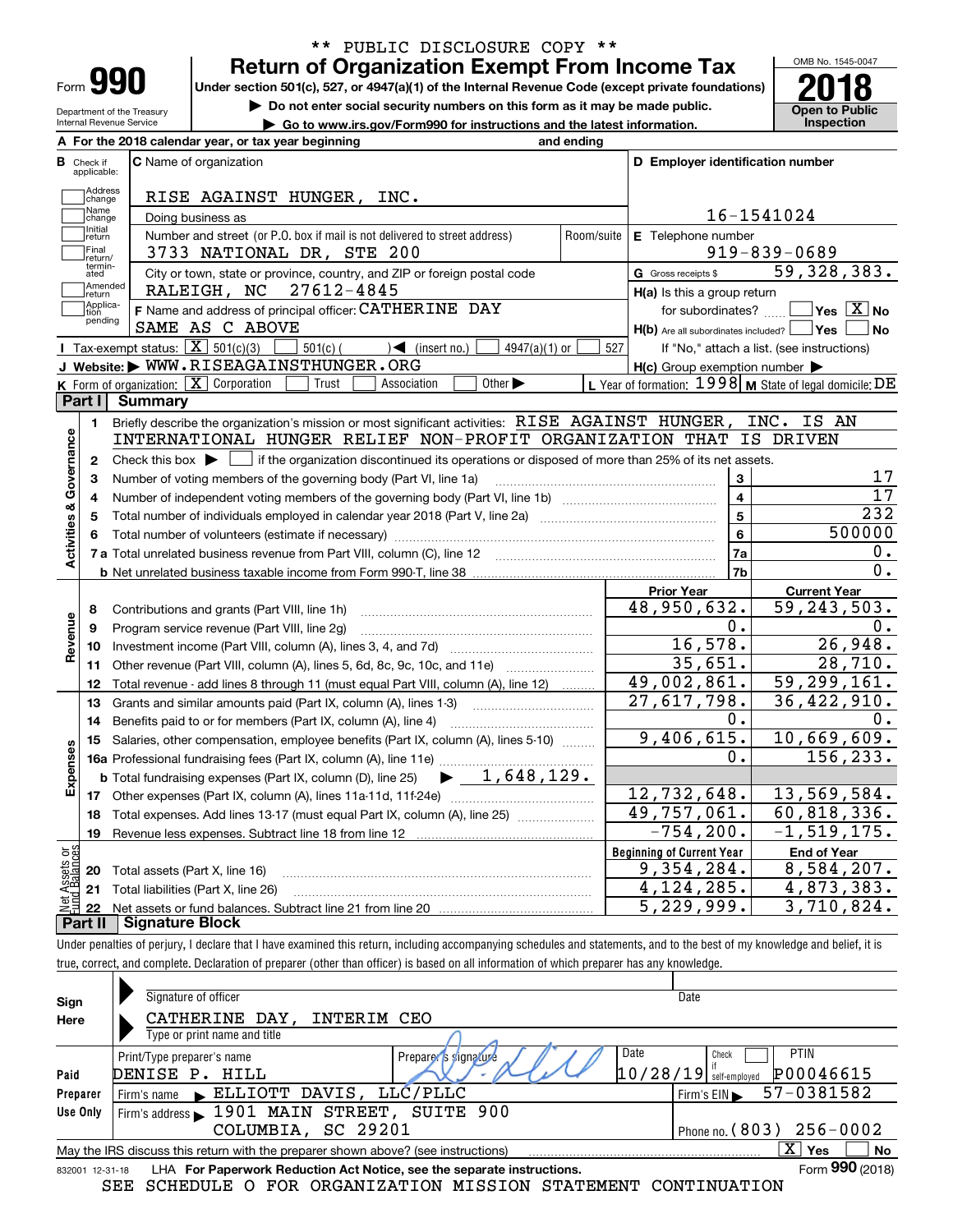|              | 16-1541024<br>RISE AGAINST HUNGER, INC.<br>Page 2<br>Form 990 (2018)                                                                                   |
|--------------|--------------------------------------------------------------------------------------------------------------------------------------------------------|
|              | <b>Part III Statement of Program Service Accomplishments</b>                                                                                           |
|              | $\overline{\mathbf{X}}$                                                                                                                                |
| 1            | Briefly describe the organization's mission:                                                                                                           |
|              | INC. IS AN INTERNATIONAL HUNGER RELIEF NON-PROFIT<br>RISE AGAINST HUNGER,                                                                              |
|              | ORGANIZATION THAT IS DRIVEN BY A VISION OF A WORLD WITHOUT HUNGER AND                                                                                  |
|              | A MISSION TO END HUNGER IN OUR LIFETIME. RISE AGAINST HUNGER                                                                                           |
|              | DISTRIBUTES FOOD AND OTHER LIFE-CHANGING AID TO THE WORLD'S MOST                                                                                       |
| $\mathbf{2}$ | Did the organization undertake any significant program services during the year which were not listed on the                                           |
|              | $\boxed{\text{X}}$ Yes $\boxed{\text{}}$<br>l No<br>prior Form 990 or 990-EZ?                                                                          |
|              | If "Yes," describe these new services on Schedule O.                                                                                                   |
| 3            | $\sqrt{}$ Yes $\sqrt{}$ X $\sqrt{}$ No<br>Did the organization cease conducting, or make significant changes in how it conducts, any program services? |
|              | If "Yes," describe these changes on Schedule O.                                                                                                        |
| 4            | Describe the organization's program service accomplishments for each of its three largest program services, as measured by expenses.                   |
|              | Section 501(c)(3) and 501(c)(4) organizations are required to report the amount of grants and allocations to others, the total expenses, and           |
|              | revenue, if any, for each program service reported.                                                                                                    |
| 4a           | $33$ , $412$ , $614$ . ) (Revenue \$<br>33,901,493.<br>) (Expenses \$<br>including grants of \$<br>(Code:                                              |
|              | THROUGH OUR NOURISHING LIVES PORTFOLIO, THE ORGANIZATION WORKS                                                                                         |
|              | ALONGSIDE COMMUNITIES TOWARD A FUTURE IN WHICH THEY CAN THRIVE,<br>WHILE                                                                               |
|              | SUPPORTING SAFETY NET PROGRAMS THAT PROVIDE NOURISHMENT,<br>SERVING AS A                                                                               |
|              | CONDUIT FOR SKILLS TRAINING OR SERVICES THAT SUPPORT THE JOURNEY OUT OF                                                                                |
|              | POVERTY. ONE IN THREE PEOPLE WORLDWIDE ARE ADVERSELY AFFECTED BY                                                                                       |
|              | VITAMIN AND MINERAL DEFICIENCIES. THE ORGANIZATION MEALS ARE FORMULATED                                                                                |
|              |                                                                                                                                                        |
|              | TO PROVIDE A COMPREHENSIVE ARRAY OF MINERALS AND MICRONUTRIENTS.<br>THE                                                                                |
|              | MEALS INCLUDE ENRICHED RICE, SOY PROTEIN, DRIED VEGETABLES AND 18                                                                                      |
|              | ESSENTIAL VITAMINS AND NUTRIENTS. THE MEALS AND OTHER FORMS OF<br>IN-KIND                                                                              |
|              | AID ARE DISTRIBUTED PRIMARILY TO SUPPORT TRANSFORMATIONAL DEVELOPMENT                                                                                  |
|              | THROUGH SCHOOL MEALS PROGRAMS, VOCATIONAL TRAINING PROGRAMS,<br><b>MEDICAL</b>                                                                         |
|              | CLINICS AND ORPHANAGES IN DEVELOPING COUNTRIES. THE ORGANIZATION MEALS                                                                                 |
| 4b           | 572,658.<br>including grants of \$<br>(Expenses \$<br>) (Revenue \$<br>(Code:                                                                          |
|              | THROUGH OUR EMPOWERING COMMUNITIES PORTFOLIO, WE AIM<br><b>TO INCREASE</b>                                                                             |
|              | AGRICULTURAL PRODUCTION AND INCOMES THROUGH PROGRAMS PROMOTING IMPROVED                                                                                |
|              | AGRICULTURAL METHODS, BUSINESS SKILLS AND MARKET SYSTEMS.<br>IN DEVELOPING                                                                             |
|              | COUNTRIES, FARMERS ARE SOME OF THE MOST FOOD-INSECURE MEMBERS OF                                                                                       |
|              | SOCIETY. FARM YIELDS ARE CONSTRAINED BY AVAILABILITY AND AFFORDABILITY                                                                                 |
|              | OF QUALITY SEEDS AND FERTILIZERS. CLIMATE CHANGE HAS MADE WEATHER                                                                                      |
|              | PATTERNS UNPREDICTABLE, AFFECTING PLANTING AND HARVESTING SEASONS, AS                                                                                  |
|              | WELL AS THE AVAILABILITY OF FODDER FOR ANIMAL HERDS. THOSE IN RURAL                                                                                    |
|              | AREAS OFTEN LACK ACCESS TO MARKETS WHERE THEY CAN GET FAIR PRICES FOR                                                                                  |
|              | THEIR PRODUCE. OUR PROJECTS HELP SMALLHOLDER FARMERS BUILD RESILIENCE                                                                                  |
|              | TO THE SHOCKS AND STRESSES OF CLIMATE CHANGE BY PROMOTING ECOLOGICAL                                                                                   |
|              | APPROACHES TO AGRICULTURE, AS WELL AS DIVERSIFICATION. FOR THOSE WHO DO                                                                                |
| 4с           | $665,289$ $\cdot$ including grants of \$<br>$488,325.$ ) (Revenue \$<br>) (Expenses \$<br>(Code:                                                       |
|              | THE ORGANIZATION CONTINUES ITS LEGACY OF COMMITMENT TO BOTH DOMESTIC                                                                                   |
|              | AND INTERNATIONAL CRISIS RESPONSE AND RELIEF FROM FAMINE, NATURAL AND                                                                                  |
|              | MANMADE DISASTERS AND HEALTH EPIDEMICS. THE ORGANIZATION RESPONDS TO                                                                                   |
|              | SUDDEN AND ONGOING CRISES TO MEET IMMEDIATE NEEDS OF AFFECTED                                                                                          |
|              | POPULATIONS AND SUPPORT THEIR TRANSITION TOWARD RECOVERY. THE                                                                                          |
|              | ORGANIZATION HAS RESPONDED TO EMERGENCIES BY DISTRIBUTING FOOD                                                                                         |
|              | ASSISTANCE, NUTRITIONAL SUPPORT, WATER FILTERS, HYGIENE KITS AND OTHER                                                                                 |
|              | IN-KIND DONATIONS TO THOSE DISPLACED BY NATURAL DISASTERS AND MAN-MADE                                                                                 |
|              | CRISES. IN BUILDING THE RESILIENCE OF VULNERABLE PEOPLE, THE                                                                                           |
|              | ORGANIZATION WORKS HAND-IN-HAND WITH A HOST OF ORGANIZATIONS TO ENSURE                                                                                 |
|              | THAT OUR MEALS AND OTHER LIFE-CHANGING AID CAN REACH COMMUNITIES IN                                                                                    |
|              | CRISIS EFFECTIVELY AND ACCORDING TO NEED. TO DATE, THE EFFORTS OF THE                                                                                  |
|              | 4d Other program services (Describe in Schedule O.)                                                                                                    |
|              | 18,751,500. including grants of \$2,521,971.) (Revenue \$<br>(Expenses \$                                                                              |
|              | 53,890,940.<br>4e Total program service expenses                                                                                                       |
|              | Form 990 (2018)                                                                                                                                        |
|              | SEE SCHEDULE O FOR CONTINUATION(S)<br>832002 12-31-18                                                                                                  |
|              | 2                                                                                                                                                      |
|              |                                                                                                                                                        |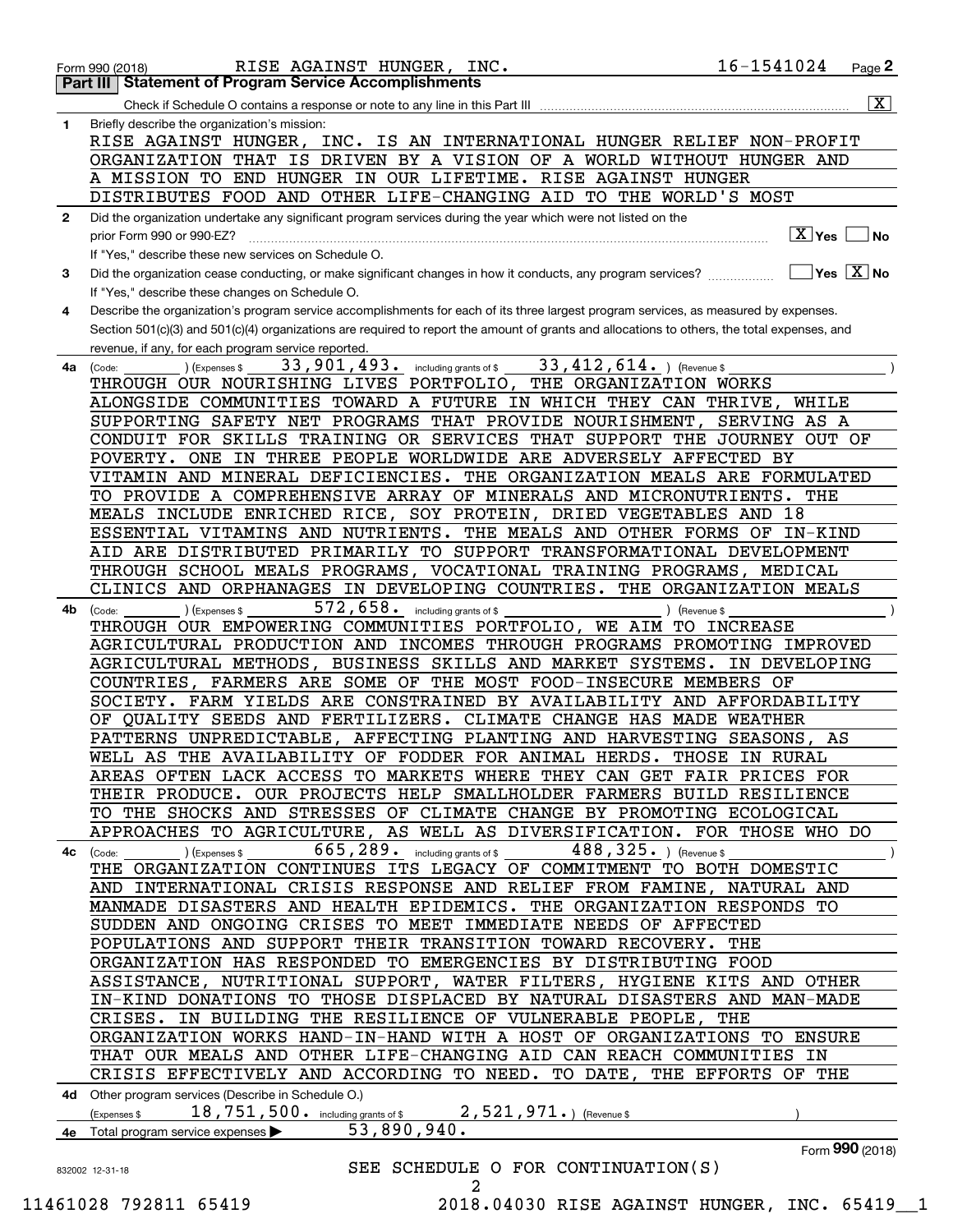Form 990 (2018) RISE AGAINST HUNGER, INC. 16-1541024 <sub>Page</sub> 3<br>**Part IV | Checklist of Required Schedules** 

|     |                                                                                                                                                                         |                 | Yes   No                |                 |
|-----|-------------------------------------------------------------------------------------------------------------------------------------------------------------------------|-----------------|-------------------------|-----------------|
| 1.  | Is the organization described in section 501(c)(3) or $4947(a)(1)$ (other than a private foundation)?                                                                   |                 |                         |                 |
|     |                                                                                                                                                                         | 1.              | X                       |                 |
| 2   |                                                                                                                                                                         | $\overline{2}$  | $\overline{\mathbf{x}}$ |                 |
| 3   | Did the organization engage in direct or indirect political campaign activities on behalf of or in opposition to candidates for                                         |                 |                         |                 |
|     |                                                                                                                                                                         | 3               |                         | x               |
| 4   | Section 501(c)(3) organizations. Did the organization engage in lobbying activities, or have a section 501(h) election in effect                                        |                 |                         |                 |
|     |                                                                                                                                                                         | 4               |                         | X               |
| 5   | Is the organization a section 501(c)(4), 501(c)(5), or 501(c)(6) organization that receives membership dues, assessments, or                                            |                 |                         |                 |
|     |                                                                                                                                                                         | 5               |                         | X               |
| 6   | Did the organization maintain any donor advised funds or any similar funds or accounts for which donors have the right to                                               |                 |                         |                 |
|     | provide advice on the distribution or investment of amounts in such funds or accounts? If "Yes," complete Schedule D, Part I                                            | 6               |                         | x               |
| 7   | Did the organization receive or hold a conservation easement, including easements to preserve open space,                                                               |                 |                         | X               |
|     |                                                                                                                                                                         | $\overline{7}$  |                         |                 |
| 8   | Did the organization maintain collections of works of art, historical treasures, or other similar assets? If "Yes," complete                                            |                 |                         | X               |
|     |                                                                                                                                                                         | 8               |                         |                 |
| 9   | Did the organization report an amount in Part X, line 21, for escrow or custodial account liability, serve as a custodian for                                           |                 |                         |                 |
|     | amounts not listed in Part X; or provide credit counseling, debt management, credit repair, or debt negotiation services?                                               | 9               |                         | x               |
| 10  | If "Yes," complete Schedule D, Part IV<br>Did the organization, directly or through a related organization, hold assets in temporarily restricted endowments, permanent |                 |                         |                 |
|     |                                                                                                                                                                         | 10              |                         | Χ               |
| 11  | If the organization's answer to any of the following questions is "Yes," then complete Schedule D, Parts VI, VII, VIII, IX, or X                                        |                 |                         |                 |
|     | as applicable.                                                                                                                                                          |                 |                         |                 |
|     | a Did the organization report an amount for land, buildings, and equipment in Part X, line 10? If "Yes," complete Schedule D,                                           |                 |                         |                 |
|     |                                                                                                                                                                         | 11a             | X                       |                 |
|     | <b>b</b> Did the organization report an amount for investments - other securities in Part X, line 12 that is 5% or more of its total                                    |                 |                         |                 |
|     |                                                                                                                                                                         | 11 <sub>b</sub> |                         | x               |
|     | c Did the organization report an amount for investments - program related in Part X, line 13 that is 5% or more of its total                                            |                 |                         |                 |
|     |                                                                                                                                                                         | 11c             |                         | x               |
|     | d Did the organization report an amount for other assets in Part X, line 15 that is 5% or more of its total assets reported in                                          |                 |                         |                 |
|     |                                                                                                                                                                         | 11d             |                         | x               |
|     | e Did the organization report an amount for other liabilities in Part X, line 25? If "Yes," complete Schedule D, Part X                                                 | 11e             | X                       |                 |
| f   | Did the organization's separate or consolidated financial statements for the tax year include a footnote that addresses                                                 |                 |                         |                 |
|     | the organization's liability for uncertain tax positions under FIN 48 (ASC 740)? If "Yes," complete Schedule D, Part X                                                  | 11f             | X                       |                 |
|     | 12a Did the organization obtain separate, independent audited financial statements for the tax year? If "Yes," complete                                                 |                 |                         |                 |
|     | Schedule D, Parts XI and XII                                                                                                                                            | 12a             | X                       |                 |
|     | b Was the organization included in consolidated, independent audited financial statements for the tax year?                                                             |                 |                         |                 |
|     | If "Yes," and if the organization answered "No" to line 12a, then completing Schedule D, Parts XI and XII is optional                                                   | 12b             |                         | ▵               |
| 13  |                                                                                                                                                                         | 13              |                         | X               |
| 14a | Did the organization maintain an office, employees, or agents outside of the United States?                                                                             | 14a             |                         | X               |
|     | <b>b</b> Did the organization have aggregate revenues or expenses of more than \$10,000 from grantmaking, fundraising, business,                                        |                 |                         |                 |
|     | investment, and program service activities outside the United States, or aggregate foreign investments valued at \$100,000                                              |                 |                         |                 |
|     |                                                                                                                                                                         | 14b             | х                       |                 |
| 15  | Did the organization report on Part IX, column (A), line 3, more than \$5,000 of grants or other assistance to or for any                                               |                 |                         |                 |
|     |                                                                                                                                                                         | 15              | X                       |                 |
| 16  | Did the organization report on Part IX, column (A), line 3, more than \$5,000 of aggregate grants or other assistance to                                                |                 |                         |                 |
|     |                                                                                                                                                                         | 16              |                         | x               |
| 17  | Did the organization report a total of more than \$15,000 of expenses for professional fundraising services on Part IX,                                                 |                 |                         |                 |
|     |                                                                                                                                                                         | 17              | X                       |                 |
| 18  | Did the organization report more than \$15,000 total of fundraising event gross income and contributions on Part VIII, lines                                            |                 |                         |                 |
|     |                                                                                                                                                                         | 18              |                         | x               |
| 19  | Did the organization report more than \$15,000 of gross income from gaming activities on Part VIII, line 9a? If "Yes."                                                  |                 |                         |                 |
|     |                                                                                                                                                                         | 19              |                         | х               |
|     |                                                                                                                                                                         | <b>20a</b>      |                         | $\mathbf x$     |
|     | b If "Yes" to line 20a, did the organization attach a copy of its audited financial statements to this return?                                                          | 20 <sub>b</sub> |                         |                 |
| 21  | Did the organization report more than \$5,000 of grants or other assistance to any domestic organization or                                                             |                 |                         |                 |
|     |                                                                                                                                                                         | 21              | X                       |                 |
|     | 332003 12-31-18                                                                                                                                                         |                 |                         | Form 990 (2018) |

3

832003 12-31-18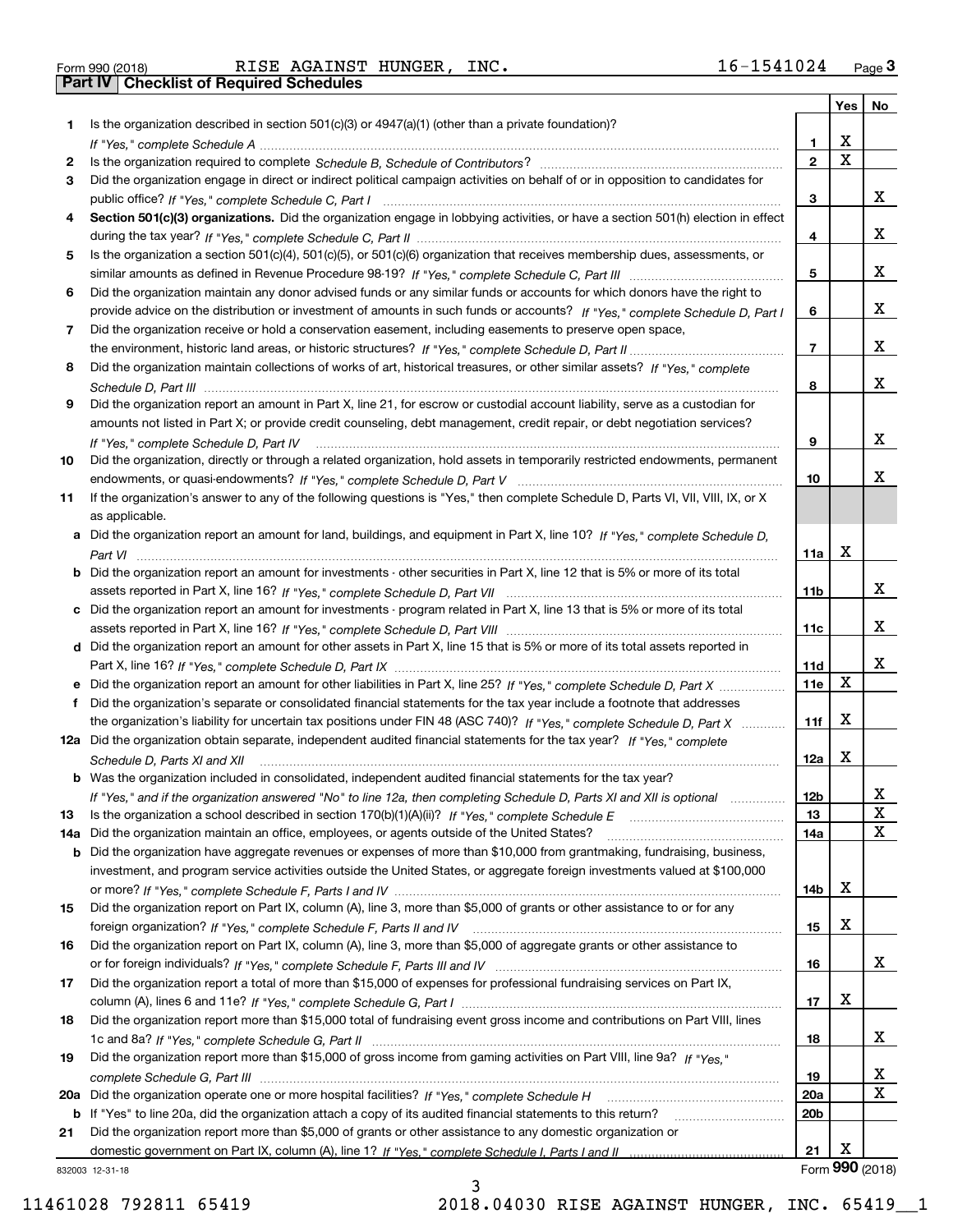*(continued)*

|               |                                                                                                                                    |     | Yes | No              |
|---------------|------------------------------------------------------------------------------------------------------------------------------------|-----|-----|-----------------|
| 22            | Did the organization report more than \$5,000 of grants or other assistance to or for domestic individuals on                      |     |     |                 |
|               |                                                                                                                                    | 22  |     | x               |
| 23            | Did the organization answer "Yes" to Part VII, Section A, line 3, 4, or 5 about compensation of the organization's current         |     |     |                 |
|               | and former officers, directors, trustees, key employees, and highest compensated employees? If "Yes," complete                     |     |     |                 |
|               |                                                                                                                                    | 23  | x   |                 |
|               | 24a Did the organization have a tax-exempt bond issue with an outstanding principal amount of more than \$100,000 as of the        |     |     |                 |
|               | last day of the year, that was issued after December 31, 2002? If "Yes," answer lines 24b through 24d and complete                 |     |     |                 |
|               |                                                                                                                                    | 24a |     | x               |
|               | <b>b</b> Did the organization invest any proceeds of tax-exempt bonds beyond a temporary period exception?                         | 24b |     |                 |
|               | c Did the organization maintain an escrow account other than a refunding escrow at any time during the year to defease             |     |     |                 |
|               |                                                                                                                                    | 24c |     |                 |
|               |                                                                                                                                    | 24d |     |                 |
|               | 25a Section 501(c)(3), 501(c)(4), and 501(c)(29) organizations. Did the organization engage in an excess benefit                   |     |     |                 |
|               |                                                                                                                                    | 25a |     | x               |
|               | b Is the organization aware that it engaged in an excess benefit transaction with a disqualified person in a prior year, and       |     |     |                 |
|               | that the transaction has not been reported on any of the organization's prior Forms 990 or 990-EZ? If "Yes," complete              |     |     |                 |
|               | Schedule L, Part I                                                                                                                 | 25b |     | x               |
| 26            | Did the organization report any amount on Part X, line 5, 6, or 22 for receivables from or payables to any current or              |     |     |                 |
|               | former officers, directors, trustees, key employees, highest compensated employees, or disqualified persons? If "Yes."             |     |     |                 |
|               |                                                                                                                                    | 26  |     | x               |
| 27            | Did the organization provide a grant or other assistance to an officer, director, trustee, key employee, substantial               |     |     |                 |
|               | contributor or employee thereof, a grant selection committee member, or to a 35% controlled entity or family member                |     |     |                 |
|               |                                                                                                                                    | 27  |     | х               |
| 28            | Was the organization a party to a business transaction with one of the following parties (see Schedule L, Part IV                  |     |     |                 |
|               | instructions for applicable filing thresholds, conditions, and exceptions):                                                        |     |     |                 |
|               | a A current or former officer, director, trustee, or key employee? If "Yes," complete Schedule L, Part IV                          | 28a |     | x               |
|               | b A family member of a current or former officer, director, trustee, or key employee? If "Yes," complete Schedule L, Part IV       | 28b |     | $\mathbf X$     |
|               | c An entity of which a current or former officer, director, trustee, or key employee (or a family member thereof) was an officer,  |     |     |                 |
|               |                                                                                                                                    | 28c |     | x               |
| 29            |                                                                                                                                    | 29  | X   |                 |
| 30            | Did the organization receive contributions of art, historical treasures, or other similar assets, or qualified conservation        |     |     |                 |
|               |                                                                                                                                    | 30  |     | x               |
| 31            | Did the organization liquidate, terminate, or dissolve and cease operations?                                                       |     |     |                 |
|               |                                                                                                                                    | 31  |     | х               |
| 32            | Did the organization sell, exchange, dispose of, or transfer more than 25% of its net assets? If "Yes," complete                   |     |     |                 |
|               |                                                                                                                                    | 32  |     | х               |
| 33            | Did the organization own 100% of an entity disregarded as separate from the organization under Regulations                         |     |     |                 |
|               |                                                                                                                                    | 33  |     | х               |
| 34            | Was the organization related to any tax-exempt or taxable entity? If "Yes," complete Schedule R, Part II, III, or IV, and          |     |     |                 |
|               |                                                                                                                                    | 34  |     | X               |
|               | 35a Did the organization have a controlled entity within the meaning of section 512(b)(13)?                                        | 35a |     | X               |
|               | <b>b</b> If "Yes" to line 35a, did the organization receive any payment from or engage in any transaction with a controlled entity |     |     |                 |
|               |                                                                                                                                    | 35b |     |                 |
| 36            | Section 501(c)(3) organizations. Did the organization make any transfers to an exempt non-charitable related organization?         |     |     |                 |
|               |                                                                                                                                    | 36  |     | x               |
| 37            | Did the organization conduct more than 5% of its activities through an entity that is not a related organization                   |     |     |                 |
|               |                                                                                                                                    | 37  |     | x               |
| 38            | Did the organization complete Schedule O and provide explanations in Schedule O for Part VI, lines 11b and 19?                     |     |     |                 |
|               | Note. All Form 990 filers are required to complete Schedule O                                                                      | 38  | X   |                 |
| <b>Part V</b> | <b>Statements Regarding Other IRS Filings and Tax Compliance</b>                                                                   |     |     |                 |
|               | Check if Schedule O contains a response or note to any line in this Part V                                                         |     |     |                 |
|               |                                                                                                                                    |     | Yes | No              |
|               | 31<br><b>1a</b> Enter the number reported in Box 3 of Form 1096. Enter -0- if not applicable <i>manumumumum</i><br>1a              |     |     |                 |
|               | 0<br><b>b</b> Enter the number of Forms W-2G included in line 1a. Enter -0- if not applicable<br>1b                                |     |     |                 |
|               | c Did the organization comply with backup withholding rules for reportable payments to vendors and reportable gaming               |     |     |                 |
|               | (gambling) winnings to prize winners?                                                                                              | 1c  | х   |                 |
|               | 832004 12-31-18                                                                                                                    |     |     | Form 990 (2018) |
|               | 4                                                                                                                                  |     |     |                 |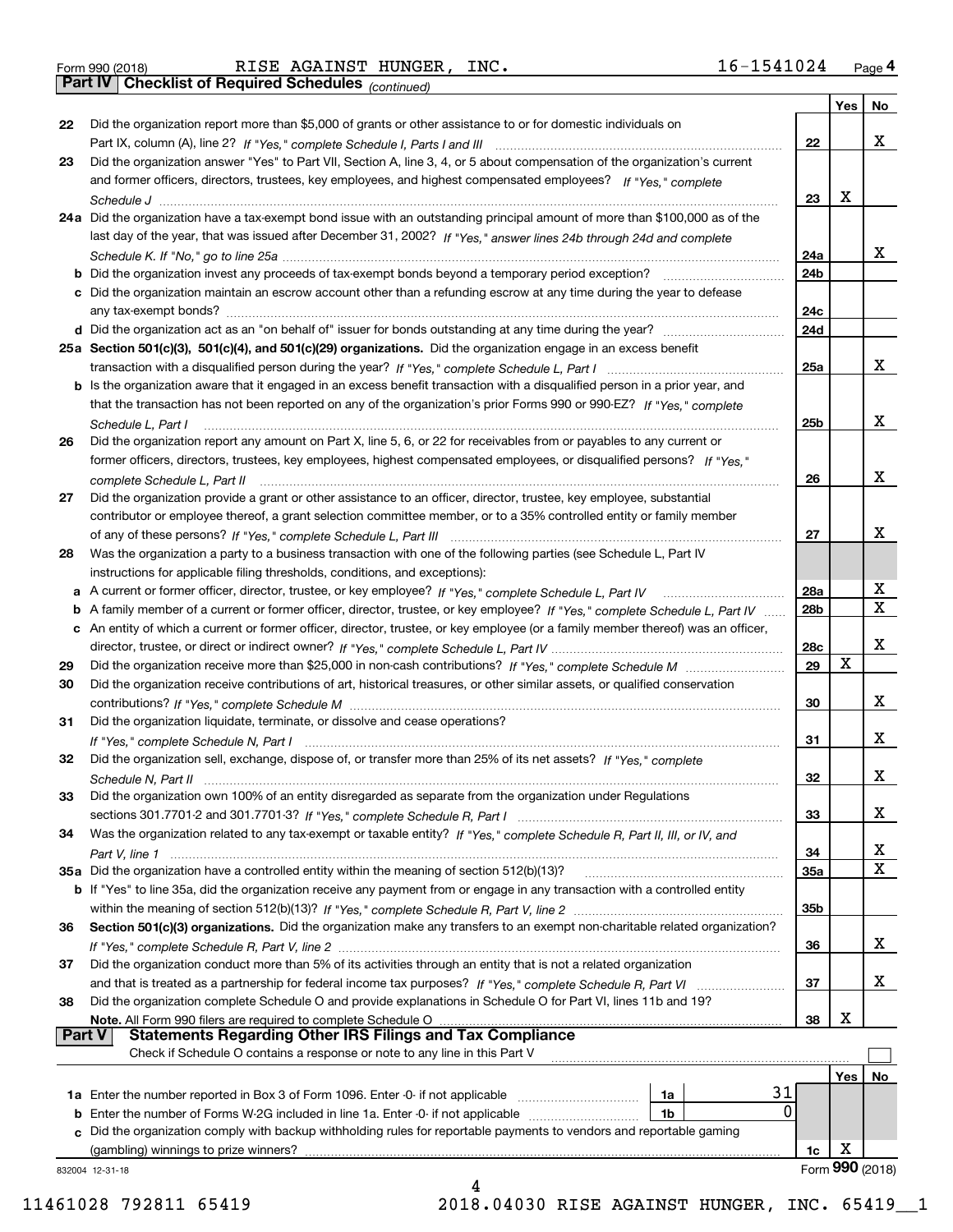|               | RISE AGAINST HUNGER,<br>INC.<br>Form 990 (2018)                                                                                                                                                                                                                                    | 16-1541024     |            | $Page$ <sup>5</sup> |  |  |  |
|---------------|------------------------------------------------------------------------------------------------------------------------------------------------------------------------------------------------------------------------------------------------------------------------------------|----------------|------------|---------------------|--|--|--|
| <b>Part V</b> | Statements Regarding Other IRS Filings and Tax Compliance (continued)                                                                                                                                                                                                              |                |            |                     |  |  |  |
|               |                                                                                                                                                                                                                                                                                    |                | Yes        | No                  |  |  |  |
|               | 2a Enter the number of employees reported on Form W-3, Transmittal of Wage and Tax Statements,                                                                                                                                                                                     |                |            |                     |  |  |  |
|               | filed for the calendar year ending with or within the year covered by this return <i>manumumumum</i><br>2a                                                                                                                                                                         | 232            |            |                     |  |  |  |
|               |                                                                                                                                                                                                                                                                                    | 2 <sub>b</sub> | х          |                     |  |  |  |
|               |                                                                                                                                                                                                                                                                                    |                |            |                     |  |  |  |
|               | 3a Did the organization have unrelated business gross income of \$1,000 or more during the year?                                                                                                                                                                                   | 3a             |            | х                   |  |  |  |
|               |                                                                                                                                                                                                                                                                                    | 3b             |            |                     |  |  |  |
|               | 4a At any time during the calendar year, did the organization have an interest in, or a signature or other authority over, a                                                                                                                                                       |                |            |                     |  |  |  |
|               |                                                                                                                                                                                                                                                                                    | 4a             |            | x                   |  |  |  |
|               | <b>b</b> If "Yes," enter the name of the foreign country: $\blacktriangleright$                                                                                                                                                                                                    |                |            |                     |  |  |  |
|               | See instructions for filing requirements for FinCEN Form 114, Report of Foreign Bank and Financial Accounts (FBAR).                                                                                                                                                                |                |            |                     |  |  |  |
| 5a            | Was the organization a party to a prohibited tax shelter transaction at any time during the tax year?                                                                                                                                                                              | 5a             |            | х                   |  |  |  |
| b             |                                                                                                                                                                                                                                                                                    | 5b             |            | х                   |  |  |  |
| c             |                                                                                                                                                                                                                                                                                    | 5c             |            |                     |  |  |  |
|               | 6a Does the organization have annual gross receipts that are normally greater than \$100,000, and did the organization solicit                                                                                                                                                     |                |            |                     |  |  |  |
|               | any contributions that were not tax deductible as charitable contributions?                                                                                                                                                                                                        | 6a             |            | x                   |  |  |  |
|               | <b>b</b> If "Yes," did the organization include with every solicitation an express statement that such contributions or gifts                                                                                                                                                      |                |            |                     |  |  |  |
|               | were not tax deductible? www.communication.com/www.communication.com/www.communication.com/www.communication.com                                                                                                                                                                   | 6b             |            |                     |  |  |  |
| 7             | Organizations that may receive deductible contributions under section 170(c).                                                                                                                                                                                                      |                |            |                     |  |  |  |
| а             | Did the organization receive a payment in excess of \$75 made partly as a contribution and partly for goods and services provided to the payor?                                                                                                                                    | 7a             |            | х                   |  |  |  |
| b             | If "Yes," did the organization notify the donor of the value of the goods or services provided?                                                                                                                                                                                    | 7b             |            |                     |  |  |  |
| с             | Did the organization sell, exchange, or otherwise dispose of tangible personal property for which it was required                                                                                                                                                                  |                |            |                     |  |  |  |
|               |                                                                                                                                                                                                                                                                                    | 7c             |            | x                   |  |  |  |
|               | 7d                                                                                                                                                                                                                                                                                 |                |            |                     |  |  |  |
| е             |                                                                                                                                                                                                                                                                                    | 7e<br>7f       |            | X<br>X              |  |  |  |
| f             | Did the organization, during the year, pay premiums, directly or indirectly, on a personal benefit contract?                                                                                                                                                                       |                |            |                     |  |  |  |
| g             | If the organization received a contribution of qualified intellectual property, did the organization file Form 8899 as required?                                                                                                                                                   | 7g             |            |                     |  |  |  |
| h.            | If the organization received a contribution of cars, boats, airplanes, or other vehicles, did the organization file a Form 1098-C?                                                                                                                                                 | 7h             |            |                     |  |  |  |
| 8             | Sponsoring organizations maintaining donor advised funds. Did a donor advised fund maintained by the                                                                                                                                                                               |                |            |                     |  |  |  |
|               | sponsoring organization have excess business holdings at any time during the year?                                                                                                                                                                                                 | 8              |            |                     |  |  |  |
| 9             | Sponsoring organizations maintaining donor advised funds.                                                                                                                                                                                                                          |                |            |                     |  |  |  |
| а             | Did the sponsoring organization make any taxable distributions under section 4966?                                                                                                                                                                                                 | 9а             |            |                     |  |  |  |
| b             | Did the sponsoring organization make a distribution to a donor, donor advisor, or related person?                                                                                                                                                                                  | 9b             |            |                     |  |  |  |
| 10            | Section 501(c)(7) organizations. Enter:                                                                                                                                                                                                                                            |                |            |                     |  |  |  |
|               | 10a<br>a Initiation fees and capital contributions included on Part VIII, line 12 [111] [11] [11] Initiation fees and capital contributions included on Part VIII, line 12<br> 10b <br>Gross receipts, included on Form 990, Part VIII, line 12, for public use of club facilities |                |            |                     |  |  |  |
| 11            | Section 501(c)(12) organizations. Enter:                                                                                                                                                                                                                                           |                |            |                     |  |  |  |
| a             | 11a                                                                                                                                                                                                                                                                                |                |            |                     |  |  |  |
| b             | Gross income from other sources (Do not net amounts due or paid to other sources against                                                                                                                                                                                           |                |            |                     |  |  |  |
|               | 11 <sub>b</sub>                                                                                                                                                                                                                                                                    |                |            |                     |  |  |  |
|               | 12a Section 4947(a)(1) non-exempt charitable trusts. Is the organization filing Form 990 in lieu of Form 1041?                                                                                                                                                                     | 12a            |            |                     |  |  |  |
|               | 12b<br><b>b</b> If "Yes," enter the amount of tax-exempt interest received or accrued during the year <i>manument</i> of the set of the set of the set of the set of the set of the set of the set of the set of the set of the set of the set                                     |                |            |                     |  |  |  |
| 13            | Section 501(c)(29) qualified nonprofit health insurance issuers.                                                                                                                                                                                                                   |                |            |                     |  |  |  |
|               | <b>a</b> Is the organization licensed to issue qualified health plans in more than one state?                                                                                                                                                                                      | 13а            |            |                     |  |  |  |
|               | Note. See the instructions for additional information the organization must report on Schedule O.                                                                                                                                                                                  |                |            |                     |  |  |  |
| b             | Enter the amount of reserves the organization is required to maintain by the states in which the                                                                                                                                                                                   |                |            |                     |  |  |  |
|               | 13b                                                                                                                                                                                                                                                                                |                |            |                     |  |  |  |
| c             | 13с                                                                                                                                                                                                                                                                                |                |            |                     |  |  |  |
| 14a           | Did the organization receive any payments for indoor tanning services during the tax year?                                                                                                                                                                                         | 14a            |            | х                   |  |  |  |
|               |                                                                                                                                                                                                                                                                                    | 14b            |            |                     |  |  |  |
| 15            | Is the organization subject to the section 4960 tax on payment(s) of more than \$1,000,000 in remuneration or                                                                                                                                                                      |                |            |                     |  |  |  |
|               |                                                                                                                                                                                                                                                                                    | 15             |            | X                   |  |  |  |
|               | If "Yes," see instructions and file Form 4720, Schedule N.                                                                                                                                                                                                                         |                |            |                     |  |  |  |
| 16            | Is the organization an educational institution subject to the section 4968 excise tax on net investment income?                                                                                                                                                                    | 16             |            | X                   |  |  |  |
|               | If "Yes," complete Form 4720, Schedule O.                                                                                                                                                                                                                                          |                | <u>nnn</u> |                     |  |  |  |

Form (2018) **990**

832005 12-31-18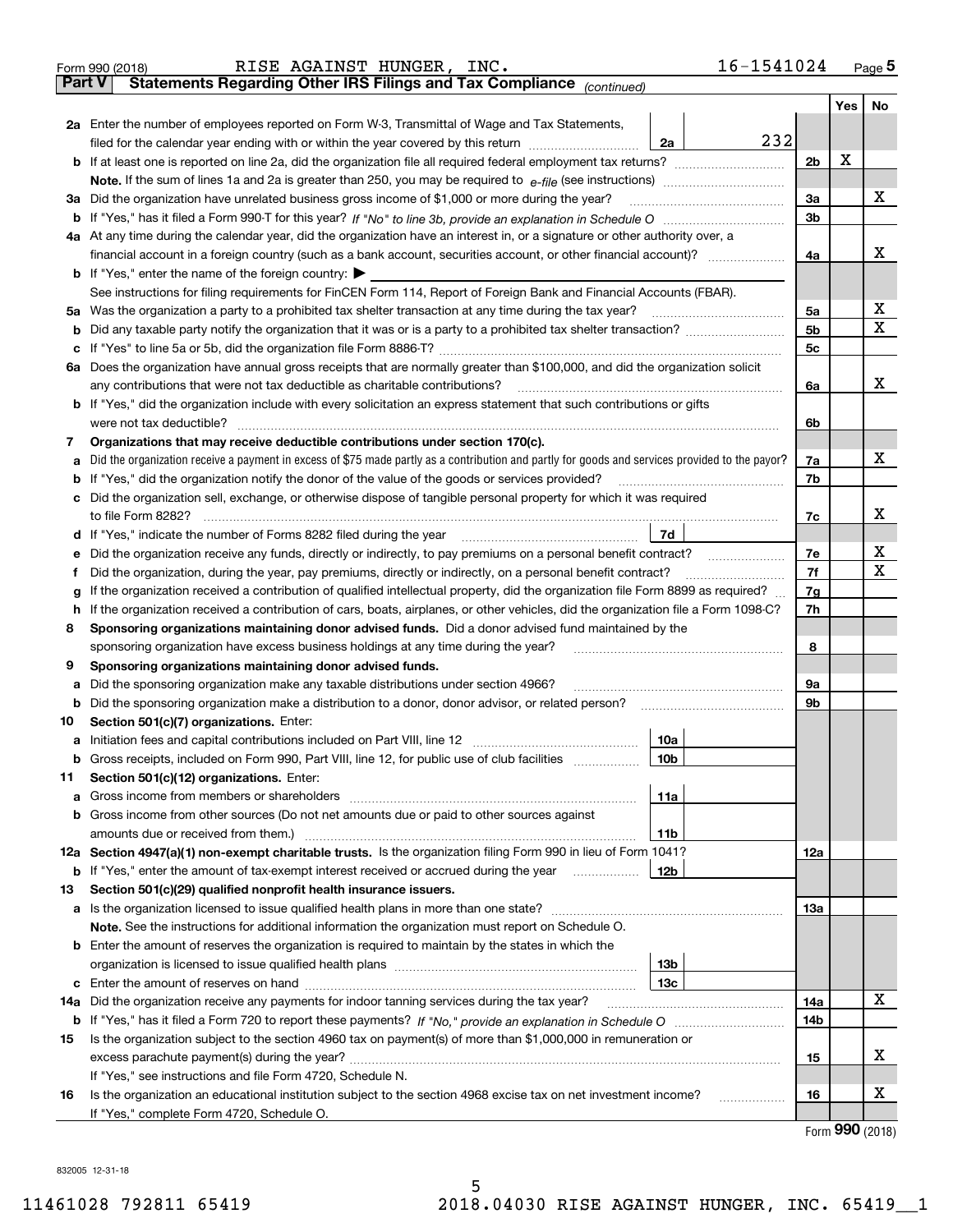| Form 990 (2018) |  |  |
|-----------------|--|--|

RISE AGAINST HUNGER, INC. 16-1541024

*For each "Yes" response to lines 2 through 7b below, and for a "No" response to line 8a, 8b, or 10b below, describe the circumstances, processes, or changes in Schedule O. See instructions.* Form 990 (2018) **COMB REGIVE BET AGAINST HUNGER, INC.** The same set also also a page 6 response to lines 2 through 7b below, and for a "No" response **Part VI Governance, Management, and Disclosure** *For each "Yes" respon* 

|     | Check if Schedule O contains a response or note to any line in this Part VI                                                                                           |                 |     | $\overline{\mathbf{X}}$ |
|-----|-----------------------------------------------------------------------------------------------------------------------------------------------------------------------|-----------------|-----|-------------------------|
|     | <b>Section A. Governing Body and Management</b>                                                                                                                       |                 |     |                         |
|     |                                                                                                                                                                       |                 | Yes | No                      |
|     | 17<br>1a<br><b>1a</b> Enter the number of voting members of the governing body at the end of the tax year<br>.                                                        |                 |     |                         |
|     | If there are material differences in voting rights among members of the governing body, or if the governing                                                           |                 |     |                         |
|     | body delegated broad authority to an executive committee or similar committee, explain in Schedule O.                                                                 |                 |     |                         |
|     | 17<br>Enter the number of voting members included in line 1a, above, who are independent<br>1b                                                                        |                 |     |                         |
| 2   | Did any officer, director, trustee, or key employee have a family relationship or a business relationship with any other                                              |                 |     |                         |
|     | officer, director, trustee, or key employee?                                                                                                                          | $\mathbf{2}$    |     | х                       |
| 3   | Did the organization delegate control over management duties customarily performed by or under the direct supervision                                                 |                 |     |                         |
|     |                                                                                                                                                                       | 3               |     | х                       |
| 4   | Did the organization make any significant changes to its governing documents since the prior Form 990 was filed?                                                      | 4               |     | X                       |
| 5   |                                                                                                                                                                       | 5               |     | X                       |
| 6   | Did the organization have members or stockholders?                                                                                                                    | 6               |     | X                       |
| 7a  | Did the organization have members, stockholders, or other persons who had the power to elect or appoint one or                                                        |                 |     |                         |
|     | more members of the governing body?                                                                                                                                   | 7a              |     | х                       |
| b   | Are any governance decisions of the organization reserved to (or subject to approval by) members, stockholders, or                                                    |                 |     |                         |
|     | persons other than the governing body?                                                                                                                                | 7b              |     | х                       |
| 8   | Did the organization contemporaneously document the meetings held or written actions undertaken during the year by the following:                                     |                 |     |                         |
| a   |                                                                                                                                                                       | 8a              | х   |                         |
|     | Each committee with authority to act on behalf of the governing body? manufactured committee with authority to act on behalf of the governing body?                   | 8b              | X   |                         |
| 9   | Is there any officer, director, trustee, or key employee listed in Part VII, Section A, who cannot be reached at the                                                  |                 |     |                         |
|     |                                                                                                                                                                       | 9               |     | x                       |
|     | <b>Section B. Policies</b> (This Section B requests information about policies not required by the Internal Revenue Code.)                                            |                 |     |                         |
|     |                                                                                                                                                                       |                 | Yes | No                      |
|     |                                                                                                                                                                       | 10a             | X   |                         |
|     | <b>b</b> If "Yes," did the organization have written policies and procedures governing the activities of such chapters, affiliates,                                   |                 |     |                         |
|     | and branches to ensure their operations are consistent with the organization's exempt purposes?                                                                       | 10 <sub>b</sub> | X   |                         |
| 11a | Has the organization provided a complete copy of this Form 990 to all members of its governing body before filing the form?                                           | 11a             | X   |                         |
| b   | Describe in Schedule O the process, if any, used by the organization to review this Form 990.                                                                         |                 |     |                         |
| 12a | Did the organization have a written conflict of interest policy? If "No," go to line 13                                                                               | 12a             | X   |                         |
| b   |                                                                                                                                                                       | 12 <sub>b</sub> | Χ   |                         |
| c   | Did the organization regularly and consistently monitor and enforce compliance with the policy? If "Yes," describe                                                    |                 |     |                         |
|     | in Schedule O how this was done encourance and an international control of the state of the state of the state o                                                      | 12c             | X   |                         |
| 13  | Did the organization have a written whistleblower policy?                                                                                                             | 13              | X   |                         |
| 14  | Did the organization have a written document retention and destruction policy?                                                                                        | 14              | X   |                         |
| 15  | Did the process for determining compensation of the following persons include a review and approval by independent                                                    |                 |     |                         |
|     | persons, comparability data, and contemporaneous substantiation of the deliberation and decision?                                                                     |                 |     |                         |
|     | The organization's CEO, Executive Director, or top management official manufactured content of the organization's CEO, Executive Director, or top management official | 15a             | х   |                         |
|     | Other officers or key employees of the organization                                                                                                                   | <b>15b</b>      | X   |                         |
|     | If "Yes" to line 15a or 15b, describe the process in Schedule O (see instructions).                                                                                   |                 |     |                         |
|     | 16a Did the organization invest in, contribute assets to, or participate in a joint venture or similar arrangement with a                                             |                 |     |                         |
|     | taxable entity during the year?                                                                                                                                       | 16a             |     | х                       |
|     | b If "Yes," did the organization follow a written policy or procedure requiring the organization to evaluate its participation                                        |                 |     |                         |
|     | in joint venture arrangements under applicable federal tax law, and take steps to safeguard the organization's                                                        |                 |     |                         |
|     | exempt status with respect to such arrangements?                                                                                                                      | 16b             |     |                         |
|     | <b>Section C. Disclosure</b>                                                                                                                                          |                 |     |                         |
| 17  | List the states with which a copy of this Form 990 is required to be filed $\blacktriangleright$ AL, AZ, AR, CA, CT, DE, DC, FL, GA, HI, ID, IL                       |                 |     |                         |
| 18  | Section 6104 requires an organization to make its Forms 1023 (1024 or 1024-A if applicable), 990, and 990-T (Section 501(c)(3)s only) available                       |                 |     |                         |
|     | for public inspection. Indicate how you made these available. Check all that apply.                                                                                   |                 |     |                         |
|     | $X$ Own website<br>$X$ Upon request<br>Another's website<br>Other (explain in Schedule O)                                                                             |                 |     |                         |
| 19  | Describe in Schedule O whether (and if so, how) the organization made its governing documents, conflict of interest policy, and financial                             |                 |     |                         |
|     | statements available to the public during the tax year.                                                                                                               |                 |     |                         |
| 20  | State the name, address, and telephone number of the person who possesses the organization's books and records                                                        |                 |     |                         |
|     | ROBERTA SORENSEN - 919-839-0689                                                                                                                                       |                 |     |                         |
|     | 27612-4845<br>3733 NATIONAL DR, STE 200, RALEIGH, NC                                                                                                                  |                 |     |                         |
|     | SEE SCHEDULE O FOR FULL LIST OF STATES<br>832006 12-31-18                                                                                                             |                 |     | Form 990 (2018)         |
|     | 6                                                                                                                                                                     |                 |     |                         |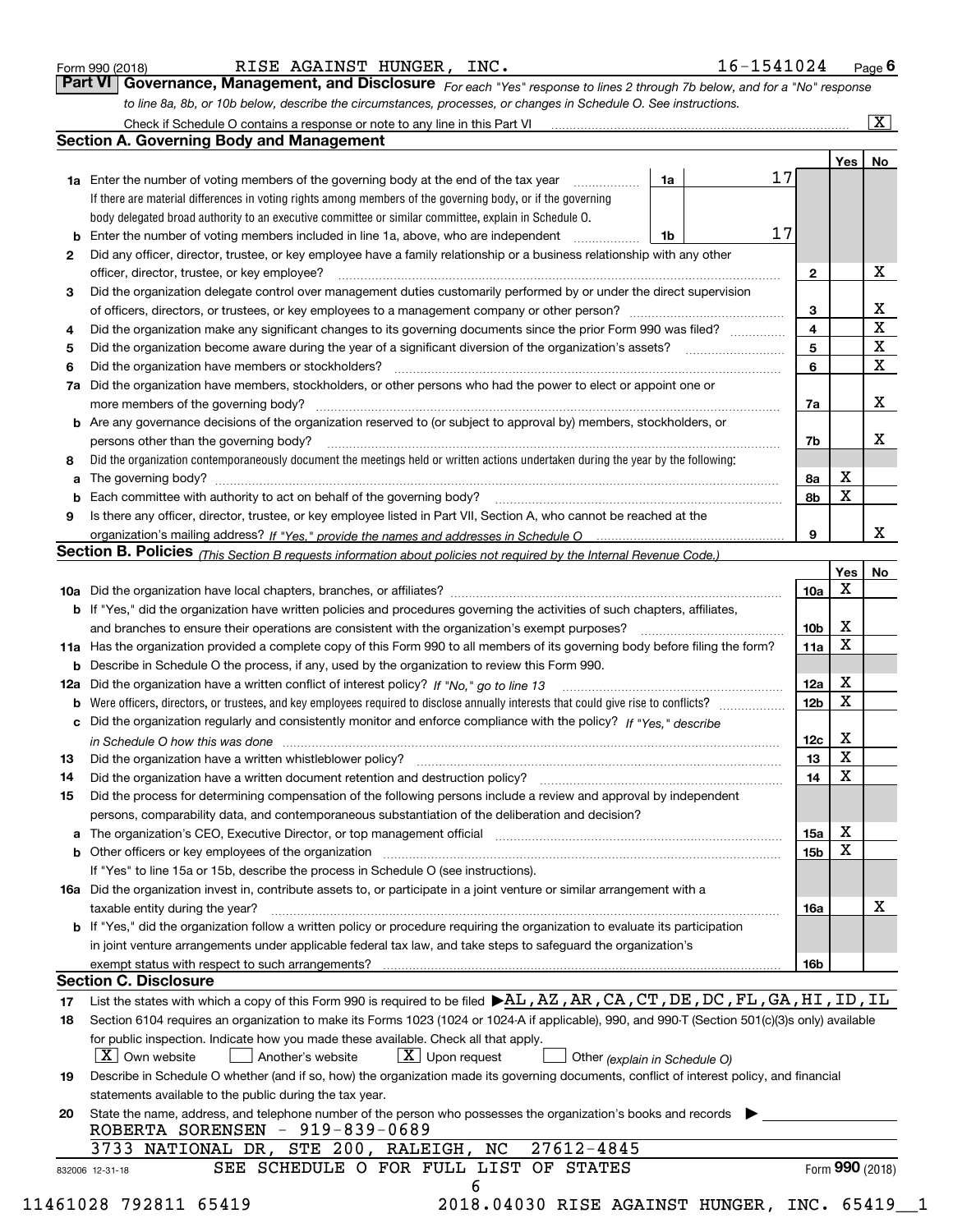$\mathcal{L}^{\text{max}}$ 

| Form 990 (2018) |                                               | RISE AGAINST HUNGER, INC. |                                                                                            | 16-1541024 | Page 7 |
|-----------------|-----------------------------------------------|---------------------------|--------------------------------------------------------------------------------------------|------------|--------|
|                 |                                               |                           | Part VII Compensation of Officers, Directors, Trustees, Key Employees, Highest Compensated |            |        |
|                 | <b>Employees, and Independent Contractors</b> |                           |                                                                                            |            |        |

Check if Schedule O contains a response or note to any line in this Part VII

**Section A. Officers, Directors, Trustees, Key Employees, and Highest Compensated Employees**

**1a**  Complete this table for all persons required to be listed. Report compensation for the calendar year ending with or within the organization's tax year.

**•** List all of the organization's current officers, directors, trustees (whether individuals or organizations), regardless of amount of compensation. Enter -0- in columns  $(D)$ ,  $(E)$ , and  $(F)$  if no compensation was paid.

● List all of the organization's **current** key employees, if any. See instructions for definition of "key employee."

**•** List the organization's five current highest compensated employees (other than an officer, director, trustee, or key employee) who received reportable compensation (Box 5 of Form W-2 and/or Box 7 of Form 1099-MISC) of more than \$100,000 from the organization and any related organizations.

 $\bullet$  List all of the organization's **former** officers, key employees, and highest compensated employees who received more than \$100,000 of reportable compensation from the organization and any related organizations.

**•** List all of the organization's former directors or trustees that received, in the capacity as a former director or trustee of the organization, more than \$10,000 of reportable compensation from the organization and any related organizations.

List persons in the following order: individual trustees or directors; institutional trustees; officers; key employees; highest compensated employees; and former such persons.

Check this box if neither the organization nor any related organization compensated any current officer, director, or trustee.  $\mathcal{L}^{\text{max}}$ 

| (A)                          | (B)                      |                                |                       |          | (C)          |                                  |        | (D)             | (E)             | (F)                         |
|------------------------------|--------------------------|--------------------------------|-----------------------|----------|--------------|----------------------------------|--------|-----------------|-----------------|-----------------------------|
| Name and Title               | Average                  |                                |                       | Position |              | (do not check more than one      |        | Reportable      | Reportable      | Estimated                   |
|                              | hours per                |                                |                       |          |              | box, unless person is both an    |        | compensation    | compensation    | amount of                   |
|                              | week                     |                                |                       |          |              | officer and a director/trustee)  |        | from            | from related    | other                       |
|                              | (list any                |                                |                       |          |              |                                  |        | the             | organizations   | compensation                |
|                              | hours for                |                                |                       |          |              |                                  |        | organization    | (W-2/1099-MISC) | from the                    |
|                              | related<br>organizations |                                |                       |          |              |                                  |        | (W-2/1099-MISC) |                 | organization<br>and related |
|                              | below                    |                                |                       |          |              |                                  |        |                 |                 | organizations               |
|                              | line)                    | Individual trustee or director | Institutional trustee | Officer  | Key employee | Highest compensated<br> employee | Former |                 |                 |                             |
| ANNE BANDER<br>(1)           | 2.40                     |                                |                       |          |              |                                  |        |                 |                 |                             |
| <b>CHAIR</b>                 |                          | X                              |                       | X        |              |                                  |        | 0.              | $\mathbf 0$ .   | 0.                          |
| WALTER GASKIN<br>(2)         | 1.40                     |                                |                       |          |              |                                  |        |                 |                 |                             |
| VICE CHAIR                   |                          | X                              |                       | X        |              |                                  |        | 0.              | $\mathbf 0$ .   | 0.                          |
| <b>JESSICA GRAHAM</b><br>(3) | 1.40                     |                                |                       |          |              |                                  |        |                 |                 |                             |
| <b>SECRETARY</b>             |                          | X                              |                       | X        |              |                                  |        | 0.              | $\mathbf 0$ .   | $0$ .                       |
| DAVID HOOD<br>(4)            | 1.40                     |                                |                       |          |              |                                  |        |                 |                 |                             |
| TREASURER                    |                          | X                              |                       | X        |              |                                  |        | 0.              | $\mathbf 0$ .   | $0$ .                       |
| ABDULLAH ANTEPLI<br>(5)      | 1.40                     |                                |                       |          |              |                                  |        |                 |                 |                             |
| <b>BOARD MEMBER</b>          |                          | X                              |                       |          |              |                                  |        | 0.              | $\mathbf 0$ .   | $\mathbf 0$ .               |
| GEOFFREY GRIFFIN<br>(6)      | 1.40                     |                                |                       |          |              |                                  |        |                 |                 |                             |
| <b>BOARD MEMBER</b>          |                          | X                              |                       |          |              |                                  |        | 0.              | $\mathbf 0$ .   | $\mathbf 0$ .               |
| GREGORY GUIDOTTI<br>(7)      | 1.40                     |                                |                       |          |              |                                  |        |                 |                 |                             |
| <b>BOARD MEMBER</b>          |                          | X                              |                       |          |              |                                  |        | 0.              | $\mathbf 0$ .   | $0$ .                       |
| <b>ROBIN HAGER</b><br>(8)    | 1.40                     |                                |                       |          |              |                                  |        |                 |                 |                             |
| <b>BOARD MEMBER</b>          |                          | X                              |                       |          |              |                                  |        | 0.              | $\mathbf 0$ .   | $0$ .                       |
| GINA LOFTEN<br>(9)           | 1.40                     |                                |                       |          |              |                                  |        |                 |                 |                             |
| <b>BOARD MEMBER</b>          |                          | X                              |                       |          |              |                                  |        | 0.              | 0.              | $\mathbf 0$ .               |
| (10) ANNE MATTHEWS           | 1.40                     |                                |                       |          |              |                                  |        |                 |                 |                             |
| <b>BOARD MEMBER</b>          |                          | X                              |                       |          |              |                                  |        | 0.              | 0.              | $0$ .                       |
| (11) BART NORMAN             | 1.40                     |                                |                       |          |              |                                  |        |                 |                 |                             |
| <b>BOARD MEMBER</b>          |                          | X                              |                       |          |              |                                  |        | 0.              | 0.              | $0$ .                       |
| (12) MACK PARKER             | 1.40                     |                                |                       |          |              |                                  |        |                 |                 |                             |
| <b>BOARD MEMBER</b>          |                          | X                              |                       |          |              |                                  |        | 0.              | 0.              | 0.                          |
| (13) RICHARD SKINNER         | 1.40                     |                                |                       |          |              |                                  |        |                 |                 |                             |
| BOARD MEMBER                 |                          | X                              |                       |          |              |                                  |        | 0.              | 0.              | 0.                          |
| (14) DONALD WIGHT            | 1.40                     |                                |                       |          |              |                                  |        |                 |                 |                             |
| BOARD MEMBER                 |                          | X                              |                       |          |              |                                  |        | 0.              | 0.              | 0.                          |
| (15) WILL WILLIMON           | 1.40                     |                                |                       |          |              |                                  |        |                 |                 |                             |
| BOARD MEMBER                 |                          | x                              |                       |          |              |                                  |        | $\mathbf 0$ .   | $\mathbf 0$ .   | $\overline{0}$ .            |
| (16) KATE DAY                | 2.40                     |                                |                       |          |              |                                  |        |                 |                 |                             |
| PAST CHAIR                   |                          | x                              |                       |          |              |                                  |        | 0.              | $\mathbf 0$ .   | 0.                          |
| (17) RAY BUCHANAN            | 1.40                     |                                |                       |          |              |                                  |        |                 |                 |                             |
| EX-OFFICIO                   |                          | x                              |                       |          |              |                                  |        | $\mathbf 0$ .   | $\mathbf 0$ .   | 0.                          |
| 832007 12-31-18              |                          |                                |                       |          |              |                                  |        |                 |                 | Form 990 (2018)             |

7

832007 12-31-18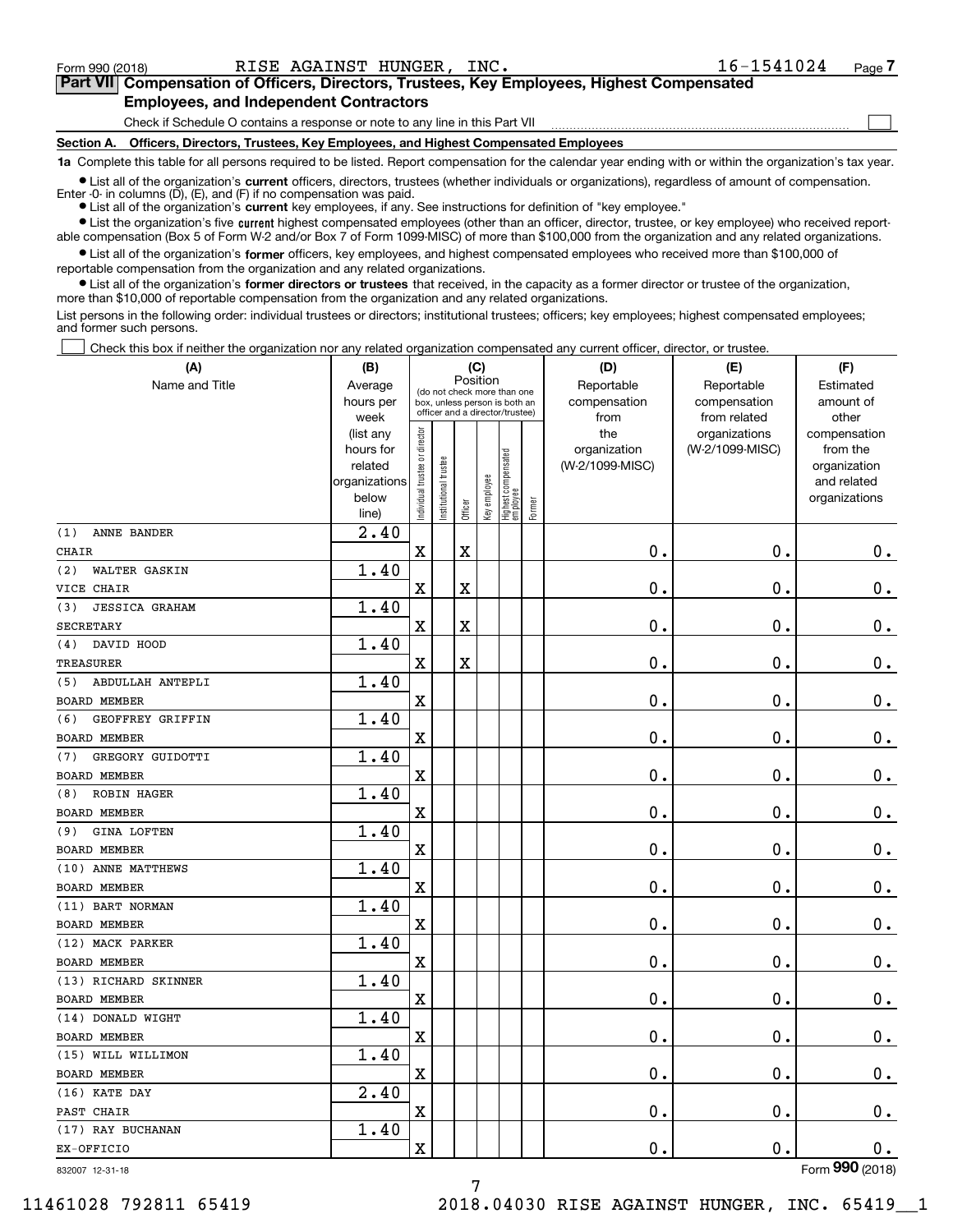| Form 990 (2018) | RISE AGAINST HUNGER,<br>INC. | 16-1541024<br>Page |
|-----------------|------------------------------|--------------------|
|-----------------|------------------------------|--------------------|

| 16-1541024<br>RISE AGAINST HUNGER, INC.<br>Page 8<br>Form 990 (2018)                                                                         |                |                                 |                       |             |                                                              |                                  |        |                                |                 |                  |                     |                 |
|----------------------------------------------------------------------------------------------------------------------------------------------|----------------|---------------------------------|-----------------------|-------------|--------------------------------------------------------------|----------------------------------|--------|--------------------------------|-----------------|------------------|---------------------|-----------------|
| Part VII Section A. Officers, Directors, Trustees, Key Employees, and Highest Compensated Employees (continued)                              |                |                                 |                       |             |                                                              |                                  |        |                                |                 |                  |                     |                 |
| (A)                                                                                                                                          | (B)            |                                 |                       | (C)         |                                                              |                                  |        | (D)                            | (E)             |                  |                     | (F)             |
| Average<br>Name and title                                                                                                                    |                |                                 |                       |             | Position                                                     |                                  |        | Reportable                     | Reportable      |                  |                     | Estimated       |
|                                                                                                                                              | hours per      |                                 |                       |             | (do not check more than one<br>box, unless person is both an |                                  |        | compensation                   | compensation    |                  |                     | amount of       |
|                                                                                                                                              | week           | officer and a director/trustee) |                       |             |                                                              |                                  | from   | from related                   |                 |                  | other               |                 |
|                                                                                                                                              | (list any      |                                 |                       |             |                                                              |                                  |        | the                            | organizations   |                  |                     | compensation    |
|                                                                                                                                              | hours for      |                                 |                       |             |                                                              |                                  |        | organization                   | (W-2/1099-MISC) |                  |                     | from the        |
|                                                                                                                                              | related        |                                 |                       |             |                                                              |                                  |        | (W-2/1099-MISC)                |                 |                  |                     | organization    |
|                                                                                                                                              | organizations  |                                 |                       |             |                                                              |                                  |        |                                |                 |                  |                     | and related     |
|                                                                                                                                              | below<br>line) | ndividual trustee or director   | Institutional trustee | Officer     | Key employee                                                 | Highest compensated<br> employee | Former |                                |                 |                  |                     | organizations   |
|                                                                                                                                              |                |                                 |                       |             |                                                              |                                  |        |                                |                 |                  |                     |                 |
| (18) RODNEY W BROOKS                                                                                                                         | 40.00          |                                 |                       |             |                                                              |                                  |        |                                |                 |                  |                     |                 |
| PRESIDENT & CEO                                                                                                                              |                |                                 |                       | $\mathbf X$ |                                                              |                                  |        | <u>188,147.</u>                |                 | $0$ .            |                     | <u>10,475.</u>  |
| (19) ROBERT DIXSON                                                                                                                           | 40.00          |                                 |                       |             |                                                              |                                  |        |                                |                 |                  |                     |                 |
| CHIEF FINANCIAL OFFICER                                                                                                                      |                |                                 |                       | $\mathbf X$ |                                                              |                                  |        | 144,846.                       |                 | $0$ .            |                     | <u>2,241.</u>   |
| (20) EDINER OGWANGI                                                                                                                          | 40.00          |                                 |                       |             |                                                              |                                  |        |                                |                 |                  |                     |                 |
| CHIEF IMPACT OFFICER                                                                                                                         |                |                                 |                       | $\mathbf X$ |                                                              |                                  |        | 153,526.                       |                 | $\mathbf 0$ .    |                     | 3,094.          |
| (21) THOMAS BARBITTA                                                                                                                         | 40.00          |                                 |                       |             |                                                              |                                  |        |                                |                 |                  |                     |                 |
| CHIEF MARKETING OFFICER                                                                                                                      |                |                                 |                       | $\mathbf X$ |                                                              |                                  |        | 145,611.                       |                 | $\mathbf 0$ .    |                     | 6,420.          |
| (22) PEGGY SHRIVER                                                                                                                           | 40.00          |                                 |                       |             |                                                              |                                  |        |                                |                 |                  |                     |                 |
| CHIEF MARKETING AND DEVELOPMENT OFFI                                                                                                         |                |                                 |                       | $\mathbf X$ |                                                              |                                  |        | <u>131,122.</u>                |                 | $\mathbf 0$ .    |                     | 5,856.          |
| (23) LAWRENCE SHEPHERD                                                                                                                       | 40.00          |                                 |                       |             |                                                              |                                  |        |                                |                 |                  |                     |                 |
| CHIEF OPERATING OFFICER                                                                                                                      |                |                                 |                       | $\mathbf X$ |                                                              |                                  |        | <u>133,448.</u>                |                 | $0$ .            |                     | 2,669.          |
| (24) KAREN SANDERS                                                                                                                           | 40.00          |                                 |                       |             |                                                              |                                  |        |                                |                 |                  |                     |                 |
| EMPLOYEE                                                                                                                                     |                |                                 |                       |             |                                                              | X                                |        | 101,731.                       |                 | $0$ .            |                     | 0.              |
|                                                                                                                                              |                |                                 |                       |             |                                                              |                                  |        |                                |                 |                  |                     |                 |
|                                                                                                                                              |                |                                 |                       |             |                                                              |                                  |        |                                |                 |                  |                     |                 |
|                                                                                                                                              |                |                                 |                       |             |                                                              |                                  |        |                                |                 |                  |                     |                 |
|                                                                                                                                              |                |                                 |                       |             |                                                              |                                  |        |                                |                 |                  |                     |                 |
|                                                                                                                                              |                |                                 |                       |             |                                                              |                                  |        |                                |                 |                  |                     |                 |
| 998,431.<br>1b Sub-total                                                                                                                     |                |                                 |                       |             | $0$ .                                                        | 30, 755.                         |        |                                |                 |                  |                     |                 |
| c Total from continuation sheets to Part VII, Section A <b>manual</b> Testion Section A                                                      |                |                                 |                       |             |                                                              |                                  |        | 0.                             |                 | $\overline{0}$ . | $\mathbf{0}$ .      |                 |
|                                                                                                                                              |                |                                 |                       |             |                                                              |                                  |        | 998,431.                       |                 | $\overline{0}$ . |                     | 30, 755.        |
| Total number of individuals (including but not limited to those listed above) who received more than \$100,000 of reportable<br>$\mathbf{2}$ |                |                                 |                       |             |                                                              |                                  |        |                                |                 |                  |                     |                 |
| compensation from the organization $\blacktriangleright$                                                                                     |                |                                 |                       |             |                                                              |                                  |        |                                |                 |                  |                     |                 |
|                                                                                                                                              |                |                                 |                       |             |                                                              |                                  |        |                                |                 |                  |                     | No<br>Yes       |
| 3<br>Did the organization list any former officer, director, or trustee, key employee, or highest compensated employee on                    |                |                                 |                       |             |                                                              |                                  |        |                                |                 |                  |                     |                 |
|                                                                                                                                              |                |                                 |                       |             |                                                              |                                  |        |                                |                 |                  | 3                   | X               |
| For any individual listed on line 1a, is the sum of reportable compensation and other compensation from the organization<br>4                |                |                                 |                       |             |                                                              |                                  |        |                                |                 |                  |                     |                 |
|                                                                                                                                              |                |                                 |                       |             |                                                              |                                  |        |                                |                 |                  | 4                   | х               |
| Did any person listed on line 1a receive or accrue compensation from any unrelated organization or individual for services<br>5              |                |                                 |                       |             |                                                              |                                  |        |                                |                 |                  |                     |                 |
|                                                                                                                                              |                |                                 |                       |             |                                                              |                                  |        |                                |                 |                  | 5                   | х               |
| <b>Section B. Independent Contractors</b>                                                                                                    |                |                                 |                       |             |                                                              |                                  |        |                                |                 |                  |                     |                 |
| Complete this table for your five highest compensated independent contractors that received more than \$100,000 of compensation from<br>1.   |                |                                 |                       |             |                                                              |                                  |        |                                |                 |                  |                     |                 |
| the organization. Report compensation for the calendar year ending with or within the organization's tax year.                               |                |                                 |                       |             |                                                              |                                  |        |                                |                 |                  |                     |                 |
|                                                                                                                                              |                |                                 |                       |             |                                                              |                                  |        |                                |                 |                  |                     |                 |
| (A)<br>Name and business address                                                                                                             |                |                                 |                       |             |                                                              |                                  |        | (B)<br>Description of services |                 |                  | (C)<br>Compensation |                 |
|                                                                                                                                              |                |                                 |                       |             |                                                              |                                  |        | STRATEGIC                      |                 |                  |                     |                 |
| NC STRATEGIES, LLC, 555 FAYETTEVILLE ST.                                                                                                     |                |                                 |                       |             |                                                              |                                  |        |                                |                 |                  |                     |                 |
| SUITE 201, RALEIGH, NC 27601                                                                                                                 |                |                                 |                       |             |                                                              |                                  |        | FUNDRAISING SERVICES           |                 |                  |                     | 156, 233.       |
|                                                                                                                                              |                |                                 |                       |             |                                                              |                                  |        |                                |                 |                  |                     |                 |
|                                                                                                                                              |                |                                 |                       |             |                                                              |                                  |        |                                |                 |                  |                     |                 |
|                                                                                                                                              |                |                                 |                       |             |                                                              |                                  |        |                                |                 |                  |                     |                 |
|                                                                                                                                              |                |                                 |                       |             |                                                              |                                  |        |                                |                 |                  |                     |                 |
|                                                                                                                                              |                |                                 |                       |             |                                                              |                                  |        |                                |                 |                  |                     |                 |
|                                                                                                                                              |                |                                 |                       |             |                                                              |                                  |        |                                |                 |                  |                     |                 |
|                                                                                                                                              |                |                                 |                       |             |                                                              |                                  |        |                                |                 |                  |                     |                 |
|                                                                                                                                              |                |                                 |                       |             |                                                              |                                  |        |                                |                 |                  |                     |                 |
| Total number of independent contractors (including but not limited to those listed above) who received more than<br>$\mathbf{2}$             |                |                                 |                       |             |                                                              |                                  |        |                                |                 |                  |                     |                 |
| \$100,000 of compensation from the organization                                                                                              |                |                                 |                       |             | 1                                                            |                                  |        |                                |                 |                  |                     |                 |
|                                                                                                                                              |                |                                 |                       |             |                                                              |                                  |        |                                |                 |                  |                     | Form 990 (2018) |

832008 12-31-18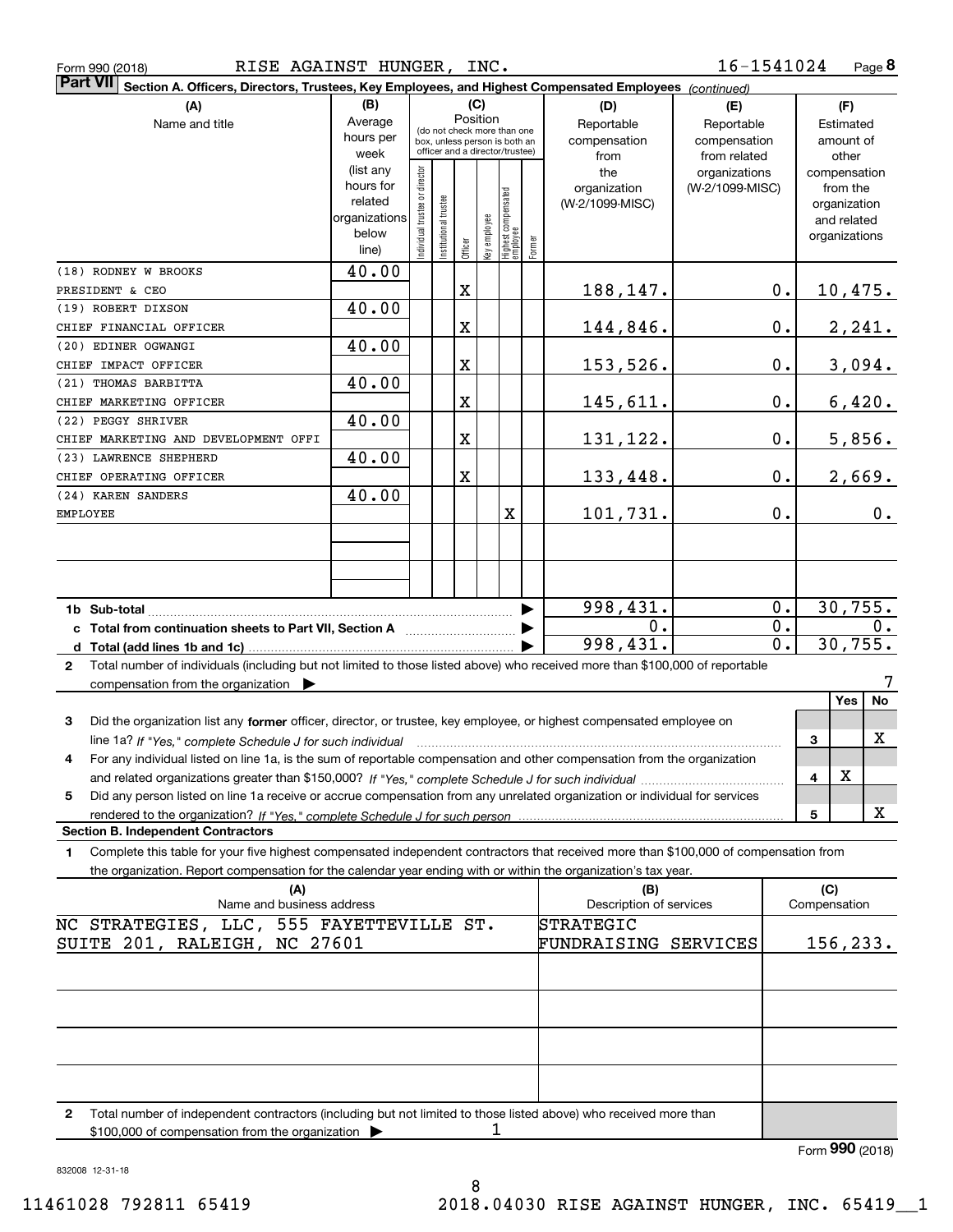|                                                           | RISE AGAINST HUNGER, INC.<br>Form 990 (2018)                                                                              |                                   |                      |               |                                          | 16-1541024                       | Page 9                                                             |
|-----------------------------------------------------------|---------------------------------------------------------------------------------------------------------------------------|-----------------------------------|----------------------|---------------|------------------------------------------|----------------------------------|--------------------------------------------------------------------|
| <b>Part VIII</b>                                          | <b>Statement of Revenue</b>                                                                                               |                                   |                      |               |                                          |                                  |                                                                    |
|                                                           | Check if Schedule O contains a response or note to any line in this Part VIII (A) (B) (C) C D                             |                                   |                      |               |                                          |                                  |                                                                    |
|                                                           |                                                                                                                           |                                   |                      | Total revenue | Related or<br>exempt function<br>revenue | Unrelated<br>business<br>revenue | (D)<br>Revenue excluded<br>from tax under<br>sections<br>512 - 514 |
|                                                           | 1 a Federated campaigns                                                                                                   | 1a                                |                      |               |                                          |                                  |                                                                    |
| Contributions, Gifts, Grants<br>and Other Similar Amounts | <b>b</b> Membership dues                                                                                                  | 1 <sub>b</sub>                    |                      |               |                                          |                                  |                                                                    |
|                                                           | c Fundraising events                                                                                                      | 1 <sub>c</sub>                    |                      |               |                                          |                                  |                                                                    |
|                                                           | d Related organizations                                                                                                   | 1d                                |                      |               |                                          |                                  |                                                                    |
|                                                           | e Government grants (contributions)                                                                                       | 1e                                |                      |               |                                          |                                  |                                                                    |
|                                                           | f All other contributions, gifts, grants, and                                                                             |                                   |                      |               |                                          |                                  |                                                                    |
|                                                           | similar amounts not included above                                                                                        | 1f                                | 59, 243, 503.        |               |                                          |                                  |                                                                    |
|                                                           | Noncash contributions included in lines 1a-1f: \$<br>g                                                                    |                                   | 33,728,994.          |               |                                          |                                  |                                                                    |
|                                                           |                                                                                                                           |                                   | ▶                    | 59, 243, 503. |                                          |                                  |                                                                    |
|                                                           |                                                                                                                           |                                   | <b>Business Code</b> |               |                                          |                                  |                                                                    |
| 2 a                                                       | <u> Alexandria de la contrada de la contrada de la contrada de la contrada de la contrada de la contrada de la c</u>      |                                   |                      |               |                                          |                                  |                                                                    |
|                                                           | b<br><u> 1989 - Johann Barn, fransk politik amerikansk politik (</u>                                                      |                                   |                      |               |                                          |                                  |                                                                    |
|                                                           | с<br><u> 1989 - Johann Barn, fransk politik amerikansk politik (</u>                                                      |                                   |                      |               |                                          |                                  |                                                                    |
| Program Service<br>Revenue                                | d<br><u> 1989 - Johann John Stein, mars an de Frankrik (f. 1989)</u>                                                      |                                   |                      |               |                                          |                                  |                                                                    |
|                                                           | е<br>the control of the control of the control of                                                                         |                                   |                      |               |                                          |                                  |                                                                    |
|                                                           | f All other program service revenue                                                                                       |                                   |                      |               |                                          |                                  |                                                                    |
|                                                           | a                                                                                                                         |                                   |                      |               |                                          |                                  |                                                                    |
| З                                                         | Investment income (including dividends, interest, and                                                                     |                                   |                      |               |                                          |                                  |                                                                    |
|                                                           |                                                                                                                           |                                   | ▶                    | 30,622.       |                                          |                                  | 30,622.                                                            |
| 4                                                         | Income from investment of tax-exempt bond proceeds                                                                        |                                   |                      |               |                                          |                                  |                                                                    |
| 5                                                         |                                                                                                                           |                                   |                      |               |                                          |                                  |                                                                    |
|                                                           |                                                                                                                           | (i) Real                          | (ii) Personal        |               |                                          |                                  |                                                                    |
|                                                           |                                                                                                                           | and the control of the control of |                      |               |                                          |                                  |                                                                    |
|                                                           |                                                                                                                           |                                   |                      |               |                                          |                                  |                                                                    |
|                                                           | Rental income or (loss)<br>c                                                                                              | and the control of the control of |                      |               |                                          |                                  |                                                                    |
|                                                           |                                                                                                                           |                                   | ▶                    |               |                                          |                                  |                                                                    |
|                                                           | 7 a Gross amount from sales of                                                                                            | (i) Securities                    | (ii) Other           |               |                                          |                                  |                                                                    |
|                                                           | assets other than inventory                                                                                               |                                   | 25,548.              |               |                                          |                                  |                                                                    |
|                                                           | <b>b</b> Less: cost or other basis                                                                                        |                                   |                      |               |                                          |                                  |                                                                    |
|                                                           | and sales expenses    <b>Conservant</b>                                                                                   |                                   | 29,222.              |               |                                          |                                  |                                                                    |
|                                                           |                                                                                                                           |                                   | $-3,674.$            |               |                                          |                                  |                                                                    |
|                                                           |                                                                                                                           |                                   |                      | $-3,674.$     |                                          |                                  | $-3,674.$                                                          |
|                                                           | 8 a Gross income from fundraising events (not                                                                             |                                   |                      |               |                                          |                                  |                                                                    |
|                                                           | contributions reported on line 1c). See                                                                                   |                                   |                      |               |                                          |                                  |                                                                    |
|                                                           |                                                                                                                           |                                   |                      |               |                                          |                                  |                                                                    |
|                                                           |                                                                                                                           |                                   |                      |               |                                          |                                  |                                                                    |
|                                                           | c Net income or (loss) from fundraising events                                                                            |                                   | .                    |               |                                          |                                  |                                                                    |
|                                                           | <b>9 a</b> Gross income from gaming activities. See                                                                       |                                   |                      |               |                                          |                                  |                                                                    |
|                                                           |                                                                                                                           |                                   |                      |               |                                          |                                  |                                                                    |
|                                                           |                                                                                                                           | $\mathbf b$                       |                      |               |                                          |                                  |                                                                    |
|                                                           |                                                                                                                           |                                   |                      |               |                                          |                                  |                                                                    |
|                                                           | 10 a Gross sales of inventory, less returns                                                                               |                                   |                      |               |                                          |                                  |                                                                    |
|                                                           |                                                                                                                           |                                   |                      |               |                                          |                                  |                                                                    |
|                                                           | <b>b</b> Less: cost of goods sold $\begin{bmatrix} b & b \end{bmatrix}$                                                   |                                   |                      |               |                                          |                                  |                                                                    |
|                                                           |                                                                                                                           |                                   |                      |               |                                          |                                  |                                                                    |
|                                                           | Miscellaneous Revenue                                                                                                     |                                   | <b>Business Code</b> |               |                                          |                                  |                                                                    |
|                                                           | 11 a SALE OF GOODS                                                                                                        |                                   | 448000               | 28,710.       |                                          |                                  | 28,710.                                                            |
|                                                           | b<br><u> 1989 - Johann Stein, marwolaethau a bhann an t-Amhair an t-Amhair an t-Amhair an t-Amhair an t-Amhair an t-A</u> |                                   |                      |               |                                          |                                  |                                                                    |
|                                                           | с<br><u> 1989 - Johann Stein, mars an deutscher Stein und der Stein und der Stein und der Stein und der Stein und der</u> |                                   |                      |               |                                          |                                  |                                                                    |
|                                                           |                                                                                                                           |                                   |                      |               |                                          |                                  |                                                                    |
|                                                           |                                                                                                                           |                                   |                      | 28,710.       |                                          |                                  |                                                                    |
|                                                           |                                                                                                                           |                                   |                      | 59, 299, 161. | 0.                                       | 0.                               | 55,658.                                                            |

832009 12-31-18

9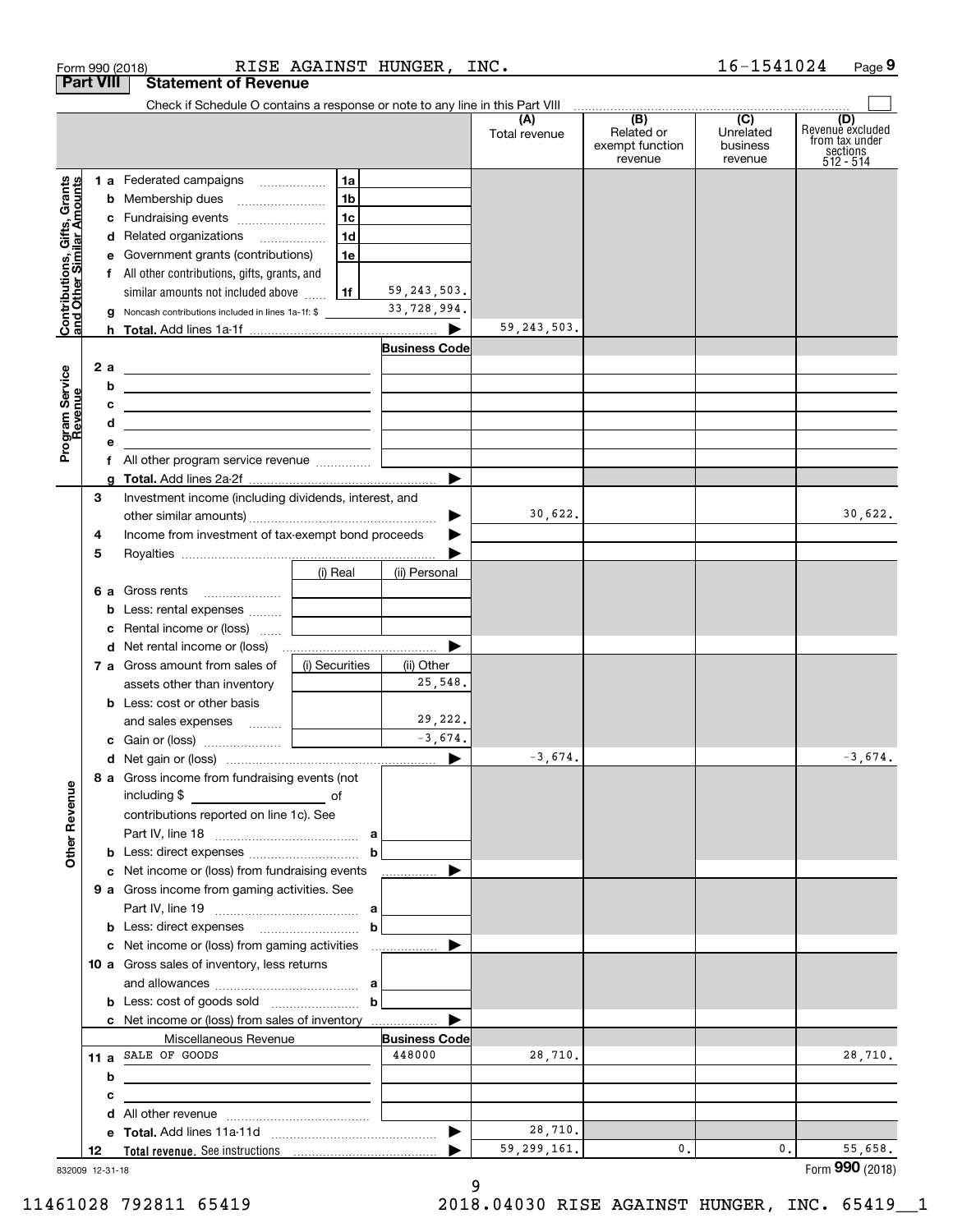Form 990 (2018) RISE AGAINST HUNGER, INC. 16-1541024 Page **Part IX Statement of Functional Expenses**

*Section 501(c)(3) and 501(c)(4) organizations must complete all columns. All other organizations must complete column (A).*

|                 | Check if Schedule O contains a response or note to any line in this Part IX                                                                                                                                 |                         |                                    |                                    | $\overline{\mathbf{x}}$        |
|-----------------|-------------------------------------------------------------------------------------------------------------------------------------------------------------------------------------------------------------|-------------------------|------------------------------------|------------------------------------|--------------------------------|
|                 | Do not include amounts reported on lines 6b,<br>7b, 8b, 9b, and 10b of Part VIII.                                                                                                                           | Total expenses          | (B)<br>Program service<br>expenses | Management and<br>general expenses | (D)<br>Fundraising<br>expenses |
| 1.              | Grants and other assistance to domestic organizations                                                                                                                                                       |                         |                                    |                                    |                                |
|                 | and domestic governments. See Part IV, line 21                                                                                                                                                              | 264,079.                | 264,079.                           |                                    |                                |
| $\mathbf{2}$    | Grants and other assistance to domestic                                                                                                                                                                     |                         |                                    |                                    |                                |
|                 | individuals. See Part IV, line 22                                                                                                                                                                           |                         |                                    |                                    |                                |
| 3               | Grants and other assistance to foreign                                                                                                                                                                      |                         |                                    |                                    |                                |
|                 | organizations, foreign governments, and foreign                                                                                                                                                             |                         |                                    |                                    |                                |
|                 | individuals. See Part IV, lines 15 and 16                                                                                                                                                                   |                         | 36, 158, 831. 36, 158, 831.        |                                    |                                |
| 4               | Benefits paid to or for members <i>manufactured</i>                                                                                                                                                         |                         |                                    |                                    |                                |
| 5               | Compensation of current officers, directors,                                                                                                                                                                |                         |                                    |                                    |                                |
|                 |                                                                                                                                                                                                             | 939,410.                | 364,924.                           | 397,717.                           | 176,769.                       |
| 6               | Compensation not included above, to disqualified                                                                                                                                                            |                         |                                    |                                    |                                |
|                 | persons (as defined under section 4958(f)(1)) and                                                                                                                                                           |                         |                                    |                                    |                                |
|                 | persons described in section 4958(c)(3)(B)                                                                                                                                                                  | 7,877,276.              | 5,448,781.                         | 1,655,209.                         | 773,286.                       |
| 7               | Other salaries and wages                                                                                                                                                                                    |                         |                                    |                                    |                                |
| 8               | Pension plan accruals and contributions (include                                                                                                                                                            |                         |                                    |                                    |                                |
|                 | section 401(k) and 403(b) employer contributions)                                                                                                                                                           | 159,250.                | 102,011.                           | $\frac{41,792}{222,192}$           | <u>15,447.</u>                 |
| 9               |                                                                                                                                                                                                             | 974,863.                | 652,027.                           |                                    | 100,644.                       |
| 10              |                                                                                                                                                                                                             | 718,810.                | 480,769.                           | 163,832.                           | 74,209.                        |
| 11              | Fees for services (non-employees):                                                                                                                                                                          |                         |                                    |                                    |                                |
| a               |                                                                                                                                                                                                             |                         |                                    |                                    |                                |
| b               |                                                                                                                                                                                                             | 45,587.                 | 14,800.                            | 25,374.                            | 5,413.                         |
| c               |                                                                                                                                                                                                             |                         |                                    |                                    |                                |
| d               |                                                                                                                                                                                                             | 156, 233.               |                                    |                                    | 156, 233.                      |
| e               | Professional fundraising services. See Part IV, line 17                                                                                                                                                     |                         |                                    |                                    |                                |
| f               | Investment management fees                                                                                                                                                                                  |                         |                                    |                                    |                                |
| $\mathbf{q}$    | Other. (If line 11g amount exceeds 10% of line 25,                                                                                                                                                          | 1,365,432.              | 494,017.                           | 846,954.                           |                                |
|                 | column (A) amount, list line 11g expenses on Sch O.)                                                                                                                                                        | 295,701.                |                                    | 261,559.                           | <u>24,461.</u><br>34, 142.     |
| 12 <sup>°</sup> |                                                                                                                                                                                                             | 119,732.                | 88,854.                            | 22,785.                            | 8,093.                         |
| 13<br>14        |                                                                                                                                                                                                             | 451,405.                | 10,985.                            | 390,812.                           | 49,608.                        |
| 15              |                                                                                                                                                                                                             |                         |                                    |                                    |                                |
| 16              |                                                                                                                                                                                                             | 1,484,211.              | 1,299,342.                         | 184,869.                           |                                |
| 17              | Travel                                                                                                                                                                                                      | 1,068,228.              | 701, 765.                          | 175,888.                           | 190,575.                       |
| 18              | Payments of travel or entertainment expenses                                                                                                                                                                |                         |                                    |                                    |                                |
|                 | for any federal, state, or local public officials                                                                                                                                                           |                         |                                    |                                    |                                |
| 19              | Conferences, conventions, and meetings                                                                                                                                                                      | 240,390.                | 50,411.                            | 173,609.                           | 16,370.                        |
| 20              | Interest                                                                                                                                                                                                    |                         |                                    |                                    |                                |
| 21              |                                                                                                                                                                                                             |                         |                                    |                                    |                                |
| 22              | Depreciation, depletion, and amortization                                                                                                                                                                   | 152, 772.               | 97,819.                            | 54,953.                            |                                |
| 23              | Insurance                                                                                                                                                                                                   | 352, 390.               |                                    | 352,390.                           |                                |
| 24              | Other expenses. Itemize expenses not covered<br>above. (List miscellaneous expenses in line 24e. If line<br>24e amount exceeds 10% of line 25, column (A)<br>amount, list line 24e expenses on Schedule O.) |                         |                                    |                                    |                                |
| a               | <b>SUPPLIES</b>                                                                                                                                                                                             | 7,457,623.              | 7,457,623.                         |                                    |                                |
| b               | PRINTING & REPRODUCTION                                                                                                                                                                                     | $\overline{200}$ , 117. | 60, 516.                           | 124,504.                           | 15,097.                        |
|                 | REPAIRS & MAINTENANCE                                                                                                                                                                                       | $94,093$ .              | 89,667.                            | 4,426.                             |                                |
| d               | <b>BANK SERVICE CHARGES</b>                                                                                                                                                                                 | 85,930.                 | 2,431.                             | 83,499.                            |                                |
| е               | SEE SCH O<br>All other expenses                                                                                                                                                                             | 155,973.                | 51, 288.                           | 96,903.                            | 7,782.                         |
| 25              | Total functional expenses. Add lines 1 through 24e                                                                                                                                                          | 60,818,336.             | 53,890,940.                        | 5,279,267.                         | 1,648,129.                     |
| 26              | Joint costs. Complete this line only if the organization                                                                                                                                                    |                         |                                    |                                    |                                |
|                 | reported in column (B) joint costs from a combined                                                                                                                                                          |                         |                                    |                                    |                                |
|                 | educational campaign and fundraising solicitation.                                                                                                                                                          |                         |                                    |                                    |                                |
|                 | Check here $\blacktriangleright$<br>if following SOP 98-2 (ASC 958-720)                                                                                                                                     |                         |                                    |                                    |                                |
|                 | 832010 12-31-18                                                                                                                                                                                             |                         |                                    |                                    | Form 990 (2018)                |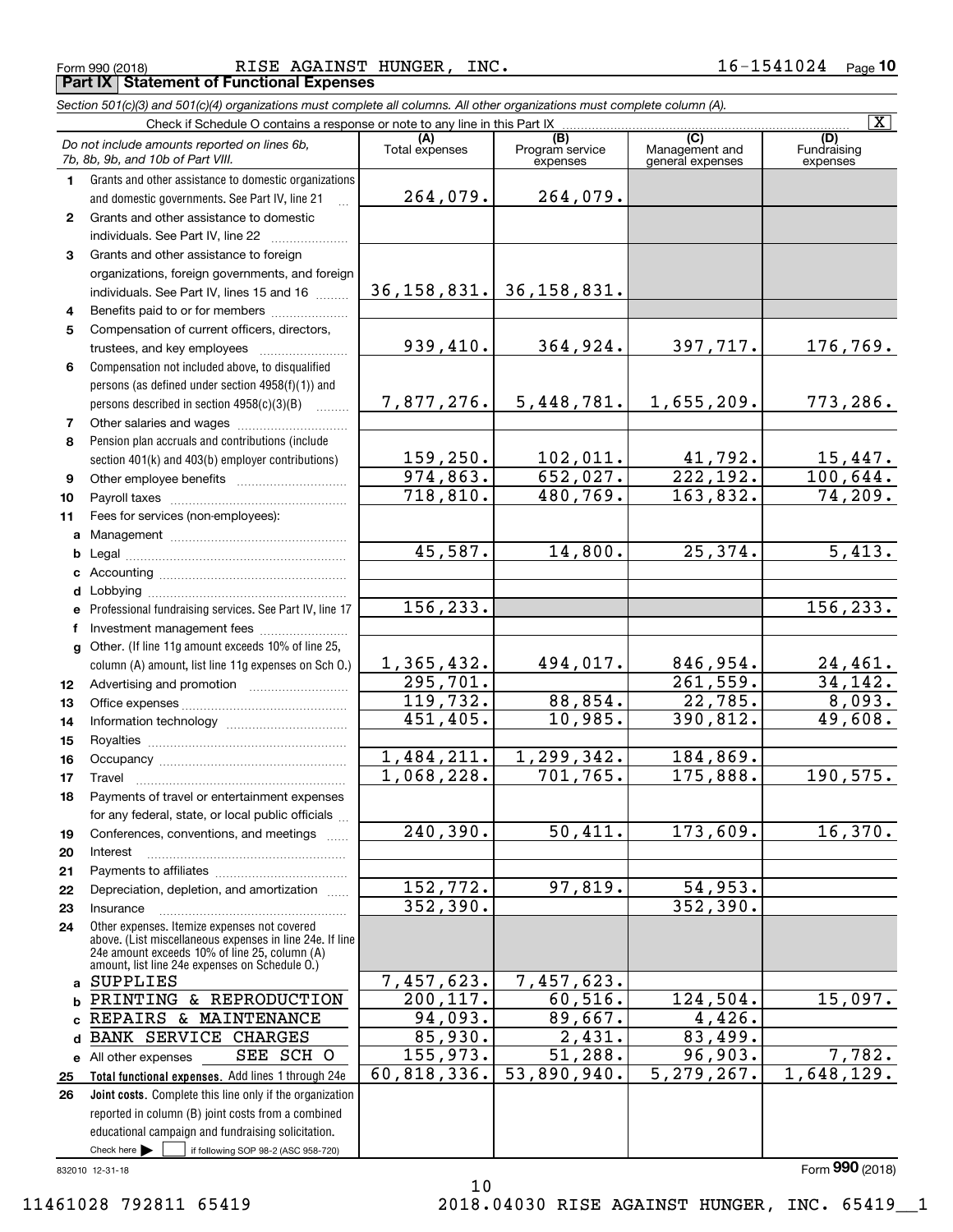Check if Schedule O contains a response or note to any line in this Part X **Part X Balance Sheet**

|                             |          |                                                                                                                                     |            |                               | (A)<br>Beginning of year |                | (B)<br>End of year |
|-----------------------------|----------|-------------------------------------------------------------------------------------------------------------------------------------|------------|-------------------------------|--------------------------|----------------|--------------------|
|                             | 1        | Cash - non-interest-bearing                                                                                                         |            |                               | 4,618,645.               | $\blacksquare$ | 3, 207, 354.       |
|                             | 2        |                                                                                                                                     |            |                               | 2,016,335.               | $\mathbf{2}$   | 1,809,976.         |
|                             | з        |                                                                                                                                     |            |                               | 267,856.                 | $\mathbf{3}$   | 960,479.           |
|                             | 4        |                                                                                                                                     |            |                               | 631,418.                 | $\overline{4}$ | 719,473.           |
|                             | 5        | Loans and other receivables from current and former officers, directors,                                                            |            |                               |                          |                |                    |
|                             |          | trustees, key employees, and highest compensated employees. Complete                                                                |            |                               |                          |                |                    |
|                             |          | Part II of Schedule L                                                                                                               |            | 5                             |                          |                |                    |
|                             | 6        | Loans and other receivables from other disqualified persons (as defined under                                                       |            |                               |                          |                |                    |
|                             |          | section 4958(f)(1)), persons described in section 4958(c)(3)(B), and contributing                                                   |            |                               |                          |                |                    |
|                             |          | employers and sponsoring organizations of section 501(c)(9) voluntary                                                               |            |                               |                          |                |                    |
|                             |          | employees' beneficiary organizations (see instr). Complete Part II of Sch L                                                         |            |                               |                          | 6              |                    |
| Assets                      | 7        |                                                                                                                                     |            |                               |                          | $\overline{7}$ |                    |
|                             | 8        |                                                                                                                                     |            |                               | 770, 413.                | 8              | <u>707,629.</u>    |
|                             | 9        | Prepaid expenses and deferred charges [11] [11] Prepaid expenses and deferred charges [11] [11] American metal                      |            |                               | 425,815.                 | 9              | 362,629.           |
|                             |          | 10a Land, buildings, and equipment: cost or other                                                                                   |            |                               |                          |                |                    |
|                             |          | basis. Complete Part VI of Schedule D  10a                                                                                          |            | $\frac{1,067,689.}{534,243.}$ |                          |                |                    |
|                             |          | $\frac{10b}{10b}$<br><b>b</b> Less: accumulated depreciation                                                                        | 337,016.   | 10 <sub>c</sub>               | 533,446.                 |                |                    |
|                             | 11       |                                                                                                                                     |            |                               | 11                       |                |                    |
|                             | 12       |                                                                                                                                     |            | 12                            |                          |                |                    |
|                             | 13       |                                                                                                                                     |            |                               | 13                       |                |                    |
|                             | 14       | Intangible assets                                                                                                                   |            |                               | 14                       |                |                    |
|                             | 15       |                                                                                                                                     |            |                               | 286,786.                 | 15             | 283, 221.          |
|                             | 16       |                                                                                                                                     |            |                               | 9,354,284.               | 16             | 8,584,207.         |
|                             | 17       |                                                                                                                                     | 1,794,071. | 17                            | 2,351,876.               |                |                    |
|                             | 18       |                                                                                                                                     |            | 18                            |                          |                |                    |
|                             | 19       | Deferred revenue imminimum contracts and the contracts of the contracts and the contracts of the contracts of                       |            |                               | 1,532,723.               | 19             | 1,530,604.         |
|                             | 20       | Tax-exempt bond liabilities                                                                                                         |            |                               |                          | 20             |                    |
|                             | 21       | Escrow or custodial account liability. Complete Part IV of Schedule D                                                               |            | .                             |                          | 21             |                    |
|                             | 22       | Loans and other payables to current and former officers, directors, trustees,                                                       |            |                               |                          |                |                    |
| Liabilities                 |          | key employees, highest compensated employees, and disqualified persons.                                                             |            |                               |                          |                |                    |
|                             |          | Complete Part II of Schedule L                                                                                                      |            |                               |                          | 22             |                    |
|                             | 23       | Secured mortgages and notes payable to unrelated third parties                                                                      |            |                               |                          | 23             |                    |
|                             | 24<br>25 | Other liabilities (including federal income tax, payables to related third                                                          |            |                               |                          | 24             |                    |
|                             |          | parties, and other liabilities not included on lines 17-24). Complete Part X of                                                     |            |                               |                          |                |                    |
|                             |          | Schedule D                                                                                                                          |            |                               | 797,491.                 | 25             | 990,903.           |
|                             | 26       |                                                                                                                                     |            |                               | 4, 124, 285.             | 26             | 4,873,383.         |
|                             |          | Organizations that follow SFAS 117 (ASC 958), check here $\blacktriangleright \begin{array}{ c } \hline X & \text{and} \end{array}$ |            |                               |                          |                |                    |
|                             |          | complete lines 27 through 29, and lines 33 and 34.                                                                                  |            |                               |                          |                |                    |
|                             | 27       |                                                                                                                                     |            |                               | 4,971,881.               | 27             | 2,935,764.         |
|                             | 28       | Temporarily restricted net assets                                                                                                   |            | 258, 118.                     | 28                       | 775,060.       |                    |
|                             | 29       | Permanently restricted net assets                                                                                                   |            |                               |                          | 29             |                    |
|                             |          | Organizations that do not follow SFAS 117 (ASC 958), check here ▶ □                                                                 |            |                               |                          |                |                    |
| Net Assets or Fund Balances |          | and complete lines 30 through 34.                                                                                                   |            |                               |                          |                |                    |
|                             | 30       |                                                                                                                                     |            |                               |                          | 30             |                    |
|                             | 31       | Paid-in or capital surplus, or land, building, or equipment fund                                                                    |            |                               |                          | 31             |                    |
|                             | 32       | Retained earnings, endowment, accumulated income, or other funds                                                                    |            | 1.1.1.1.1.1.1.1.1             |                          | 32             |                    |
|                             | 33       |                                                                                                                                     |            |                               | $\overline{5,229},999.$  | 33             | <u>3,710,824.</u>  |
|                             | 34       |                                                                                                                                     |            |                               | 9,354,284.               | 34             | 8,584,207.         |

Form (2018) **990**

╤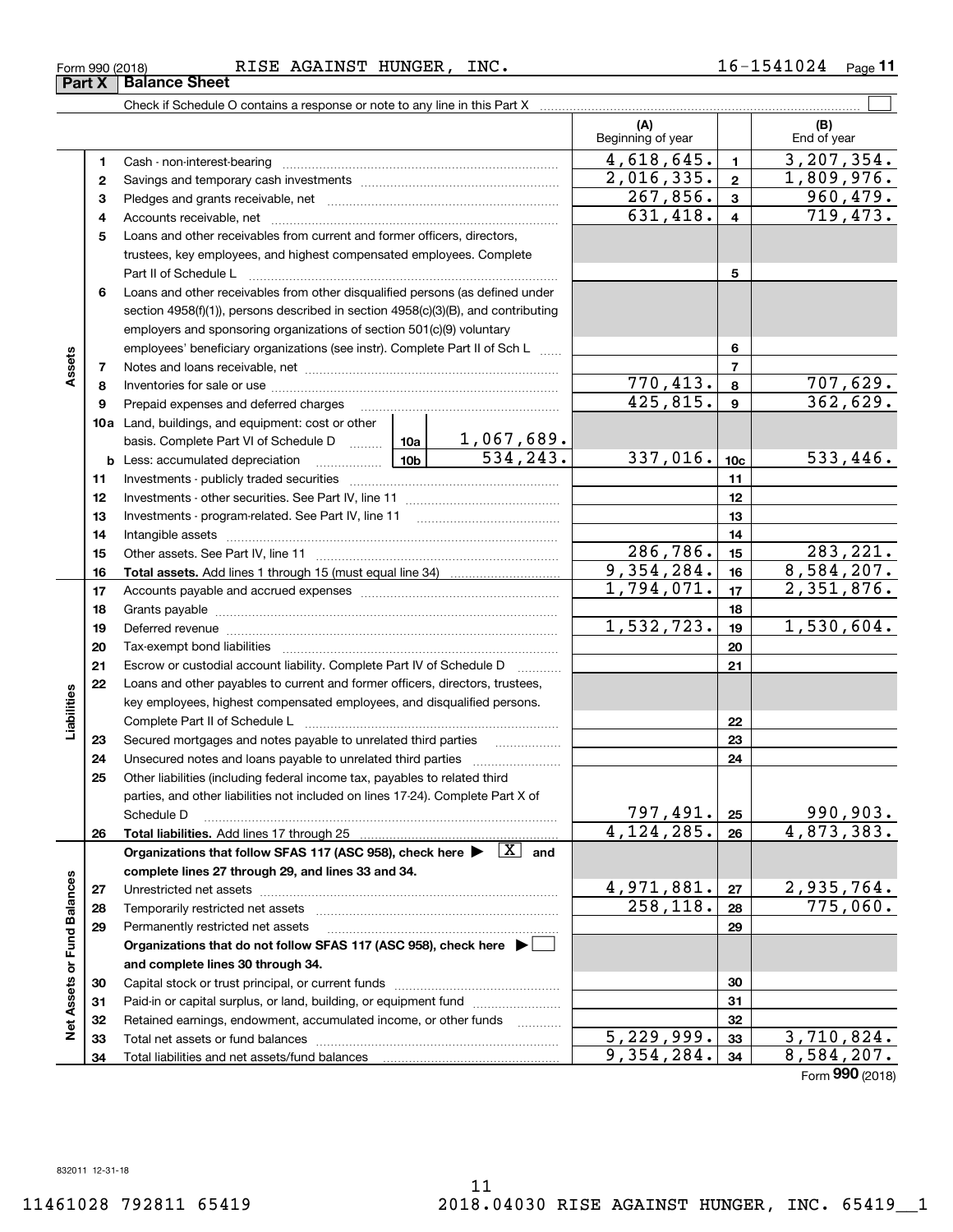|    | RISE AGAINST HUNGER, INC.<br>Form 990 (2018)                                                                                    |                         | 16-1541024 Page 12          |            |                         |
|----|---------------------------------------------------------------------------------------------------------------------------------|-------------------------|-----------------------------|------------|-------------------------|
|    | <b>Part XI   Reconciliation of Net Assets</b>                                                                                   |                         |                             |            |                         |
|    | Check if Schedule O contains a response or note to any line in this Part XI                                                     |                         |                             |            |                         |
|    |                                                                                                                                 |                         |                             |            |                         |
| 1  | Total revenue (must equal Part VIII, column (A), line 12)                                                                       | 1.                      | 59,299,161.                 |            |                         |
| 2  |                                                                                                                                 | $\mathbf{2}$            | $\overline{60, 818, 336}$ . |            |                         |
| 3  | Revenue less expenses. Subtract line 2 from line 1                                                                              | 3                       | $-1,519,175.$               |            |                         |
| 4  |                                                                                                                                 | $\overline{\mathbf{4}}$ | 5,229,999.                  |            |                         |
| 5  | Net unrealized gains (losses) on investments                                                                                    | 5                       |                             |            |                         |
| 6  | Donated services and use of facilities                                                                                          | 6                       |                             |            |                         |
| 7  | Investment expenses                                                                                                             | $\overline{7}$          |                             |            |                         |
| 8  | Prior period adjustments                                                                                                        | 8                       |                             |            |                         |
| 9  | Other changes in net assets or fund balances (explain in Schedule O) [11] [2000] [2000] [2000] [2000] [2000] [                  | 9                       |                             |            | 0.                      |
| 10 | Net assets or fund balances at end of year. Combine lines 3 through 9 (must equal Part X, line 33,                              |                         |                             |            |                         |
|    | column (B))                                                                                                                     | 10                      | 3,710,824.                  |            |                         |
|    | Part XII Financial Statements and Reporting                                                                                     |                         |                             |            |                         |
|    |                                                                                                                                 |                         |                             |            | $\overline{\mathbf{x}}$ |
|    |                                                                                                                                 |                         |                             | Yes        | No                      |
| 1  | $\boxed{\mathbf{X}}$ Accrual<br>Accounting method used to prepare the Form 990: <u>June</u> Cash<br>Other                       |                         |                             |            |                         |
|    | If the organization changed its method of accounting from a prior year or checked "Other," explain in Schedule O.               |                         |                             |            |                         |
|    | 2a Were the organization's financial statements compiled or reviewed by an independent accountant?                              |                         | 2a                          |            | х                       |
|    | If "Yes," check a box below to indicate whether the financial statements for the year were compiled or reviewed on a            |                         |                             |            |                         |
|    | separate basis, consolidated basis, or both:                                                                                    |                         |                             |            |                         |
|    | Both consolidated and separate basis<br>Separate basis<br>Consolidated basis                                                    |                         |                             |            |                         |
|    | <b>b</b> Were the organization's financial statements audited by an independent accountant?                                     |                         | 2 <sub>b</sub>              | X          |                         |
|    | If "Yes," check a box below to indicate whether the financial statements for the year were audited on a separate basis,         |                         |                             |            |                         |
|    | consolidated basis, or both:                                                                                                    |                         |                             |            |                         |
|    | $\lfloor x \rfloor$ Separate basis<br><b>Consolidated basis</b><br>Both consolidated and separate basis                         |                         |                             |            |                         |
|    | c If "Yes" to line 2a or 2b, does the organization have a committee that assumes responsibility for oversight of the audit,     |                         |                             |            |                         |
|    | review, or compilation of its financial statements and selection of an independent accountant?                                  |                         | 2c                          | x          |                         |
|    | If the organization changed either its oversight process or selection process during the tax year, explain in Schedule O.       |                         |                             |            |                         |
|    | 3a As a result of a federal award, was the organization required to undergo an audit or audits as set forth in the Single Audit |                         |                             |            |                         |
|    |                                                                                                                                 |                         | За                          |            | х                       |
|    | b If "Yes," did the organization undergo the required audit or audits? If the organization did not undergo the required audit   |                         |                             |            |                         |
|    | or audits, explain why in Schedule O and describe any steps taken to undergo such audits                                        |                         | 3b                          | <u>nnn</u> |                         |

Form (2018) **990**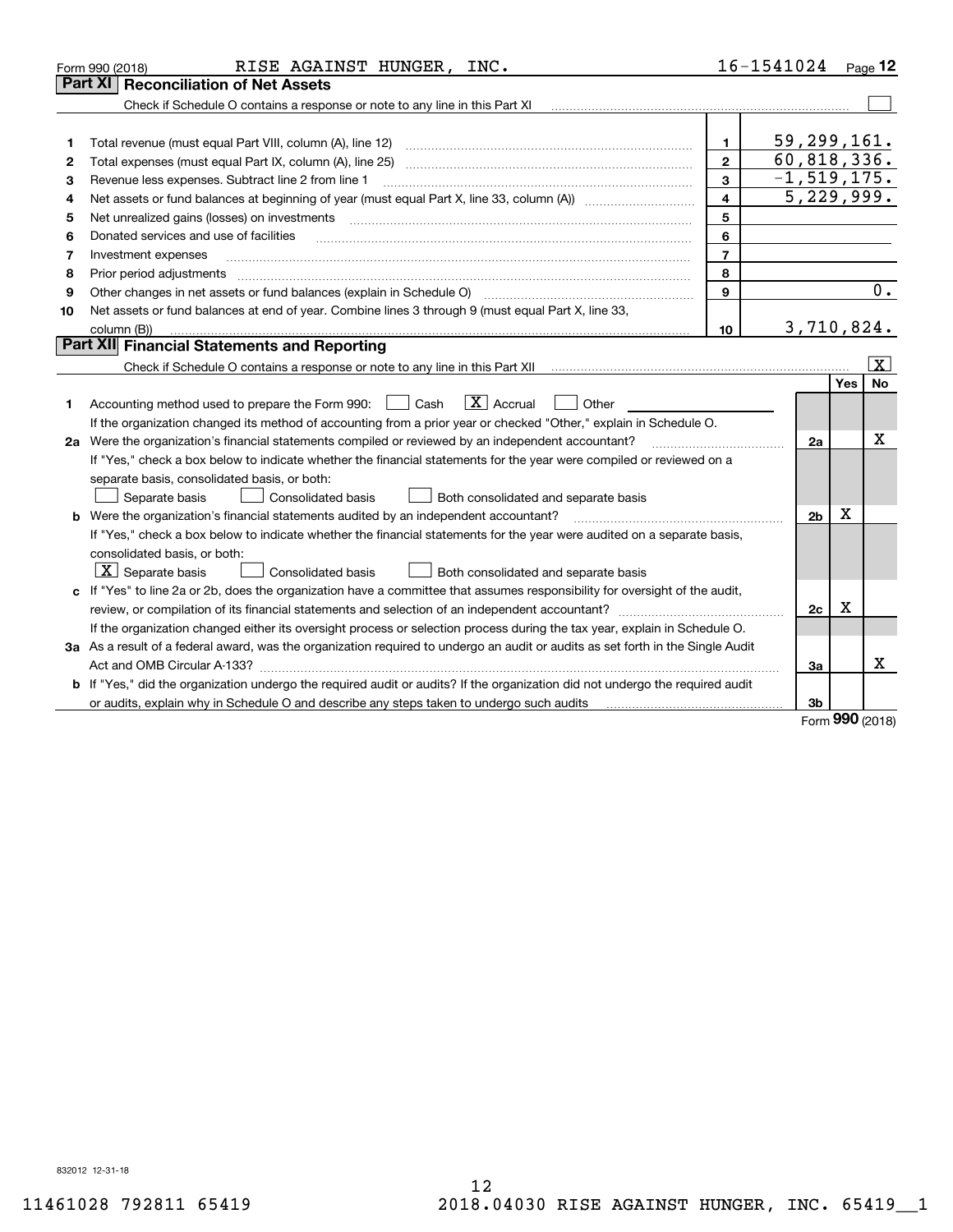| <b>SCHEDULE A</b> |
|-------------------|
|-------------------|

Department of the Treasury Internal Revenue Service

**(Form 990 or 990-EZ)**

## **Public Charity Status and Public Support**

**Complete if the organization is a section 501(c)(3) organization or a section 4947(a)(1) nonexempt charitable trust.**

**| Attach to Form 990 or Form 990-EZ.** 

**| Go to www.irs.gov/Form990 for instructions and the latest information.**

| OMB No. 1545-0047                   |
|-------------------------------------|
| 2018                                |
| <b>Open to Public</b><br>Inspection |

## **Name of the organization Employer identification number**

|       |        |                                                                                                                                                          |          | RISE AGAINST HUNGER, INC.                             |                                                                |    |                            |  | 16-1541024                 |
|-------|--------|----------------------------------------------------------------------------------------------------------------------------------------------------------|----------|-------------------------------------------------------|----------------------------------------------------------------|----|----------------------------|--|----------------------------|
|       | Part I | Reason for Public Charity Status (All organizations must complete this part.) See instructions.                                                          |          |                                                       |                                                                |    |                            |  |                            |
|       |        | The organization is not a private foundation because it is: (For lines 1 through 12, check only one box.)                                                |          |                                                       |                                                                |    |                            |  |                            |
| 1     |        | A church, convention of churches, or association of churches described in section 170(b)(1)(A)(i).                                                       |          |                                                       |                                                                |    |                            |  |                            |
| 2     |        | A school described in section 170(b)(1)(A)(ii). (Attach Schedule E (Form 990 or 990-EZ).)                                                                |          |                                                       |                                                                |    |                            |  |                            |
| з     |        | A hospital or a cooperative hospital service organization described in section 170(b)(1)(A)(iii).                                                        |          |                                                       |                                                                |    |                            |  |                            |
| 4     |        | A medical research organization operated in conjunction with a hospital described in section 170(b)(1)(A)(iii). Enter the hospital's name,               |          |                                                       |                                                                |    |                            |  |                            |
|       |        | city, and state:                                                                                                                                         |          |                                                       |                                                                |    |                            |  |                            |
| 5     |        | An organization operated for the benefit of a college or university owned or operated by a governmental unit described in                                |          |                                                       |                                                                |    |                            |  |                            |
|       |        | section 170(b)(1)(A)(iv). (Complete Part II.)                                                                                                            |          |                                                       |                                                                |    |                            |  |                            |
| 6     |        | A federal, state, or local government or governmental unit described in section $170(b)(1)(A)(v)$ .                                                      |          |                                                       |                                                                |    |                            |  |                            |
|       | 7   X  | An organization that normally receives a substantial part of its support from a governmental unit or from the general public described in                |          |                                                       |                                                                |    |                            |  |                            |
|       |        | section 170(b)(1)(A)(vi). (Complete Part II.)                                                                                                            |          |                                                       |                                                                |    |                            |  |                            |
| 8     |        | A community trust described in section 170(b)(1)(A)(vi). (Complete Part II.)                                                                             |          |                                                       |                                                                |    |                            |  |                            |
| 9     |        | An agricultural research organization described in section 170(b)(1)(A)(ix) operated in conjunction with a land-grant college                            |          |                                                       |                                                                |    |                            |  |                            |
|       |        | or university or a non-land-grant college of agriculture (see instructions). Enter the name, city, and state of the college or                           |          |                                                       |                                                                |    |                            |  |                            |
| 10    |        | university:<br>An organization that normally receives: (1) more than 33 1/3% of its support from contributions, membership fees, and gross receipts from |          |                                                       |                                                                |    |                            |  |                            |
|       |        | activities related to its exempt functions - subject to certain exceptions, and (2) no more than 33 1/3% of its support from gross investment            |          |                                                       |                                                                |    |                            |  |                            |
|       |        | income and unrelated business taxable income (less section 511 tax) from businesses acquired by the organization after June 30, 1975.                    |          |                                                       |                                                                |    |                            |  |                            |
|       |        | See section 509(a)(2). (Complete Part III.)                                                                                                              |          |                                                       |                                                                |    |                            |  |                            |
| 11    |        | An organization organized and operated exclusively to test for public safety. See section 509(a)(4).                                                     |          |                                                       |                                                                |    |                            |  |                            |
| 12    |        | An organization organized and operated exclusively for the benefit of, to perform the functions of, or to carry out the purposes of one or               |          |                                                       |                                                                |    |                            |  |                            |
|       |        | more publicly supported organizations described in section 509(a)(1) or section 509(a)(2). See section 509(a)(3). Check the box in                       |          |                                                       |                                                                |    |                            |  |                            |
|       |        | lines 12a through 12d that describes the type of supporting organization and complete lines 12e, 12f, and 12g.                                           |          |                                                       |                                                                |    |                            |  |                            |
| а     |        | Type I. A supporting organization operated, supervised, or controlled by its supported organization(s), typically by giving                              |          |                                                       |                                                                |    |                            |  |                            |
|       |        | the supported organization(s) the power to regularly appoint or elect a majority of the directors or trustees of the supporting                          |          |                                                       |                                                                |    |                            |  |                            |
|       |        | organization. You must complete Part IV, Sections A and B.                                                                                               |          |                                                       |                                                                |    |                            |  |                            |
| b     |        | Type II. A supporting organization supervised or controlled in connection with its supported organization(s), by having                                  |          |                                                       |                                                                |    |                            |  |                            |
|       |        | control or management of the supporting organization vested in the same persons that control or manage the supported                                     |          |                                                       |                                                                |    |                            |  |                            |
|       |        | organization(s). You must complete Part IV, Sections A and C.                                                                                            |          |                                                       |                                                                |    |                            |  |                            |
| с     |        | Type III functionally integrated. A supporting organization operated in connection with, and functionally integrated with,                               |          |                                                       |                                                                |    |                            |  |                            |
|       |        | its supported organization(s) (see instructions). You must complete Part IV, Sections A, D, and E.                                                       |          |                                                       |                                                                |    |                            |  |                            |
| d     |        | Type III non-functionally integrated. A supporting organization operated in connection with its supported organization(s)                                |          |                                                       |                                                                |    |                            |  |                            |
|       |        | that is not functionally integrated. The organization generally must satisfy a distribution requirement and an attentiveness                             |          |                                                       |                                                                |    |                            |  |                            |
|       |        | requirement (see instructions). You must complete Part IV, Sections A and D, and Part V.                                                                 |          |                                                       |                                                                |    |                            |  |                            |
| е     |        | Check this box if the organization received a written determination from the IRS that it is a Type I, Type II, Type III                                  |          |                                                       |                                                                |    |                            |  |                            |
| f     |        | functionally integrated, or Type III non-functionally integrated supporting organization.<br>Enter the number of supported organizations                 |          |                                                       |                                                                |    |                            |  |                            |
| a     |        | Provide the following information about the supported organization(s).                                                                                   |          |                                                       |                                                                |    |                            |  |                            |
|       |        | (i) Name of supported                                                                                                                                    | (ii) EIN | (iii) Type of organization                            | (iv) Is the organization listed<br>in your governing document? |    | (v) Amount of monetary     |  | (vi) Amount of other       |
|       |        | organization                                                                                                                                             |          | (described on lines 1-10<br>above (see instructions)) | Yes                                                            | No | support (see instructions) |  | support (see instructions) |
|       |        |                                                                                                                                                          |          |                                                       |                                                                |    |                            |  |                            |
|       |        |                                                                                                                                                          |          |                                                       |                                                                |    |                            |  |                            |
|       |        |                                                                                                                                                          |          |                                                       |                                                                |    |                            |  |                            |
|       |        |                                                                                                                                                          |          |                                                       |                                                                |    |                            |  |                            |
|       |        |                                                                                                                                                          |          |                                                       |                                                                |    |                            |  |                            |
|       |        |                                                                                                                                                          |          |                                                       |                                                                |    |                            |  |                            |
|       |        |                                                                                                                                                          |          |                                                       |                                                                |    |                            |  |                            |
|       |        |                                                                                                                                                          |          |                                                       |                                                                |    |                            |  |                            |
|       |        |                                                                                                                                                          |          |                                                       |                                                                |    |                            |  |                            |
| Total |        |                                                                                                                                                          |          |                                                       |                                                                |    |                            |  |                            |

LHA For Paperwork Reduction Act Notice, see the Instructions for Form 990 or 990-EZ. 832021 10-11-18 Schedule A (Form 990 or 990-EZ) 2018 13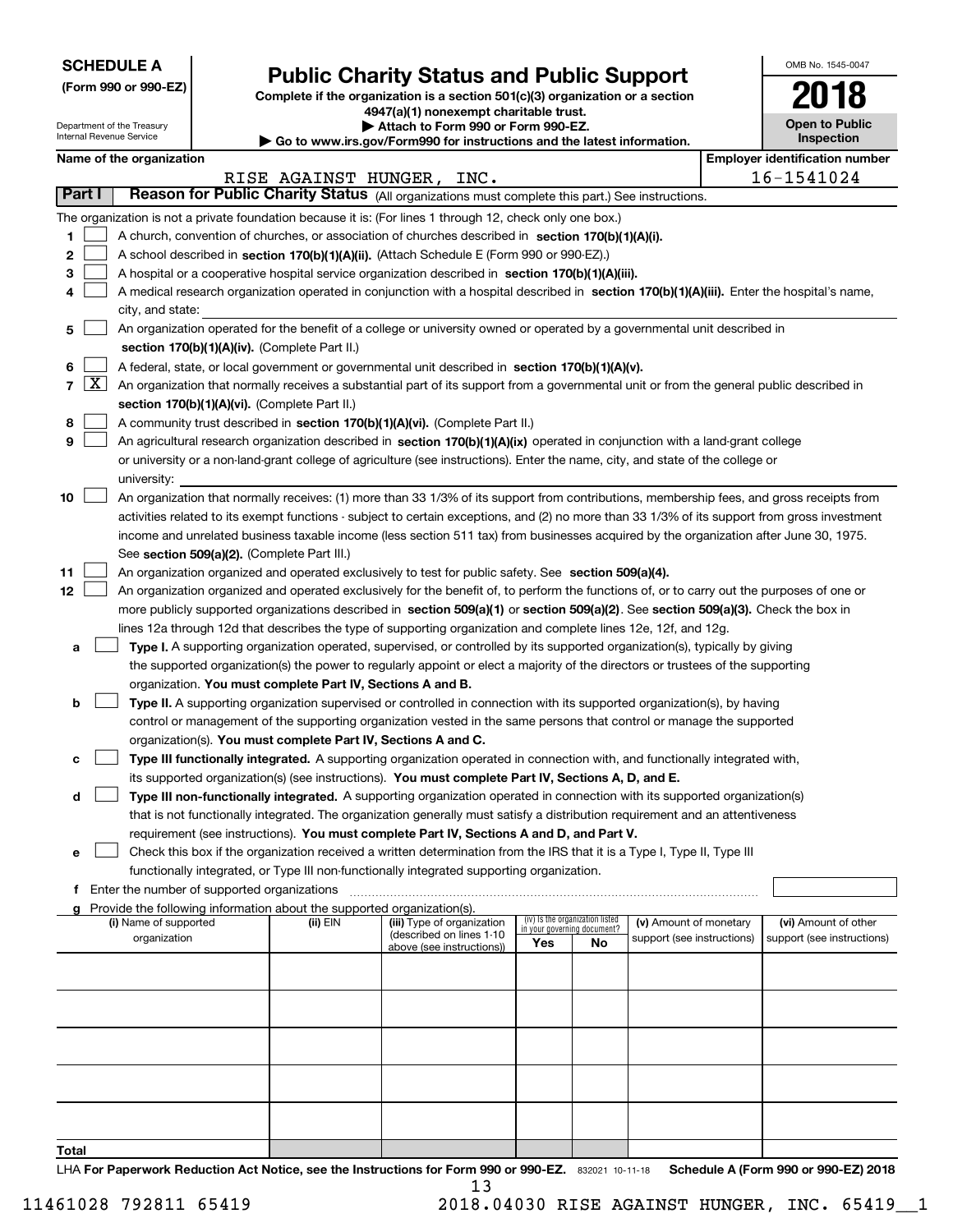### Schedule A (Form 990 or 990-EZ) 2018 K<code>LSE AGALNS'I' HUNGER,INC</code> National contracts to the logal page RISE AGAINST HUNGER, INC. 16-1541024

 $16 - 1541024$  Page 2

(Complete only if you checked the box on line 5, 7, or 8 of Part I or if the organization failed to qualify under Part III. If the organization fails to qualify under the tests listed below, please complete Part III.) **Part II Support Schedule for Organizations Described in Sections 170(b)(1)(A)(iv) and 170(b)(1)(A)(vi)**

|    | <b>Section A. Public Support</b>                                                                                                                                                                            |          |            |            |            |          |                                                        |
|----|-------------------------------------------------------------------------------------------------------------------------------------------------------------------------------------------------------------|----------|------------|------------|------------|----------|--------------------------------------------------------|
|    | Calendar year (or fiscal year beginning in) $\blacktriangleright$                                                                                                                                           | (a) 2014 | $(b)$ 2015 | $(c)$ 2016 | $(d)$ 2017 | (e) 2018 | (f) Total                                              |
|    | 1 Gifts, grants, contributions, and<br>membership fees received. (Do not                                                                                                                                    |          |            |            |            |          |                                                        |
|    | include any "unusual grants.")                                                                                                                                                                              |          |            |            |            |          | 25278694.33813389.38790665.48950632.59243503.206076883 |
|    | 2 Tax revenues levied for the organ-                                                                                                                                                                        |          |            |            |            |          |                                                        |
|    | ization's benefit and either paid to                                                                                                                                                                        |          |            |            |            |          |                                                        |
|    | or expended on its behalf                                                                                                                                                                                   |          |            |            |            |          |                                                        |
|    | 3 The value of services or facilities                                                                                                                                                                       |          |            |            |            |          |                                                        |
|    | furnished by a governmental unit to                                                                                                                                                                         |          |            |            |            |          |                                                        |
|    | the organization without charge                                                                                                                                                                             |          |            |            |            |          |                                                        |
|    | 4 Total. Add lines 1 through 3                                                                                                                                                                              |          |            |            |            |          | 25278694.33813389.38790665.48950632.59243503.206076883 |
|    | 5 The portion of total contributions                                                                                                                                                                        |          |            |            |            |          |                                                        |
|    | by each person (other than a                                                                                                                                                                                |          |            |            |            |          |                                                        |
|    | governmental unit or publicly                                                                                                                                                                               |          |            |            |            |          |                                                        |
|    | supported organization) included                                                                                                                                                                            |          |            |            |            |          |                                                        |
|    | on line 1 that exceeds 2% of the                                                                                                                                                                            |          |            |            |            |          |                                                        |
|    | amount shown on line 11,                                                                                                                                                                                    |          |            |            |            |          |                                                        |
|    | column (f)                                                                                                                                                                                                  |          |            |            |            |          | 4202495.                                               |
|    | 6 Public support. Subtract line 5 from line 4.                                                                                                                                                              |          |            |            |            |          | 201874388                                              |
|    | Section B. Total Support                                                                                                                                                                                    |          |            |            |            |          |                                                        |
|    | Calendar year (or fiscal year beginning in)                                                                                                                                                                 | (a) 2014 | $(b)$ 2015 | $(c)$ 2016 | $(d)$ 2017 | (e) 2018 | (f) Total                                              |
|    | <b>7</b> Amounts from line 4                                                                                                                                                                                |          |            |            |            |          | 25278694.33813389.38790665.48950632.59243503.206076883 |
|    | 8 Gross income from interest,                                                                                                                                                                               |          |            |            |            |          |                                                        |
|    | dividends, payments received on                                                                                                                                                                             |          |            |            |            |          |                                                        |
|    | securities loans, rents, royalties,                                                                                                                                                                         |          |            |            |            |          |                                                        |
|    | and income from similar sources                                                                                                                                                                             | 516.     | 936.       | 1,640.     | 22,942.    | 30,622.  | 56,656.                                                |
|    | <b>9</b> Net income from unrelated business                                                                                                                                                                 |          |            |            |            |          |                                                        |
|    | activities, whether or not the                                                                                                                                                                              |          |            |            |            |          |                                                        |
|    | business is regularly carried on                                                                                                                                                                            |          |            |            |            |          |                                                        |
|    | 10 Other income. Do not include gain                                                                                                                                                                        |          |            |            |            |          |                                                        |
|    | or loss from the sale of capital                                                                                                                                                                            |          |            |            |            |          |                                                        |
|    | assets (Explain in Part VI.) <b>Constant</b>                                                                                                                                                                |          |            |            |            |          | 206133539                                              |
|    | <b>11 Total support.</b> Add lines 7 through 10                                                                                                                                                             |          |            |            |            | 12       | 300, 750.                                              |
|    | 12 Gross receipts from related activities, etc. (see instructions)<br>13 First five years. If the Form 990 is for the organization's first, second, third, fourth, or fifth tax year as a section 501(c)(3) |          |            |            |            |          |                                                        |
|    |                                                                                                                                                                                                             |          |            |            |            |          |                                                        |
|    | organization, check this box and stop here<br>Section C. Computation of Public Support Percentage                                                                                                           |          |            |            |            |          |                                                        |
|    | 14 Public support percentage for 2018 (line 6, column (f) divided by line 11, column (f) <i>manumeronominimi</i> ng                                                                                         |          |            |            |            | 14       | 97.93<br>%                                             |
|    |                                                                                                                                                                                                             |          |            |            |            | 15       | 97.59<br>%                                             |
|    | 16a 33 1/3% support test - 2018. If the organization did not check the box on line 13, and line 14 is 33 1/3% or more, check this box and                                                                   |          |            |            |            |          |                                                        |
|    | stop here. The organization qualifies as a publicly supported organization                                                                                                                                  |          |            |            |            |          | $\blacktriangleright$ $\mid$ X                         |
|    | b 33 1/3% support test - 2017. If the organization did not check a box on line 13 or 16a, and line 15 is 33 1/3% or more, check this box                                                                    |          |            |            |            |          |                                                        |
|    | and stop here. The organization qualifies as a publicly supported organization                                                                                                                              |          |            |            |            |          |                                                        |
|    | 17a 10% -facts-and-circumstances test - 2018. If the organization did not check a box on line 13, 16a, or 16b, and line 14 is 10% or more,                                                                  |          |            |            |            |          |                                                        |
|    | and if the organization meets the "facts-and-circumstances" test, check this box and stop here. Explain in Part VI how the organization                                                                     |          |            |            |            |          |                                                        |
|    | meets the "facts-and-circumstances" test. The organization qualifies as a publicly supported organization                                                                                                   |          |            |            |            |          |                                                        |
|    | b 10% -facts-and-circumstances test - 2017. If the organization did not check a box on line 13, 16a, 16b, or 17a, and line 15 is 10% or                                                                     |          |            |            |            |          |                                                        |
|    | more, and if the organization meets the "facts-and-circumstances" test, check this box and stop here. Explain in Part VI how the                                                                            |          |            |            |            |          |                                                        |
|    | organization meets the "facts-and-circumstances" test. The organization qualifies as a publicly supported organization                                                                                      |          |            |            |            |          |                                                        |
| 18 | Private foundation. If the organization did not check a box on line 13, 16a, 16b, 17a, or 17b, check this box and see instructions                                                                          |          |            |            |            |          |                                                        |
|    |                                                                                                                                                                                                             |          |            |            |            |          | Schedule A (Form 990 or 990-EZ) 2018                   |

832022 10-11-18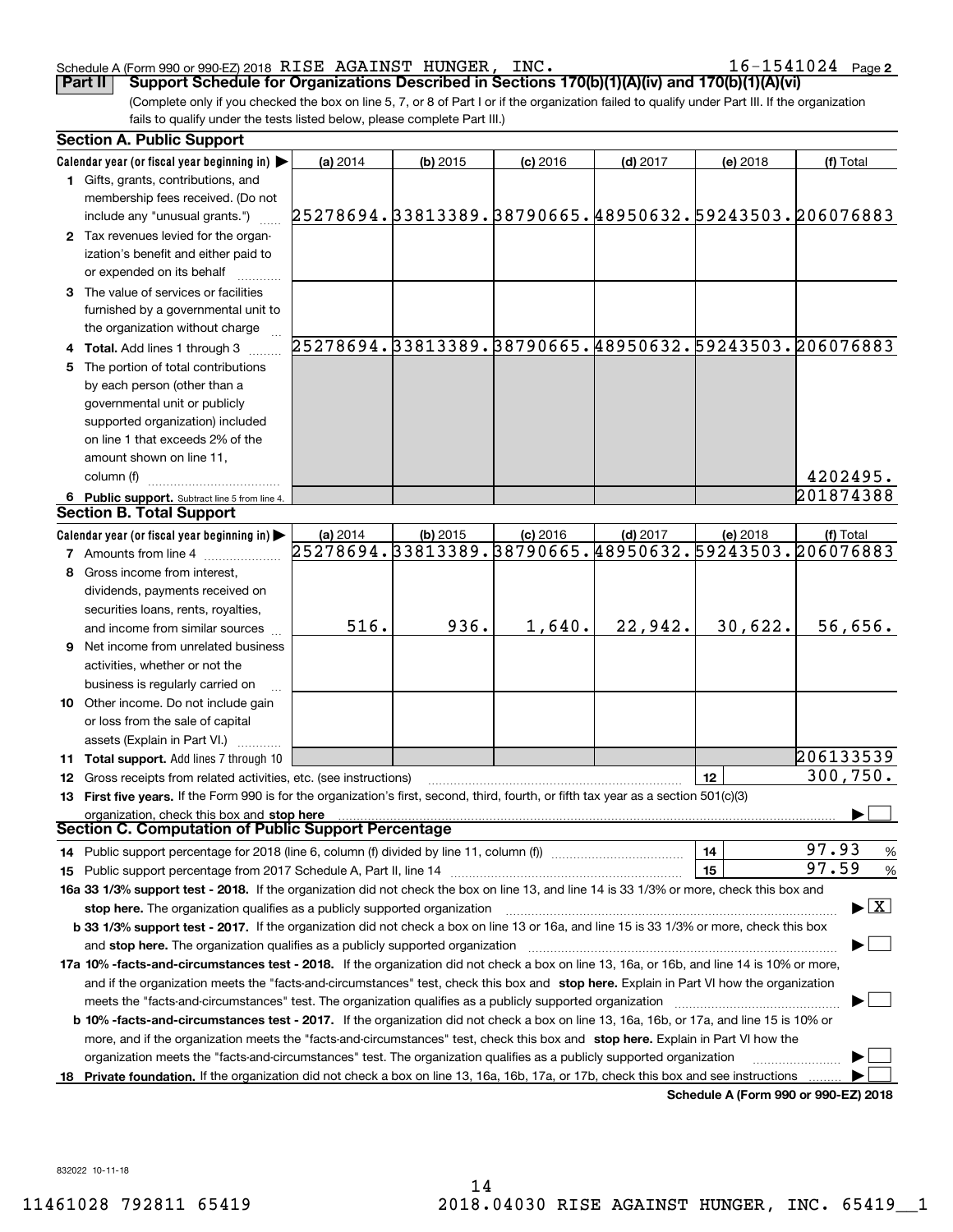## Schedule A (Form 990 or 990-EZ) 2018 Page RISE AGAINST HUNGER, INC. 16-1541024 **Part III Support Schedule for Organizations Described in Section 509(a)(2)**

(Complete only if you checked the box on line 10 of Part I or if the organization failed to qualify under Part II. If the organization fails to qualify under the tests listed below, please complete Part II.)

|    | <b>Section A. Public Support</b>                                                                                                                                                                                                                      |            |            |            |            |          |                                      |
|----|-------------------------------------------------------------------------------------------------------------------------------------------------------------------------------------------------------------------------------------------------------|------------|------------|------------|------------|----------|--------------------------------------|
|    | Calendar year (or fiscal year beginning in) $\blacktriangleright$                                                                                                                                                                                     | (a) 2014   | $(b)$ 2015 | $(c)$ 2016 | $(d)$ 2017 | (e) 2018 | (f) Total                            |
|    | 1 Gifts, grants, contributions, and                                                                                                                                                                                                                   |            |            |            |            |          |                                      |
|    | membership fees received. (Do not                                                                                                                                                                                                                     |            |            |            |            |          |                                      |
|    | include any "unusual grants.")                                                                                                                                                                                                                        |            |            |            |            |          |                                      |
|    | 2 Gross receipts from admissions,<br>merchandise sold or services per-<br>formed, or facilities furnished in<br>any activity that is related to the<br>organization's tax-exempt purpose                                                              |            |            |            |            |          |                                      |
|    | 3 Gross receipts from activities that<br>are not an unrelated trade or bus-                                                                                                                                                                           |            |            |            |            |          |                                      |
|    | iness under section 513                                                                                                                                                                                                                               |            |            |            |            |          |                                      |
|    | 4 Tax revenues levied for the organ-                                                                                                                                                                                                                  |            |            |            |            |          |                                      |
|    | ization's benefit and either paid to<br>or expended on its behalf<br>.                                                                                                                                                                                |            |            |            |            |          |                                      |
|    | 5 The value of services or facilities                                                                                                                                                                                                                 |            |            |            |            |          |                                      |
|    | furnished by a governmental unit to                                                                                                                                                                                                                   |            |            |            |            |          |                                      |
|    | the organization without charge                                                                                                                                                                                                                       |            |            |            |            |          |                                      |
|    | <b>6 Total.</b> Add lines 1 through 5                                                                                                                                                                                                                 |            |            |            |            |          |                                      |
|    | 7a Amounts included on lines 1, 2, and<br>3 received from disqualified persons                                                                                                                                                                        |            |            |            |            |          |                                      |
|    | <b>b</b> Amounts included on lines 2 and 3 received<br>from other than disqualified persons that<br>exceed the greater of \$5,000 or 1% of the<br>amount on line 13 for the year                                                                      |            |            |            |            |          |                                      |
|    | c Add lines 7a and 7b                                                                                                                                                                                                                                 |            |            |            |            |          |                                      |
|    | 8 Public support. (Subtract line 7c from line 6.)                                                                                                                                                                                                     |            |            |            |            |          |                                      |
|    | <b>Section B. Total Support</b>                                                                                                                                                                                                                       |            |            |            |            |          |                                      |
|    | Calendar year (or fiscal year beginning in) $\blacktriangleright$                                                                                                                                                                                     | (a) $2014$ | $(b)$ 2015 | $(c)$ 2016 | $(d)$ 2017 | (e) 2018 | (f) Total                            |
|    | 9 Amounts from line 6                                                                                                                                                                                                                                 |            |            |            |            |          |                                      |
|    | 10a Gross income from interest,<br>dividends, payments received on<br>securities loans, rents, royalties,<br>and income from similar sources                                                                                                          |            |            |            |            |          |                                      |
|    | <b>b</b> Unrelated business taxable income<br>(less section 511 taxes) from businesses                                                                                                                                                                |            |            |            |            |          |                                      |
|    | acquired after June 30, 1975                                                                                                                                                                                                                          |            |            |            |            |          |                                      |
|    | c Add lines 10a and 10b<br>11 Net income from unrelated business<br>activities not included in line 10b,<br>whether or not the business is<br>regularly carried on                                                                                    |            |            |            |            |          |                                      |
|    | 12 Other income. Do not include gain<br>or loss from the sale of capital<br>assets (Explain in Part VI.)                                                                                                                                              |            |            |            |            |          |                                      |
|    | <b>13</b> Total support. (Add lines 9, 10c, 11, and 12.)                                                                                                                                                                                              |            |            |            |            |          |                                      |
|    | 14 First five years. If the Form 990 is for the organization's first, second, third, fourth, or fifth tax year as a section 501(c)(3) organization,                                                                                                   |            |            |            |            |          |                                      |
|    | check this box and stop here <i>machine and content and stop</i> here <i>manufacture and stop</i> here <i>manufacture</i> and <b>stop here</b> <i>manufacture manufacture and stop</i> here <i>manufacture manufacture manufacture manufacture ma</i> |            |            |            |            |          |                                      |
|    | <b>Section C. Computation of Public Support Percentage</b>                                                                                                                                                                                            |            |            |            |            |          |                                      |
|    | 15 Public support percentage for 2018 (line 8, column (f), divided by line 13, column (f))                                                                                                                                                            |            |            |            |            | 15       | %                                    |
|    | 16 Public support percentage from 2017 Schedule A, Part III, line 15                                                                                                                                                                                  |            |            |            |            | 16       | %                                    |
|    | <b>Section D. Computation of Investment Income Percentage</b>                                                                                                                                                                                         |            |            |            |            |          |                                      |
|    | 17 Investment income percentage for 2018 (line 10c, column (f), divided by line 13, column (f))                                                                                                                                                       |            |            |            |            | 17       | %                                    |
|    | <b>18</b> Investment income percentage from <b>2017</b> Schedule A, Part III, line 17                                                                                                                                                                 |            |            |            |            | 18       | %                                    |
|    | 19a 33 1/3% support tests - 2018. If the organization did not check the box on line 14, and line 15 is more than 33 1/3%, and line 17 is not                                                                                                          |            |            |            |            |          |                                      |
|    | more than 33 1/3%, check this box and stop here. The organization qualifies as a publicly supported organization                                                                                                                                      |            |            |            |            |          | ▶                                    |
|    | b 33 1/3% support tests - 2017. If the organization did not check a box on line 14 or line 19a, and line 16 is more than 33 1/3%, and                                                                                                                 |            |            |            |            |          |                                      |
|    | line 18 is not more than 33 1/3%, check this box and stop here. The organization qualifies as a publicly supported organization                                                                                                                       |            |            |            |            |          |                                      |
| 20 | <b>Private foundation.</b> If the organization did not check a box on line 14, 19a, or 19b, check this box and see instructions                                                                                                                       |            |            |            |            |          |                                      |
|    | 832023 10-11-18                                                                                                                                                                                                                                       |            | 15         |            |            |          | Schedule A (Form 990 or 990-EZ) 2018 |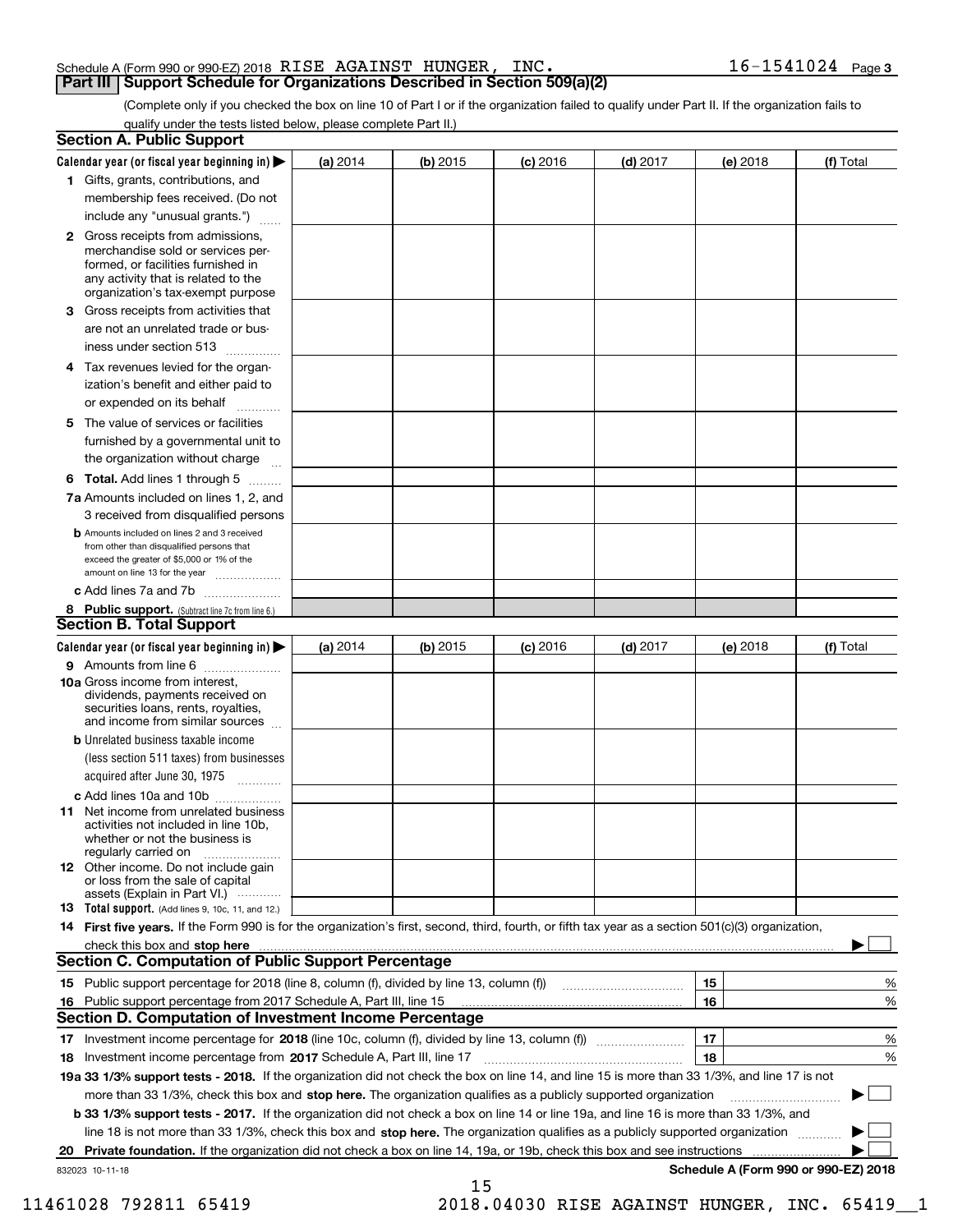**2**

**YesNo**

## **Part IV Supporting Organizations**

(Complete only if you checked a box in line 12 on Part I. If you checked 12a of Part I, complete Sections A and B. If you checked 12b of Part I, complete Sections A and C. If you checked 12c of Part I, complete Sections A, D, and E. If you checked 12d of Part I, complete Sections A and D, and complete Part V.)

## **Section A. All Supporting Organizations**

- **1** Are all of the organization's supported organizations listed by name in the organization's governing documents? If "No," describe in **Part VI** how the supported organizations are designated. If designated by *class or purpose, describe the designation. If historic and continuing relationship, explain.*
- **2** Did the organization have any supported organization that does not have an IRS determination of status under section 509(a)(1) or (2)? If "Yes," explain in Part VI how the organization determined that the supported *organization was described in section 509(a)(1) or (2).*
- **3a** Did the organization have a supported organization described in section 501(c)(4), (5), or (6)? If "Yes," answer *(b) and (c) below.*
- **b** Did the organization confirm that each supported organization qualified under section 501(c)(4), (5), or (6) and satisfied the public support tests under section 509(a)(2)? If "Yes," describe in **Part VI** when and how the *organization made the determination.*
- **c**Did the organization ensure that all support to such organizations was used exclusively for section 170(c)(2)(B) purposes? If "Yes," explain in **Part VI** what controls the organization put in place to ensure such use.
- **4a***If* Was any supported organization not organized in the United States ("foreign supported organization")? *"Yes," and if you checked 12a or 12b in Part I, answer (b) and (c) below.*
- **b** Did the organization have ultimate control and discretion in deciding whether to make grants to the foreign supported organization? If "Yes," describe in **Part VI** how the organization had such control and discretion *despite being controlled or supervised by or in connection with its supported organizations.*
- **c** Did the organization support any foreign supported organization that does not have an IRS determination under sections 501(c)(3) and 509(a)(1) or (2)? If "Yes," explain in **Part VI** what controls the organization used *to ensure that all support to the foreign supported organization was used exclusively for section 170(c)(2)(B) purposes.*
- **5a** Did the organization add, substitute, or remove any supported organizations during the tax year? If "Yes," answer (b) and (c) below (if applicable). Also, provide detail in **Part VI,** including (i) the names and EIN *numbers of the supported organizations added, substituted, or removed; (ii) the reasons for each such action; (iii) the authority under the organization's organizing document authorizing such action; and (iv) how the action was accomplished (such as by amendment to the organizing document).*
- **b** Type I or Type II only. Was any added or substituted supported organization part of a class already designated in the organization's organizing document?
- **cSubstitutions only.**  Was the substitution the result of an event beyond the organization's control?
- **6** Did the organization provide support (whether in the form of grants or the provision of services or facilities) to **Part VI.** *If "Yes," provide detail in* support or benefit one or more of the filing organization's supported organizations? anyone other than (i) its supported organizations, (ii) individuals that are part of the charitable class benefited by one or more of its supported organizations, or (iii) other supporting organizations that also
- **7**Did the organization provide a grant, loan, compensation, or other similar payment to a substantial contributor *If "Yes," complete Part I of Schedule L (Form 990 or 990-EZ).* regard to a substantial contributor? (as defined in section 4958(c)(3)(C)), a family member of a substantial contributor, or a 35% controlled entity with
- **8** Did the organization make a loan to a disqualified person (as defined in section 4958) not described in line 7? *If "Yes," complete Part I of Schedule L (Form 990 or 990-EZ).*
- **9a** Was the organization controlled directly or indirectly at any time during the tax year by one or more in section 509(a)(1) or (2))? If "Yes," *provide detail in* <code>Part VI.</code> disqualified persons as defined in section 4946 (other than foundation managers and organizations described
- **b** Did one or more disqualified persons (as defined in line 9a) hold a controlling interest in any entity in which the supporting organization had an interest? If "Yes," provide detail in P**art VI**.
- **c**Did a disqualified person (as defined in line 9a) have an ownership interest in, or derive any personal benefit from, assets in which the supporting organization also had an interest? If "Yes," provide detail in P**art VI.**
- **10a** Was the organization subject to the excess business holdings rules of section 4943 because of section supporting organizations)? If "Yes," answer 10b below. 4943(f) (regarding certain Type II supporting organizations, and all Type III non-functionally integrated
- **b** Did the organization have any excess business holdings in the tax year? (Use Schedule C, Form 4720, to *determine whether the organization had excess business holdings.)*

16

832024 10-11-18

**3a3b3c4a4b4c5a 5b5c6789a 9b9c10a**

**Schedule A (Form 990 or 990-EZ) 2018**

**10b**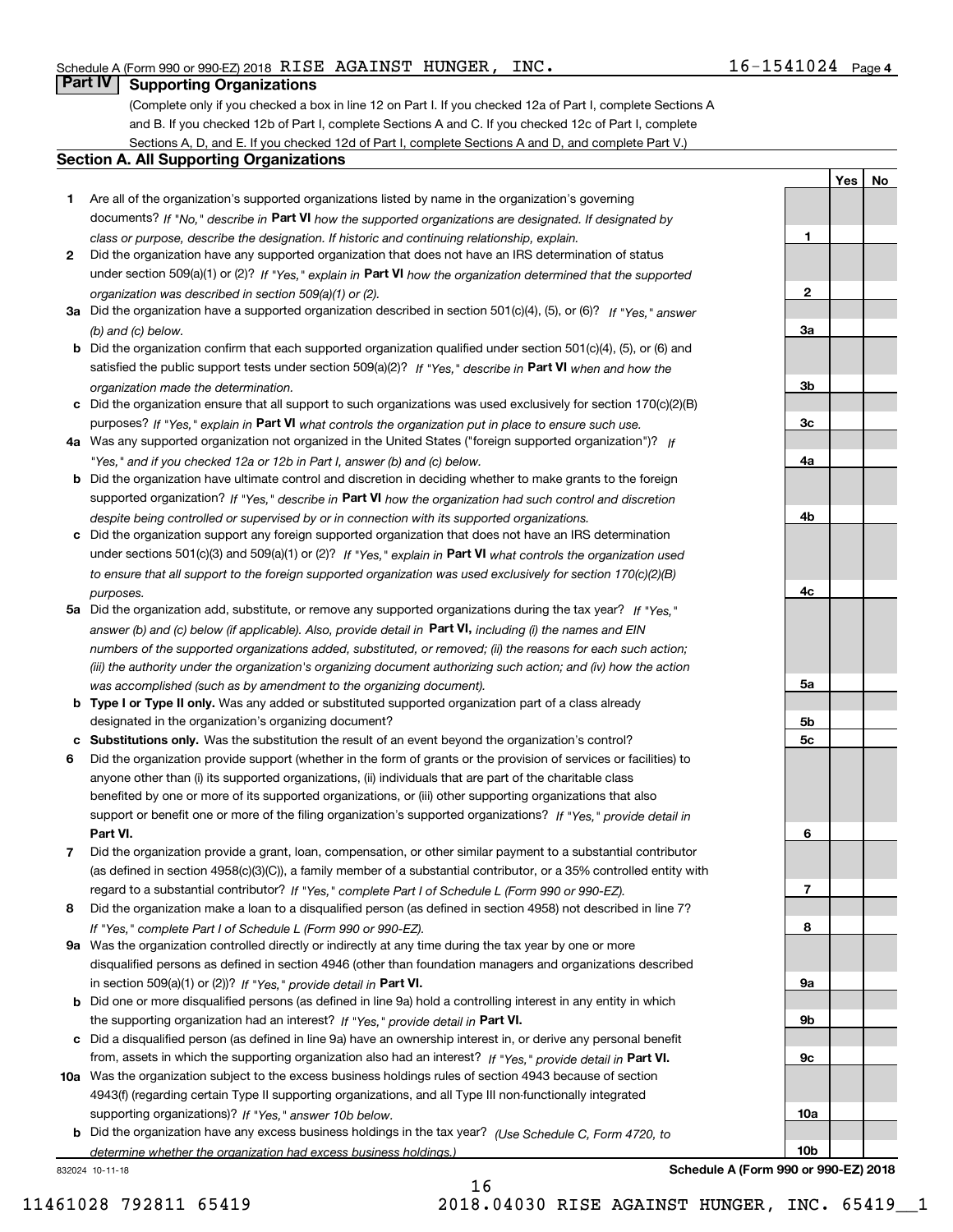|              |                                                                                                                                   |                 | Yes | No |
|--------------|-----------------------------------------------------------------------------------------------------------------------------------|-----------------|-----|----|
| 11           | Has the organization accepted a gift or contribution from any of the following persons?                                           |                 |     |    |
|              | a A person who directly or indirectly controls, either alone or together with persons described in (b) and (c)                    |                 |     |    |
|              | below, the governing body of a supported organization?                                                                            | 11a             |     |    |
|              | <b>b</b> A family member of a person described in (a) above?                                                                      | 11 <sub>b</sub> |     |    |
|              | c A 35% controlled entity of a person described in (a) or (b) above? If "Yes" to a, b, or c, provide detail in Part VI.           | 11c             |     |    |
|              | <b>Section B. Type I Supporting Organizations</b>                                                                                 |                 |     |    |
|              |                                                                                                                                   |                 | Yes | No |
| 1            | Did the directors, trustees, or membership of one or more supported organizations have the power to                               |                 |     |    |
|              | regularly appoint or elect at least a majority of the organization's directors or trustees at all times during the                |                 |     |    |
|              | tax year? If "No," describe in Part VI how the supported organization(s) effectively operated, supervised, or                     |                 |     |    |
|              | controlled the organization's activities. If the organization had more than one supported organization,                           |                 |     |    |
|              | describe how the powers to appoint and/or remove directors or trustees were allocated among the supported                         |                 |     |    |
|              | organizations and what conditions or restrictions, if any, applied to such powers during the tax year.                            | 1               |     |    |
| $\mathbf{2}$ | Did the organization operate for the benefit of any supported organization other than the supported                               |                 |     |    |
|              | organization(s) that operated, supervised, or controlled the supporting organization? If "Yes," explain in                        |                 |     |    |
|              | Part VI how providing such benefit carried out the purposes of the supported organization(s) that operated,                       |                 |     |    |
|              | supervised, or controlled the supporting organization.                                                                            | $\mathbf{2}$    |     |    |
|              | <b>Section C. Type II Supporting Organizations</b>                                                                                |                 |     |    |
|              |                                                                                                                                   |                 | Yes | No |
| 1.           | Were a majority of the organization's directors or trustees during the tax year also a majority of the directors                  |                 |     |    |
|              | or trustees of each of the organization's supported organization(s)? If "No," describe in Part VI how control                     |                 |     |    |
|              | or management of the supporting organization was vested in the same persons that controlled or managed                            |                 |     |    |
|              | the supported organization(s).                                                                                                    | 1               |     |    |
|              | Section D. All Type III Supporting Organizations                                                                                  |                 |     |    |
|              |                                                                                                                                   |                 | Yes | No |
| 1            | Did the organization provide to each of its supported organizations, by the last day of the fifth month of the                    |                 |     |    |
|              | organization's tax year, (i) a written notice describing the type and amount of support provided during the prior tax             |                 |     |    |
|              | year, (ii) a copy of the Form 990 that was most recently filed as of the date of notification, and (iii) copies of the            |                 |     |    |
|              | organization's governing documents in effect on the date of notification, to the extent not previously provided?                  | 1               |     |    |
| 2            | Were any of the organization's officers, directors, or trustees either (i) appointed or elected by the supported                  |                 |     |    |
|              | organization(s) or (ii) serving on the governing body of a supported organization? If "No," explain in Part VI how                |                 |     |    |
|              | the organization maintained a close and continuous working relationship with the supported organization(s).                       | $\mathbf{2}$    |     |    |
| 3            | By reason of the relationship described in (2), did the organization's supported organizations have a                             |                 |     |    |
|              | significant voice in the organization's investment policies and in directing the use of the organization's                        |                 |     |    |
|              | income or assets at all times during the tax year? If "Yes," describe in Part VI the role the organization's                      |                 |     |    |
|              | supported organizations played in this regard.                                                                                    | 3               |     |    |
|              | Section E. Type III Functionally Integrated Supporting Organizations                                                              |                 |     |    |
| 1.           | Check the box next to the method that the organization used to satisfy the Integral Part Test during the year (see instructions). |                 |     |    |
| а            | The organization satisfied the Activities Test. Complete line 2 below.                                                            |                 |     |    |
| b            | The organization is the parent of each of its supported organizations. Complete line 3 below.                                     |                 |     |    |
| с            | The organization supported a governmental entity. Describe in Part VI how you supported a government entity (see instructions),   |                 |     |    |
| 2            | Activities Test. Answer (a) and (b) below.                                                                                        |                 | Yes | No |
| а            | Did substantially all of the organization's activities during the tax year directly further the exempt purposes of                |                 |     |    |
|              | the supported organization(s) to which the organization was responsive? If "Yes," then in Part VI identify                        |                 |     |    |
|              | those supported organizations and explain how these activities directly furthered their exempt purposes,                          |                 |     |    |
|              | how the organization was responsive to those supported organizations, and how the organization determined                         |                 |     |    |
|              | that these activities constituted substantially all of its activities.                                                            | 2a              |     |    |
| b            | Did the activities described in (a) constitute activities that, but for the organization's involvement, one or more               |                 |     |    |
|              | of the organization's supported organization(s) would have been engaged in? If "Yes," explain in Part VI the                      |                 |     |    |
|              | reasons for the organization's position that its supported organization(s) would have engaged in these                            |                 |     |    |
|              | activities but for the organization's involvement.                                                                                | 2b              |     |    |
| 3            | Parent of Supported Organizations. Answer (a) and (b) below.                                                                      |                 |     |    |
| а            | Did the organization have the power to regularly appoint or elect a majority of the officers, directors, or                       |                 |     |    |
|              | trustees of each of the supported organizations? Provide details in Part VI.                                                      | За              |     |    |
| b            | Did the organization exercise a substantial degree of direction over the policies, programs, and activities of each               |                 |     |    |
|              | of its supported organizations? If "Yes," describe in Part VI the role played by the organization in this regard.                 | 3b              |     |    |
|              |                                                                                                                                   |                 |     |    |

832025 10-11-18

**Schedule A (Form 990 or 990-EZ) 2018**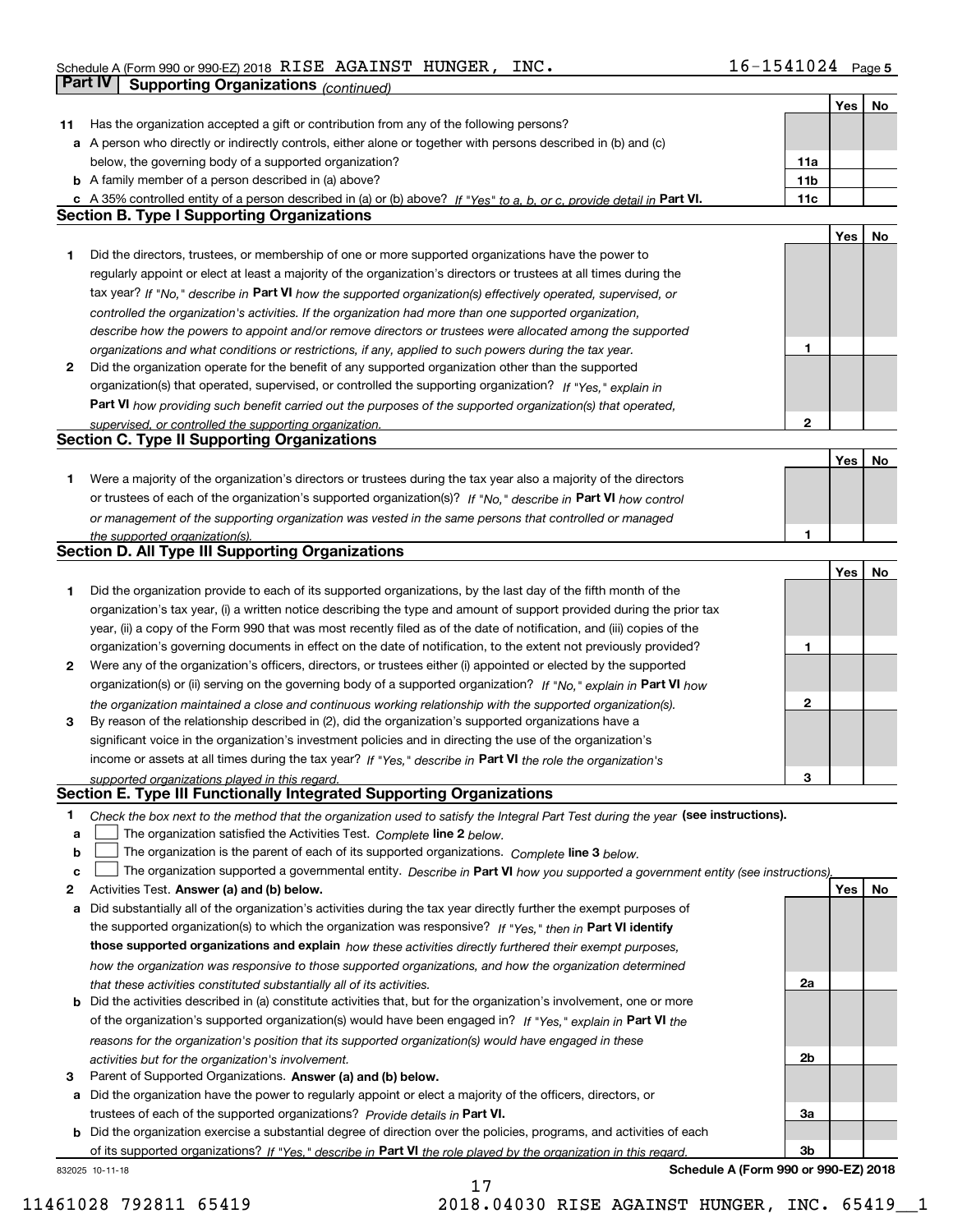## Schedule A (Form 990 or 990-EZ) 2018 Page RISE AGAINST HUNGER, INC. 16-1541024 **Part V Type III Non-Functionally Integrated 509(a)(3) Supporting Organizations**

1 Check here if the organization satisfied the Integral Part Test as a qualifying trust on Nov. 20, 1970 (explain in Part VI.) See instructions. All other Type III non-functionally integrated supporting organizations must complete Sections A through E.

|              | Section A - Adjusted Net Income                                              | (A) Prior Year | (B) Current Year<br>(optional) |                                |
|--------------|------------------------------------------------------------------------------|----------------|--------------------------------|--------------------------------|
| 1            | Net short-term capital gain                                                  | 1              |                                |                                |
| 2            | Recoveries of prior-year distributions                                       | $\mathbf{2}$   |                                |                                |
| З            | Other gross income (see instructions)                                        | 3              |                                |                                |
| 4            | Add lines 1 through 3                                                        | 4              |                                |                                |
| 5            | Depreciation and depletion                                                   | 5              |                                |                                |
| 6            | Portion of operating expenses paid or incurred for production or             |                |                                |                                |
|              | collection of gross income or for management, conservation, or               |                |                                |                                |
|              | maintenance of property held for production of income (see instructions)     | 6              |                                |                                |
| 7            | Other expenses (see instructions)                                            | $\overline{7}$ |                                |                                |
| 8            | Adjusted Net Income (subtract lines 5, 6, and 7 from line 4)                 | 8              |                                |                                |
|              | <b>Section B - Minimum Asset Amount</b>                                      |                | (A) Prior Year                 | (B) Current Year<br>(optional) |
| 1            | Aggregate fair market value of all non-exempt-use assets (see                |                |                                |                                |
|              | instructions for short tax year or assets held for part of year):            |                |                                |                                |
|              | a Average monthly value of securities                                        | 1a             |                                |                                |
|              | <b>b</b> Average monthly cash balances                                       | 1 <sub>b</sub> |                                |                                |
|              | <b>c</b> Fair market value of other non-exempt-use assets                    | 1c             |                                |                                |
|              | <b>d</b> Total (add lines 1a, 1b, and 1c)                                    | 1d             |                                |                                |
|              | <b>e</b> Discount claimed for blockage or other                              |                |                                |                                |
|              | factors (explain in detail in Part VI):                                      |                |                                |                                |
| 2            | Acquisition indebtedness applicable to non-exempt-use assets                 | $\overline{2}$ |                                |                                |
| З            | Subtract line 2 from line 1d                                                 | 3              |                                |                                |
| 4            | Cash deemed held for exempt use. Enter 1-1/2% of line 3 (for greater amount, |                |                                |                                |
|              | see instructions)                                                            | 4              |                                |                                |
| 5.           | Net value of non-exempt-use assets (subtract line 4 from line 3)             | 5              |                                |                                |
| 6            | Multiply line 5 by .035                                                      | 6              |                                |                                |
| 7            | Recoveries of prior-year distributions                                       | $\overline{7}$ |                                |                                |
| 8            | Minimum Asset Amount (add line 7 to line 6)                                  | 8              |                                |                                |
|              | <b>Section C - Distributable Amount</b>                                      |                |                                | <b>Current Year</b>            |
| 1            | Adjusted net income for prior year (from Section A, line 8, Column A)        | 1              |                                |                                |
| $\mathbf{2}$ | Enter 85% of line 1                                                          | $\overline{2}$ |                                |                                |
| 3            | Minimum asset amount for prior year (from Section B, line 8, Column A)       | 3              |                                |                                |
| 4            | Enter greater of line 2 or line 3                                            | 4              |                                |                                |
| 5            | Income tax imposed in prior year                                             | 5              |                                |                                |
| 6            | Distributable Amount. Subtract line 5 from line 4, unless subject to         |                |                                |                                |
|              | emergency temporary reduction (see instructions)                             | 6              |                                |                                |
|              |                                                                              |                |                                |                                |

**7**Check here if the current year is the organization's first as a non-functionally integrated Type III supporting organization (see instructions).

**Schedule A (Form 990 or 990-EZ) 2018**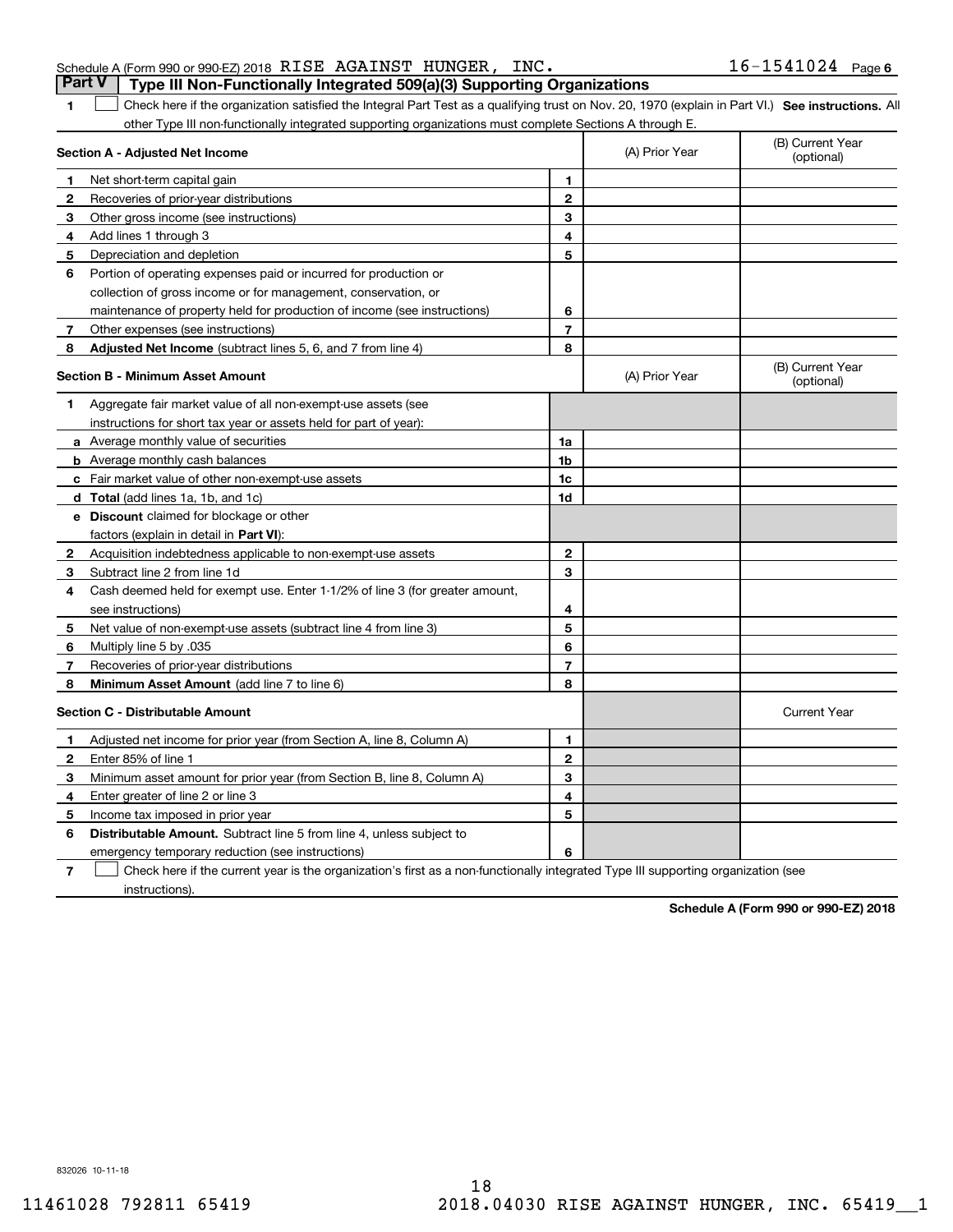## Schedule A (Form 990 or 990-EZ) 2018 Page RISE AGAINST HUNGER, INC. 16-1541024

| <b>Part V</b> | Type III Non-Functionally Integrated 509(a)(3) Supporting Organizations                    |                             | (continued)                           |                                         |
|---------------|--------------------------------------------------------------------------------------------|-----------------------------|---------------------------------------|-----------------------------------------|
|               | <b>Section D - Distributions</b>                                                           |                             |                                       | <b>Current Year</b>                     |
| 1             | Amounts paid to supported organizations to accomplish exempt purposes                      |                             |                                       |                                         |
| 2             | Amounts paid to perform activity that directly furthers exempt purposes of supported       |                             |                                       |                                         |
|               | organizations, in excess of income from activity                                           |                             |                                       |                                         |
| 3             | Administrative expenses paid to accomplish exempt purposes of supported organizations      |                             |                                       |                                         |
| 4             | Amounts paid to acquire exempt-use assets                                                  |                             |                                       |                                         |
| 5             | Qualified set-aside amounts (prior IRS approval required)                                  |                             |                                       |                                         |
| 6             | Other distributions (describe in Part VI). See instructions.                               |                             |                                       |                                         |
| 7             | <b>Total annual distributions.</b> Add lines 1 through 6.                                  |                             |                                       |                                         |
| 8             | Distributions to attentive supported organizations to which the organization is responsive |                             |                                       |                                         |
|               | (provide details in Part VI). See instructions.                                            |                             |                                       |                                         |
| 9             | Distributable amount for 2018 from Section C, line 6                                       |                             |                                       |                                         |
| 10            | Line 8 amount divided by line 9 amount                                                     |                             |                                       |                                         |
|               |                                                                                            | (i)                         | (iii)                                 | (iii)                                   |
|               | <b>Section E - Distribution Allocations</b> (see instructions)                             | <b>Excess Distributions</b> | <b>Underdistributions</b><br>Pre-2018 | <b>Distributable</b><br>Amount for 2018 |
| 1             | Distributable amount for 2018 from Section C, line 6                                       |                             |                                       |                                         |
| 2             | Underdistributions, if any, for years prior to 2018 (reason-                               |                             |                                       |                                         |
|               | able cause required- explain in Part VI). See instructions.                                |                             |                                       |                                         |
| З             | Excess distributions carryover, if any, to 2018                                            |                             |                                       |                                         |
|               | <b>a</b> From 2013                                                                         |                             |                                       |                                         |
|               | <b>b</b> From 2014                                                                         |                             |                                       |                                         |
|               | $c$ From 2015                                                                              |                             |                                       |                                         |
|               | d From 2016                                                                                |                             |                                       |                                         |
|               | e From 2017                                                                                |                             |                                       |                                         |
|               | Total of lines 3a through e                                                                |                             |                                       |                                         |
| g             | Applied to underdistributions of prior years                                               |                             |                                       |                                         |
|               | <b>h</b> Applied to 2018 distributable amount                                              |                             |                                       |                                         |
|               | Carryover from 2013 not applied (see instructions)                                         |                             |                                       |                                         |
|               | Remainder. Subtract lines 3g, 3h, and 3i from 3f.                                          |                             |                                       |                                         |
| 4             | Distributions for 2018 from Section D,                                                     |                             |                                       |                                         |
|               | line $7:$                                                                                  |                             |                                       |                                         |
|               | <b>a</b> Applied to underdistributions of prior years                                      |                             |                                       |                                         |
|               | <b>b</b> Applied to 2018 distributable amount                                              |                             |                                       |                                         |
|               | c Remainder. Subtract lines 4a and 4b from 4.                                              |                             |                                       |                                         |
| 5             | Remaining underdistributions for years prior to 2018, if                                   |                             |                                       |                                         |
|               | any. Subtract lines 3g and 4a from line 2. For result greater                              |                             |                                       |                                         |
|               | than zero, explain in Part VI. See instructions.                                           |                             |                                       |                                         |
| 6             | Remaining underdistributions for 2018. Subtract lines 3h                                   |                             |                                       |                                         |
|               | and 4b from line 1. For result greater than zero, explain in                               |                             |                                       |                                         |
|               | Part VI. See instructions.                                                                 |                             |                                       |                                         |
| 7             | Excess distributions carryover to 2019. Add lines 3j                                       |                             |                                       |                                         |
|               | and 4c.                                                                                    |                             |                                       |                                         |
| 8             | Breakdown of line 7:                                                                       |                             |                                       |                                         |
|               | a Excess from 2014                                                                         |                             |                                       |                                         |
|               | <b>b</b> Excess from 2015                                                                  |                             |                                       |                                         |
|               | c Excess from 2016                                                                         |                             |                                       |                                         |
|               | d Excess from 2017                                                                         |                             |                                       |                                         |
|               | e Excess from 2018                                                                         |                             |                                       |                                         |

**Schedule A (Form 990 or 990-EZ) 2018**

832027 10-11-18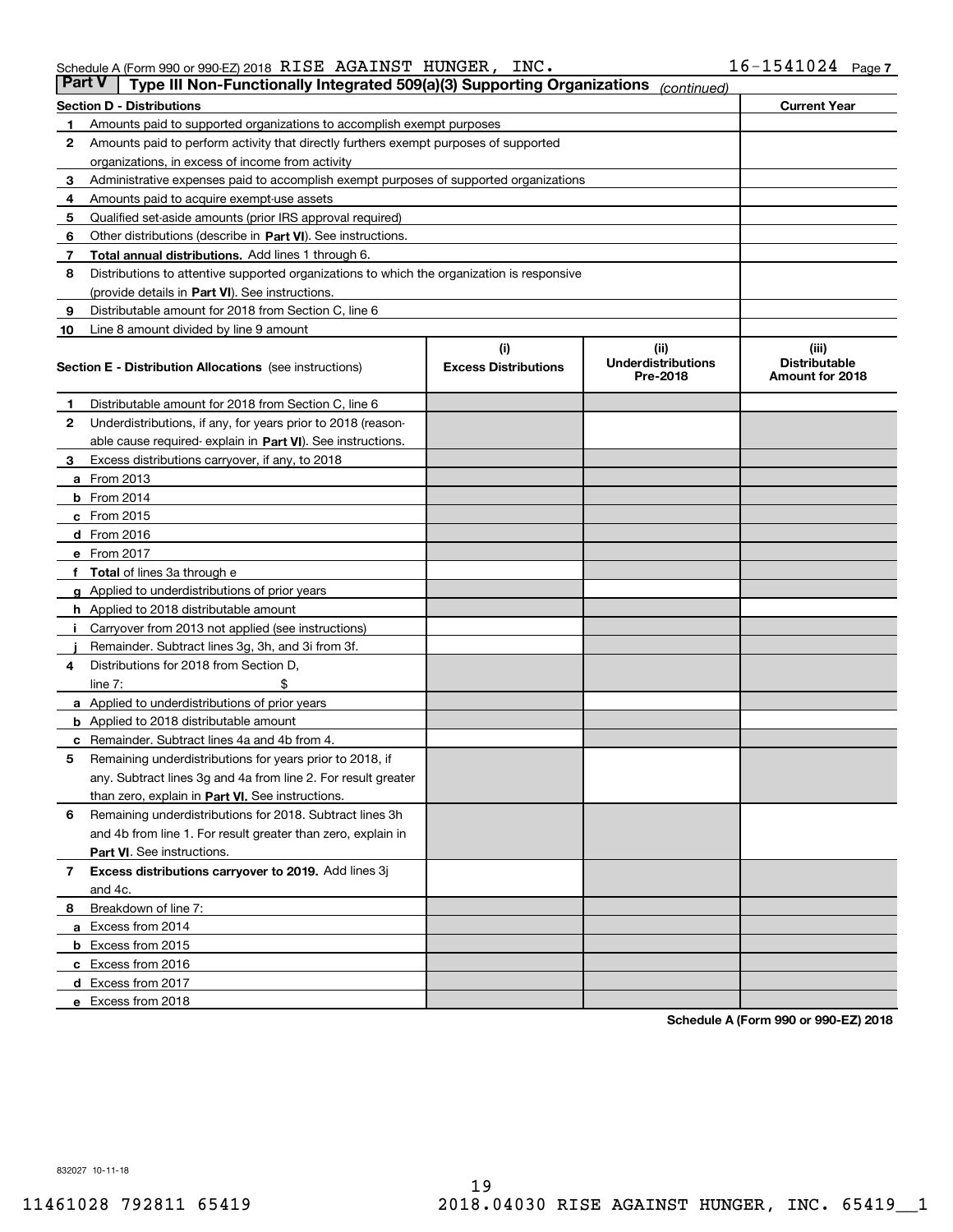|                 | Schedule A (Form 990 or 990-EZ) 2018 RISE AGAINST HUNGER, INC.                                                                                                                                                                                                                                                                                                                                                                                                                                                                                                                              |      |  | $16 - 1541024$ Page 8                |
|-----------------|---------------------------------------------------------------------------------------------------------------------------------------------------------------------------------------------------------------------------------------------------------------------------------------------------------------------------------------------------------------------------------------------------------------------------------------------------------------------------------------------------------------------------------------------------------------------------------------------|------|--|--------------------------------------|
| <b>Part VI</b>  | Supplemental Information. Provide the explanations required by Part II, line 10; Part II, line 17a or 17b; Part III, line 12;<br>Part IV, Section A, lines 1, 2, 3b, 3c, 4b, 4c, 5a, 6, 9a, 9b, 9c, 11a, 11b, and 11c; Part IV, Section B, lines 1 and 2; Part IV, Section C,<br>line 1; Part IV, Section D, lines 2 and 3; Part IV, Section E, lines 1c, 2a, 2b, 3a, and 3b; Part V, line 1; Part V, Section B, line 1e; Part V,<br>Section D, lines 5, 6, and 8; and Part V, Section E, lines 2, 5, and 6. Also complete this part for any additional information.<br>(See instructions.) |      |  |                                      |
|                 |                                                                                                                                                                                                                                                                                                                                                                                                                                                                                                                                                                                             |      |  |                                      |
|                 |                                                                                                                                                                                                                                                                                                                                                                                                                                                                                                                                                                                             |      |  |                                      |
|                 |                                                                                                                                                                                                                                                                                                                                                                                                                                                                                                                                                                                             |      |  |                                      |
|                 |                                                                                                                                                                                                                                                                                                                                                                                                                                                                                                                                                                                             |      |  |                                      |
|                 |                                                                                                                                                                                                                                                                                                                                                                                                                                                                                                                                                                                             |      |  |                                      |
|                 |                                                                                                                                                                                                                                                                                                                                                                                                                                                                                                                                                                                             |      |  |                                      |
|                 |                                                                                                                                                                                                                                                                                                                                                                                                                                                                                                                                                                                             |      |  |                                      |
|                 |                                                                                                                                                                                                                                                                                                                                                                                                                                                                                                                                                                                             |      |  |                                      |
|                 |                                                                                                                                                                                                                                                                                                                                                                                                                                                                                                                                                                                             |      |  |                                      |
|                 |                                                                                                                                                                                                                                                                                                                                                                                                                                                                                                                                                                                             |      |  |                                      |
|                 |                                                                                                                                                                                                                                                                                                                                                                                                                                                                                                                                                                                             |      |  |                                      |
|                 |                                                                                                                                                                                                                                                                                                                                                                                                                                                                                                                                                                                             |      |  |                                      |
|                 |                                                                                                                                                                                                                                                                                                                                                                                                                                                                                                                                                                                             |      |  |                                      |
|                 |                                                                                                                                                                                                                                                                                                                                                                                                                                                                                                                                                                                             |      |  |                                      |
|                 |                                                                                                                                                                                                                                                                                                                                                                                                                                                                                                                                                                                             |      |  |                                      |
|                 |                                                                                                                                                                                                                                                                                                                                                                                                                                                                                                                                                                                             |      |  |                                      |
|                 |                                                                                                                                                                                                                                                                                                                                                                                                                                                                                                                                                                                             |      |  |                                      |
|                 |                                                                                                                                                                                                                                                                                                                                                                                                                                                                                                                                                                                             |      |  |                                      |
|                 |                                                                                                                                                                                                                                                                                                                                                                                                                                                                                                                                                                                             |      |  |                                      |
|                 |                                                                                                                                                                                                                                                                                                                                                                                                                                                                                                                                                                                             |      |  |                                      |
|                 |                                                                                                                                                                                                                                                                                                                                                                                                                                                                                                                                                                                             |      |  |                                      |
|                 |                                                                                                                                                                                                                                                                                                                                                                                                                                                                                                                                                                                             |      |  |                                      |
|                 |                                                                                                                                                                                                                                                                                                                                                                                                                                                                                                                                                                                             |      |  |                                      |
|                 |                                                                                                                                                                                                                                                                                                                                                                                                                                                                                                                                                                                             |      |  |                                      |
|                 |                                                                                                                                                                                                                                                                                                                                                                                                                                                                                                                                                                                             |      |  |                                      |
|                 |                                                                                                                                                                                                                                                                                                                                                                                                                                                                                                                                                                                             |      |  |                                      |
|                 |                                                                                                                                                                                                                                                                                                                                                                                                                                                                                                                                                                                             |      |  |                                      |
| 832028 10-11-18 |                                                                                                                                                                                                                                                                                                                                                                                                                                                                                                                                                                                             | $20$ |  | Schedule A (Form 990 or 990-EZ) 2018 |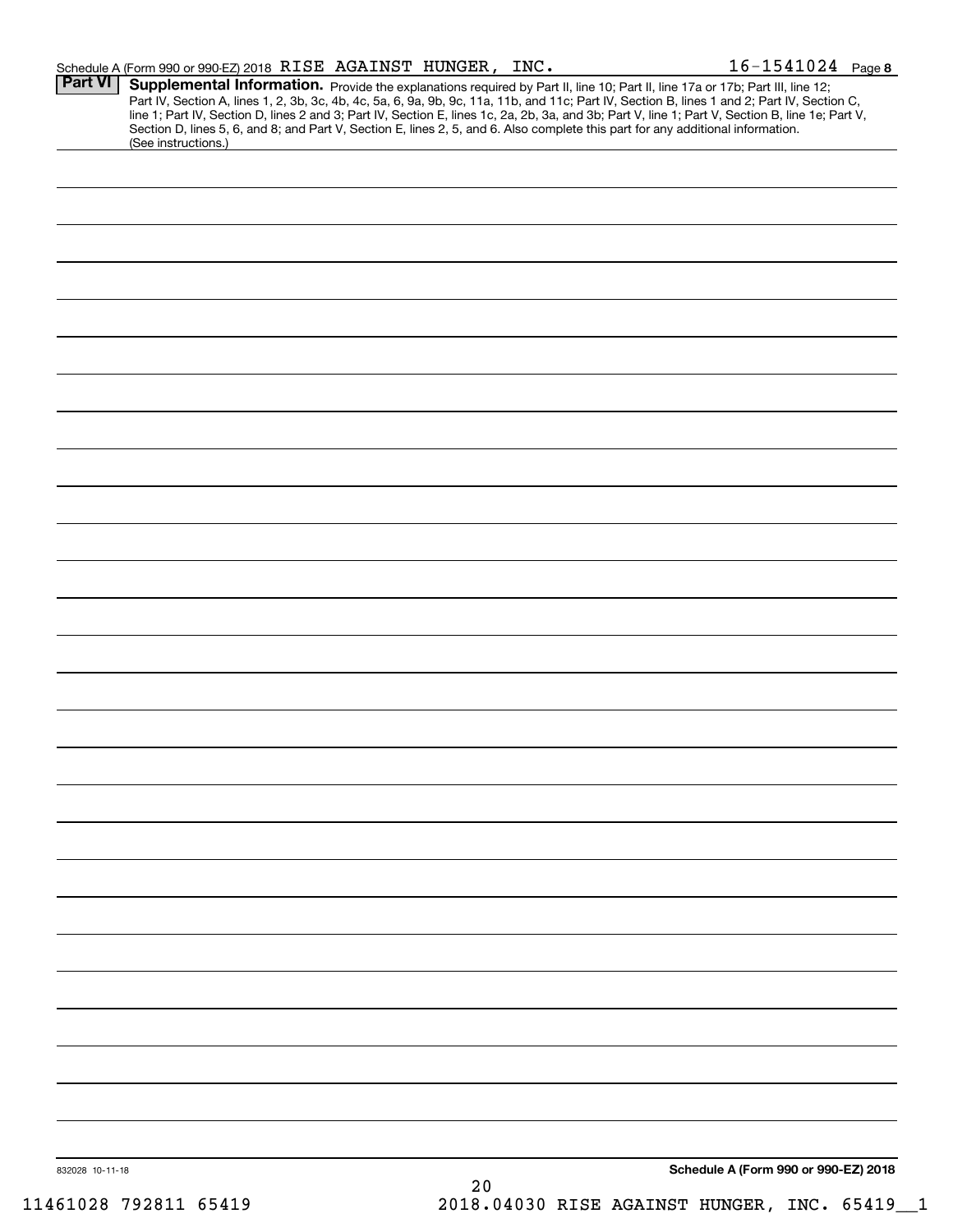Department of the Treasury Internal Revenue Service **(Form 990, 990-EZ, or 990-PF)**

Name of the organization

**Organization type** (check one):

## \*\* PUBLIC DISCLOSURE COPY \*\*

## **Schedule B Schedule of Contributors**

**| Attach to Form 990, Form 990-EZ, or Form 990-PF. | Go to www.irs.gov/Form990 for the latest information.** OMB No. 1545-0047

**2018**

**Employer identification number**

|  |  |  |  | 1541024 |  |
|--|--|--|--|---------|--|
|  |  |  |  |         |  |

| RISE AGAINST HUNGER, INC. |  | 16-1541024 |
|---------------------------|--|------------|
|                           |  |            |

| Filers of:         | Section:                                                                  |
|--------------------|---------------------------------------------------------------------------|
| Form 990 or 990-EZ | $\lfloor x \rfloor$ 501(c)( 3) (enter number) organization                |
|                    | 4947(a)(1) nonexempt charitable trust not treated as a private foundation |
|                    | 527 political organization                                                |
| Form 990-PF        | 501(c)(3) exempt private foundation                                       |
|                    | 4947(a)(1) nonexempt charitable trust treated as a private foundation     |
|                    | 501(c)(3) taxable private foundation                                      |

Check if your organization is covered by the **General Rule** or a **Special Rule. Note:**  Only a section 501(c)(7), (8), or (10) organization can check boxes for both the General Rule and a Special Rule. See instructions.

## **General Rule**

 $\mathcal{L}^{\text{max}}$ 

For an organization filing Form 990, 990-EZ, or 990-PF that received, during the year, contributions totaling \$5,000 or more (in money or property) from any one contributor. Complete Parts I and II. See instructions for determining a contributor's total contributions.

### **Special Rules**

any one contributor, during the year, total contributions of the greater of  $\,$  (1) \$5,000; or **(2)** 2% of the amount on (i) Form 990, Part VIII, line 1h;  $\boxed{\textbf{X}}$  For an organization described in section 501(c)(3) filing Form 990 or 990-EZ that met the 33 1/3% support test of the regulations under sections 509(a)(1) and 170(b)(1)(A)(vi), that checked Schedule A (Form 990 or 990-EZ), Part II, line 13, 16a, or 16b, and that received from or (ii) Form 990-EZ, line 1. Complete Parts I and II.

year, total contributions of more than \$1,000 *exclusively* for religious, charitable, scientific, literary, or educational purposes, or for the For an organization described in section 501(c)(7), (8), or (10) filing Form 990 or 990-EZ that received from any one contributor, during the prevention of cruelty to children or animals. Complete Parts I (entering "N/A" in column (b) instead of the contributor name and address), II, and III.  $\mathcal{L}^{\text{max}}$ 

purpose. Don't complete any of the parts unless the **General Rule** applies to this organization because it received *nonexclusively* year, contributions <sub>exclusively</sub> for religious, charitable, etc., purposes, but no such contributions totaled more than \$1,000. If this box is checked, enter here the total contributions that were received during the year for an  $\;$ exclusively religious, charitable, etc., For an organization described in section 501(c)(7), (8), or (10) filing Form 990 or 990-EZ that received from any one contributor, during the religious, charitable, etc., contributions totaling \$5,000 or more during the year  $\Box$ — $\Box$   $\Box$  $\mathcal{L}^{\text{max}}$ 

**Caution:**  An organization that isn't covered by the General Rule and/or the Special Rules doesn't file Schedule B (Form 990, 990-EZ, or 990-PF),  **must** but it answer "No" on Part IV, line 2, of its Form 990; or check the box on line H of its Form 990-EZ or on its Form 990-PF, Part I, line 2, to certify that it doesn't meet the filing requirements of Schedule B (Form 990, 990-EZ, or 990-PF).

**For Paperwork Reduction Act Notice, see the instructions for Form 990, 990-EZ, or 990-PF. Schedule B (Form 990, 990-EZ, or 990-PF) (2018)** LHA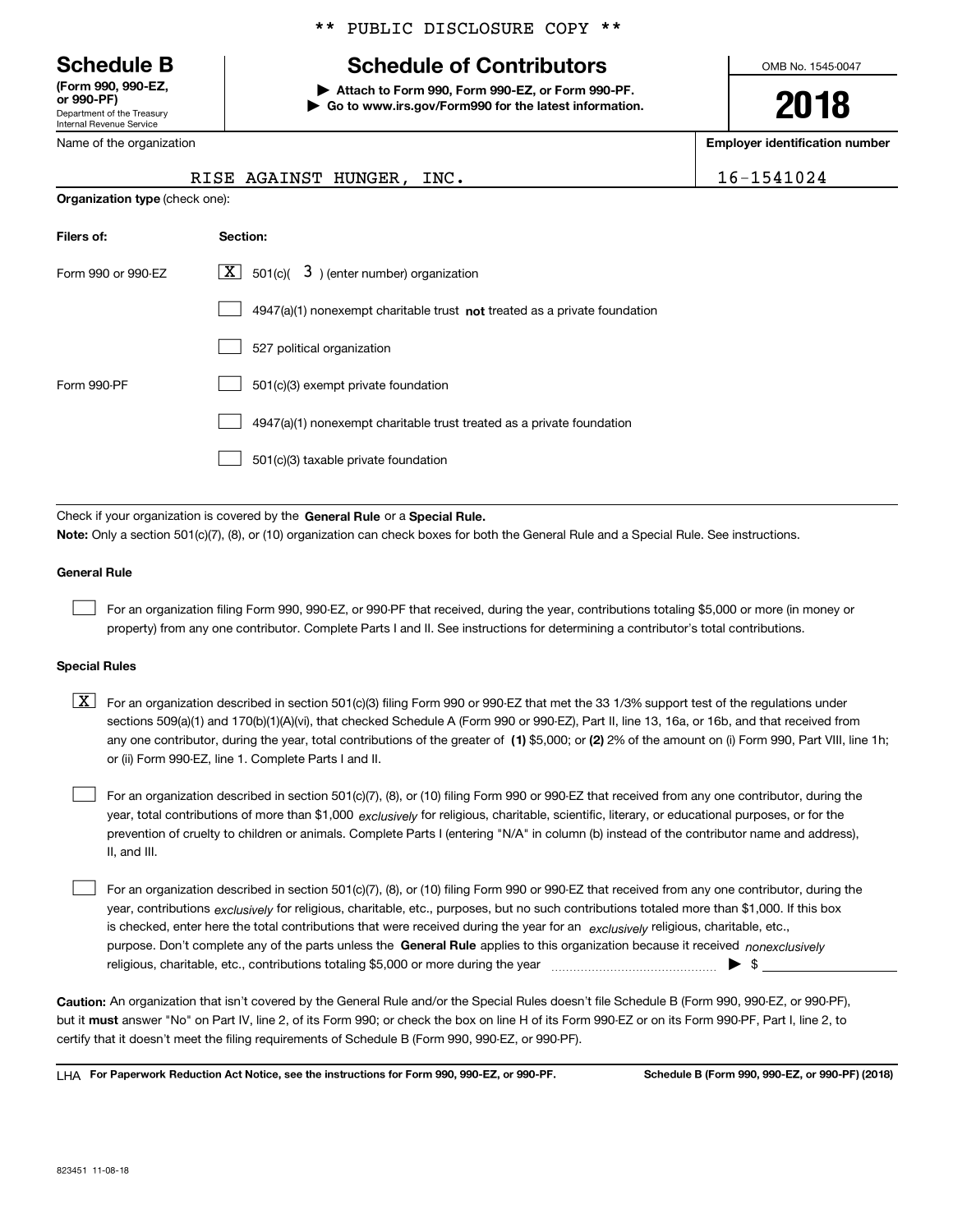|                  | Schedule B (Form 990, 990-EZ, or 990-PF) (2018)                                                |                                          | Page 2                                                                                                      |
|------------------|------------------------------------------------------------------------------------------------|------------------------------------------|-------------------------------------------------------------------------------------------------------------|
|                  | Name of organization                                                                           |                                          | <b>Employer identification number</b>                                                                       |
|                  | RISE AGAINST HUNGER, INC.                                                                      |                                          | 16-1541024                                                                                                  |
| Part I           | Contributors (see instructions). Use duplicate copies of Part I if additional space is needed. |                                          |                                                                                                             |
| (a)<br>No.       | (b)<br>Name, address, and ZIP + 4                                                              | (c)<br><b>Total contributions</b>        | (d)<br>Type of contribution                                                                                 |
| 1                |                                                                                                | 32, 262, 164.<br>$$\tilde{\phantom{a}}$$ | Person<br>Payroll<br>Noncash<br>$\overline{\textbf{X}}$<br>(Complete Part II for<br>noncash contributions.) |
| (a)<br>No.       | (b)<br>Name, address, and ZIP + 4                                                              | (c)<br><b>Total contributions</b>        | (d)<br>Type of contribution                                                                                 |
| $\boldsymbol{2}$ |                                                                                                | 1,232,112.<br>$\frac{1}{2}$              | $\overline{\mathbf{X}}$<br>Person<br>Payroll<br>Noncash<br>(Complete Part II for<br>noncash contributions.) |
| (a)<br>No.       | (b)<br>Name, address, and ZIP + 4                                                              | (c)<br><b>Total contributions</b>        | (d)<br>Type of contribution                                                                                 |
|                  |                                                                                                | \$                                       | Person<br>Payroll<br>Noncash<br>(Complete Part II for<br>noncash contributions.)                            |
| (a)<br>No.       | (b)<br>Name, address, and ZIP + 4                                                              | (c)<br><b>Total contributions</b>        | (d)<br>Type of contribution                                                                                 |
|                  |                                                                                                | \$                                       | Person<br>Payroll<br>Noncash<br>(Complete Part II for<br>noncash contributions.)                            |
| (a)<br>No.       | (b)<br>Name, address, and ZIP + 4                                                              | (c)<br><b>Total contributions</b>        | (d)<br>Type of contribution                                                                                 |
|                  |                                                                                                | \$                                       | Person<br>Payroll<br>Noncash<br>(Complete Part II for<br>noncash contributions.)                            |
| (a)<br>No.       | (b)<br>Name, address, and ZIP + 4                                                              | (c)<br><b>Total contributions</b>        | (d)<br>Type of contribution                                                                                 |
|                  |                                                                                                | \$                                       | Person<br>Payroll<br>Noncash<br>(Complete Part II for                                                       |

823452 11-08-18 **Schedule B (Form 990, 990-EZ, or 990-PF) (2018)**

noncash contributions.)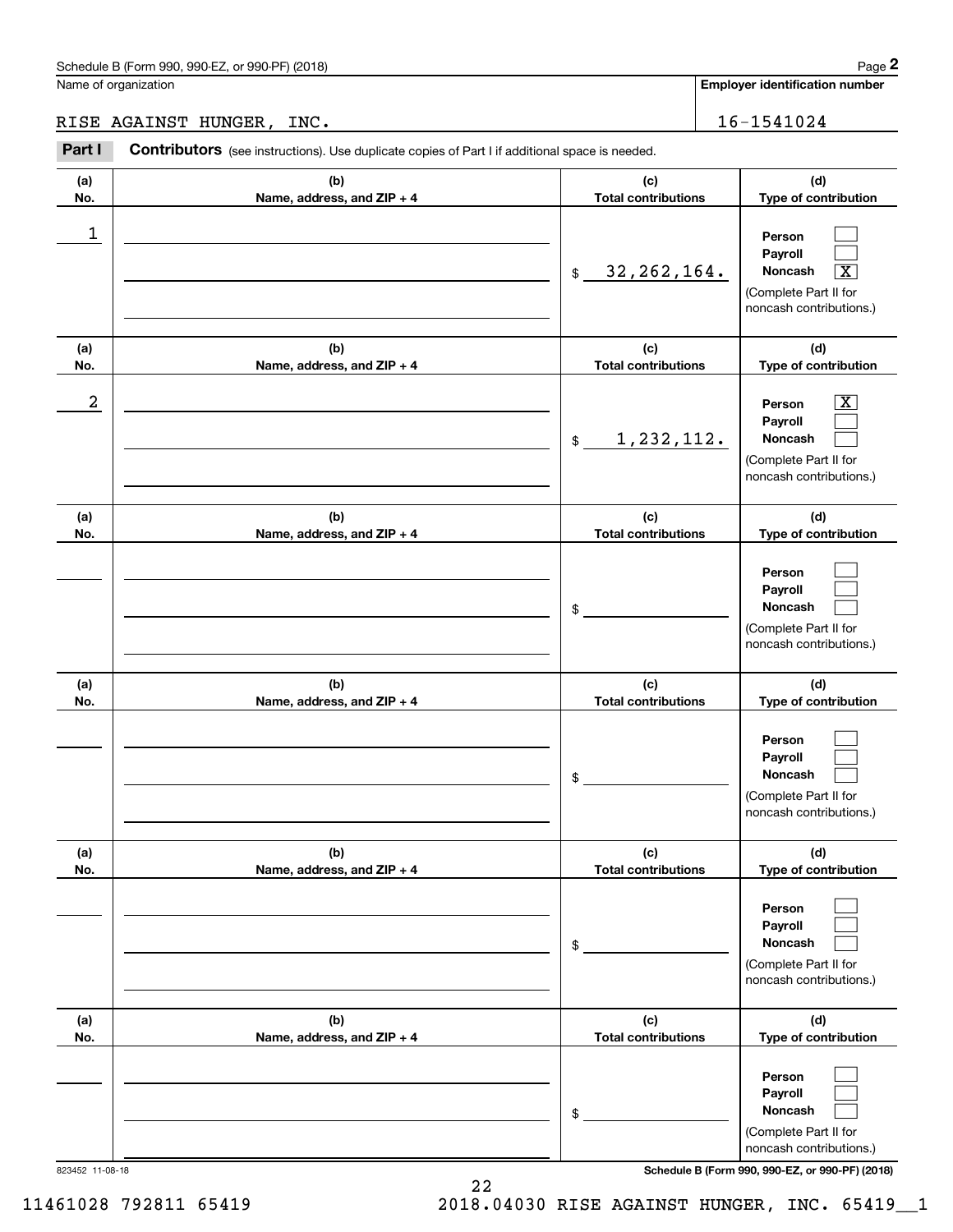**Employer identification number**

RISE AGAINST HUNGER, INC. 16-1541024

Chedule B (Form 990, 990-EZ, or 990-PF) (2018)<br> **2Part II is AGAINST HUNGER, INC.**<br> **2Part II Noncash Property** (see instructions). Use duplicate copies of Part II if additional space is needed.

| (a)<br>No.<br>from<br>Part I | (b)<br>Description of noncash property given | (c)<br>FMV (or estimate)<br>(See instructions.) | (d)<br>Date received                            |
|------------------------------|----------------------------------------------|-------------------------------------------------|-------------------------------------------------|
| 1                            | DRUG AND MEDICAL SUPPLIES                    |                                                 |                                                 |
|                              |                                              |                                                 |                                                 |
|                              |                                              | \$32, 262, 164.                                 | 12/31/18                                        |
| (a)<br>No.<br>from<br>Part I | (b)<br>Description of noncash property given | (c)<br>FMV (or estimate)<br>(See instructions.) | (d)<br>Date received                            |
|                              |                                              |                                                 |                                                 |
|                              |                                              | $\frac{1}{2}$                                   |                                                 |
| (a)<br>No.<br>from<br>Part I | (b)<br>Description of noncash property given | (c)<br>FMV (or estimate)<br>(See instructions.) | (d)<br>Date received                            |
|                              |                                              |                                                 |                                                 |
|                              |                                              |                                                 |                                                 |
|                              |                                              | $$\overbrace{\hspace{2.5cm}}$                   |                                                 |
| (a)<br>No.<br>from<br>Part I | (b)<br>Description of noncash property given | (c)<br>FMV (or estimate)<br>(See instructions.) | (d)<br>Date received                            |
|                              |                                              |                                                 |                                                 |
|                              |                                              |                                                 |                                                 |
|                              |                                              | $\frac{1}{2}$                                   |                                                 |
| (a)<br>No.<br>from<br>Part I | (b)<br>Description of noncash property given | (c)<br>FMV (or estimate)<br>(See instructions.) | (d)<br>Date received                            |
|                              |                                              |                                                 |                                                 |
|                              |                                              |                                                 |                                                 |
|                              |                                              | \$                                              |                                                 |
| (a)<br>No.<br>from<br>Part I | (b)<br>Description of noncash property given | (c)<br>FMV (or estimate)<br>(See instructions.) | (d)<br>Date received                            |
|                              |                                              |                                                 |                                                 |
|                              |                                              |                                                 |                                                 |
| 823453 11-08-18              |                                              | \$                                              | Schedule B (Form 990, 990-EZ, or 990-PF) (2018) |

23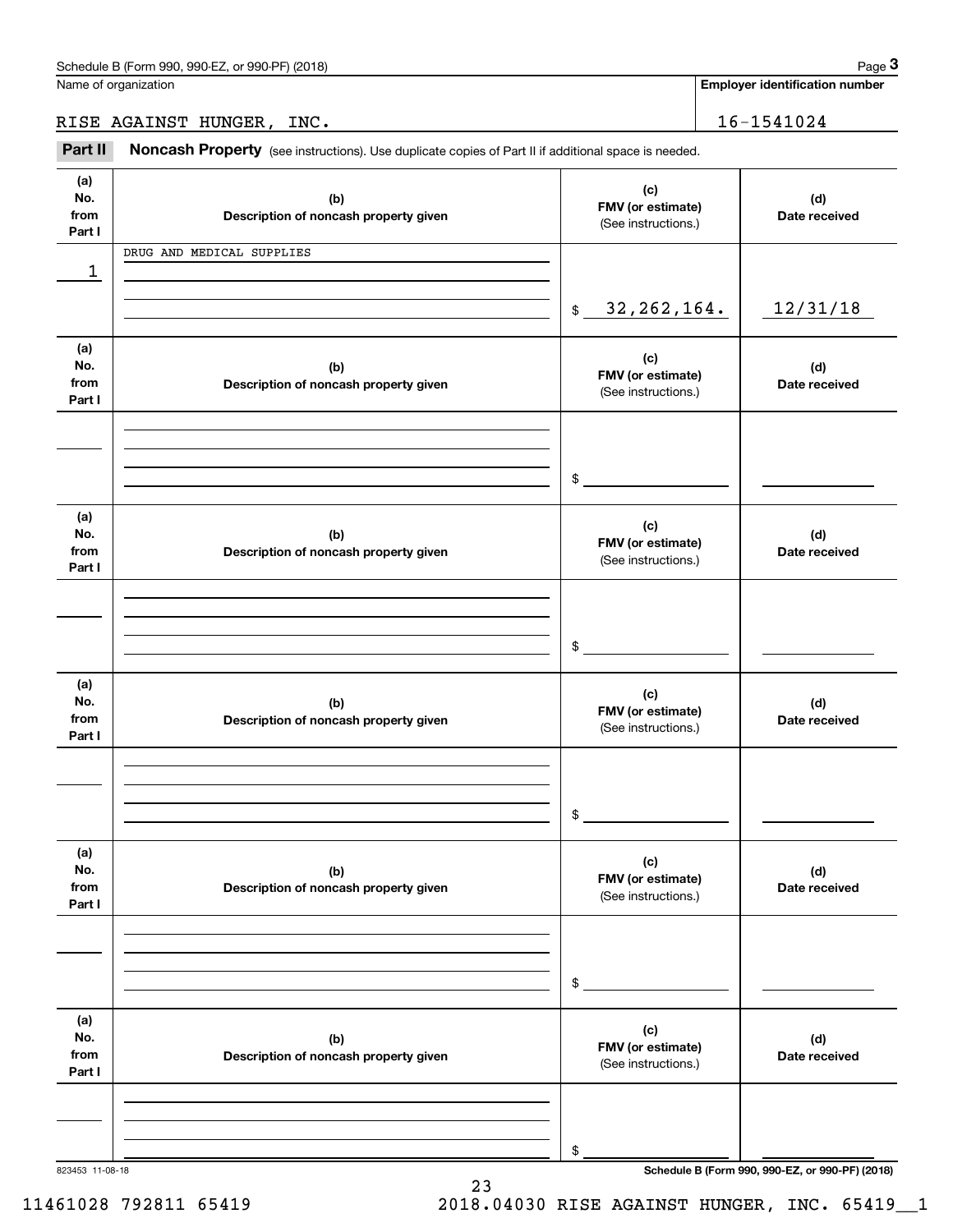|                           | Schedule B (Form 990, 990-EZ, or 990-PF) (2018)                                                                                                                                                                                                                              |                      |  | Page 4                                          |  |  |  |  |
|---------------------------|------------------------------------------------------------------------------------------------------------------------------------------------------------------------------------------------------------------------------------------------------------------------------|----------------------|--|-------------------------------------------------|--|--|--|--|
| Name of organization      |                                                                                                                                                                                                                                                                              |                      |  | Employer identification number                  |  |  |  |  |
|                           | RISE AGAINST HUNGER, INC.                                                                                                                                                                                                                                                    |                      |  | 16-1541024                                      |  |  |  |  |
| Part III                  | Exclusively religious, charitable, etc., contributions to organizations described in section 501(c)(7), (8), or (10) that total more than \$1,000 for the year<br>from any one contributor. Complete columns (a) through (e) and the following line entry. For organizations |                      |  |                                                 |  |  |  |  |
|                           | completing Part III, enter the total of exclusively religious, charitable, etc., contributions of \$1,000 or less for the year. (Enter this info. once.) \\$                                                                                                                 |                      |  |                                                 |  |  |  |  |
|                           | Use duplicate copies of Part III if additional space is needed.                                                                                                                                                                                                              |                      |  |                                                 |  |  |  |  |
| (a) No.<br>from<br>Part I | (b) Purpose of gift                                                                                                                                                                                                                                                          | (c) Use of gift      |  | (d) Description of how gift is held             |  |  |  |  |
|                           |                                                                                                                                                                                                                                                                              |                      |  |                                                 |  |  |  |  |
|                           |                                                                                                                                                                                                                                                                              |                      |  |                                                 |  |  |  |  |
|                           |                                                                                                                                                                                                                                                                              | (e) Transfer of gift |  |                                                 |  |  |  |  |
|                           | Transferee's name, address, and ZIP + 4                                                                                                                                                                                                                                      |                      |  | Relationship of transferor to transferee        |  |  |  |  |
|                           |                                                                                                                                                                                                                                                                              |                      |  |                                                 |  |  |  |  |
| (a) No.<br>from<br>Part I | (b) Purpose of gift                                                                                                                                                                                                                                                          | (c) Use of gift      |  | (d) Description of how gift is held             |  |  |  |  |
|                           |                                                                                                                                                                                                                                                                              |                      |  |                                                 |  |  |  |  |
|                           |                                                                                                                                                                                                                                                                              | (e) Transfer of gift |  |                                                 |  |  |  |  |
|                           | Transferee's name, address, and $ZIP + 4$<br>Relationship of transferor to transferee                                                                                                                                                                                        |                      |  |                                                 |  |  |  |  |
|                           |                                                                                                                                                                                                                                                                              |                      |  |                                                 |  |  |  |  |
|                           |                                                                                                                                                                                                                                                                              |                      |  |                                                 |  |  |  |  |
| (a) No.<br>from<br>Part I | (b) Purpose of gift                                                                                                                                                                                                                                                          | (c) Use of gift      |  | (d) Description of how gift is held             |  |  |  |  |
|                           |                                                                                                                                                                                                                                                                              |                      |  |                                                 |  |  |  |  |
|                           | (e) Transfer of gift                                                                                                                                                                                                                                                         |                      |  |                                                 |  |  |  |  |
|                           | Transferee's name, address, and ZIP + 4                                                                                                                                                                                                                                      |                      |  | Relationship of transferor to transferee        |  |  |  |  |
|                           |                                                                                                                                                                                                                                                                              |                      |  |                                                 |  |  |  |  |
| (a) No.<br>from           |                                                                                                                                                                                                                                                                              |                      |  |                                                 |  |  |  |  |
| Part I                    | (b) Purpose of gift                                                                                                                                                                                                                                                          | (c) Use of gift      |  | (d) Description of how gift is held             |  |  |  |  |
|                           |                                                                                                                                                                                                                                                                              |                      |  |                                                 |  |  |  |  |
|                           | (e) Transfer of gift                                                                                                                                                                                                                                                         |                      |  |                                                 |  |  |  |  |
|                           | Transferee's name, address, and $ZIP + 4$                                                                                                                                                                                                                                    |                      |  | Relationship of transferor to transferee        |  |  |  |  |
|                           |                                                                                                                                                                                                                                                                              |                      |  |                                                 |  |  |  |  |
|                           |                                                                                                                                                                                                                                                                              |                      |  |                                                 |  |  |  |  |
| 823454 11-08-18           |                                                                                                                                                                                                                                                                              |                      |  | Schedule B (Form 990, 990-EZ, or 990-PF) (2018) |  |  |  |  |

**Schedule B (Form 990, 990-EZ, or 990-PF) (2018)**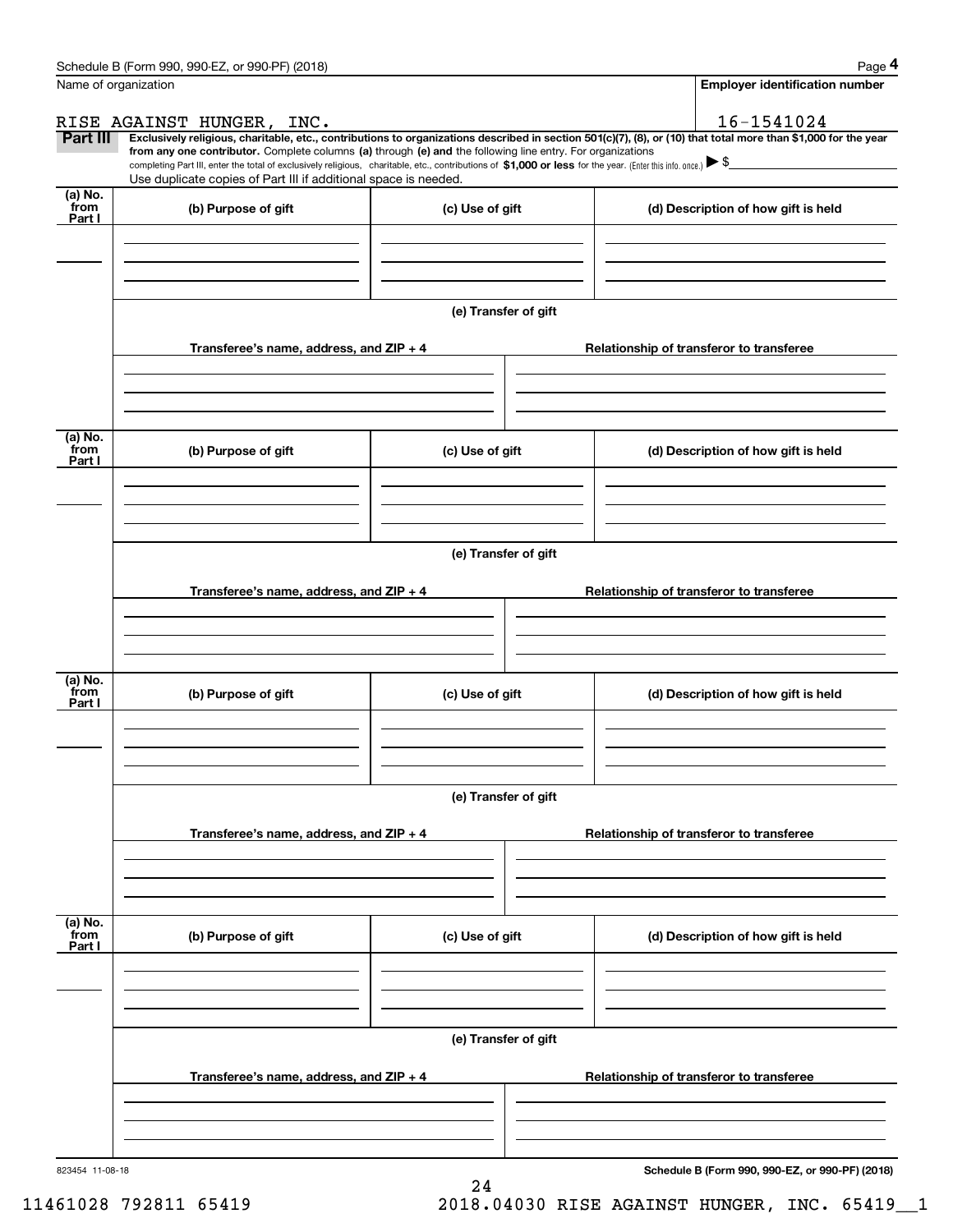|         |                                                                                                                                                                              |                                                                                                        | <b>Supplemental Financial Statements</b>                                                                                                                  |    | OMB No. 1545-0047                     |  |  |
|---------|------------------------------------------------------------------------------------------------------------------------------------------------------------------------------|--------------------------------------------------------------------------------------------------------|-----------------------------------------------------------------------------------------------------------------------------------------------------------|----|---------------------------------------|--|--|
|         | <b>SCHEDULE D</b><br>(Form 990)                                                                                                                                              |                                                                                                        |                                                                                                                                                           |    |                                       |  |  |
|         |                                                                                                                                                                              |                                                                                                        | <b>Open to Public</b>                                                                                                                                     |    |                                       |  |  |
|         | Attach to Form 990.<br>Department of the Treasury<br><b>Inspection</b><br>Go to www.irs.gov/Form990 for instructions and the latest information.<br>Internal Revenue Service |                                                                                                        |                                                                                                                                                           |    |                                       |  |  |
|         | Name of the organization                                                                                                                                                     |                                                                                                        |                                                                                                                                                           |    | <b>Employer identification number</b> |  |  |
| Part I  |                                                                                                                                                                              | RISE AGAINST HUNGER, INC.                                                                              | Organizations Maintaining Donor Advised Funds or Other Similar Funds or Accounts. Complete if the                                                         |    | 16-1541024                            |  |  |
|         |                                                                                                                                                                              | organization answered "Yes" on Form 990, Part IV, line 6.                                              |                                                                                                                                                           |    |                                       |  |  |
|         |                                                                                                                                                                              |                                                                                                        | (a) Donor advised funds                                                                                                                                   |    | (b) Funds and other accounts          |  |  |
| 1       |                                                                                                                                                                              |                                                                                                        |                                                                                                                                                           |    |                                       |  |  |
| 2       |                                                                                                                                                                              | Aggregate value of contributions to (during year)                                                      |                                                                                                                                                           |    |                                       |  |  |
| з       |                                                                                                                                                                              | Aggregate value of grants from (during year) <i></i>                                                   |                                                                                                                                                           |    |                                       |  |  |
| 4       |                                                                                                                                                                              |                                                                                                        |                                                                                                                                                           |    |                                       |  |  |
| 5       |                                                                                                                                                                              |                                                                                                        | Did the organization inform all donors and donor advisors in writing that the assets held in donor advised funds                                          |    |                                       |  |  |
|         |                                                                                                                                                                              |                                                                                                        |                                                                                                                                                           |    | Yes<br>No                             |  |  |
| 6       |                                                                                                                                                                              |                                                                                                        | Did the organization inform all grantees, donors, and donor advisors in writing that grant funds can be used only                                         |    |                                       |  |  |
|         |                                                                                                                                                                              |                                                                                                        | for charitable purposes and not for the benefit of the donor or donor advisor, or for any other purpose conferring                                        |    |                                       |  |  |
| Part II | impermissible private benefit?                                                                                                                                               |                                                                                                        | Conservation Easements. Complete if the organization answered "Yes" on Form 990, Part IV, line 7.                                                         |    | Yes<br>No                             |  |  |
| 1       |                                                                                                                                                                              | Purpose(s) of conservation easements held by the organization (check all that apply).                  |                                                                                                                                                           |    |                                       |  |  |
|         |                                                                                                                                                                              | Preservation of land for public use (e.g., recreation or education)                                    | Preservation of a historically important land area                                                                                                        |    |                                       |  |  |
|         |                                                                                                                                                                              | Protection of natural habitat                                                                          | Preservation of a certified historic structure                                                                                                            |    |                                       |  |  |
|         |                                                                                                                                                                              | Preservation of open space                                                                             |                                                                                                                                                           |    |                                       |  |  |
| 2       |                                                                                                                                                                              |                                                                                                        | Complete lines 2a through 2d if the organization held a qualified conservation contribution in the form of a conservation easement on the last            |    |                                       |  |  |
|         | day of the tax year.                                                                                                                                                         |                                                                                                        |                                                                                                                                                           |    | Held at the End of the Tax Year       |  |  |
|         |                                                                                                                                                                              |                                                                                                        |                                                                                                                                                           | 2a |                                       |  |  |
|         |                                                                                                                                                                              | Total acreage restricted by conservation easements                                                     |                                                                                                                                                           | 2b |                                       |  |  |
|         |                                                                                                                                                                              |                                                                                                        | Number of conservation easements on a certified historic structure included in (a) manufacture included in (a)                                            | 2c |                                       |  |  |
| d       |                                                                                                                                                                              |                                                                                                        | Number of conservation easements included in (c) acquired after 7/25/06, and not on a historic structure                                                  |    |                                       |  |  |
|         | listed in the National Register                                                                                                                                              |                                                                                                        |                                                                                                                                                           | 2d |                                       |  |  |
| з       |                                                                                                                                                                              |                                                                                                        | Number of conservation easements modified, transferred, released, extinguished, or terminated by the organization during the tax                          |    |                                       |  |  |
|         | $\vee$ ear                                                                                                                                                                   |                                                                                                        |                                                                                                                                                           |    |                                       |  |  |
| 4       |                                                                                                                                                                              | Number of states where property subject to conservation easement is located $\blacktriangleright$      |                                                                                                                                                           |    |                                       |  |  |
| 5       |                                                                                                                                                                              | Does the organization have a written policy regarding the periodic monitoring, inspection, handling of |                                                                                                                                                           |    | Yes<br>No                             |  |  |
| 6       |                                                                                                                                                                              | violations, and enforcement of the conservation easements it holds?                                    | Staff and volunteer hours devoted to monitoring, inspecting, handling of violations, and enforcing conservation easements during the year                 |    |                                       |  |  |
|         |                                                                                                                                                                              |                                                                                                        |                                                                                                                                                           |    |                                       |  |  |
| 7       |                                                                                                                                                                              |                                                                                                        | Amount of expenses incurred in monitoring, inspecting, handling of violations, and enforcing conservation easements during the year                       |    |                                       |  |  |
|         | $\blacktriangleright$ \$                                                                                                                                                     |                                                                                                        |                                                                                                                                                           |    |                                       |  |  |
| 8       |                                                                                                                                                                              |                                                                                                        | Does each conservation easement reported on line 2(d) above satisfy the requirements of section 170(h)(4)(B)(i)                                           |    |                                       |  |  |
|         | and section $170(h)(4)(B)(ii)?$                                                                                                                                              |                                                                                                        |                                                                                                                                                           |    | Yes<br><b>No</b>                      |  |  |
| 9       |                                                                                                                                                                              |                                                                                                        | In Part XIII, describe how the organization reports conservation easements in its revenue and expense statement, and balance sheet, and                   |    |                                       |  |  |
|         |                                                                                                                                                                              |                                                                                                        | include, if applicable, the text of the footnote to the organization's financial statements that describes the organization's accounting for              |    |                                       |  |  |
|         | conservation easements.<br>Part III                                                                                                                                          |                                                                                                        | Organizations Maintaining Collections of Art, Historical Treasures, or Other Similar Assets.                                                              |    |                                       |  |  |
|         |                                                                                                                                                                              | Complete if the organization answered "Yes" on Form 990, Part IV, line 8.                              |                                                                                                                                                           |    |                                       |  |  |
|         |                                                                                                                                                                              |                                                                                                        | 1a If the organization elected, as permitted under SFAS 116 (ASC 958), not to report in its revenue statement and balance sheet works of art,             |    |                                       |  |  |
|         |                                                                                                                                                                              |                                                                                                        | historical treasures, or other similar assets held for public exhibition, education, or research in furtherance of public service, provide, in Part XIII, |    |                                       |  |  |
|         |                                                                                                                                                                              | the text of the footnote to its financial statements that describes these items.                       |                                                                                                                                                           |    |                                       |  |  |
| b       |                                                                                                                                                                              |                                                                                                        | If the organization elected, as permitted under SFAS 116 (ASC 958), to report in its revenue statement and balance sheet works of art, historical         |    |                                       |  |  |
|         |                                                                                                                                                                              |                                                                                                        | treasures, or other similar assets held for public exhibition, education, or research in furtherance of public service, provide the following amounts     |    |                                       |  |  |
|         | relating to these items:                                                                                                                                                     |                                                                                                        |                                                                                                                                                           |    |                                       |  |  |
|         |                                                                                                                                                                              |                                                                                                        |                                                                                                                                                           |    |                                       |  |  |
|         |                                                                                                                                                                              | (ii) Assets included in Form 990, Part X                                                               |                                                                                                                                                           |    |                                       |  |  |
| 2       |                                                                                                                                                                              |                                                                                                        | If the organization received or held works of art, historical treasures, or other similar assets for financial gain, provide                              |    |                                       |  |  |
|         |                                                                                                                                                                              | the following amounts required to be reported under SFAS 116 (ASC 958) relating to these items:        |                                                                                                                                                           |    |                                       |  |  |
|         |                                                                                                                                                                              |                                                                                                        |                                                                                                                                                           |    |                                       |  |  |
| b       |                                                                                                                                                                              |                                                                                                        |                                                                                                                                                           |    | $\blacktriangleright$ \$              |  |  |

832051 10-29-18 **For Paperwork Reduction Act Notice, see the Instructions for Form 990. Schedule D (Form 990) 2018** LHA

11461028 792811 65419 2018.04030 RISE AGAINST HUNGER, INC. 65419\_\_1

25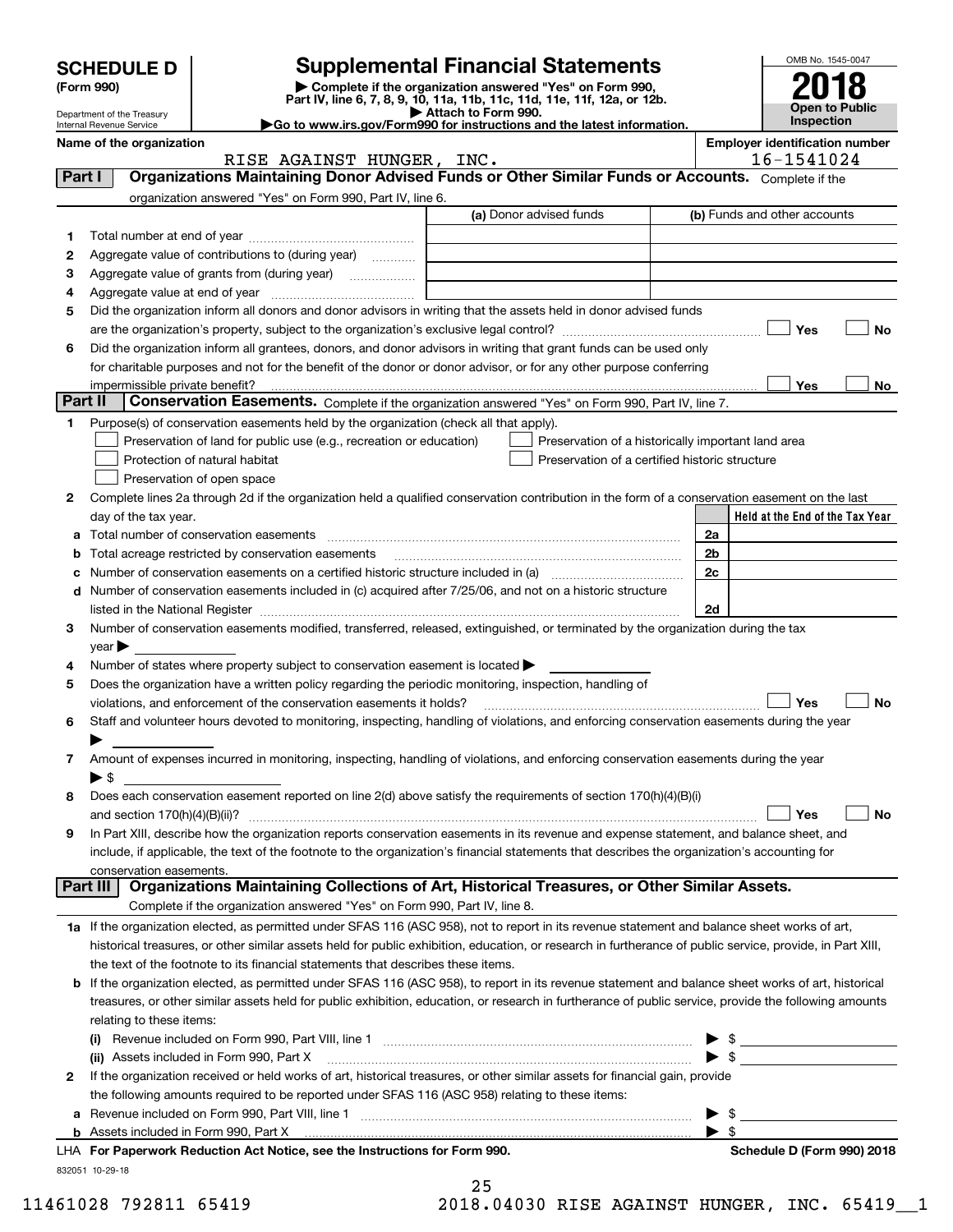|        | Schedule D (Form 990) 2018                                                                                                                                                                                                     | RISE AGAINST HUNGER, INC. |   |                |                                                                                                                                                                                                                               |                 |   |                | $16 - 1541024$ Page 2 |
|--------|--------------------------------------------------------------------------------------------------------------------------------------------------------------------------------------------------------------------------------|---------------------------|---|----------------|-------------------------------------------------------------------------------------------------------------------------------------------------------------------------------------------------------------------------------|-----------------|---|----------------|-----------------------|
|        | Part III<br>Organizations Maintaining Collections of Art, Historical Treasures, or Other Similar Assets (continued)                                                                                                            |                           |   |                |                                                                                                                                                                                                                               |                 |   |                |                       |
| 3      | Using the organization's acquisition, accession, and other records, check any of the following that are a significant use of its collection items<br>(check all that apply):                                                   |                           |   |                |                                                                                                                                                                                                                               |                 |   |                |                       |
| a      | Public exhibition                                                                                                                                                                                                              |                           |   |                | Loan or exchange programs                                                                                                                                                                                                     |                 |   |                |                       |
| b      | Scholarly research                                                                                                                                                                                                             |                           |   |                | Other and the contract of the contract of the contract of the contract of the contract of the contract of the contract of the contract of the contract of the contract of the contract of the contract of the contract of the |                 |   |                |                       |
| с      | Preservation for future generations                                                                                                                                                                                            |                           |   |                |                                                                                                                                                                                                                               |                 |   |                |                       |
| 4      | Provide a description of the organization's collections and explain how they further the organization's exempt purpose in Part XIII.                                                                                           |                           |   |                |                                                                                                                                                                                                                               |                 |   |                |                       |
| 5      | During the year, did the organization solicit or receive donations of art, historical treasures, or other similar assets                                                                                                       |                           |   |                |                                                                                                                                                                                                                               |                 |   |                |                       |
|        | to be sold to raise funds rather than to be maintained as part of the organization's collection?                                                                                                                               |                           |   |                |                                                                                                                                                                                                                               | . <u>.</u> .    |   | Yes            | No                    |
|        | Escrow and Custodial Arrangements. Complete if the organization answered "Yes" on Form 990, Part IV, line 9, or<br><b>Part IV</b>                                                                                              |                           |   |                |                                                                                                                                                                                                                               |                 |   |                |                       |
|        | reported an amount on Form 990, Part X, line 21.                                                                                                                                                                               |                           |   |                |                                                                                                                                                                                                                               |                 |   |                |                       |
|        | 1a Is the organization an agent, trustee, custodian or other intermediary for contributions or other assets not included                                                                                                       |                           |   |                |                                                                                                                                                                                                                               |                 |   |                |                       |
|        | on Form 990, Part X? [11] matter continuum matter contract to the contract of the contract of the contract of the contract of the contract of the contract of the contract of the contract of the contract of the contract of  |                           |   |                |                                                                                                                                                                                                                               |                 |   | Yes            | No                    |
|        | <b>b</b> If "Yes," explain the arrangement in Part XIII and complete the following table:                                                                                                                                      |                           |   |                |                                                                                                                                                                                                                               |                 |   |                |                       |
|        |                                                                                                                                                                                                                                |                           |   |                |                                                                                                                                                                                                                               |                 |   | Amount         |                       |
| c      | Beginning balance <u>www.maren.communication.communication.communication.communication.com</u>                                                                                                                                 |                           |   |                |                                                                                                                                                                                                                               | 1c              |   |                |                       |
|        |                                                                                                                                                                                                                                |                           |   |                |                                                                                                                                                                                                                               | 1d              |   |                |                       |
|        | e Distributions during the year manufactured and continuum and contact the year manufactured and contact the year manufactured and contact the year manufactured and contact the year manufactured and contact the year manufa |                           |   |                |                                                                                                                                                                                                                               | 1e              |   |                |                       |
|        |                                                                                                                                                                                                                                |                           |   |                |                                                                                                                                                                                                                               | 1f              |   |                |                       |
|        | 2a Did the organization include an amount on Form 990, Part X, line 21, for escrow or custodial account liability?                                                                                                             |                           |   |                |                                                                                                                                                                                                                               |                 | . | Yes            | No                    |
| Part V | <b>b</b> If "Yes," explain the arrangement in Part XIII. Check here if the explanation has been provided on Part XIII                                                                                                          |                           |   |                |                                                                                                                                                                                                                               |                 |   |                |                       |
|        | Endowment Funds. Complete if the organization answered "Yes" on Form 990, Part IV, line 10.                                                                                                                                    |                           |   |                |                                                                                                                                                                                                                               |                 |   |                |                       |
|        |                                                                                                                                                                                                                                | (a) Current year          |   | (b) Prior year | (c) Two years back $\vert$ (d) Three years back $\vert$ (e) Four years back                                                                                                                                                   |                 |   |                |                       |
|        | 1a Beginning of year balance                                                                                                                                                                                                   |                           |   |                |                                                                                                                                                                                                                               |                 |   |                |                       |
| b      |                                                                                                                                                                                                                                |                           |   |                |                                                                                                                                                                                                                               |                 |   |                |                       |
|        | Net investment earnings, gains, and losses                                                                                                                                                                                     |                           |   |                |                                                                                                                                                                                                                               |                 |   |                |                       |
|        | e Other expenditures for facilities                                                                                                                                                                                            |                           |   |                |                                                                                                                                                                                                                               |                 |   |                |                       |
|        | and programs                                                                                                                                                                                                                   |                           |   |                |                                                                                                                                                                                                                               |                 |   |                |                       |
|        | f Administrative expenses                                                                                                                                                                                                      |                           |   |                |                                                                                                                                                                                                                               |                 |   |                |                       |
| g      |                                                                                                                                                                                                                                |                           |   |                |                                                                                                                                                                                                                               |                 |   |                |                       |
| 2      | Provide the estimated percentage of the current year end balance (line 1g, column (a)) held as:                                                                                                                                |                           |   |                |                                                                                                                                                                                                                               |                 |   |                |                       |
| а      | Board designated or quasi-endowment                                                                                                                                                                                            |                           | % |                |                                                                                                                                                                                                                               |                 |   |                |                       |
| b      | Permanent endowment                                                                                                                                                                                                            | %                         |   |                |                                                                                                                                                                                                                               |                 |   |                |                       |
|        | <b>c</b> Temporarily restricted endowment $\blacktriangleright$                                                                                                                                                                | %                         |   |                |                                                                                                                                                                                                                               |                 |   |                |                       |
|        | The percentages on lines 2a, 2b, and 2c should equal 100%.                                                                                                                                                                     |                           |   |                |                                                                                                                                                                                                                               |                 |   |                |                       |
|        | 3a Are there endowment funds not in the possession of the organization that are held and administered for the organization                                                                                                     |                           |   |                |                                                                                                                                                                                                                               |                 |   |                |                       |
|        | by:                                                                                                                                                                                                                            |                           |   |                |                                                                                                                                                                                                                               |                 |   |                | Yes<br>No.            |
|        | (i)                                                                                                                                                                                                                            |                           |   |                |                                                                                                                                                                                                                               |                 |   | 3a(i)          |                       |
|        |                                                                                                                                                                                                                                |                           |   |                |                                                                                                                                                                                                                               |                 |   | 3a(ii)         |                       |
|        |                                                                                                                                                                                                                                |                           |   |                |                                                                                                                                                                                                                               |                 |   | 3b             |                       |
|        | Describe in Part XIII the intended uses of the organization's endowment funds.                                                                                                                                                 |                           |   |                |                                                                                                                                                                                                                               |                 |   |                |                       |
|        | Land, Buildings, and Equipment.<br>Part VI                                                                                                                                                                                     |                           |   |                |                                                                                                                                                                                                                               |                 |   |                |                       |
|        | Complete if the organization answered "Yes" on Form 990, Part IV, line 11a. See Form 990, Part X, line 10.                                                                                                                     |                           |   |                |                                                                                                                                                                                                                               |                 |   |                |                       |
|        | Description of property                                                                                                                                                                                                        | (a) Cost or other         |   |                | (b) Cost or other                                                                                                                                                                                                             | (c) Accumulated |   | (d) Book value |                       |
|        |                                                                                                                                                                                                                                | basis (investment)        |   |                | basis (other)                                                                                                                                                                                                                 | depreciation    |   |                |                       |
|        |                                                                                                                                                                                                                                |                           |   |                |                                                                                                                                                                                                                               |                 |   |                |                       |
| b      |                                                                                                                                                                                                                                |                           |   |                |                                                                                                                                                                                                                               |                 |   |                |                       |
|        | Leasehold improvements                                                                                                                                                                                                         | 144,950.                  |   |                |                                                                                                                                                                                                                               | 74,794.         |   |                | 70, 156.              |
|        |                                                                                                                                                                                                                                | 922,739.                  |   |                |                                                                                                                                                                                                                               | 459,449.        |   |                | 463,290.              |
|        |                                                                                                                                                                                                                                |                           |   |                |                                                                                                                                                                                                                               |                 |   |                | 533,446.              |
|        |                                                                                                                                                                                                                                |                           |   |                |                                                                                                                                                                                                                               |                 | ▶ |                |                       |

**Schedule D (Form 990) 2018**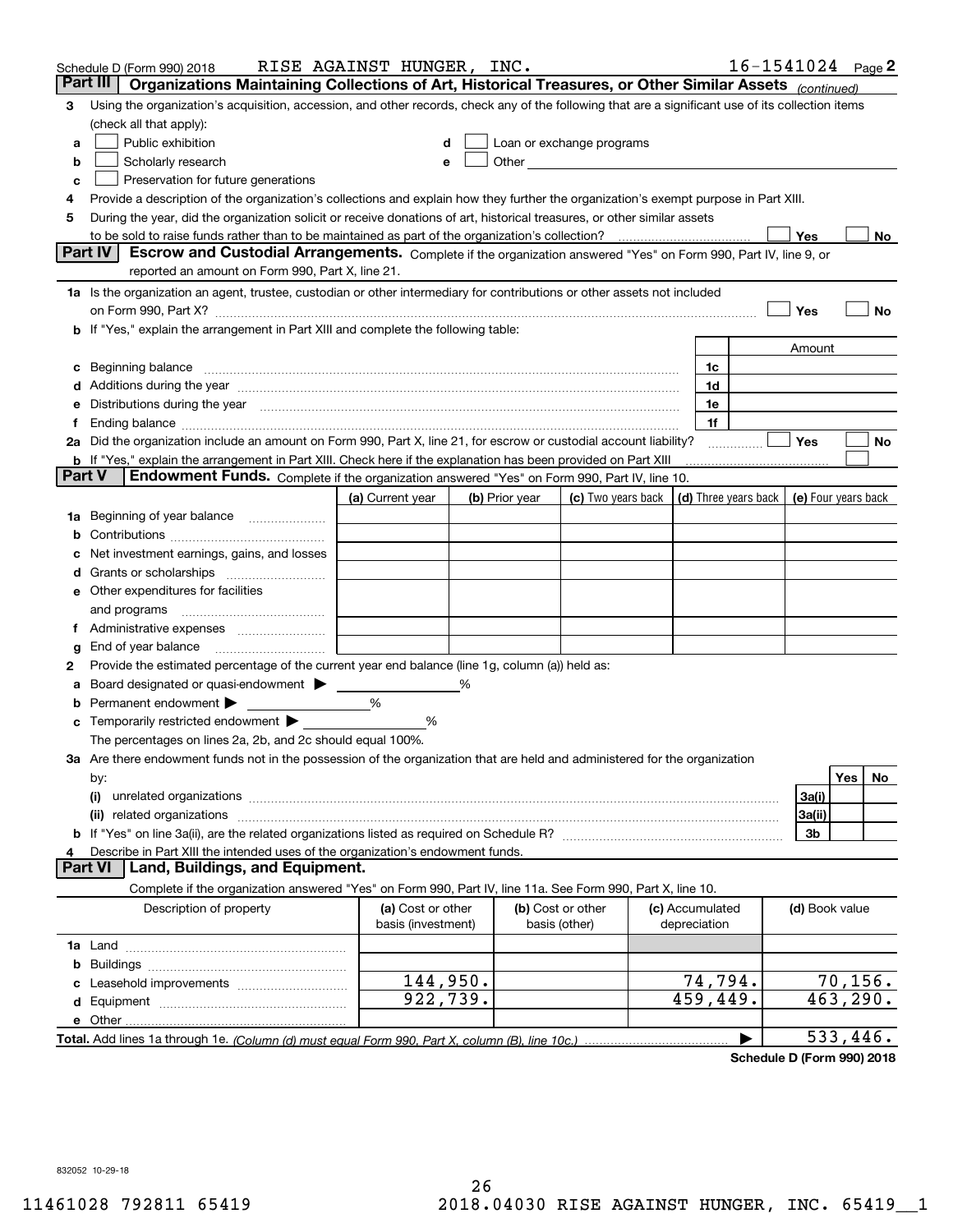| <b>Part VII</b> Investments - Other Securities. |                      |      |                     |  |
|-------------------------------------------------|----------------------|------|---------------------|--|
| Schedule D (Form 990) 2018                      | RISE AGAINST HUNGER, | INC. | $16 - 1541024$ Page |  |

| Part VIII Investments - Other Securities.                                                                  |
|------------------------------------------------------------------------------------------------------------|
| Complete if the organization answered "Yes" on Form 990. Part IV, line 11b, See Form 990, Part X, line 12. |

| (a) Description of security or category (including name of security)                          | (b) Book value | (c) Method of valuation: Cost or end-of-year market value |
|-----------------------------------------------------------------------------------------------|----------------|-----------------------------------------------------------|
| (1) Financial derivatives                                                                     |                |                                                           |
| (2) Closely-held equity interests                                                             |                |                                                           |
| $(3)$ Other                                                                                   |                |                                                           |
| (A)                                                                                           |                |                                                           |
| (B)                                                                                           |                |                                                           |
| (C)                                                                                           |                |                                                           |
| (D)                                                                                           |                |                                                           |
| (E)                                                                                           |                |                                                           |
| (F)                                                                                           |                |                                                           |
| (G)                                                                                           |                |                                                           |
| (H)                                                                                           |                |                                                           |
| <b>Total.</b> (Col. (b) must equal Form 990, Part X, col. (B) line 12.) $\blacktriangleright$ |                |                                                           |

## **Part VIII Investments - Program Related.**

Complete if the organization answered "Yes" on Form 990, Part IV, line 11c. See Form 990, Part X, line 13.

| (a) Description of investment                                    | (b) Book value | (c) Method of valuation: Cost or end-of-year market value |
|------------------------------------------------------------------|----------------|-----------------------------------------------------------|
| (1)                                                              |                |                                                           |
| (2)                                                              |                |                                                           |
| $\frac{1}{2}$                                                    |                |                                                           |
| (4)                                                              |                |                                                           |
| $\left(5\right)$                                                 |                |                                                           |
| (6)                                                              |                |                                                           |
| (7)                                                              |                |                                                           |
| (8)                                                              |                |                                                           |
| (9)                                                              |                |                                                           |
| Total. (Col. (b) must equal Form 990, Part X, col. (B) line 13.) |                |                                                           |

## **Part IX Other Assets.**

Complete if the organization answered "Yes" on Form 990, Part IV, line 11d. See Form 990, Part X, line 15.

| (a) Description  | (b) Book value |
|------------------|----------------|
| (1)              |                |
| (2)              |                |
| $\left(3\right)$ |                |
| (4)              |                |
| $\frac{1}{2}$    |                |
| (6)              |                |
|                  |                |
| (8)              |                |
| (9)              |                |
|                  |                |

**Part X Other Liabilities.**

Complete if the organization answered "Yes" on Form 990, Part IV, line 11e or 11f. See Form 990, Part X, line 25.

|     | (a) Description of liability                                            | (b) Book value |
|-----|-------------------------------------------------------------------------|----------------|
|     | Federal income taxes                                                    |                |
| (2) | ACCRUED VACATION PAYABLE                                                | 358,048.       |
| (3) | DEFERRED RENT                                                           | 107,575.       |
| (4) | LEASE PAYABLE                                                           | 266,732.       |
| (5) | PAYROLL LIABILITY                                                       | 258,548.       |
| (6) |                                                                         |                |
| (7) |                                                                         |                |
| (8) |                                                                         |                |
| (9) |                                                                         |                |
|     | Total. (Column (b) must equal Form 990, Part X, col. (B) line 25.)<br>. | 990,903.       |

**2.**Liability for uncertain tax positions. In Part XIII, provide the text of the footnote to the organization's financial statements that reports the

organization's liability for uncertain tax positions under FIN 48 (ASC 740). Check here if the text of the footnote has been provided in Part XIII  $~\boxed{\rm X}$ 

**Schedule D (Form 990) 2018**

832053 10-29-18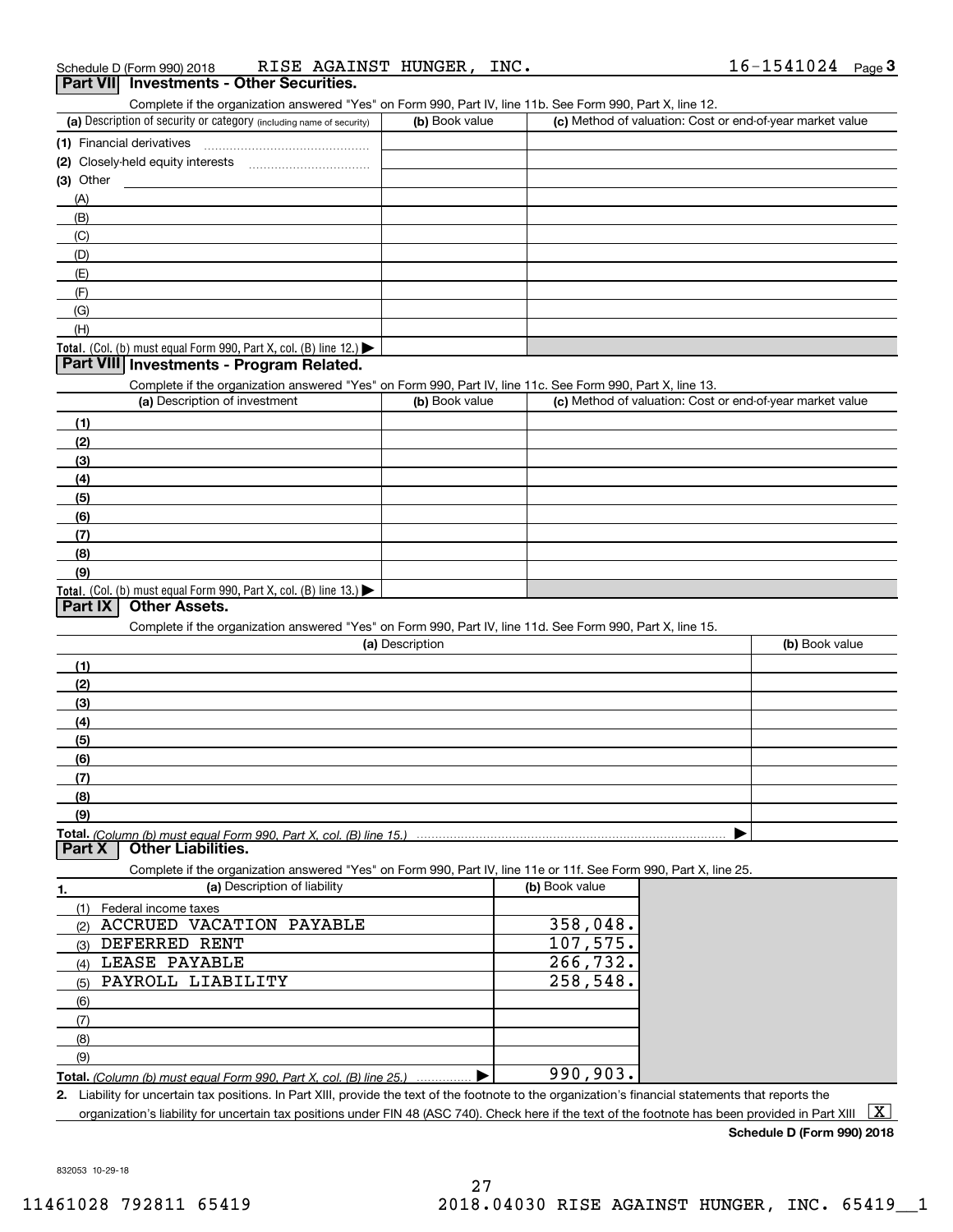|    | RISE AGAINST HUNGER, INC.<br>Schedule D (Form 990) 2018                                                                                                                                                                             |                |                | $16 - 1541024$ Page 4 |
|----|-------------------------------------------------------------------------------------------------------------------------------------------------------------------------------------------------------------------------------------|----------------|----------------|-----------------------|
|    | <b>Part XI</b><br>Reconciliation of Revenue per Audited Financial Statements With Revenue per Return.                                                                                                                               |                |                |                       |
|    | Complete if the organization answered "Yes" on Form 990, Part IV, line 12a.                                                                                                                                                         |                |                |                       |
| 1  | Total revenue, gains, and other support per audited financial statements                                                                                                                                                            |                | $\blacksquare$ | 59, 299, 161.         |
| 2  | Amounts included on line 1 but not on Form 990, Part VIII, line 12:                                                                                                                                                                 |                |                |                       |
| a  | Net unrealized gains (losses) on investments [11] matter contracts and the unrealized gains (losses) on investments                                                                                                                 | 2a             |                |                       |
|    |                                                                                                                                                                                                                                     | 2 <sub>b</sub> |                |                       |
|    |                                                                                                                                                                                                                                     | 2 <sub>c</sub> |                |                       |
| d  | Other (Describe in Part XIII.) <b>Construction Contract Construction</b> [                                                                                                                                                          | 2d             |                |                       |
| е  | Add lines 2a through 2d                                                                                                                                                                                                             |                | 2e             | υ.                    |
| 3  |                                                                                                                                                                                                                                     |                | $\mathbf{3}$   | 59, 299, 161.         |
| 4  | Amounts included on Form 990, Part VIII, line 12, but not on line 1:                                                                                                                                                                |                |                |                       |
|    |                                                                                                                                                                                                                                     |                |                |                       |
|    |                                                                                                                                                                                                                                     | 4 <sub>b</sub> |                |                       |
| c. | Add lines 4a and 4b                                                                                                                                                                                                                 |                | 4с             |                       |
|    |                                                                                                                                                                                                                                     | $\overline{5}$ | 59, 299, 161.  |                       |
|    |                                                                                                                                                                                                                                     |                |                |                       |
|    | Part XII   Reconciliation of Expenses per Audited Financial Statements With Expenses per Return.                                                                                                                                    |                |                |                       |
|    | Complete if the organization answered "Yes" on Form 990, Part IV, line 12a.                                                                                                                                                         |                |                |                       |
| 1  | Total expenses and losses per audited financial statements [11] [12] contraction control of the statements [11] [12] and the statements [12] and the statements [12] and the statements [12] and the statements and the statem      |                | $\blacksquare$ | 60, 818, 336.         |
| 2  | Amounts included on line 1 but not on Form 990, Part IX, line 25:                                                                                                                                                                   |                |                |                       |
| a  |                                                                                                                                                                                                                                     | 2a             |                |                       |
|    |                                                                                                                                                                                                                                     | 2 <sub>b</sub> |                |                       |
|    |                                                                                                                                                                                                                                     | 2 <sub>c</sub> |                |                       |
| d  |                                                                                                                                                                                                                                     | 2d             |                |                       |
|    | Add lines 2a through 2d <b>contained a contained a contained a contained a</b> contained a contact the state of the state of the state of the state of the state of the state of the state of the state of the state of the state o |                | 2e             |                       |
|    |                                                                                                                                                                                                                                     |                | 3              | 60, 818, 336.         |
| 4  | Amounts included on Form 990, Part IX, line 25, but not on line 1:                                                                                                                                                                  |                |                |                       |
|    |                                                                                                                                                                                                                                     | 4a             |                |                       |
|    |                                                                                                                                                                                                                                     | 4 <sub>b</sub> |                |                       |
| c. | Add lines 4a and 4b                                                                                                                                                                                                                 |                | 4с             |                       |
|    | Part XIII Supplemental Information.                                                                                                                                                                                                 |                | 5              | 60, 818, 336.         |

Provide the descriptions required for Part II, lines 3, 5, and 9; Part III, lines 1a and 4; Part IV, lines 1b and 2b; Part V, line 4; Part X, line 2; Part XI, lines 2d and 4b; and Part XII, lines 2d and 4b. Also complete this part to provide any additional information.

## PART X, LINE 2:

|  |  |                       |  |  |  |  | THE ORGANIZATION IS EXEMPT FROM FEDERAL INCOME TAX UNDER SECTION 501(C)(3) |  |  |  |
|--|--|-----------------------|--|--|--|--|----------------------------------------------------------------------------|--|--|--|
|  |  |                       |  |  |  |  | OF THE INTERNAL REVENUE CODE. IN ADDITION, THE ORGANIZATION QUALIFIES FOR  |  |  |  |
|  |  |                       |  |  |  |  | THE CHARITABLE CONTRIBUTION DEDUCTION UNDER SECTION 170(B)(1)(A), AND HAS  |  |  |  |
|  |  |                       |  |  |  |  | BEEN CLASSIFIED AS AN ORGANIZATION THAT IS NOT A PRIVATE FOUNDATION UNDER  |  |  |  |
|  |  | SECTION $509(A)(2)$ . |  |  |  |  |                                                                            |  |  |  |
|  |  |                       |  |  |  |  |                                                                            |  |  |  |

## APPLICABLE ACCOUNTING STANDARDS PRESCRIBE A COMPREHENSIVE MODEL FOR HOW

COMPANIES SHOULD RECOGNIZE, MEASURE, PRESENT, AND DISCLOSE IN THEIR

FINANCIAL STATEMENTS UNCERTAIN TAX POSITIONS TAKEN OR EXPECTED TO BE TAKEN

## ON A TAX RETURN. UNDER THESE STANDARDS, TAX POSITIONS MUST INITIALLY BE

832054 10-29-18 **Schedule D (Form 990) 2018** RECOGNIZED IN THE FINANCIAL STATEMENTS WHEN IT IS MORE LIKELY THAN NOT THE 28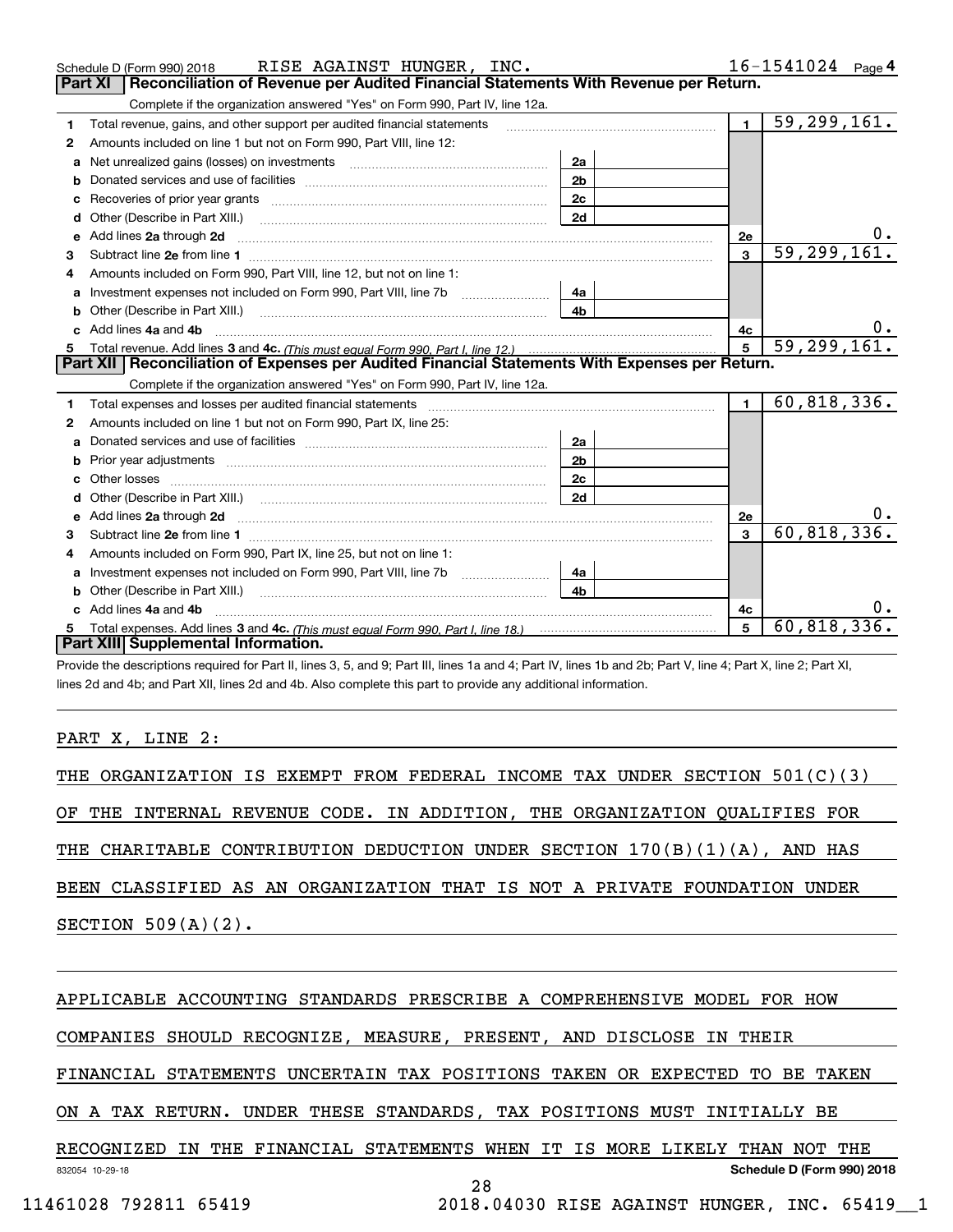| Schedule D (Form 990) 2018                            | RISE AGAINST HUNGER, INC.                                        | $16 - 1541024$ Page 5 |
|-------------------------------------------------------|------------------------------------------------------------------|-----------------------|
| <b>Part XIII Supplemental Information</b> (continued) |                                                                  |                       |
| POSITION<br>WILL                                      | BE SUSTAINED UPON EXAMINATION BY THE TAX AUTHORITIES.            | SUCH                  |
|                                                       | TAX POSITIONS MUST INITIALLY AND SUBSEOUENTLY BE MEASURED AS THE | LARGEST               |
| OF<br>AMOUNT                                          | TAX BENEFIT THAT IS GREATER THAN 50% LIKELY OF                   | BEING REALIZED        |
| UPON ULTIMATE                                         | SETTLEMENT WITH THE TAX AUTHORITY ASSUMING FULL KNOWLEDGE OF     |                       |
| THE POSITION<br>AND                                   | RELEVANT FACTS. THE ORGANIZATION<br>DID<br>NOT                   | <b>HAVE ANY</b>       |
| BENEFITS AND<br>UNRECOGNIZED<br>TAX                   | THERE<br>WAS NO<br>EFFECT<br>0N<br>ITS                           | FINANCIAL             |

CONDITION OR RESULTS OF OPERATIONS AS A RESULT OF ADOPTING THESE

## STANDARDS.

THE TAX YEARS FROM 2015 THROUGH 2018, ARE SUBJECT TO EXAMINATION BY THE INTERNAL REVENUE SERVICE. THE ORGANIZATION IS CURRENTLY NOT UNDER ANY FEDERAL OR STATE AUDITS. THERE WERE NO INTEREST OR PENALTIES FOR THE YEARS ENDED AND THE ORGANIZATION'S POLICY IS TO EXPENSE INTEREST AND PENALTIES, IF ANY, TO INCOME TAX EXPENSE AS INCURRED. THE ORGANIZATION DOES NOT EXPECT ANY MATERIAL CHANGES IN UNRECOGNIZED TAX BENEFITS IN THE NEXT TWELVE MONTHS. THE ORGANIZATION HAS NO UNRECOGNIZED TAX BENEFITS AS OF DECEMBER 31, 2018 AND 2017.

832055 10-29-18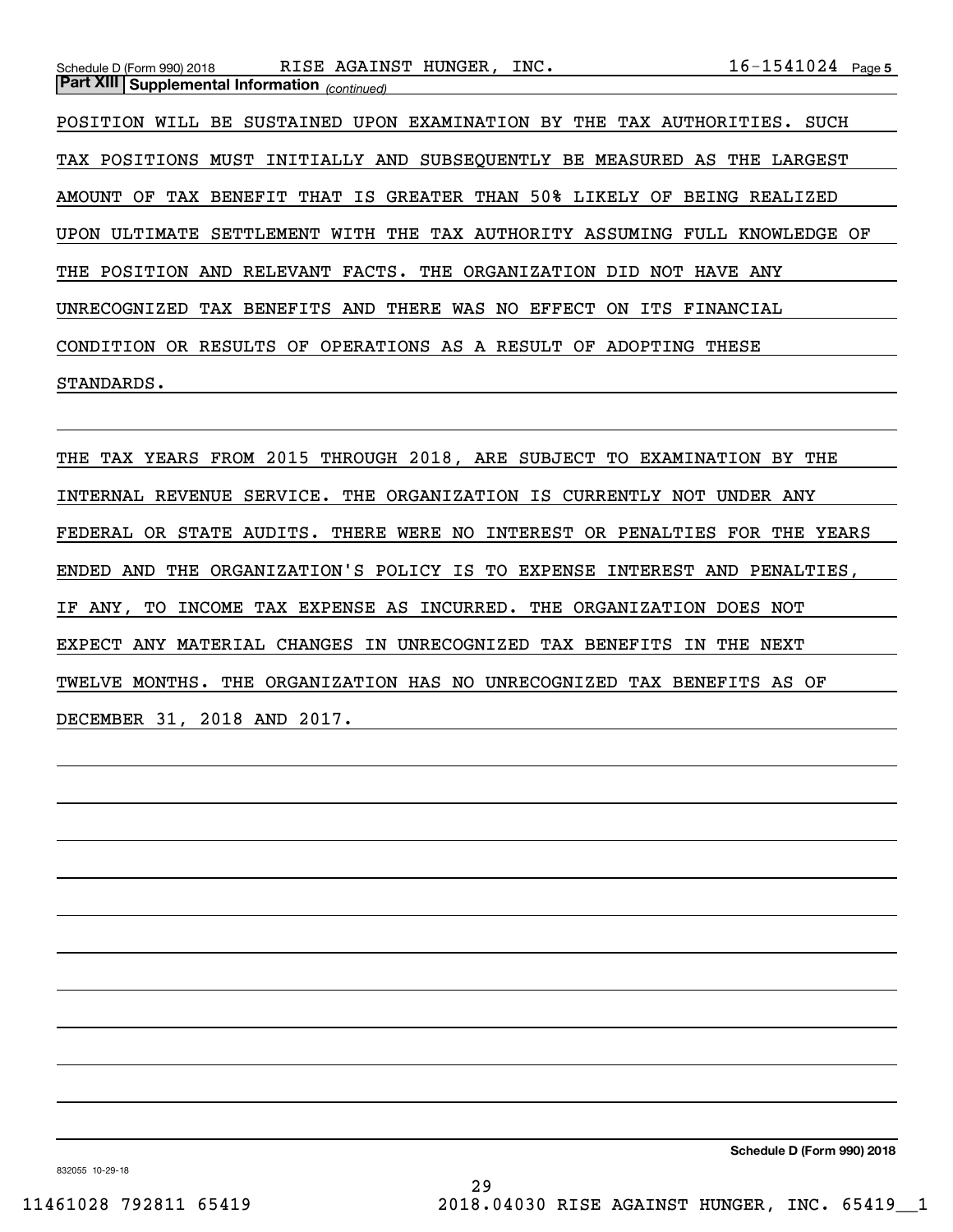| Internal Revenue Service         |               |                            | $\blacktriangleright$ Go to www.irs.gov/Form990 for instructions and the latest information.                                            |                       |                                                       | <b>Inspection</b>       |
|----------------------------------|---------------|----------------------------|-----------------------------------------------------------------------------------------------------------------------------------------|-----------------------|-------------------------------------------------------|-------------------------|
| Name of the organization         |               |                            |                                                                                                                                         |                       | <b>Employer identification number</b>                 |                         |
| RISE AGAINST HUNGER, INC.        |               |                            |                                                                                                                                         |                       | 16-1541024                                            |                         |
| Part I                           |               |                            | General Information on Activities Outside the United States. Complete if the organization answered "Yes" on                             |                       |                                                       |                         |
| Form 990, Part IV, line 14b.     |               |                            |                                                                                                                                         |                       |                                                       |                         |
| 1                                |               |                            | For grantmakers. Does the organization maintain records to substantiate the amount of its grants and other assistance,                  |                       |                                                       |                         |
|                                  |               |                            | the grantees' eligibility for the grants or assistance, and the selection criteria used to award the grants or assistance?              |                       |                                                       | $X \mid No$<br>Yes      |
| 2<br>United States.              |               |                            | For grantmakers. Describe in Part V the organization's procedures for monitoring the use of its grants and other assistance outside the |                       |                                                       |                         |
|                                  |               |                            | Activities per Region. (The following Part I, line 3 table can be duplicated if additional space is needed.)                            |                       |                                                       |                         |
| (a) Region                       | (b) Number of | (c) Number of              | (d) Activities conducted in the region                                                                                                  |                       | (e) If activity listed in (d)                         | (f) Total               |
|                                  | offices       | employees,<br>agents, and  | (by type) (such as, fundraising, pro-                                                                                                   |                       | is a program service,                                 | expenditures<br>for and |
|                                  | in the region | independent<br>contractors | gram services, investments, grants to<br>recipients located in the region)                                                              |                       | describe specific type<br>of service(s) in the region | investments             |
|                                  |               | in the region              |                                                                                                                                         |                       |                                                       | in the region           |
|                                  |               |                            |                                                                                                                                         |                       |                                                       |                         |
|                                  |               |                            |                                                                                                                                         |                       | PROVIDED FOOD, CLOTHING,                              |                         |
| CENTRAL AMERICA &                |               |                            |                                                                                                                                         | MEDICAL SUPPLIES, AND |                                                       |                         |
| THE CARIBBEAN                    | 0             | 0                          | <b>PROGRAM SERVICES</b>                                                                                                                 | HOUSEHOLD GOODS       |                                                       | 29,920,848.             |
|                                  |               |                            |                                                                                                                                         |                       | PROVIDED CASH GRANTS AND                              |                         |
|                                  |               |                            |                                                                                                                                         | DISASTER RELIEF AND   |                                                       |                         |
| SOUTH ASIA                       | 0             | 0                          | PROGRAM SERVICES                                                                                                                        |                       | TRANSFORMATIONAL SUPPORT                              | 484,376.                |
|                                  |               |                            |                                                                                                                                         | PROVIDED MEDICAL      |                                                       |                         |
|                                  |               |                            |                                                                                                                                         | SUPPLIES, CLOTHING,   |                                                       |                         |
|                                  |               |                            |                                                                                                                                         |                       | FOOD, HOUSEHOLD GOODS,                                |                         |
| SUB-SAHARAN AFRICA               | 0             | 0                          | PROGRAM SERVICES                                                                                                                        | AND CASH GRANTS       |                                                       | 3,408,599.              |
|                                  |               |                            |                                                                                                                                         |                       | PROVIDED FOOD, CLOTHING,                              |                         |
|                                  |               |                            |                                                                                                                                         | MEDICAL SUPPLIES,     |                                                       |                         |
| EAST ASIA & THE                  |               |                            |                                                                                                                                         | HOUSEHOLD GOODS, AND  |                                                       |                         |
| PACIFIC                          | 0             | 0                          | PROGRAM SERVICES                                                                                                                        | CASH GRANTS           |                                                       | 1,746,374.              |
|                                  |               |                            |                                                                                                                                         |                       |                                                       |                         |
|                                  |               |                            |                                                                                                                                         |                       |                                                       |                         |
|                                  |               |                            |                                                                                                                                         |                       |                                                       |                         |
| <b>EUROPE</b>                    | 0             | 0                          | PROGRAM SERVICES                                                                                                                        | PROVIDED CASH GRANTS  |                                                       | 598,634.                |
| MIDDLE EAST AND                  |               |                            |                                                                                                                                         |                       |                                                       |                         |
| NORTH AFRICA -                   |               |                            |                                                                                                                                         |                       |                                                       |                         |
| ALGERIA, BAHRAIN,                |               |                            |                                                                                                                                         |                       |                                                       |                         |
| DJIBOUTI EGYPT                   | 0             | 0                          | PROGRAM SERVICES                                                                                                                        | MEDICAL SUPPLIES      |                                                       | 0.                      |
|                                  |               |                            |                                                                                                                                         |                       |                                                       |                         |
|                                  |               |                            |                                                                                                                                         |                       |                                                       |                         |
|                                  |               |                            |                                                                                                                                         |                       |                                                       |                         |
|                                  |               |                            |                                                                                                                                         |                       |                                                       |                         |
|                                  |               |                            |                                                                                                                                         |                       |                                                       |                         |
|                                  |               |                            |                                                                                                                                         |                       |                                                       |                         |
|                                  |               |                            |                                                                                                                                         |                       |                                                       |                         |
|                                  |               |                            |                                                                                                                                         |                       |                                                       |                         |
| 3 a Subtotal<br>.                | 0             | 0                          |                                                                                                                                         |                       |                                                       | 36,158,831.             |
| <b>b</b> Total from continuation |               |                            |                                                                                                                                         |                       |                                                       |                         |
| sheets to Part I                 | 0             | 0                          |                                                                                                                                         |                       |                                                       | 0.                      |
| c Totals (add lines 3a           | 0             | 0                          |                                                                                                                                         |                       |                                                       | 36, 158, 831.           |
| and 3b)                          |               |                            |                                                                                                                                         |                       |                                                       |                         |

**For Paperwork Reduction Act Notice, see the Instructions for Form 990. Schedule F (Form 990) 2018** LHA

OMB No. 1545-0047

**Open to Public** 

**2018**

832071 10-31-18

Department of the Treasury

**(Form 990)**

# **Statement of Activities Outside the United States**

**| Complete if the organization answered "Yes" on Form 990, Part IV, line 14b, 15, or 16.**

**| Attach to Form 990.**

**| Go to www.irs.gov/Form990 for instructions and the latest information.**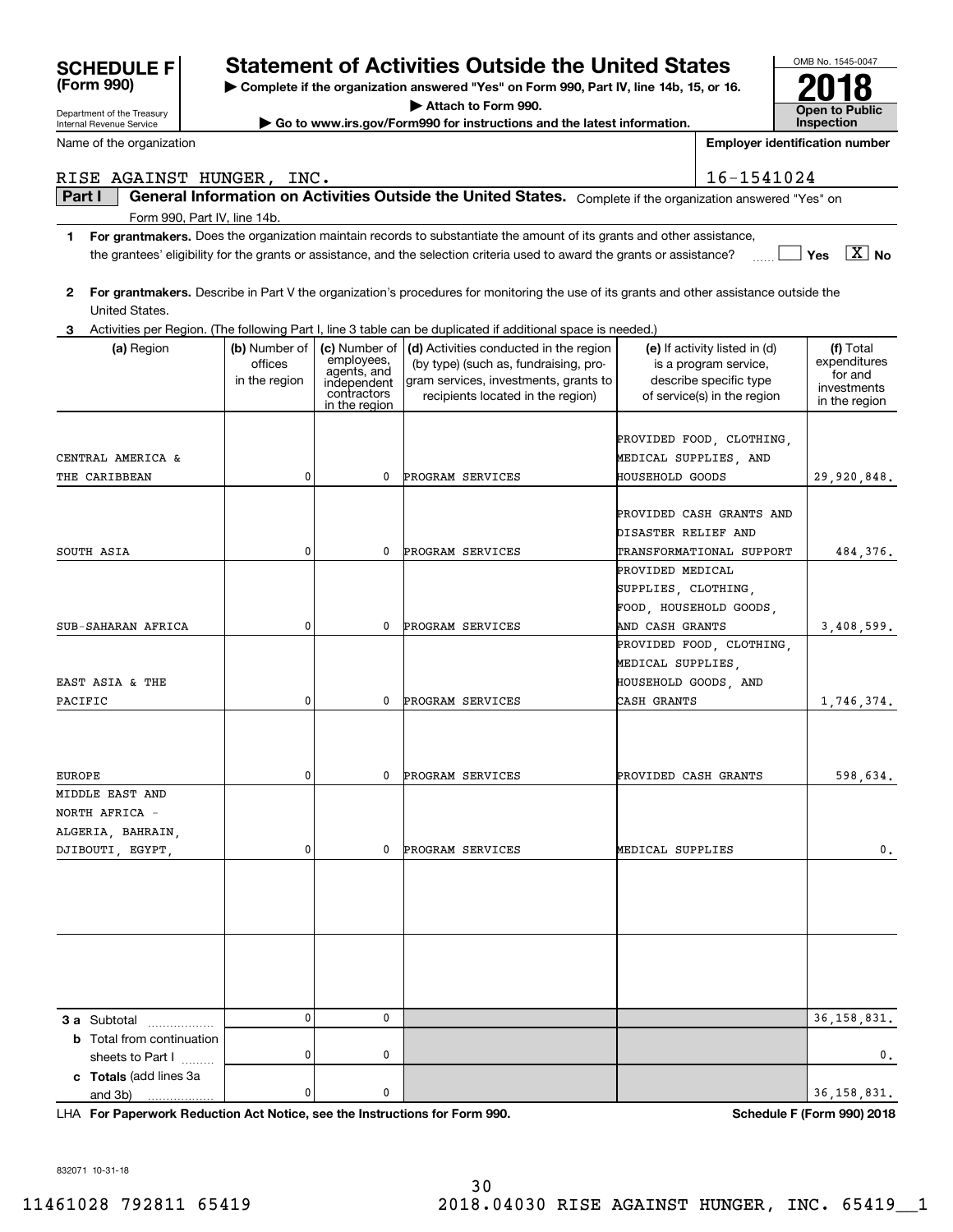Schedule F (Form 990) 2018 R ${\tt ISE}$   ${\tt AGAINST}$   ${\tt HUNGER}$  ,  ${\tt INC.}$   ${\tt NCC}$   ${\tt NSC}$   ${\tt NSC}$   ${\tt NSC}$   ${\tt NSC}$   ${\tt NSC}$   ${\tt NSC}$   ${\tt NSC}$   ${\tt NSC}$   ${\tt NSC}$   ${\tt NSC}$   ${\tt NSC}$   ${\tt NSC}$   ${\tt NSC}$   ${\tt NSC}$   ${\tt NSC}$   ${\tt NSC}$   ${\tt NSC}$   ${\tt NSC}$ 

**2**

Part II | Grants and Other Assistance to Organizations or Entities Outside the United States. Complete if the organization answered "Yes" on Form 990, Part IV, line 15, for any recipient who received more than \$5,000. Part II can be duplicated if additional space is needed.

| (a) Name of organization | (b) IRS code section<br>and EIN (if applicable) | (c) Region                           | (d) Purpose of<br>grant                                                                                                                      | (e) Amount<br>of cash grant | (f) Manner of<br>cash disbursement | (g) Amount of<br>noncash<br>assistance | (h) Description<br>of noncash<br>assistance | (i) Method of<br>valuation (book, FMV,<br>appraisal, other) |
|--------------------------|-------------------------------------------------|--------------------------------------|----------------------------------------------------------------------------------------------------------------------------------------------|-----------------------------|------------------------------------|----------------------------------------|---------------------------------------------|-------------------------------------------------------------|
|                          |                                                 |                                      |                                                                                                                                              |                             |                                    |                                        |                                             |                                                             |
|                          |                                                 | <b>SUB-SAHARAN</b>                   | PROVIDE MEDICAL                                                                                                                              |                             |                                    |                                        |                                             |                                                             |
|                          |                                                 | AFRICA                               | SUPPLIES AND CLOTHING                                                                                                                        | 0.                          |                                    |                                        | 470. NOURISHING LIVES                       | WHOLESALE VALUE                                             |
|                          |                                                 |                                      |                                                                                                                                              |                             |                                    |                                        |                                             |                                                             |
|                          |                                                 |                                      |                                                                                                                                              |                             |                                    |                                        |                                             |                                                             |
|                          |                                                 | <b>SUB-SAHARAN</b><br>AFRICA         | PROVIDE MEDICAL                                                                                                                              | $\mathfrak o$ .             |                                    |                                        |                                             |                                                             |
|                          |                                                 |                                      | SUPPLIES AND CLOTHING                                                                                                                        |                             |                                    |                                        | 1,600. NOURISHING LIVES                     | WHOLESALE VALUE                                             |
|                          |                                                 |                                      |                                                                                                                                              |                             |                                    |                                        |                                             |                                                             |
|                          |                                                 | <b>SUB-SAHARAN</b>                   | PROVIDE MEDICAL                                                                                                                              |                             |                                    |                                        |                                             |                                                             |
|                          |                                                 | AFRICA                               | SUPPLIES AND CLOTHING                                                                                                                        | 0.                          |                                    |                                        | 7,560. NOURISHING LIVES                     | WHOLESALE VALUE                                             |
|                          |                                                 |                                      |                                                                                                                                              |                             |                                    |                                        |                                             |                                                             |
|                          |                                                 | <b>SUB-SAHARAN</b>                   | PROVIDE MEDICAL                                                                                                                              |                             |                                    |                                        |                                             |                                                             |
|                          |                                                 | AFRICA                               | SUPPLIES AND CLOTHING                                                                                                                        | 0.                          |                                    |                                        | 19,200. NOURISHING LIVES                    | WHOLESALE VALUE                                             |
|                          |                                                 |                                      |                                                                                                                                              |                             |                                    |                                        |                                             |                                                             |
|                          |                                                 |                                      |                                                                                                                                              |                             |                                    |                                        |                                             |                                                             |
|                          |                                                 | CENTRAL AMERICA<br>AND THE CARIBBEAN | PROVIDE MEDICAL AND<br>HOUSEHOLD SUPPLIES                                                                                                    | 0                           |                                    |                                        | 296. NOURISHING LIVES                       | WHOLESALE VALUE                                             |
|                          |                                                 |                                      |                                                                                                                                              |                             |                                    |                                        |                                             |                                                             |
|                          |                                                 |                                      |                                                                                                                                              |                             |                                    |                                        |                                             |                                                             |
|                          |                                                 | CENTRAL AMERICA                      | PROVIDE MEDICAL AND                                                                                                                          |                             |                                    |                                        |                                             |                                                             |
|                          |                                                 | AND THE CARIBBEAN                    | <b>HOUSEHOLD SUPPLIES</b>                                                                                                                    | 0                           |                                    |                                        | 1,651. NOURISHING LIVES                     | WHOLESALE VALUE                                             |
|                          |                                                 |                                      |                                                                                                                                              |                             |                                    |                                        |                                             |                                                             |
|                          |                                                 | CENTRAL AMERICA                      | PROVIDE MEDICAL AND                                                                                                                          |                             |                                    |                                        |                                             |                                                             |
|                          |                                                 | AND THE CARIBBEAN                    | <b>HOUSEHOLD SUPPLIES</b>                                                                                                                    | $\mathbf{0}$                |                                    |                                        | 2,070. NOURISHING LIVES                     | WHOLESALE VALUE                                             |
|                          |                                                 |                                      |                                                                                                                                              |                             |                                    |                                        |                                             |                                                             |
|                          |                                                 |                                      |                                                                                                                                              |                             |                                    |                                        |                                             |                                                             |
|                          |                                                 | CENTRAL AMERICA                      | PROVIDE MEDICAL AND<br>AND THE CARIBBEAN HOUSEHOLD SUPPLIES                                                                                  | $\mathbf{0}$                |                                    |                                        | 128. NOURISHING LIVES                       | WHOLESALE VALUE                                             |
| 2                        |                                                 |                                      | Enter total number of recipient organizations listed above that are recognized as charities by the foreign country, recognized as tax-exempt |                             |                                    |                                        |                                             |                                                             |
|                          |                                                 |                                      | by the IRS, or for which the grantee or counsel has provided a section 501(c)(3) equivalency letter                                          |                             |                                    |                                        |                                             |                                                             |

**3**Enter total number of other organizations or entities |

**Schedule F (Form 990) 2018**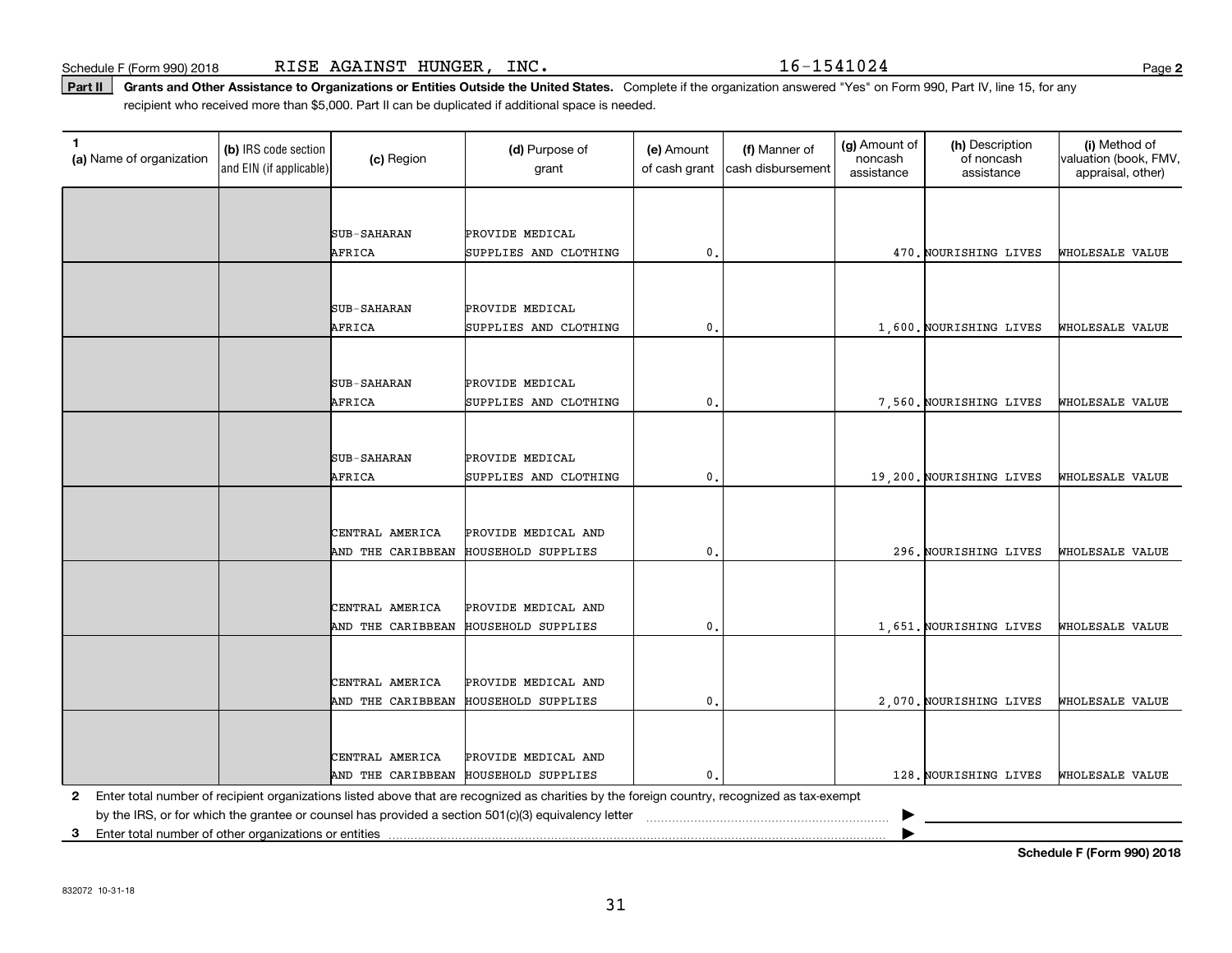|         | Schedule F (Form 990)    |                                                 | RISE AGAINST HUNGER, INC. |                                                                                                                                              |                             | 16-1541024                         |                                         |                                              | Page 2                                                      |
|---------|--------------------------|-------------------------------------------------|---------------------------|----------------------------------------------------------------------------------------------------------------------------------------------|-----------------------------|------------------------------------|-----------------------------------------|----------------------------------------------|-------------------------------------------------------------|
| Part II |                          |                                                 |                           | Continuation of Grants and Other Assistance to Organizations or Entities Outside the United States. (Schedule F (Form 990), Part II, line 1) |                             |                                    |                                         |                                              |                                                             |
| 1       | (a) Name of organization | (b) IRS code section<br>and EIN (if applicable) | (c) Region                | (d) Purpose of<br>grant                                                                                                                      | (e) Amount<br>of cash grant | (f) Manner of<br>cash disbursement | (g) Amount of<br>non-cash<br>assistance | (h) Description<br>of non-cash<br>assistance | (i) Method of<br>valuation (book, FMV,<br>appraisal, other) |
|         |                          |                                                 |                           |                                                                                                                                              |                             |                                    |                                         |                                              |                                                             |
|         |                          |                                                 | CENTRAL AMERICA           | PROVIDE MEDICAL AND                                                                                                                          |                             |                                    |                                         |                                              |                                                             |
|         |                          |                                                 | AND THE CARIBBEAN         | <b>HOUSEHOLD SUPPLIES</b>                                                                                                                    | $\mathbf{0}$ .              |                                    |                                         | 2,400. NOURISHING LIVES                      | WHOLESALE VALUE                                             |
|         |                          |                                                 |                           |                                                                                                                                              |                             |                                    |                                         |                                              |                                                             |
|         |                          |                                                 | CENTRAL AMERICA           | PROVIDE MEDICAL AND                                                                                                                          |                             |                                    |                                         |                                              |                                                             |
|         |                          |                                                 | AND THE CARIBBEAN         | HOUSEHOLD SUPPLIES                                                                                                                           | $\mathbf 0$ .               |                                    |                                         | 1,960. NOURISHING LIVES                      | WHOLESALE VALUE                                             |
|         |                          |                                                 |                           |                                                                                                                                              |                             |                                    |                                         |                                              |                                                             |
|         |                          |                                                 | CENTRAL AMERICA           | PROVIDE MEDICAL AND                                                                                                                          |                             |                                    |                                         |                                              |                                                             |
|         |                          |                                                 | AND THE CARIBBEAN         | HOUSEHOLD SUPPLIES                                                                                                                           | $\mathbf{0}$ .              |                                    |                                         | 1,651. NOURISHING LIVES                      | WHOLESALE VALUE                                             |
|         |                          |                                                 |                           |                                                                                                                                              |                             |                                    |                                         |                                              |                                                             |
|         |                          |                                                 | CENTRAL AMERICA           | PROVIDE MEDICAL AND                                                                                                                          |                             |                                    |                                         |                                              |                                                             |
|         |                          |                                                 | AND THE CARIBBEAN         | <b>HOUSEHOLD SUPPLIES</b>                                                                                                                    | $\mathfrak o$ .             |                                    |                                         | 23,520. NOURISHING LIVES                     | WHOLESALE VALUE                                             |
|         |                          |                                                 |                           |                                                                                                                                              |                             |                                    |                                         |                                              |                                                             |
|         |                          |                                                 | EAST ASIA AND THE         | PROVIDE MEDICAL                                                                                                                              |                             |                                    |                                         |                                              |                                                             |
|         |                          |                                                 | <b>PACIFIC</b>            | SUPPLIES AND CLOTHING                                                                                                                        | 0.                          |                                    |                                         | 1,607. NOURISHING LIVES                      | WHOLESALE VALUE                                             |
|         |                          |                                                 |                           |                                                                                                                                              |                             |                                    |                                         |                                              |                                                             |
|         |                          |                                                 | EAST ASIA AND THE         | PROVIDE MEDICAL                                                                                                                              |                             |                                    |                                         |                                              |                                                             |
|         |                          |                                                 | PACIFIC                   | SUPPLIES AND CLOTHING                                                                                                                        | 0.                          |                                    |                                         | 1,659. NOURISHING LIVES                      | WHOLESALE VALUE                                             |
|         |                          |                                                 |                           |                                                                                                                                              |                             |                                    |                                         |                                              |                                                             |
|         |                          |                                                 | EAST ASIA AND THE         | PROVIDE MEDICAL                                                                                                                              |                             |                                    |                                         |                                              |                                                             |
|         |                          |                                                 | PACIFIC                   | SUPPLIES AND CLOTHING                                                                                                                        | $\mathbf{0}$                |                                    |                                         | 2.603. NOURISHING LIVES                      | WHOLESALE VALUE                                             |
|         |                          |                                                 |                           |                                                                                                                                              |                             |                                    |                                         |                                              |                                                             |
|         |                          |                                                 | EAST ASIA AND THE         | PROVIDE MEDICAL                                                                                                                              |                             |                                    |                                         |                                              |                                                             |
|         |                          |                                                 | PACIFIC                   | SUPPLIES AND CLOTHING                                                                                                                        | 0.                          |                                    |                                         | 939. NOURISHING LIVES                        | WHOLESALE VALUE                                             |
|         |                          |                                                 |                           |                                                                                                                                              |                             |                                    |                                         |                                              |                                                             |
|         |                          |                                                 | <b>SUB-SAHARAN</b>        | PROVIDE MEDICAL                                                                                                                              |                             |                                    |                                         |                                              |                                                             |
|         |                          |                                                 | AFRICA                    | SUPPLIES AND CLOTHING                                                                                                                        | $\mathbf{0}$ .              |                                    |                                         | 1,880. NOURISHING LIVES                      | WHOLESALE VALUE                                             |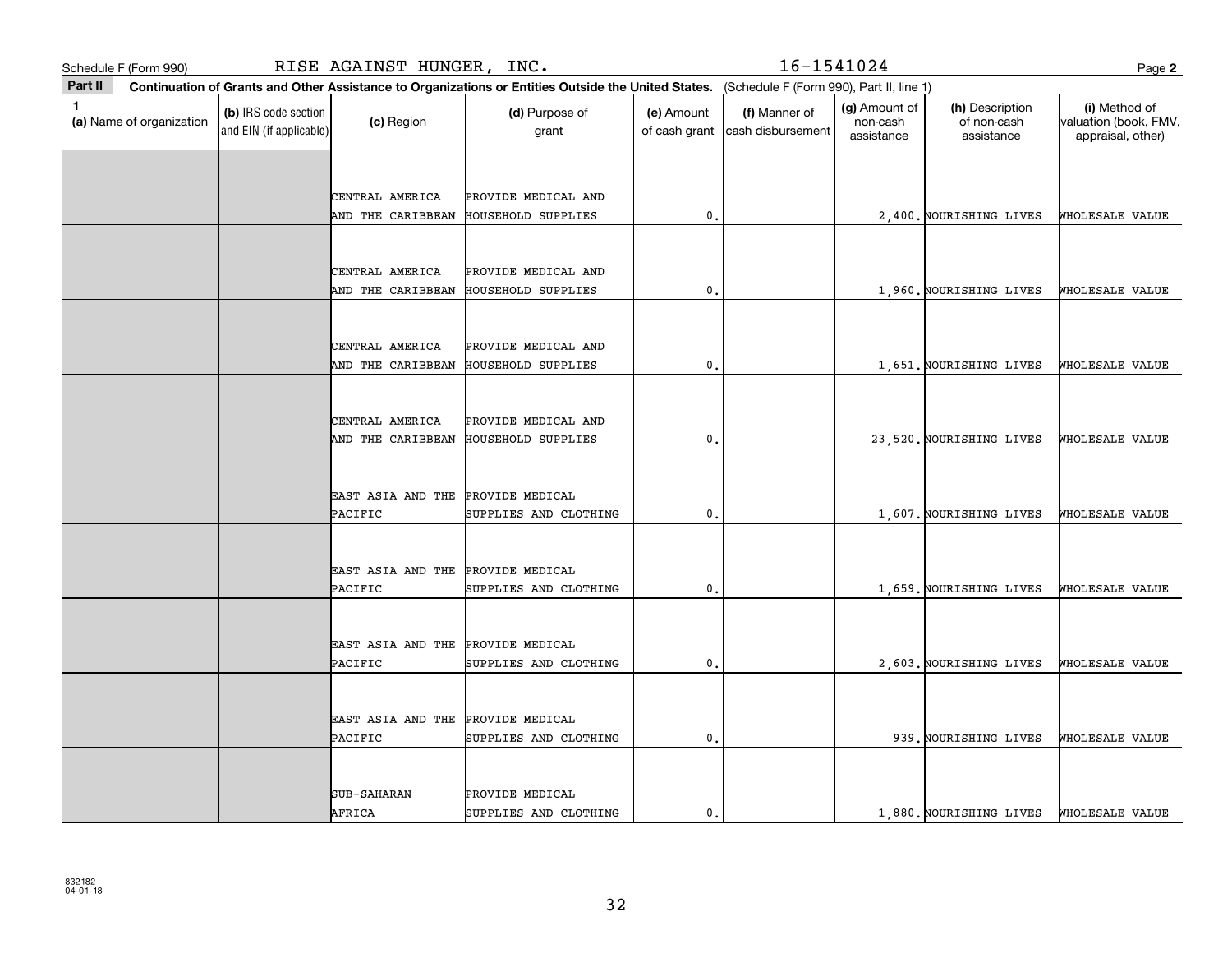| Schedule F (Form 990)                    | RISE AGAINST HUNGER, INC.                                                                                                                    |                                          |                             | 16-1541024                         |                                         |                                              | Page 2                                                      |
|------------------------------------------|----------------------------------------------------------------------------------------------------------------------------------------------|------------------------------------------|-----------------------------|------------------------------------|-----------------------------------------|----------------------------------------------|-------------------------------------------------------------|
| Part II                                  | Continuation of Grants and Other Assistance to Organizations or Entities Outside the United States. (Schedule F (Form 990), Part II, line 1) |                                          |                             |                                    |                                         |                                              |                                                             |
| $\mathbf{1}$<br>(a) Name of organization | (b) IRS code section<br>(c) Region<br>and EIN (if applicable)                                                                                | (d) Purpose of<br>grant                  | (e) Amount<br>of cash grant | (f) Manner of<br>cash disbursement | (g) Amount of<br>non-cash<br>assistance | (h) Description<br>of non-cash<br>assistance | (i) Method of<br>valuation (book, FMV,<br>appraisal, other) |
|                                          |                                                                                                                                              |                                          |                             |                                    |                                         |                                              |                                                             |
|                                          | <b>SUB-SAHARAN</b>                                                                                                                           | PROVIDE MEDICAL                          |                             |                                    |                                         |                                              |                                                             |
|                                          | AFRICA                                                                                                                                       | SUPPLIES AND CLOTHING                    | 0.                          |                                    |                                         | 38,990. NOURISHING LIVES                     | WHOLESALE VALUE                                             |
|                                          |                                                                                                                                              |                                          |                             |                                    |                                         |                                              |                                                             |
|                                          | <b>SUB-SAHARAN</b>                                                                                                                           | PROVIDE MEDICAL                          |                             |                                    |                                         |                                              |                                                             |
|                                          | AFRICA                                                                                                                                       | SUPPLIES AND CLOTHING                    | $\mathbf{0}$                |                                    |                                         | 470. NOURISHING LIVES                        | WHOLESALE VALUE                                             |
|                                          |                                                                                                                                              |                                          |                             |                                    |                                         |                                              |                                                             |
|                                          | CENTRAL AMERICA                                                                                                                              | PROVIDE MEDICAL                          |                             |                                    |                                         |                                              |                                                             |
|                                          | AND THE CARIBBEAN                                                                                                                            | SUPPLIES AND FOOD                        | $\mathbf{0}$                |                                    |                                         | 1,002. NOURISHING LIVES                      | WHOLESALE VALUE                                             |
|                                          |                                                                                                                                              |                                          |                             |                                    |                                         |                                              |                                                             |
|                                          |                                                                                                                                              |                                          |                             |                                    |                                         |                                              |                                                             |
|                                          | CENTRAL AMERICA<br>AND THE CARIBBEAN                                                                                                         | PROVIDE MEDICAL<br>SUPPLIES AND CLOTHING | 0                           |                                    |                                         | 1,591. NOURISHING LIVES                      | WHOLESALE VALUE                                             |
|                                          |                                                                                                                                              |                                          |                             |                                    |                                         |                                              |                                                             |
|                                          |                                                                                                                                              |                                          |                             |                                    |                                         |                                              |                                                             |
|                                          | CENTRAL AMERICA                                                                                                                              | PROVIDE MEDICAL                          |                             |                                    |                                         |                                              |                                                             |
|                                          | AND THE CARIBBEAN                                                                                                                            | SUPPLIES AND CLOTHING                    | $\mathbf{0}$                |                                    |                                         | 976,096. NOURISHING LIVES                    | WHOLESALE VALUE                                             |
|                                          |                                                                                                                                              |                                          |                             |                                    |                                         |                                              |                                                             |
|                                          | CENTRAL AMERICA                                                                                                                              | PROVIDE MEDICAL                          |                             |                                    |                                         |                                              |                                                             |
|                                          | AND THE CARIBBEAN                                                                                                                            | SUPPLIES                                 | 0.                          |                                    |                                         | 3849426. NOURISHING LIVES                    | WHOLESALE VALUE                                             |
|                                          |                                                                                                                                              |                                          |                             |                                    |                                         |                                              |                                                             |
|                                          | CENTRAL AMERICA                                                                                                                              | PROVIDE MEDICAL                          |                             |                                    |                                         |                                              |                                                             |
|                                          | AND THE CARIBBEAN                                                                                                                            | <b>SUPPLIES</b>                          | $\mathbf{0}$                |                                    |                                         | 2525834. NOURISHING LIVES                    | WHOLESALE VALUE                                             |
|                                          |                                                                                                                                              |                                          |                             |                                    |                                         |                                              |                                                             |
|                                          | CENTRAL AMERICA                                                                                                                              | PROVIDE MEDICAL                          |                             |                                    |                                         |                                              |                                                             |
|                                          | AND THE CARIBBEAN                                                                                                                            | SUPPLIES AND CLOTHING                    | 0                           |                                    |                                         | 576. NOURISHING LIVES                        | WHOLESALE VALUE                                             |
|                                          |                                                                                                                                              |                                          |                             |                                    |                                         |                                              |                                                             |
|                                          | CENTRAL AMERICA                                                                                                                              | PROVIDE MEDICAL                          |                             |                                    |                                         |                                              |                                                             |
|                                          |                                                                                                                                              | AND THE CARIBBEAN SUPPLIES AND CLOTHING  | $\mathbf{0}$ .              |                                    |                                         | 1.111. NOURISHING LIVES                      | WHOLESALE VALUE                                             |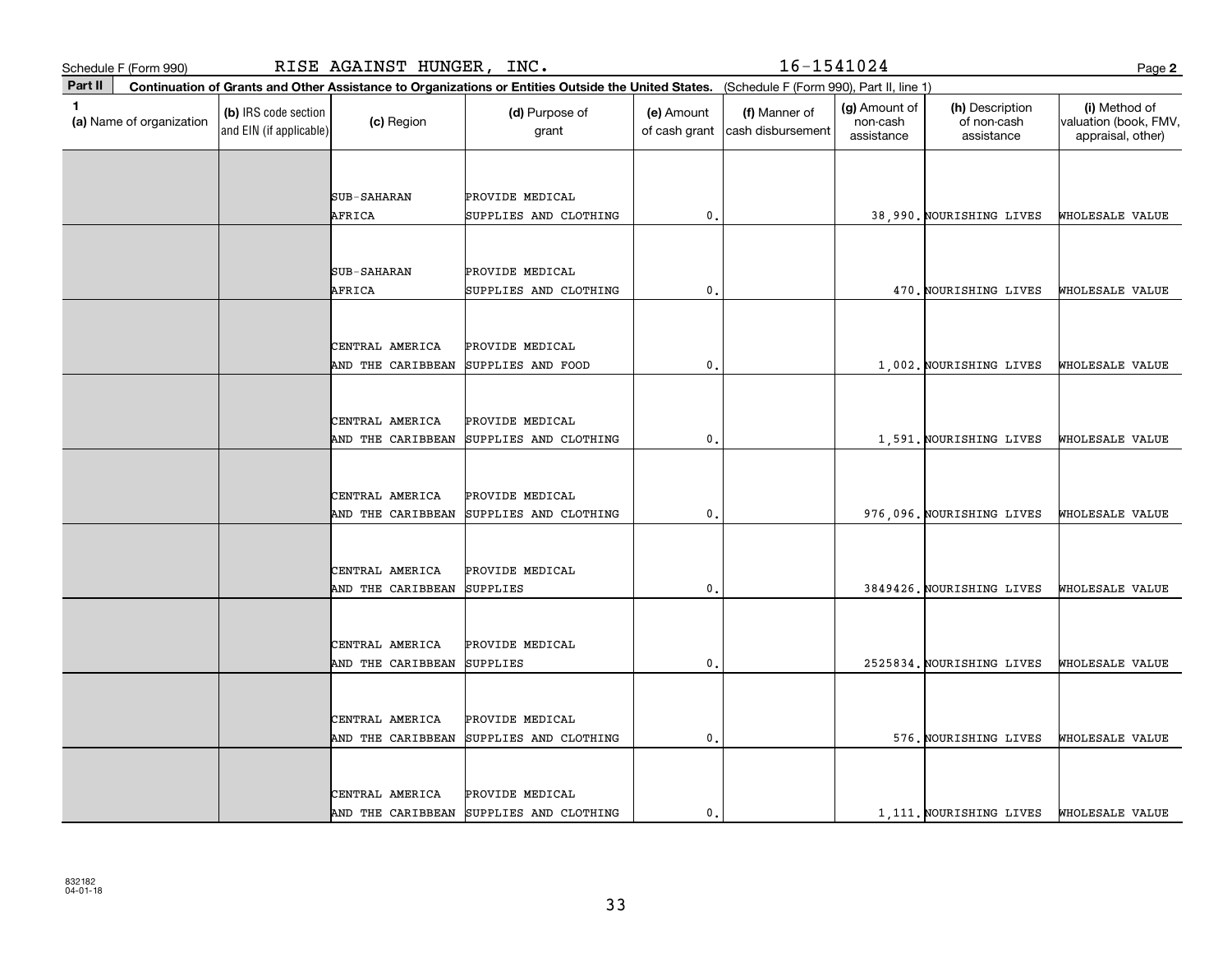| Schedule F (Form 990)                    |                                                 | RISE AGAINST HUNGER, INC. |                                                                                                                                              |                             | 16-1541024                         |                                         |                                              | Page 2                                                      |
|------------------------------------------|-------------------------------------------------|---------------------------|----------------------------------------------------------------------------------------------------------------------------------------------|-----------------------------|------------------------------------|-----------------------------------------|----------------------------------------------|-------------------------------------------------------------|
| Part II                                  |                                                 |                           | Continuation of Grants and Other Assistance to Organizations or Entities Outside the United States. (Schedule F (Form 990), Part II, line 1) |                             |                                    |                                         |                                              |                                                             |
| $\mathbf{1}$<br>(a) Name of organization | (b) IRS code section<br>and EIN (if applicable) | (c) Region                | (d) Purpose of<br>grant                                                                                                                      | (e) Amount<br>of cash grant | (f) Manner of<br>cash disbursement | (g) Amount of<br>non-cash<br>assistance | (h) Description<br>of non-cash<br>assistance | (i) Method of<br>valuation (book, FMV,<br>appraisal, other) |
|                                          |                                                 |                           |                                                                                                                                              |                             |                                    |                                         |                                              |                                                             |
|                                          |                                                 | CENTRAL AMERICA           | PROVIDE MEDICAL                                                                                                                              |                             |                                    |                                         |                                              |                                                             |
|                                          |                                                 | AND THE CARIBBEAN         | SUPPLIES AND CLOTHING                                                                                                                        | 0.                          |                                    |                                         | 3745665. NOURISHING LIVES                    | WHOLESALE VALUE                                             |
|                                          |                                                 |                           |                                                                                                                                              |                             |                                    |                                         |                                              |                                                             |
|                                          |                                                 | CENTRAL AMERICA           | PROVIDE MEDICAL                                                                                                                              |                             |                                    |                                         |                                              |                                                             |
|                                          |                                                 | AND THE CARIBBEAN         | SUPPLIES AND CLOTHING                                                                                                                        | $\mathbf{0}$                |                                    |                                         | 470. NOURISHING LIVES                        | WHOLESALE VALUE                                             |
|                                          |                                                 |                           |                                                                                                                                              |                             |                                    |                                         |                                              |                                                             |
|                                          |                                                 | CENTRAL AMERICA           | PROVIDE MEDICAL                                                                                                                              |                             |                                    |                                         |                                              |                                                             |
|                                          |                                                 | AND THE CARIBBEAN         | <b>SUPPLIES</b>                                                                                                                              | $\mathbf{0}$                |                                    |                                         | 2479247. NOURISHING LIVES                    | WHOLESALE VALUE                                             |
|                                          |                                                 |                           |                                                                                                                                              |                             |                                    |                                         |                                              |                                                             |
|                                          |                                                 | CENTRAL AMERICA           | PROVIDE MEDICAL                                                                                                                              |                             |                                    |                                         |                                              |                                                             |
|                                          |                                                 | AND THE CARIBBEAN         | <b>SUPPLIES</b>                                                                                                                              | 0.                          |                                    |                                         | 20,064. NOURISHING LIVES                     | WHOLESALE VALUE                                             |
|                                          |                                                 |                           |                                                                                                                                              |                             |                                    |                                         |                                              |                                                             |
|                                          |                                                 | CENTRAL AMERICA           | PROVIDE MEDICAL                                                                                                                              |                             |                                    |                                         |                                              |                                                             |
|                                          |                                                 | AND THE CARIBBEAN         | <b>SUPPLIES</b>                                                                                                                              | 0.                          |                                    |                                         | 1022431. NOURISHING LIVES                    | WHOLESALE VALUE                                             |
|                                          |                                                 |                           |                                                                                                                                              |                             |                                    |                                         |                                              |                                                             |
|                                          |                                                 | CENTRAL AMERICA           | PROVIDE MEDICAL                                                                                                                              |                             |                                    |                                         |                                              |                                                             |
|                                          |                                                 | AND THE CARIBBEAN         | SUPPLIES AND CLOTHING                                                                                                                        | 0.                          |                                    |                                         | 470. NOURISHING LIVES                        | WHOLESALE VALUE                                             |
|                                          |                                                 |                           |                                                                                                                                              |                             |                                    |                                         |                                              |                                                             |
|                                          |                                                 | CENTRAL AMERICA           | PROVIDE MEDICAL                                                                                                                              |                             |                                    |                                         |                                              |                                                             |
|                                          |                                                 | AND THE CARIBBEAN         | SUPPLIES AND CLOTHING                                                                                                                        | 0                           |                                    |                                         | 1,878. NOURISHING LIVES                      | WHOLESALE VALUE                                             |
|                                          |                                                 |                           |                                                                                                                                              |                             |                                    |                                         |                                              |                                                             |
|                                          |                                                 | CENTRAL AMERICA           | PROVIDE MEDICAL                                                                                                                              |                             |                                    |                                         |                                              |                                                             |
|                                          |                                                 | AND THE CARIBBEAN         | SUPPLIES                                                                                                                                     | 0.                          |                                    |                                         | 9248769. NOURISHING LIVES                    | WHOLESALE VALUE                                             |
|                                          |                                                 |                           |                                                                                                                                              |                             |                                    |                                         |                                              |                                                             |
|                                          |                                                 | CENTRAL AMERICA           | PROVIDE MEDICAL                                                                                                                              |                             |                                    |                                         |                                              |                                                             |
|                                          |                                                 | AND THE CARIBBEAN         | SUPPLIES AND CLOTHING                                                                                                                        | $\mathbf{0}$ .              |                                    |                                         | 470. NOURISHING LIVES                        | WHOLESALE VALUE                                             |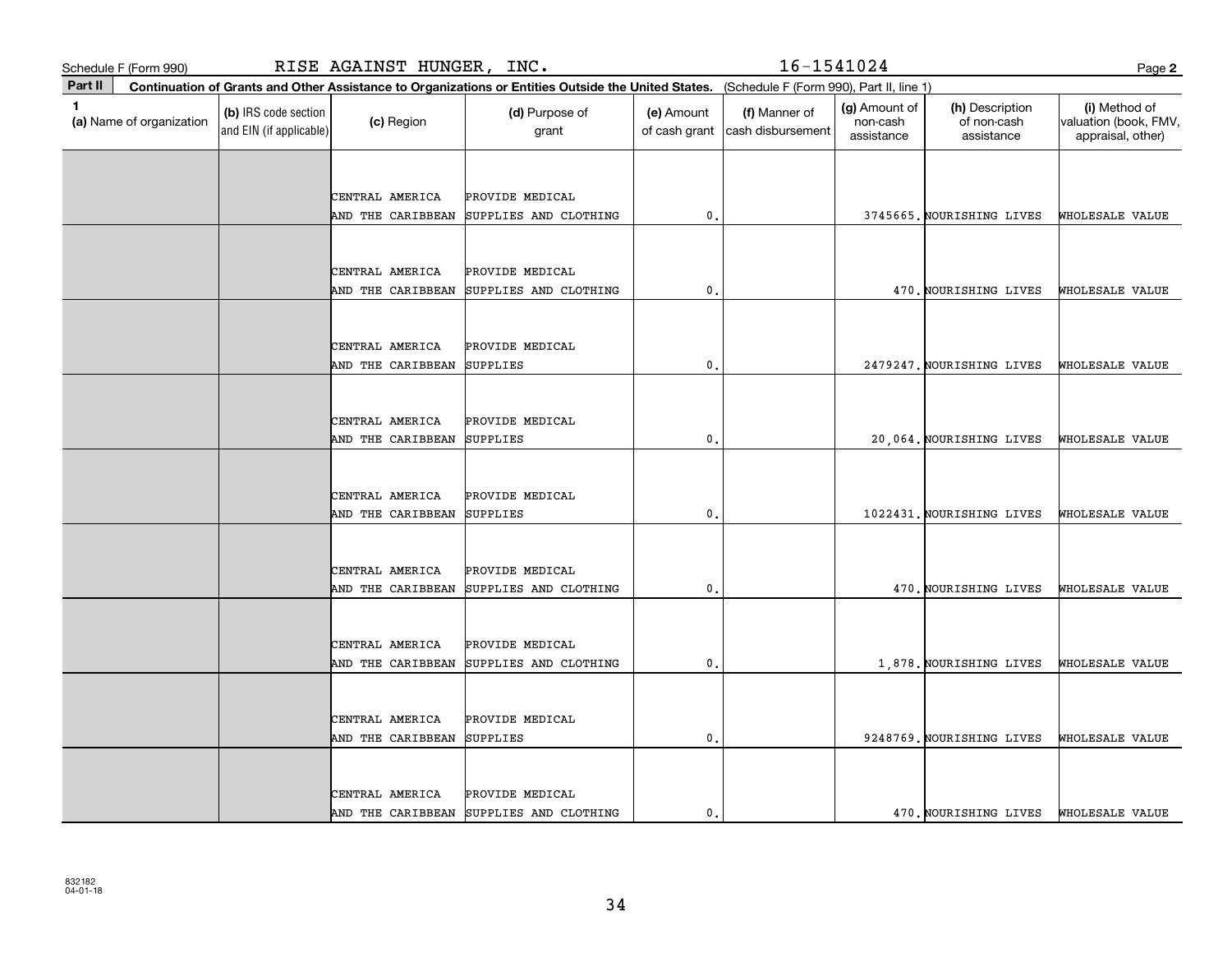| Schedule F (Form 990)                                                                                                                                   | RISE AGAINST HUNGER, INC.                       |                   |                         |                             | 16-1541024                         |                                         |                                              |                                                             |
|---------------------------------------------------------------------------------------------------------------------------------------------------------|-------------------------------------------------|-------------------|-------------------------|-----------------------------|------------------------------------|-----------------------------------------|----------------------------------------------|-------------------------------------------------------------|
| Part II<br>Continuation of Grants and Other Assistance to Organizations or Entities Outside the United States. (Schedule F (Form 990), Part II, line 1) |                                                 |                   |                         |                             |                                    |                                         |                                              |                                                             |
| $\mathbf{1}$<br>(a) Name of organization                                                                                                                | (b) IRS code section<br>and EIN (if applicable) | (c) Region        | (d) Purpose of<br>grant | (e) Amount<br>of cash grant | (f) Manner of<br>cash disbursement | (g) Amount of<br>non-cash<br>assistance | (h) Description<br>of non-cash<br>assistance | (i) Method of<br>valuation (book, FMV,<br>appraisal, other) |
|                                                                                                                                                         |                                                 |                   |                         |                             |                                    |                                         |                                              |                                                             |
|                                                                                                                                                         |                                                 | CENTRAL AMERICA   | PROVIDE MEDICAL         |                             |                                    |                                         |                                              |                                                             |
|                                                                                                                                                         |                                                 | AND THE CARIBBEAN | SUPPLIES                | $\mathbf{0}$ .              |                                    |                                         | 200. NOURISHING LIVES                        | WHOLESALE VALUE                                             |
|                                                                                                                                                         |                                                 |                   |                         |                             |                                    |                                         |                                              |                                                             |
|                                                                                                                                                         |                                                 | CENTRAL AMERICA   | PROVIDE MEDICAL         |                             |                                    |                                         |                                              |                                                             |
|                                                                                                                                                         |                                                 | AND THE CARIBBEAN | SUPPLIES AND CLOTHING   | $\mathbf{0}$                |                                    |                                         | 470. NOURISHING LIVES                        | WHOLESALE VALUE                                             |
|                                                                                                                                                         |                                                 |                   |                         |                             |                                    |                                         |                                              |                                                             |
|                                                                                                                                                         |                                                 | CENTRAL AMERICA   | PROVIDE MEDICAL         |                             |                                    |                                         |                                              |                                                             |
|                                                                                                                                                         |                                                 | AND THE CARIBBEAN | SUPPLIES                | $\mathbf{0}$                |                                    |                                         | 751. NOURISHING LIVES                        | WHOLESALE VALUE                                             |
|                                                                                                                                                         |                                                 |                   |                         |                             |                                    |                                         |                                              |                                                             |
|                                                                                                                                                         |                                                 | CENTRAL AMERICA   | PROVIDE MEDICAL         |                             |                                    |                                         |                                              |                                                             |
|                                                                                                                                                         |                                                 | AND THE CARIBBEAN | <b>SUPPLIES</b>         | 0.                          |                                    |                                         | 858. NOURISHING LIVES                        | WHOLESALE VALUE                                             |
|                                                                                                                                                         |                                                 |                   |                         |                             |                                    |                                         |                                              |                                                             |
|                                                                                                                                                         |                                                 | CENTRAL AMERICA   | PROVIDE MEDICAL         |                             |                                    |                                         |                                              |                                                             |
|                                                                                                                                                         |                                                 | AND THE CARIBBEAN | <b>SUPPLIES</b>         | 0.                          |                                    |                                         | 1,600. NOURISHING LIVES                      | WHOLESALE VALUE                                             |
|                                                                                                                                                         |                                                 |                   |                         |                             |                                    |                                         |                                              |                                                             |
|                                                                                                                                                         |                                                 | CENTRAL AMERICA   | PROVIDE MEDICAL         |                             |                                    |                                         |                                              |                                                             |
|                                                                                                                                                         |                                                 | AND THE CARIBBEAN | SUPPLIES                | 0.                          |                                    |                                         | 5,201. NOURISHING LIVES                      | WHOLESALE VALUE                                             |
|                                                                                                                                                         |                                                 |                   |                         |                             |                                    |                                         |                                              |                                                             |
|                                                                                                                                                         |                                                 | CENTRAL AMERICA   | PROVIDE MEDICAL         |                             |                                    |                                         |                                              |                                                             |
|                                                                                                                                                         |                                                 | AND THE CARIBBEAN | <b>SUPPLIES</b>         | 0                           |                                    |                                         | 13, 123. NOURISHING LIVES                    | WHOLESALE VALUE                                             |
|                                                                                                                                                         |                                                 |                   |                         |                             |                                    |                                         |                                              |                                                             |
|                                                                                                                                                         |                                                 | CENTRAL AMERICA   | PROVIDE MEDICAL         |                             |                                    |                                         |                                              |                                                             |
|                                                                                                                                                         |                                                 | AND THE CARIBBEAN | SUPPLIES                | 0.                          |                                    |                                         | 554, 341. NOURISHING LIVES                   | WHOLESALE VALUE                                             |
|                                                                                                                                                         |                                                 |                   |                         |                             |                                    |                                         |                                              |                                                             |
|                                                                                                                                                         |                                                 | CENTRAL AMERICA   | PROVIDE MEDICAL         |                             |                                    |                                         |                                              |                                                             |
|                                                                                                                                                         |                                                 | AND THE CARIBBEAN | SUPPLIES                | $\mathbf{0}$ .              |                                    |                                         | 9,600. NOURISHING LIVES                      | WHOLESALE VALUE                                             |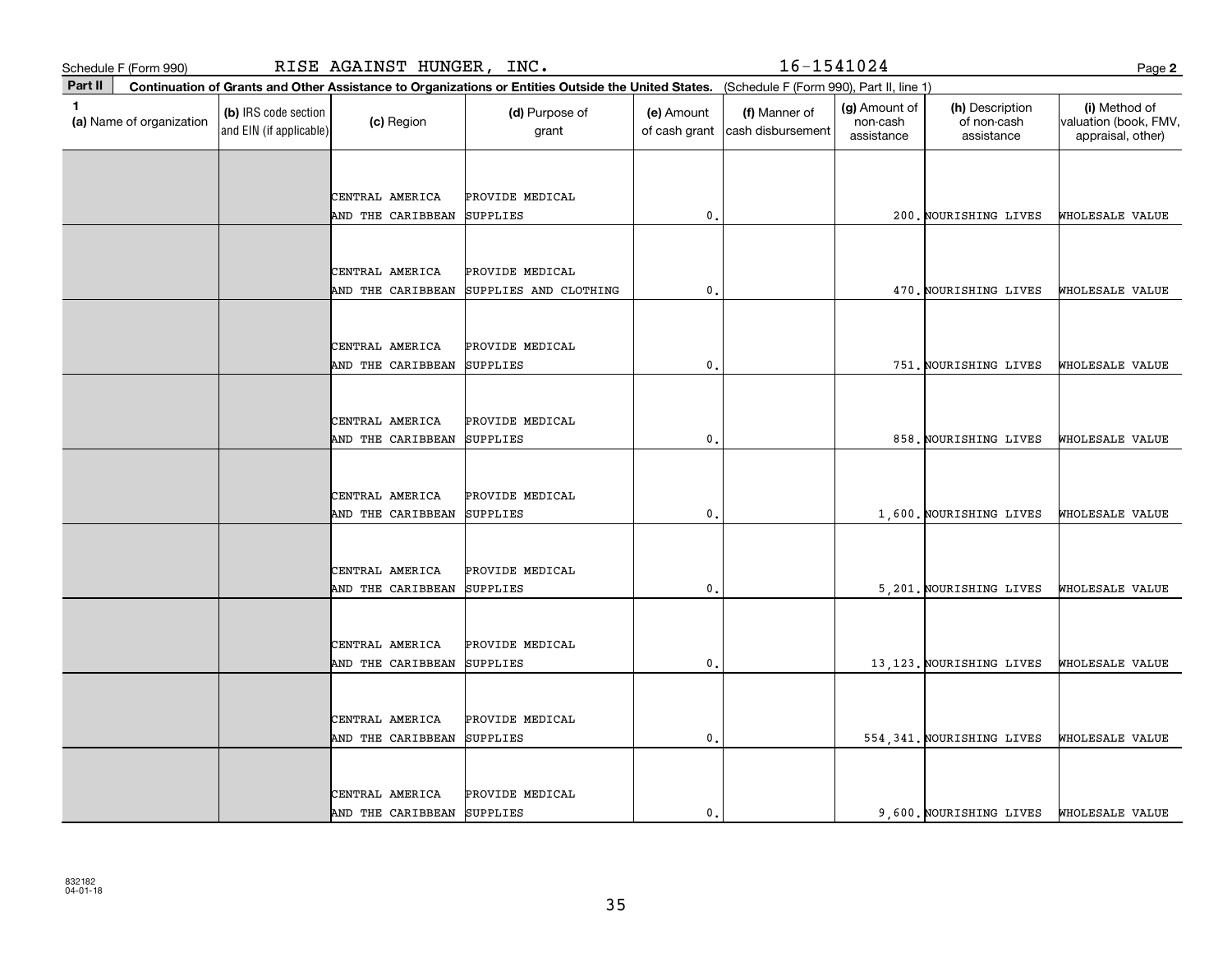| Schedule F (Form 990)                    | RISE AGAINST HUNGER, INC.                       |                    |                         |                                                                                                                                              | 16-1541024<br>Page 2               |                                         |                                              |                                                             |  |  |
|------------------------------------------|-------------------------------------------------|--------------------|-------------------------|----------------------------------------------------------------------------------------------------------------------------------------------|------------------------------------|-----------------------------------------|----------------------------------------------|-------------------------------------------------------------|--|--|
| Part II                                  |                                                 |                    |                         | Continuation of Grants and Other Assistance to Organizations or Entities Outside the United States. (Schedule F (Form 990), Part II, line 1) |                                    |                                         |                                              |                                                             |  |  |
| $\mathbf{1}$<br>(a) Name of organization | (b) IRS code section<br>and EIN (if applicable) | (c) Region         | (d) Purpose of<br>grant | (e) Amount<br>of cash grant                                                                                                                  | (f) Manner of<br>cash disbursement | (g) Amount of<br>non-cash<br>assistance | (h) Description<br>of non-cash<br>assistance | (i) Method of<br>valuation (book, FMV,<br>appraisal, other) |  |  |
|                                          |                                                 |                    |                         |                                                                                                                                              |                                    |                                         |                                              |                                                             |  |  |
|                                          |                                                 | CENTRAL AMERICA    | PROVIDE MEDICAL         |                                                                                                                                              |                                    |                                         |                                              |                                                             |  |  |
|                                          |                                                 | AND THE CARIBBEAN  | SUPPLIES                | 0.                                                                                                                                           |                                    |                                         | 4318862. NOURISHING LIVES                    | WHOLESALE VALUE                                             |  |  |
|                                          |                                                 |                    |                         |                                                                                                                                              |                                    |                                         |                                              |                                                             |  |  |
|                                          |                                                 | CENTRAL AMERICA    | PROVIDE MEDICAL         |                                                                                                                                              |                                    |                                         |                                              |                                                             |  |  |
|                                          |                                                 | AND THE CARIBBEAN  | <b>SUPPLIES</b>         | $\mathbf{0}$                                                                                                                                 |                                    |                                         | 3,800. NOURISHING LIVES                      | WHOLESALE VALUE                                             |  |  |
|                                          |                                                 |                    |                         |                                                                                                                                              |                                    |                                         |                                              |                                                             |  |  |
|                                          |                                                 | CENTRAL AMERICA    | PROVIDE MEDICAL         |                                                                                                                                              |                                    |                                         |                                              |                                                             |  |  |
|                                          |                                                 | AND THE CARIBBEAN  | SUPPLIES                | $\mathbf{0}$                                                                                                                                 |                                    |                                         | 636,057. NOURISHING LIVES                    | WHOLESALE VALUE                                             |  |  |
|                                          |                                                 |                    |                         |                                                                                                                                              |                                    |                                         |                                              |                                                             |  |  |
|                                          |                                                 | CENTRAL AMERICA    | PROVIDE MEDICAL         |                                                                                                                                              |                                    |                                         |                                              |                                                             |  |  |
|                                          |                                                 | AND THE CARIBBEAN  | <b>SUPPLIES</b>         | $\mathbf{0}$ .                                                                                                                               |                                    |                                         | 349, 494. NOURISHING LIVES                   | WHOLESALE VALUE                                             |  |  |
|                                          |                                                 |                    |                         |                                                                                                                                              |                                    |                                         |                                              |                                                             |  |  |
|                                          |                                                 | EAST ASIA AND THE  |                         |                                                                                                                                              |                                    |                                         |                                              |                                                             |  |  |
|                                          |                                                 | PACIFIC            | PROVIDE FOOD            | 0.                                                                                                                                           |                                    |                                         | 5,400. NOURISHING LIVES                      | WHOLESALE VALUE                                             |  |  |
|                                          |                                                 |                    |                         |                                                                                                                                              |                                    |                                         |                                              |                                                             |  |  |
|                                          |                                                 | EAST ASIA AND THE  |                         |                                                                                                                                              |                                    |                                         |                                              |                                                             |  |  |
|                                          |                                                 | PACIFIC            | PROVIDE FOOD            | 0.                                                                                                                                           |                                    |                                         | 16,200. NOURISHING LIVES                     | WHOLESALE VALUE                                             |  |  |
|                                          |                                                 |                    |                         |                                                                                                                                              |                                    |                                         |                                              |                                                             |  |  |
|                                          |                                                 | EAST ASIA AND THE  |                         |                                                                                                                                              |                                    |                                         |                                              |                                                             |  |  |
|                                          |                                                 | PACIFIC            | PROVIDE FOOD            | $\mathbf{0}$                                                                                                                                 |                                    |                                         | 185,440. NOURISHING LIVES                    | WHOLESALE VALUE                                             |  |  |
|                                          |                                                 |                    |                         |                                                                                                                                              |                                    |                                         |                                              |                                                             |  |  |
|                                          |                                                 | EAST ASIA AND THE  |                         |                                                                                                                                              |                                    |                                         |                                              |                                                             |  |  |
|                                          |                                                 | PACIFIC            | PROVIDE FOOD            | 0.                                                                                                                                           |                                    |                                         | 64,800. NOURISHING LIVES                     | WHOLESALE VALUE                                             |  |  |
|                                          |                                                 |                    |                         |                                                                                                                                              |                                    |                                         |                                              |                                                             |  |  |
|                                          |                                                 | <b>SUB-SAHARAN</b> | PROVIDE MEDICAL AND     |                                                                                                                                              |                                    |                                         |                                              |                                                             |  |  |
|                                          |                                                 | AFRICA             | HOUSEHOLD SUPPLIES      | 0.                                                                                                                                           |                                    |                                         | 990. NOURISHING LIVES                        | WHOLESALE VALUE                                             |  |  |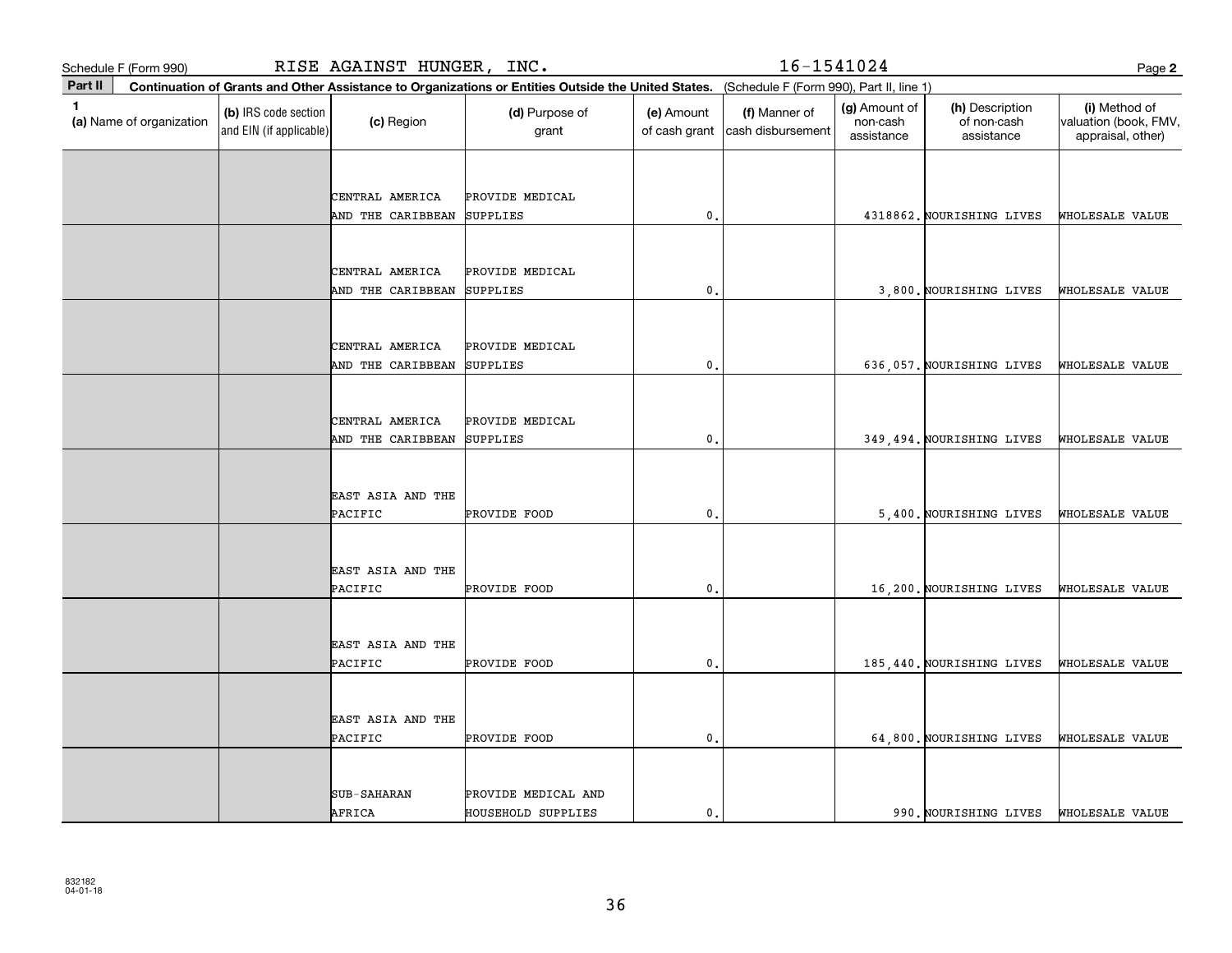| RISE AGAINST HUNGER, INC.<br>Schedule F (Form 990) |                                                 |                                      |                                           |                                                                                                                                              | 16-1541024<br>Page 2               |                                         |                                              |                                                             |  |  |
|----------------------------------------------------|-------------------------------------------------|--------------------------------------|-------------------------------------------|----------------------------------------------------------------------------------------------------------------------------------------------|------------------------------------|-----------------------------------------|----------------------------------------------|-------------------------------------------------------------|--|--|
| Part II                                            |                                                 |                                      |                                           | Continuation of Grants and Other Assistance to Organizations or Entities Outside the United States. (Schedule F (Form 990), Part II, line 1) |                                    |                                         |                                              |                                                             |  |  |
| 1.<br>(a) Name of organization                     | (b) IRS code section<br>and EIN (if applicable) | (c) Region                           | (d) Purpose of<br>grant                   | (e) Amount<br>of cash grant                                                                                                                  | (f) Manner of<br>cash disbursement | (g) Amount of<br>non-cash<br>assistance | (h) Description<br>of non-cash<br>assistance | (i) Method of<br>valuation (book, FMV,<br>appraisal, other) |  |  |
|                                                    |                                                 |                                      |                                           |                                                                                                                                              |                                    |                                         |                                              |                                                             |  |  |
|                                                    |                                                 | <b>SUB-SAHARAN</b>                   | PROVIDE MEDICAL AND                       |                                                                                                                                              |                                    |                                         |                                              |                                                             |  |  |
|                                                    |                                                 | AFRICA                               | HOUSEHOLD SUPPLIES                        | 0.                                                                                                                                           |                                    |                                         | 1,409. NOURISHING LIVES                      | WHOLESALE VALUE                                             |  |  |
|                                                    |                                                 |                                      |                                           |                                                                                                                                              |                                    |                                         |                                              |                                                             |  |  |
|                                                    |                                                 |                                      |                                           |                                                                                                                                              |                                    |                                         |                                              |                                                             |  |  |
|                                                    |                                                 | <b>SUB-SAHARAN</b><br>AFRICA         | PROVIDE MEDICAL AND<br>HOUSEHOLD SUPPLIES | 0.                                                                                                                                           |                                    |                                         | 838, 936. NOURISHING LIVES                   | WHOLESALE VALUE                                             |  |  |
|                                                    |                                                 |                                      |                                           |                                                                                                                                              |                                    |                                         |                                              |                                                             |  |  |
|                                                    |                                                 |                                      |                                           |                                                                                                                                              |                                    |                                         |                                              |                                                             |  |  |
|                                                    |                                                 | CENTRAL AMERICA                      |                                           | 0,                                                                                                                                           |                                    |                                         |                                              |                                                             |  |  |
|                                                    |                                                 | AND THE CARIBBEAN                    | PROVIDE VITAMINS                          |                                                                                                                                              |                                    |                                         | 2,405. NOURISHING LIVES                      | WHOLESALE VALUE                                             |  |  |
|                                                    |                                                 |                                      |                                           |                                                                                                                                              |                                    |                                         |                                              |                                                             |  |  |
|                                                    |                                                 | CENTRAL AMERICA                      | PROVIDE MEDICAL AND                       |                                                                                                                                              |                                    |                                         |                                              |                                                             |  |  |
|                                                    |                                                 | AND THE CARIBBEAN                    | <b>HOUSEHOLD SUPPLIES</b>                 | 0.                                                                                                                                           |                                    |                                         | 7,099. NOURISHING LIVES                      | WHOLESALE VALUE                                             |  |  |
|                                                    |                                                 |                                      |                                           |                                                                                                                                              |                                    |                                         |                                              |                                                             |  |  |
|                                                    |                                                 | CENTRAL AMERICA                      | PROVIDE MEDICAL AND                       |                                                                                                                                              |                                    |                                         |                                              |                                                             |  |  |
|                                                    |                                                 | AND THE CARIBBEAN                    | HOUSEHOLD SUPPLIES                        | 0.                                                                                                                                           |                                    |                                         | 18,084. NOURISHING LIVES                     | WHOLESALE VALUE                                             |  |  |
|                                                    |                                                 |                                      |                                           |                                                                                                                                              |                                    |                                         |                                              |                                                             |  |  |
|                                                    |                                                 | CENTRAL AMERICA                      | PROVIDE MEDICAL AND                       |                                                                                                                                              |                                    |                                         |                                              |                                                             |  |  |
|                                                    |                                                 | AND THE CARIBBEAN                    | HOUSEHOLD SUPPLIES                        | 0.                                                                                                                                           |                                    |                                         | 939. NOURISHING LIVES                        | WHOLESALE VALUE                                             |  |  |
|                                                    |                                                 |                                      |                                           |                                                                                                                                              |                                    |                                         |                                              |                                                             |  |  |
|                                                    |                                                 | CENTRAL AMERICA                      | PROVIDE MEDICAL AND                       |                                                                                                                                              |                                    |                                         |                                              |                                                             |  |  |
|                                                    |                                                 | AND THE CARIBBEAN                    | HOUSEHOLD SUPPLIES                        | 0,                                                                                                                                           |                                    |                                         | 290. NOURISHING LIVES                        | WHOLESALE VALUE                                             |  |  |
|                                                    |                                                 |                                      |                                           |                                                                                                                                              |                                    |                                         |                                              |                                                             |  |  |
|                                                    |                                                 |                                      |                                           |                                                                                                                                              |                                    |                                         |                                              |                                                             |  |  |
|                                                    |                                                 | CENTRAL AMERICA<br>AND THE CARIBBEAN | PROVIDE MEDICAL AND<br>HOUSEHOLD SUPPLIES | $\mathbf 0$ .                                                                                                                                |                                    |                                         | 290. NOURISHING LIVES                        | WHOLESALE VALUE                                             |  |  |
|                                                    |                                                 |                                      |                                           |                                                                                                                                              |                                    |                                         |                                              |                                                             |  |  |
|                                                    |                                                 |                                      |                                           |                                                                                                                                              |                                    |                                         |                                              |                                                             |  |  |
|                                                    |                                                 | <b>SUB-SAHARAN</b>                   | PROVIDE MEDICAL                           |                                                                                                                                              |                                    |                                         |                                              |                                                             |  |  |
|                                                    |                                                 | AFRICA                               | SUPPLIES                                  | 0.                                                                                                                                           |                                    |                                         | 942. NOURISHING LIVES                        | WHOLESALE VALUE                                             |  |  |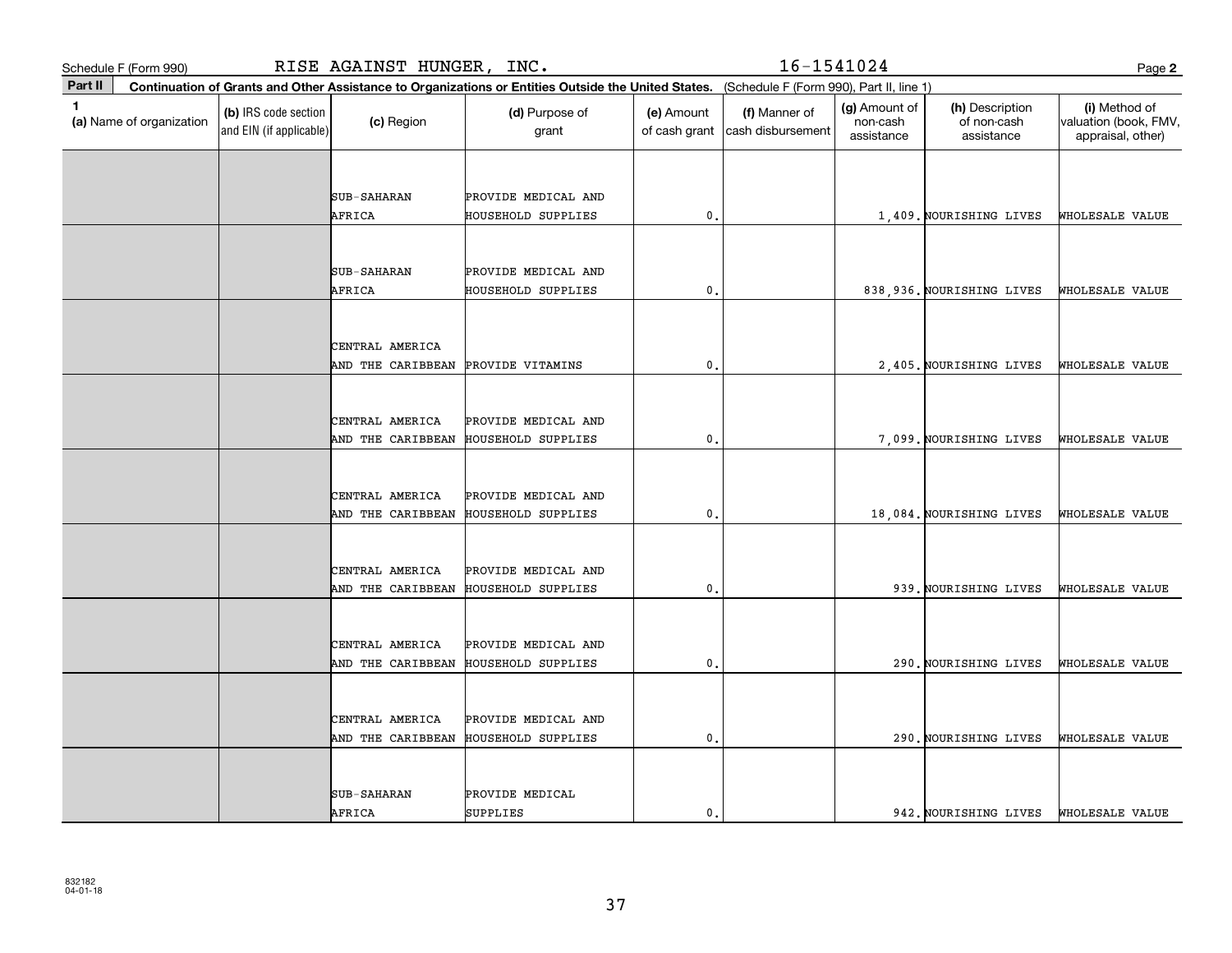| Schedule F (Form 990)                      |                                                 | RISE AGAINST HUNGER, INC.          |                             |                                                                                                                                              | 16-1541024                         |                                         |                                              | Page 2                                                      |
|--------------------------------------------|-------------------------------------------------|------------------------------------|-----------------------------|----------------------------------------------------------------------------------------------------------------------------------------------|------------------------------------|-----------------------------------------|----------------------------------------------|-------------------------------------------------------------|
| Part II                                    |                                                 |                                    |                             | Continuation of Grants and Other Assistance to Organizations or Entities Outside the United States. (Schedule F (Form 990), Part II, line 1) |                                    |                                         |                                              |                                                             |
| $\blacksquare$<br>(a) Name of organization | (b) IRS code section<br>and EIN (if applicable) | (c) Region                         | (d) Purpose of<br>grant     | (e) Amount<br>of cash grant                                                                                                                  | (f) Manner of<br>cash disbursement | (g) Amount of<br>non-cash<br>assistance | (h) Description<br>of non-cash<br>assistance | (i) Method of<br>valuation (book, FMV,<br>appraisal, other) |
|                                            |                                                 |                                    |                             |                                                                                                                                              |                                    |                                         |                                              |                                                             |
|                                            |                                                 |                                    |                             |                                                                                                                                              |                                    |                                         |                                              |                                                             |
|                                            |                                                 | <b>SUB-SAHARAN</b><br>AFRICA       | PROVIDE MEDICAL<br>SUPPLIES | $\mathbf{0}$ .                                                                                                                               |                                    |                                         | 2348915. NOURISHING LIVES                    | WHOLESALE VALUE                                             |
|                                            |                                                 |                                    |                             |                                                                                                                                              |                                    |                                         |                                              |                                                             |
|                                            |                                                 |                                    |                             |                                                                                                                                              |                                    |                                         |                                              |                                                             |
|                                            |                                                 | <b>SUB-SAHARAN</b>                 | PROVIDE MEDICAL             |                                                                                                                                              |                                    |                                         |                                              |                                                             |
|                                            |                                                 | AFRICA                             | SUPPLIES                    | 0.                                                                                                                                           |                                    |                                         | 10,353. NOURISHING LIVES                     | WHOLESALE VALUE                                             |
|                                            |                                                 |                                    |                             |                                                                                                                                              |                                    |                                         |                                              |                                                             |
|                                            |                                                 |                                    |                             |                                                                                                                                              |                                    |                                         |                                              |                                                             |
|                                            |                                                 | <b>SUB-SAHARAN</b>                 | PROVIDE MEDICAL             | 0.                                                                                                                                           |                                    |                                         |                                              |                                                             |
|                                            |                                                 | AFRICA                             | SUPPLIES AND CLOTHING       |                                                                                                                                              |                                    |                                         | 513. NOURISHING LIVES                        | WHOLESALE VALUE                                             |
|                                            |                                                 |                                    |                             |                                                                                                                                              |                                    |                                         |                                              |                                                             |
|                                            |                                                 | <b>SUB-SAHARAN</b>                 | PROVIDE MEDICAL             |                                                                                                                                              |                                    |                                         |                                              |                                                             |
|                                            |                                                 | AFRICA                             | SUPPLIES AND CLOTHING       | 0.                                                                                                                                           |                                    |                                         | 939. NOURISHING LIVES                        | WHOLESALE VALUE                                             |
|                                            |                                                 |                                    |                             |                                                                                                                                              |                                    |                                         |                                              |                                                             |
|                                            |                                                 |                                    |                             |                                                                                                                                              |                                    |                                         |                                              |                                                             |
|                                            |                                                 | <b>SUB-SAHARAN</b>                 | PROVIDE MEDICAL             |                                                                                                                                              |                                    |                                         |                                              |                                                             |
|                                            |                                                 | AFRICA                             | SUPPLIES AND CLOTHING       | $\mathbf{0}$ .                                                                                                                               |                                    |                                         | 9,360. NOURISHING LIVES                      | WHOLESALE VALUE                                             |
|                                            |                                                 |                                    |                             |                                                                                                                                              |                                    |                                         |                                              |                                                             |
|                                            |                                                 | EAST ASIA AND THE                  | PROVIDE MEDICAL             |                                                                                                                                              |                                    |                                         |                                              |                                                             |
|                                            |                                                 | PACIFIC                            | SUPPLIES AND CLOTHING       | 0.                                                                                                                                           |                                    |                                         | 329. NOURISHING LIVES                        | WHOLESALE VALUE                                             |
|                                            |                                                 |                                    | MEAL PACKAGING              |                                                                                                                                              |                                    |                                         |                                              |                                                             |
|                                            |                                                 |                                    | <b>INGREDIENTS AND</b>      |                                                                                                                                              |                                    |                                         |                                              |                                                             |
|                                            |                                                 |                                    | CAPACITY BUILDING           |                                                                                                                                              |                                    |                                         |                                              |                                                             |
|                                            |                                                 | SOUTH ASIA                         | FUND                        | 484, 376. WIRE                                                                                                                               |                                    |                                         | 0. NOURISHING LIVES                          |                                                             |
|                                            |                                                 |                                    | MEAL PACKAGING              |                                                                                                                                              |                                    |                                         |                                              |                                                             |
|                                            |                                                 | EUROPE (INCLUDING                  | INGREDIENTS AND             |                                                                                                                                              |                                    |                                         |                                              |                                                             |
|                                            |                                                 | <b>ICELAND &amp;</b><br>GREENLAND) | CAPACITY BUILDING<br>FUND   | 598,634. WIRE                                                                                                                                |                                    |                                         | 0. NOURISHING LIVES                          |                                                             |
|                                            |                                                 |                                    | MEAL PACKAGING              |                                                                                                                                              |                                    |                                         |                                              |                                                             |
|                                            |                                                 |                                    | INGREDIENTS AND             |                                                                                                                                              |                                    |                                         |                                              |                                                             |
|                                            |                                                 | EAST ASIA AND THE                  | CAPACITY BUILDING           |                                                                                                                                              |                                    |                                         |                                              |                                                             |
|                                            |                                                 | PACIFIC                            | FUND                        | 978, 714. WIRE                                                                                                                               |                                    |                                         | 0. NOURISHING LIVES                          |                                                             |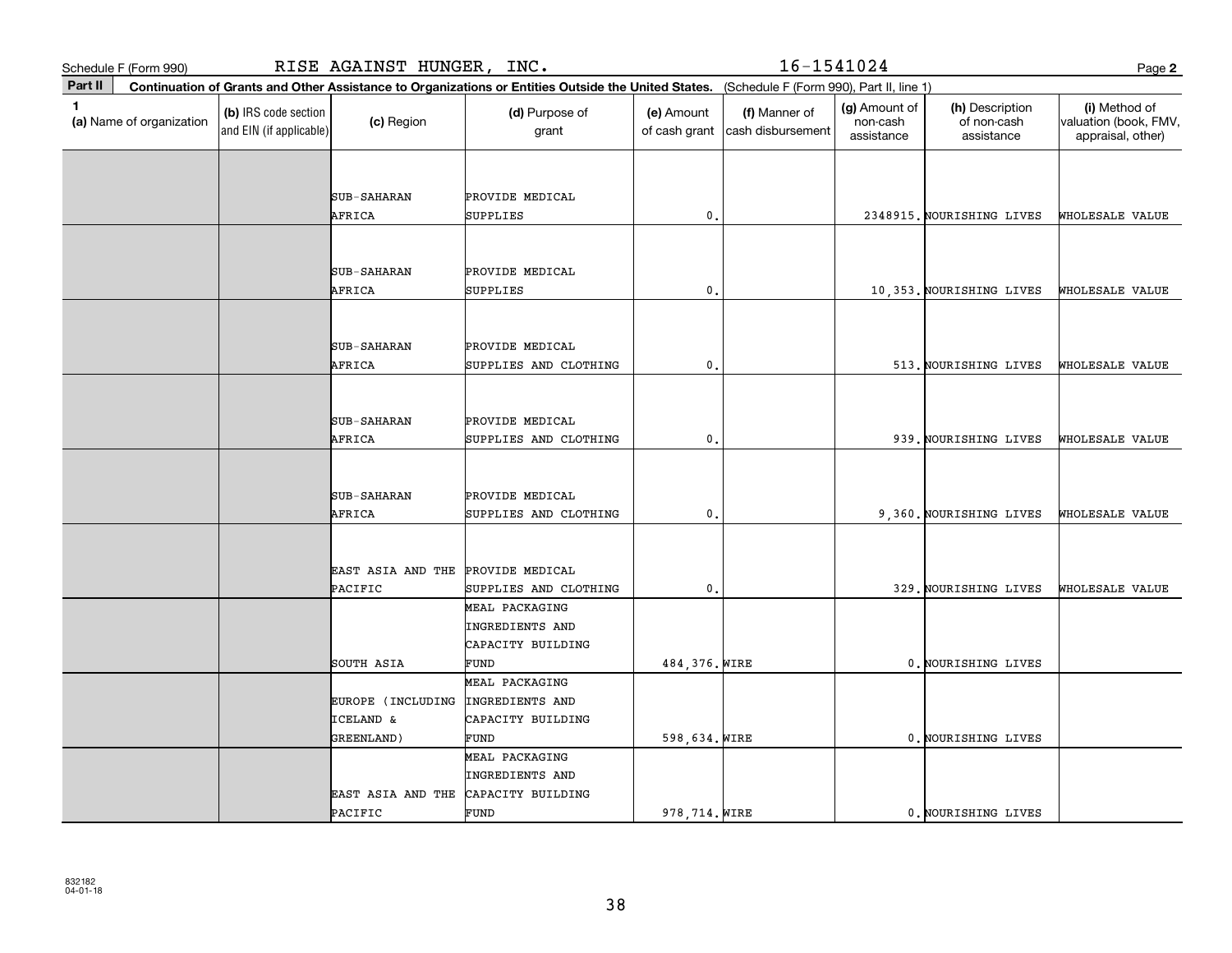|              | Schedule F (Form 990)    | RISE AGAINST HUNGER, INC.                       |                                  |                                                                       |                                                                                                                                              |                                                  | $16 - 1541024$                          |                                              |                                                             |  |
|--------------|--------------------------|-------------------------------------------------|----------------------------------|-----------------------------------------------------------------------|----------------------------------------------------------------------------------------------------------------------------------------------|--------------------------------------------------|-----------------------------------------|----------------------------------------------|-------------------------------------------------------------|--|
| Part II      |                          |                                                 |                                  |                                                                       | Continuation of Grants and Other Assistance to Organizations or Entities Outside the United States. (Schedule F (Form 990), Part II, line 1) |                                                  | Page 2                                  |                                              |                                                             |  |
| $\mathbf{1}$ | (a) Name of organization | (b) IRS code section<br>and EIN (if applicable) | (c) Region                       | (d) Purpose of<br>grant                                               | (e) Amount                                                                                                                                   | (f) Manner of<br>of cash grant cash disbursement | (g) Amount of<br>non-cash<br>assistance | (h) Description<br>of non-cash<br>assistance | (i) Method of<br>valuation (book, FMV,<br>appraisal, other) |  |
|              |                          |                                                 | EAST ASIA AND THE MEAL PACKAGING |                                                                       |                                                                                                                                              |                                                  |                                         |                                              |                                                             |  |
|              |                          |                                                 | PACIFIC                          | INGREDIENTS                                                           | 358,143. WIRE                                                                                                                                |                                                  |                                         | 0. NOURISHING LIVES                          |                                                             |  |
|              |                          |                                                 | SUB-SAHARAN<br>AFRICA            | MEAL PACKAGING<br>INGREDIENTS AND<br>CAPACITY BUILDING<br><b>FUND</b> | 102,104. WIRE                                                                                                                                |                                                  |                                         | 0. NOURISHING LIVES                          |                                                             |  |
|              |                          |                                                 |                                  |                                                                       |                                                                                                                                              |                                                  |                                         |                                              |                                                             |  |
|              |                          |                                                 |                                  |                                                                       |                                                                                                                                              |                                                  |                                         |                                              |                                                             |  |
|              |                          |                                                 |                                  |                                                                       |                                                                                                                                              |                                                  |                                         |                                              |                                                             |  |
|              |                          |                                                 |                                  |                                                                       |                                                                                                                                              |                                                  |                                         |                                              |                                                             |  |
|              |                          |                                                 |                                  |                                                                       |                                                                                                                                              |                                                  |                                         |                                              |                                                             |  |
|              |                          |                                                 |                                  |                                                                       |                                                                                                                                              |                                                  |                                         |                                              |                                                             |  |
|              |                          |                                                 |                                  |                                                                       |                                                                                                                                              |                                                  |                                         |                                              |                                                             |  |
|              |                          |                                                 |                                  |                                                                       |                                                                                                                                              |                                                  |                                         |                                              |                                                             |  |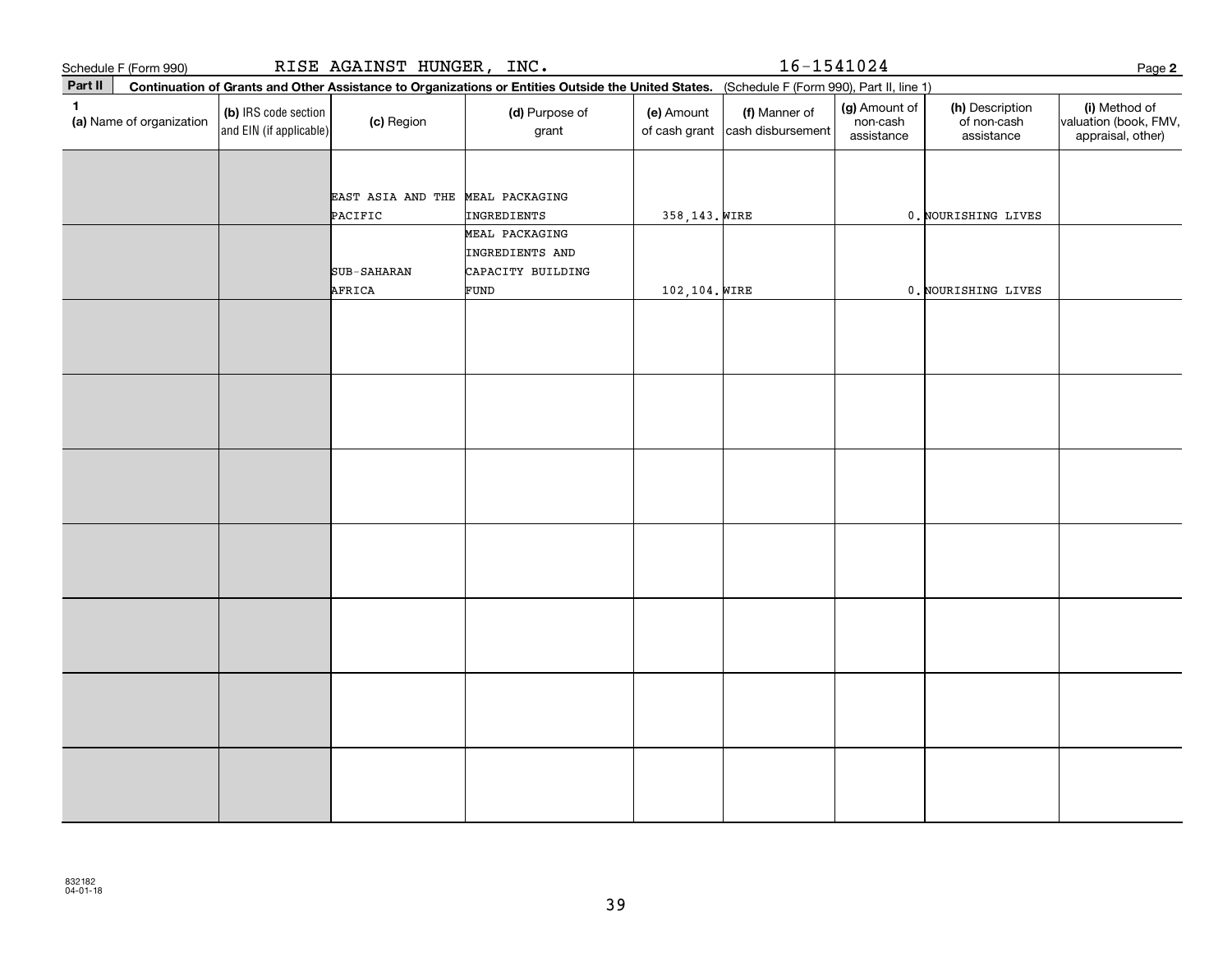### Schedule F (Form 990) 2018 Page RISE AGAINST HUNGER, INC. 16-1541024

Part III Grants and Other Assistance to Individuals Outside the United States. Complete if the organization answered "Yes" on Form 990, Part IV, line 16. Part III can be duplicated if additional space is needed.

| (a) Type of grant or assistance | (b) Region | (c) Number of<br>recipients | (d) Amount of<br>cash grant | (e) Manner of<br>cash disbursement | (f) Amount of<br>noncash<br>assistance | (g) Description of<br>noncash assistance | (h) Method of<br>valuation<br>(book, FMV,<br>appraisal, other) |
|---------------------------------|------------|-----------------------------|-----------------------------|------------------------------------|----------------------------------------|------------------------------------------|----------------------------------------------------------------|
|                                 |            |                             |                             |                                    |                                        |                                          |                                                                |
|                                 |            |                             |                             |                                    |                                        |                                          |                                                                |
|                                 |            |                             |                             |                                    |                                        |                                          |                                                                |
|                                 |            |                             |                             |                                    |                                        |                                          |                                                                |
|                                 |            |                             |                             |                                    |                                        |                                          |                                                                |
|                                 |            |                             |                             |                                    |                                        |                                          |                                                                |
|                                 |            |                             |                             |                                    |                                        |                                          |                                                                |
|                                 |            |                             |                             |                                    |                                        |                                          |                                                                |
|                                 |            |                             |                             |                                    |                                        |                                          |                                                                |
|                                 |            |                             |                             |                                    |                                        |                                          |                                                                |
|                                 |            |                             |                             |                                    |                                        |                                          |                                                                |
|                                 |            |                             |                             |                                    |                                        |                                          |                                                                |
|                                 |            |                             |                             |                                    |                                        |                                          |                                                                |
|                                 |            |                             |                             |                                    |                                        |                                          |                                                                |
|                                 |            |                             |                             |                                    |                                        |                                          |                                                                |

**Schedule F (Form 990) 2018**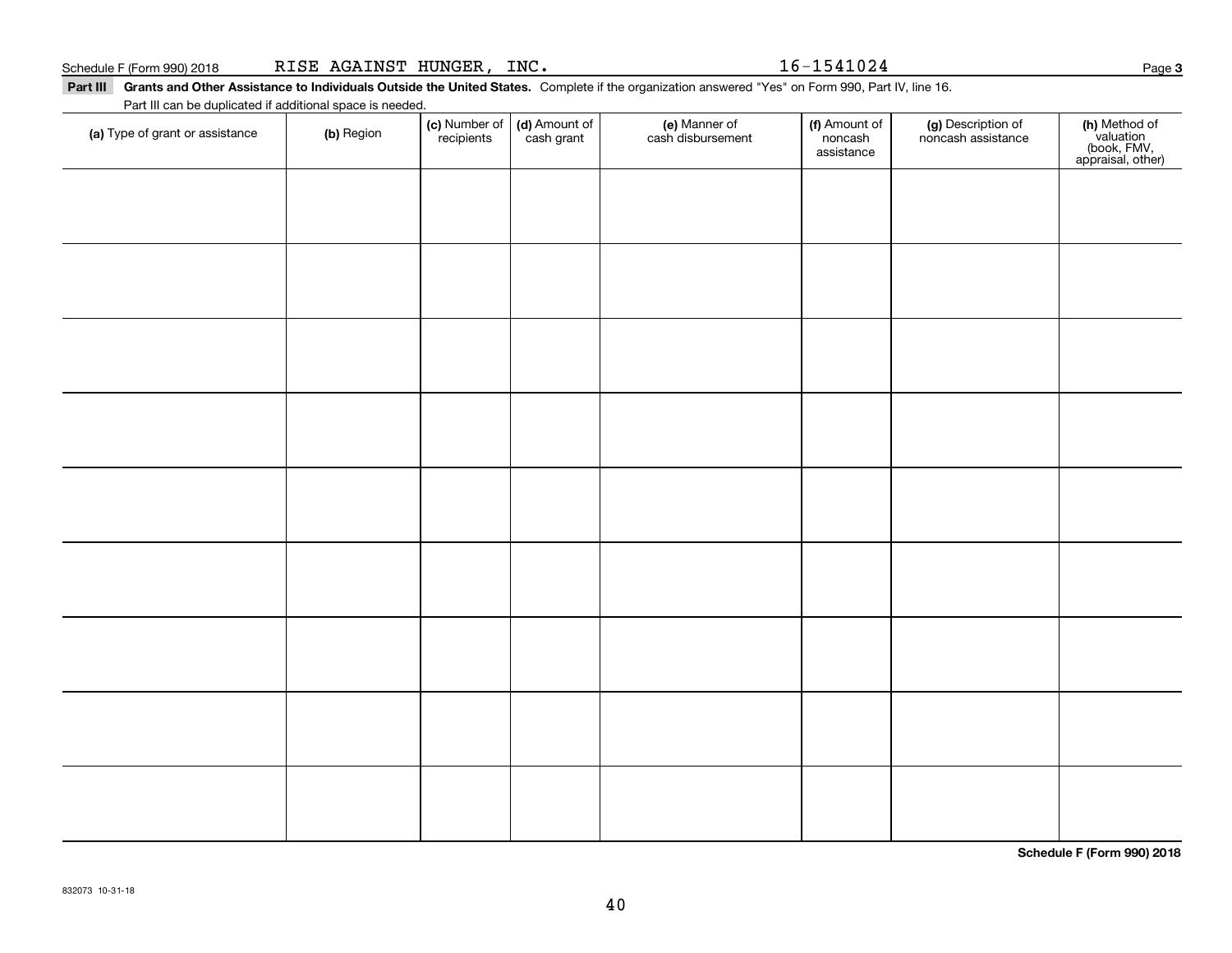| 1            | Was the organization a U.S. transferor of property to a foreign corporation during the tax year? If "Yes," the<br>organization may be required to file Form 926, Return by a U.S. Transferor of Property to a Foreign                                                                                                                                                                                                                       | Yes | ⊟X I No        |
|--------------|---------------------------------------------------------------------------------------------------------------------------------------------------------------------------------------------------------------------------------------------------------------------------------------------------------------------------------------------------------------------------------------------------------------------------------------------|-----|----------------|
| $\mathbf{2}$ | Did the organization have an interest in a foreign trust during the tax year? If "Yes," the organization<br>may be required to separately file Form 3520, Annual Return To Report Transactions With Foreign<br>Trusts and Receipt of Certain Foreign Gifts, and/or Form 3520-A, Annual Information Return of Foreign<br>Trust With a U.S. Owner (see Instructions for Forms 3520 and 3520-A; don't file with Form 990) manual manual manual | Yes | ∣X∣No          |
| 3            | Did the organization have an ownership interest in a foreign corporation during the tax year? If "Yes."<br>the organization may be required to file Form 5471, Information Return of U.S. Persons With Respect To                                                                                                                                                                                                                           | Yes | X∣No           |
| 4            | Was the organization a direct or indirect shareholder of a passive foreign investment company or a<br>qualified electing fund during the tax year? If "Yes," the organization may be required to file Form 8621,<br>Information Return by a Shareholder of a Passive Foreign Investment Company or Qualified Electing Fund<br>(see Instructions for Form 8621)                                                                              | Yes | ∣X∣no          |
| 5            | Did the organization have an ownership interest in a foreign partnership during the tax year? If "Yes."<br>the organization may be required to file Form 8865, Return of U.S. Persons With Respect to Certain<br>Foreign Partnerships (see Instructions for Form 8865)                                                                                                                                                                      | Yes | $X \mid N_{0}$ |
| 6            | Did the organization have any operations in or related to any boycotting countries during the tax year? If<br>"Yes," the organization may be required to separately file Form 5713, International Boycott Report (see                                                                                                                                                                                                                       | Yes | Nο             |

**Schedule F (Form 990) 2018**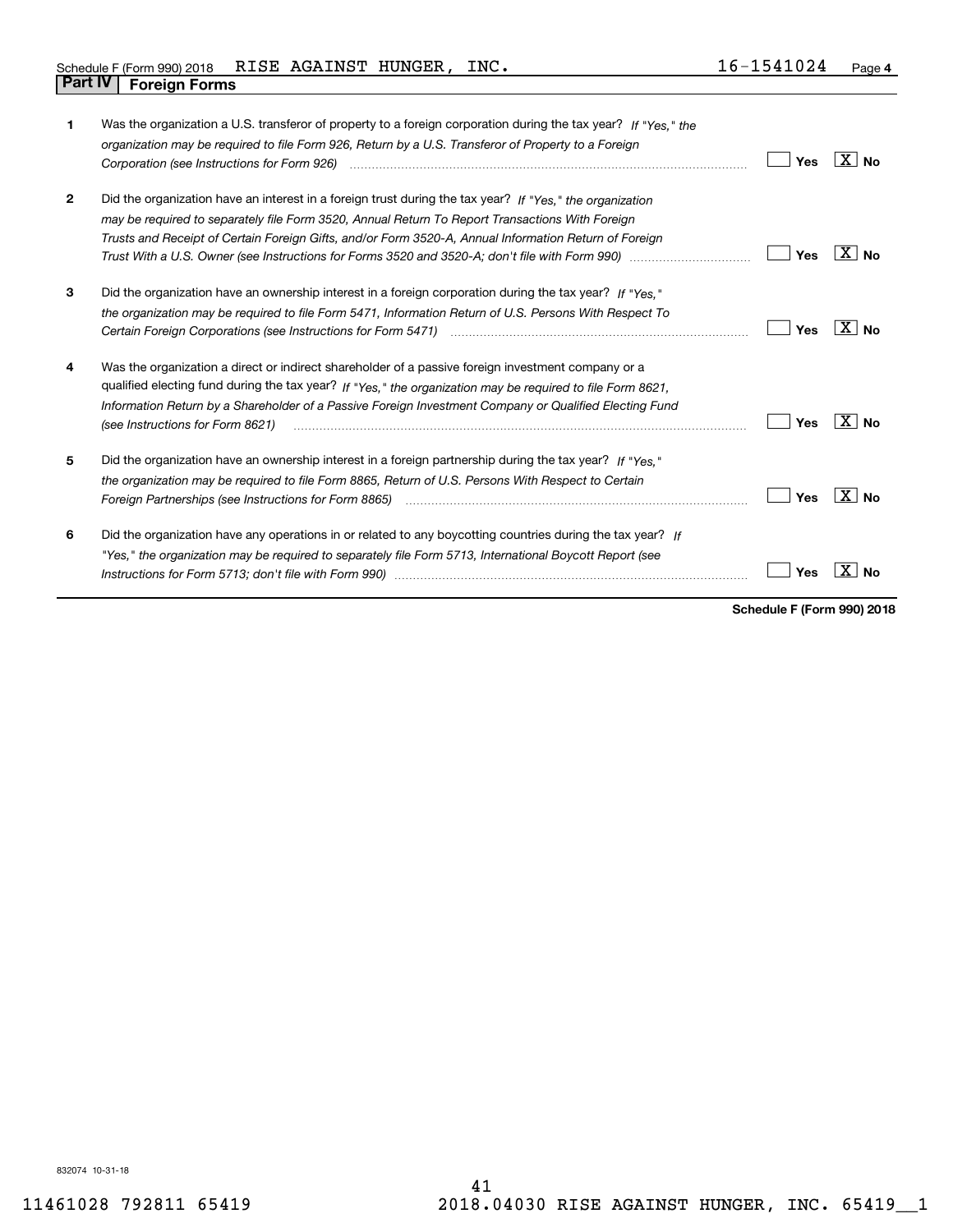Provide the information required by Part I, line 2 (monitoring of funds); Part I, line 3, column (f) (accounting method; amounts of investments vs. expenditures per region); Part II, line 1 (accounting method); Part III (accounting method); and Part III, column (c) (estimated number of recipients), as applicable. Also complete this part to provide any additional information. See instructions.

PART I, LINE 2:

GRANT FUNDS RECEIVED ARE RECORDED IN A SALESFORCE.COM DATABASE TO ENSURE

PROPER RECOGNITION OF THE AWARDING DONOR. FUNDS THAT ARE DESIGNATED FOR A

SPECIFIC PURPOSE ARE RECORDED AS TEMPORARILY RESTRICTED FUNDS IN OUR

ACCOUNTING SYSTEM AND ARE NOT RELEASED FROM RESTRICTION UNTIL THE FUNDS

HAVE BEEN USED FOR THEIR DESIGNATED PURPOSE. REPORTING REQUIREMENTS ARE

MAINTAINED IN OUR DATABASE AND REPORTS ON THE USE OF FUNDS ARE SUBMITTED

TO DONORS IN A TIMELY MANNER.

PART I, LINE 3:

RISE AGAINST HUNGER USES THE ACCRUAL BASIS OF ACCOUNTING. THE

ORGANIZATION ALSO FOLLOWS STATEMENT OF FINANCIAL ACCOUNTING STANDARDS

(SFAS) NO. 117.

832075 10-31-18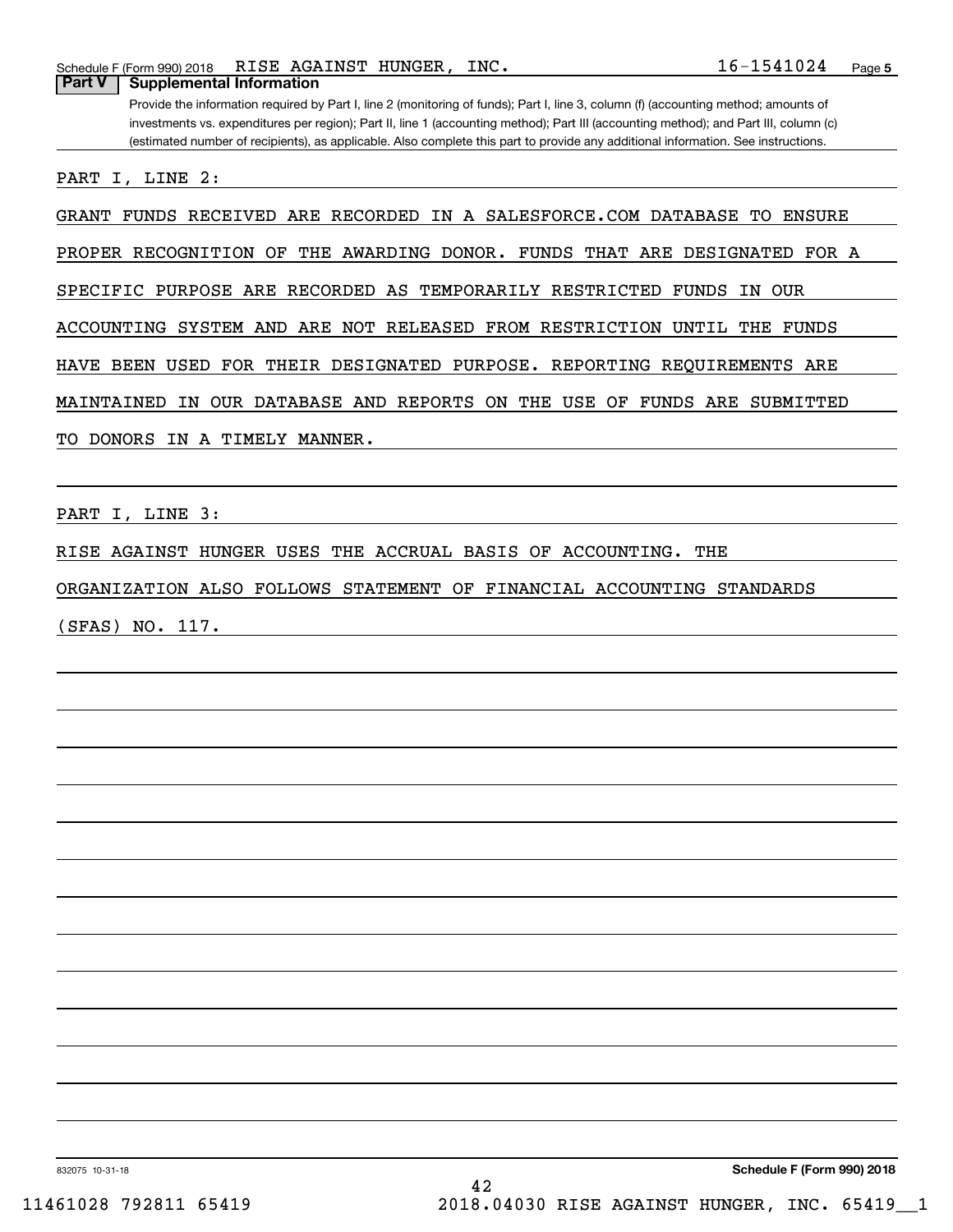| <b>SCHEDULE G</b>                                                                                                                                                                                                                                                                                                                                                                                                                                                                                                                                                                                                                                                                                                                                                                                                                                                |                                                                                                                                                                  | <b>Supplemental Information Regarding Fundraising or Gaming Activities</b>                                                                                          |                                                                                                                    |    |    |                                                                            |                                                         | OMB No. 1545-0047                     |
|------------------------------------------------------------------------------------------------------------------------------------------------------------------------------------------------------------------------------------------------------------------------------------------------------------------------------------------------------------------------------------------------------------------------------------------------------------------------------------------------------------------------------------------------------------------------------------------------------------------------------------------------------------------------------------------------------------------------------------------------------------------------------------------------------------------------------------------------------------------|------------------------------------------------------------------------------------------------------------------------------------------------------------------|---------------------------------------------------------------------------------------------------------------------------------------------------------------------|--------------------------------------------------------------------------------------------------------------------|----|----|----------------------------------------------------------------------------|---------------------------------------------------------|---------------------------------------|
| (Form 990 or 990-EZ)                                                                                                                                                                                                                                                                                                                                                                                                                                                                                                                                                                                                                                                                                                                                                                                                                                             |                                                                                                                                                                  | Complete if the organization answered "Yes" on Form 990, Part IV, line 17, 18, or 19, or if the<br>organization entered more than \$15,000 on Form 990-EZ, line 6a. |                                                                                                                    |    |    |                                                                            |                                                         | 2018                                  |
| Department of the Treasury                                                                                                                                                                                                                                                                                                                                                                                                                                                                                                                                                                                                                                                                                                                                                                                                                                       |                                                                                                                                                                  | Attach to Form 990 or Form 990-EZ.                                                                                                                                  |                                                                                                                    |    |    |                                                                            |                                                         | <b>Open to Public</b>                 |
| Internal Revenue Service                                                                                                                                                                                                                                                                                                                                                                                                                                                                                                                                                                                                                                                                                                                                                                                                                                         |                                                                                                                                                                  | ► Go to www.irs.gov/Form990 for instructions and the latest information.                                                                                            |                                                                                                                    |    |    |                                                                            |                                                         | Inspection                            |
| Name of the organization                                                                                                                                                                                                                                                                                                                                                                                                                                                                                                                                                                                                                                                                                                                                                                                                                                         |                                                                                                                                                                  |                                                                                                                                                                     |                                                                                                                    |    |    |                                                                            |                                                         | <b>Employer identification number</b> |
|                                                                                                                                                                                                                                                                                                                                                                                                                                                                                                                                                                                                                                                                                                                                                                                                                                                                  |                                                                                                                                                                  | RISE AGAINST HUNGER, INC.                                                                                                                                           |                                                                                                                    |    |    |                                                                            | 16-1541024                                              |                                       |
| Part I                                                                                                                                                                                                                                                                                                                                                                                                                                                                                                                                                                                                                                                                                                                                                                                                                                                           | Fundraising Activities. Complete if the organization answered "Yes" on Form 990, Part IV, line 17. Form 990-EZ filers are not<br>required to complete this part. |                                                                                                                                                                     |                                                                                                                    |    |    |                                                                            |                                                         |                                       |
| 1 Indicate whether the organization raised funds through any of the following activities. Check all that apply.<br>$e$ $\boxed{X}$ Solicitation of non-government grants<br>$\mathbf{X}$ Mail solicitations<br>a<br>$f[\overline{X}]$ Solicitation of government grants<br>Internet and email solicitations<br>b<br>$g\mid X$ Special fundraising events<br>Phone solicitations<br>c<br>$\boxed{\text{X}}$ In-person solicitations<br>d<br>2 a Did the organization have a written or oral agreement with any individual (including officers, directors, trustees, or<br>$\overline{X}$ Yes<br>key employees listed in Form 990, Part VII) or entity in connection with professional fundraising services?<br><b>No</b><br>b If "Yes," list the 10 highest paid individuals or entities (fundraisers) pursuant to agreements under which the fundraiser is to be |                                                                                                                                                                  |                                                                                                                                                                     |                                                                                                                    |    |    |                                                                            |                                                         |                                       |
| compensated at least \$5,000 by the organization.<br>(i) Name and address of individual<br>or entity (fundraiser)                                                                                                                                                                                                                                                                                                                                                                                                                                                                                                                                                                                                                                                                                                                                                |                                                                                                                                                                  | (ii) Activity                                                                                                                                                       | (iii) Did<br>fundraiser<br>(iv) Gross receipts<br>have custody<br>from activity<br>or control of<br>contributions? |    |    | (v) Amount paid<br>to (or retained by)<br>fundraiser<br>listed in col. (i) | (vi) Amount paid<br>to (or retained by)<br>organization |                                       |
| NC STRATEGIES, LLC - 555                                                                                                                                                                                                                                                                                                                                                                                                                                                                                                                                                                                                                                                                                                                                                                                                                                         |                                                                                                                                                                  | STRATEGIC FUNDRAISING                                                                                                                                               | Yes                                                                                                                | No |    |                                                                            |                                                         |                                       |
| FAYETTEVILLE ST., SUITE 201,                                                                                                                                                                                                                                                                                                                                                                                                                                                                                                                                                                                                                                                                                                                                                                                                                                     |                                                                                                                                                                  | SERVICES                                                                                                                                                            |                                                                                                                    | X  | 0. |                                                                            | 156,233.                                                | $-156, 233.$                          |
|                                                                                                                                                                                                                                                                                                                                                                                                                                                                                                                                                                                                                                                                                                                                                                                                                                                                  |                                                                                                                                                                  |                                                                                                                                                                     |                                                                                                                    |    |    |                                                                            |                                                         |                                       |
|                                                                                                                                                                                                                                                                                                                                                                                                                                                                                                                                                                                                                                                                                                                                                                                                                                                                  |                                                                                                                                                                  |                                                                                                                                                                     |                                                                                                                    |    |    |                                                                            |                                                         |                                       |
|                                                                                                                                                                                                                                                                                                                                                                                                                                                                                                                                                                                                                                                                                                                                                                                                                                                                  |                                                                                                                                                                  |                                                                                                                                                                     |                                                                                                                    |    |    |                                                                            |                                                         |                                       |
|                                                                                                                                                                                                                                                                                                                                                                                                                                                                                                                                                                                                                                                                                                                                                                                                                                                                  |                                                                                                                                                                  |                                                                                                                                                                     |                                                                                                                    |    |    |                                                                            |                                                         |                                       |
|                                                                                                                                                                                                                                                                                                                                                                                                                                                                                                                                                                                                                                                                                                                                                                                                                                                                  |                                                                                                                                                                  |                                                                                                                                                                     |                                                                                                                    |    |    |                                                                            |                                                         |                                       |
|                                                                                                                                                                                                                                                                                                                                                                                                                                                                                                                                                                                                                                                                                                                                                                                                                                                                  |                                                                                                                                                                  |                                                                                                                                                                     |                                                                                                                    |    |    |                                                                            |                                                         |                                       |
|                                                                                                                                                                                                                                                                                                                                                                                                                                                                                                                                                                                                                                                                                                                                                                                                                                                                  |                                                                                                                                                                  |                                                                                                                                                                     |                                                                                                                    |    |    |                                                                            |                                                         |                                       |
|                                                                                                                                                                                                                                                                                                                                                                                                                                                                                                                                                                                                                                                                                                                                                                                                                                                                  |                                                                                                                                                                  |                                                                                                                                                                     |                                                                                                                    |    |    |                                                                            |                                                         |                                       |
|                                                                                                                                                                                                                                                                                                                                                                                                                                                                                                                                                                                                                                                                                                                                                                                                                                                                  |                                                                                                                                                                  |                                                                                                                                                                     |                                                                                                                    |    |    |                                                                            |                                                         |                                       |
| 156,233.<br>$-156, 233.$<br>Total                                                                                                                                                                                                                                                                                                                                                                                                                                                                                                                                                                                                                                                                                                                                                                                                                                |                                                                                                                                                                  |                                                                                                                                                                     |                                                                                                                    |    |    |                                                                            |                                                         |                                       |
| or licensing.                                                                                                                                                                                                                                                                                                                                                                                                                                                                                                                                                                                                                                                                                                                                                                                                                                                    |                                                                                                                                                                  | 3 List all states in which the organization is registered or licensed to solicit contributions or has been notified it is exempt from registration                  |                                                                                                                    |    |    |                                                                            |                                                         |                                       |

AL,AK,AZ,AR,CA,CO,CT,DE,FL,GA,HI,ID,IL,IN,IA,KS,KY,LA,ME,MD,MA,MI,MN,MS,MO MT,NE,NV,NH,NJ,NM,NY,NC,ND,OH,OK,OR,PA,RI,SC,SD,TN,TX,UT,VT,VA,WA,WV,WI,WY

LHA For Paperwork Reduction Act Notice, see the Instructions for Form 990 or 990-EZ. Schedule G (Form 990 or 990-EZ) 2018 SEE PART IV FOR CONTINUATIONS

832081 10-03-18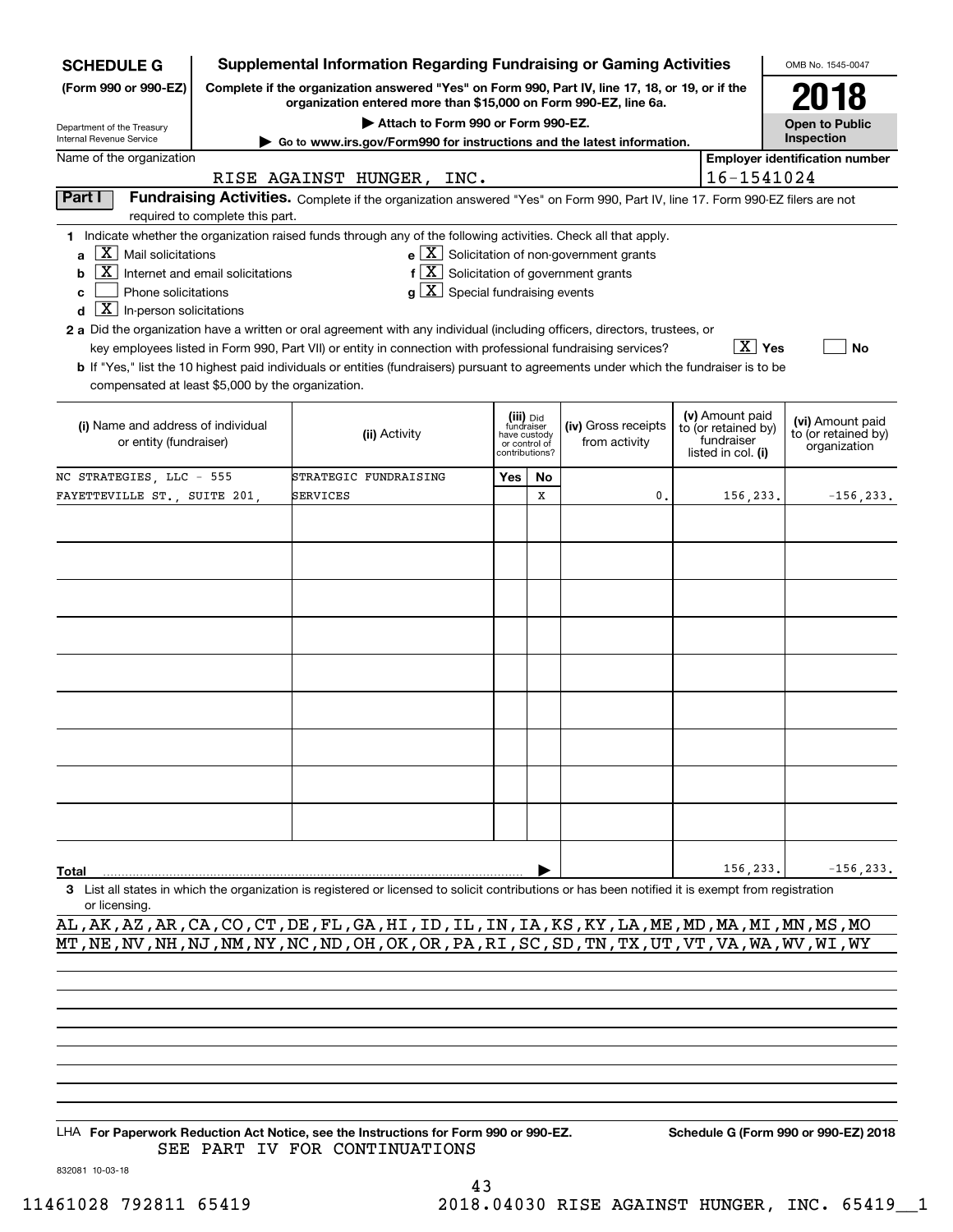| Part II   Fundraising Events. Complete if the organization answered "Yes" on Form 990, Part IV, line 18, or reported more than \$15,000 |
|-----------------------------------------------------------------------------------------------------------------------------------------|
| of fundraising event contributions and gross income on Form 990-F7 lines 1 and 6b. List events with gross receipts greater than \$5,000 |

|                 |    | of fundraising event contributions and gross income on Form 990-EZ, lines 1 and 6b. List events with gross receipts greater than \$5,000.                                   |                |                         |                  |                                           |
|-----------------|----|-----------------------------------------------------------------------------------------------------------------------------------------------------------------------------|----------------|-------------------------|------------------|-------------------------------------------|
|                 |    |                                                                                                                                                                             | (a) Event $#1$ | (b) Event #2            | (c) Other events | (d) Total events<br>(add col. (a) through |
|                 |    |                                                                                                                                                                             | (event type)   | (event type)            | (total number)   | col. (c)                                  |
|                 |    |                                                                                                                                                                             |                |                         |                  |                                           |
| Revenue         | 1  |                                                                                                                                                                             |                |                         |                  |                                           |
|                 | 2  |                                                                                                                                                                             |                |                         |                  |                                           |
|                 | 3  | Gross income (line 1 minus line 2)                                                                                                                                          |                |                         |                  |                                           |
|                 |    |                                                                                                                                                                             |                |                         |                  |                                           |
|                 | 5  |                                                                                                                                                                             |                |                         |                  |                                           |
|                 | 6  |                                                                                                                                                                             |                |                         |                  |                                           |
| Direct Expenses | 7  | Food and beverages                                                                                                                                                          |                |                         |                  |                                           |
|                 | 8  |                                                                                                                                                                             |                |                         |                  |                                           |
|                 | 9  |                                                                                                                                                                             |                |                         |                  |                                           |
|                 | 10 | Direct expense summary. Add lines 4 through 9 in column (d)                                                                                                                 |                |                         |                  |                                           |
| Part III        |    | 11 Net income summary. Subtract line 10 from line 3, column (d)<br>Gaming. Complete if the organization answered "Yes" on Form 990, Part IV, line 19, or reported more than |                |                         |                  |                                           |
|                 |    | \$15,000 on Form 990-EZ, line 6a.                                                                                                                                           |                |                         |                  |                                           |
|                 |    |                                                                                                                                                                             |                | (b) Pull tabs/instant   |                  | (d) Total gaming (add                     |
|                 |    |                                                                                                                                                                             | (a) Bingo      | bingo/progressive bingo | (c) Other gaming | col. (a) through col. (c))                |
| Revenue         |    |                                                                                                                                                                             |                |                         |                  |                                           |
|                 | 1  |                                                                                                                                                                             |                |                         |                  |                                           |
|                 | 2  |                                                                                                                                                                             |                |                         |                  |                                           |
| Expenses        | 3  |                                                                                                                                                                             |                |                         |                  |                                           |
| Direct          | 4  |                                                                                                                                                                             |                |                         |                  |                                           |
|                 |    | 5 Other direct expenses                                                                                                                                                     |                |                         |                  |                                           |
|                 |    |                                                                                                                                                                             | Yes<br>%       | %<br>Yes                | Yes<br>%         |                                           |
|                 |    | 6 Volunteer labor                                                                                                                                                           | No             | No                      | No               |                                           |
|                 | 7  | Direct expense summary. Add lines 2 through 5 in column (d)                                                                                                                 |                |                         | ▸                |                                           |
|                 |    |                                                                                                                                                                             |                |                         |                  |                                           |
| 9               |    | Enter the state(s) in which the organization conducts gaming activities:                                                                                                    |                |                         |                  |                                           |
|                 |    |                                                                                                                                                                             |                |                         |                  | Yes<br>No                                 |
|                 |    |                                                                                                                                                                             |                |                         |                  |                                           |
|                 |    |                                                                                                                                                                             |                |                         |                  |                                           |
|                 |    |                                                                                                                                                                             |                |                         |                  |                                           |
|                 |    |                                                                                                                                                                             |                |                         |                  | Yes<br>No                                 |
|                 |    |                                                                                                                                                                             |                |                         |                  |                                           |
|                 |    |                                                                                                                                                                             |                |                         |                  |                                           |
|                 |    |                                                                                                                                                                             |                |                         |                  |                                           |

**Schedule G (Form 990 or 990-EZ) 2018**

832082 10-03-18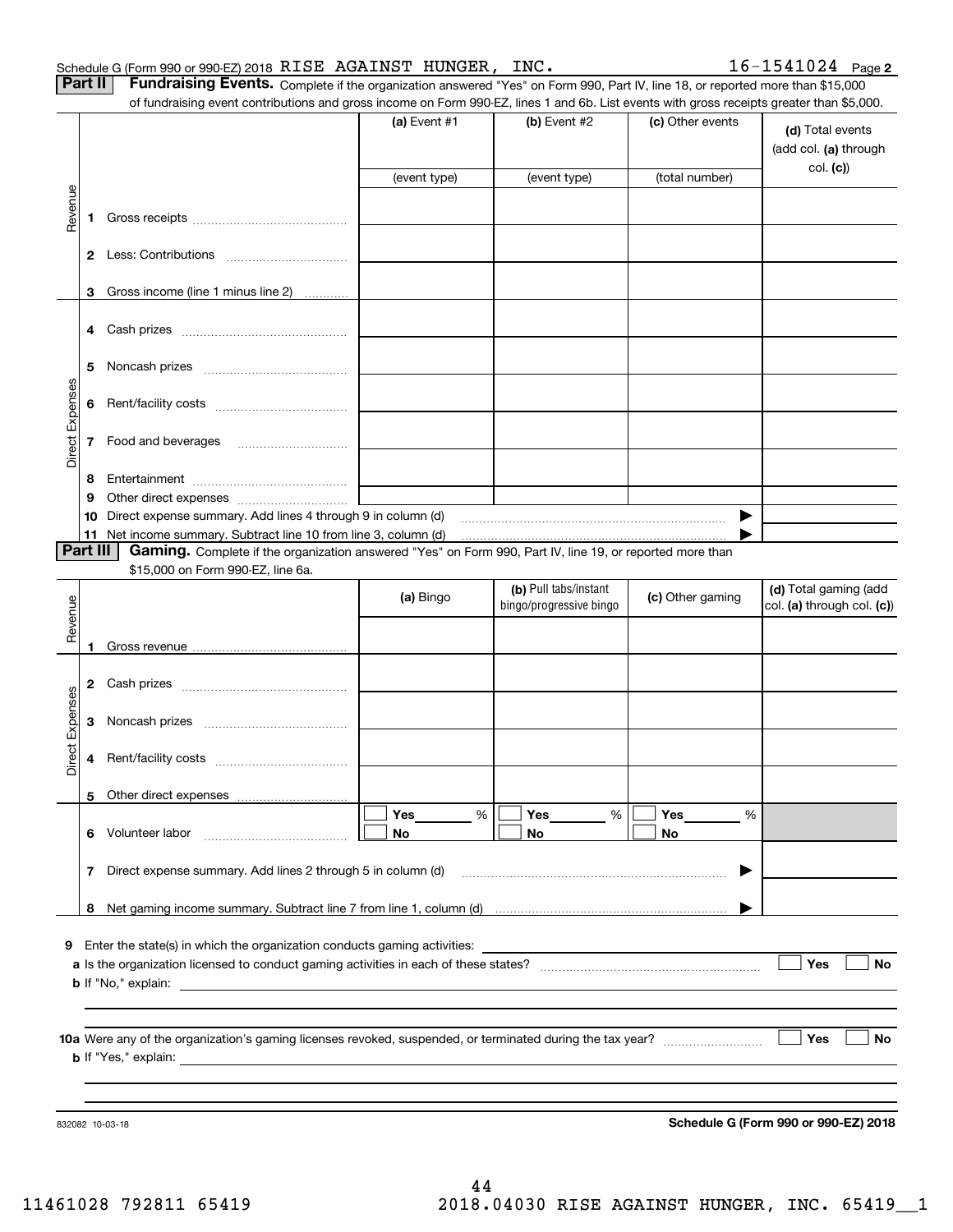|                                       | Schedule G (Form 990 or 990-EZ) 2018 RISE AGAINST HUNGER, INC.                                                                                                                                                      | $16 - 1541024$ Page 3                |    |
|---------------------------------------|---------------------------------------------------------------------------------------------------------------------------------------------------------------------------------------------------------------------|--------------------------------------|----|
|                                       |                                                                                                                                                                                                                     | Yes                                  | No |
|                                       | 12 Is the organization a grantor, beneficiary or trustee of a trust, or a member of a partnership or other entity formed                                                                                            |                                      |    |
|                                       |                                                                                                                                                                                                                     | Yes                                  | No |
|                                       | 13 Indicate the percentage of gaming activity conducted in:                                                                                                                                                         |                                      |    |
|                                       |                                                                                                                                                                                                                     | 13а                                  | %  |
|                                       | <b>b</b> An outside facility <i>www.communicality www.communicality.communicality www.communicality www.communicality.communicality www.communicality.com</i>                                                       | 13 <sub>b</sub>                      | %  |
|                                       | 14 Enter the name and address of the person who prepares the organization's gaming/special events books and records:                                                                                                |                                      |    |
|                                       |                                                                                                                                                                                                                     |                                      |    |
|                                       |                                                                                                                                                                                                                     |                                      |    |
|                                       | 15a Does the organization have a contract with a third party from whom the organization receives gaming revenue?                                                                                                    | Yes                                  | No |
|                                       |                                                                                                                                                                                                                     |                                      |    |
|                                       |                                                                                                                                                                                                                     |                                      |    |
|                                       | c If "Yes," enter name and address of the third party:                                                                                                                                                              |                                      |    |
|                                       |                                                                                                                                                                                                                     |                                      |    |
|                                       | Name $\blacktriangleright$ $\bot$                                                                                                                                                                                   |                                      |    |
|                                       |                                                                                                                                                                                                                     |                                      |    |
|                                       |                                                                                                                                                                                                                     |                                      |    |
| <b>16</b> Gaming manager information: |                                                                                                                                                                                                                     |                                      |    |
|                                       |                                                                                                                                                                                                                     |                                      |    |
|                                       | Name $\blacktriangleright$ $\lrcorner$                                                                                                                                                                              |                                      |    |
|                                       |                                                                                                                                                                                                                     |                                      |    |
|                                       | Gaming manager compensation > \$                                                                                                                                                                                    |                                      |    |
|                                       |                                                                                                                                                                                                                     |                                      |    |
|                                       |                                                                                                                                                                                                                     |                                      |    |
|                                       |                                                                                                                                                                                                                     |                                      |    |
|                                       |                                                                                                                                                                                                                     |                                      |    |
|                                       | Employee<br>Director/officer<br>Independent contractor                                                                                                                                                              |                                      |    |
|                                       |                                                                                                                                                                                                                     |                                      |    |
| <b>17</b> Mandatory distributions:    |                                                                                                                                                                                                                     |                                      |    |
|                                       | a Is the organization required under state law to make charitable distributions from the gaming proceeds to                                                                                                         |                                      |    |
|                                       | $\Box$ Yes $\Box$ No<br>retain the state gaming license?                                                                                                                                                            |                                      |    |
|                                       | <b>b</b> Enter the amount of distributions required under state law to be distributed to other exempt organizations or spent in the<br>organization's own exempt activities during the tax year $\triangleright$ \$ |                                      |    |
| Part IV                               | Supplemental Information. Provide the explanations required by Part I, line 2b, columns (iii) and (v); and Part III, lines 9, 9b, 10b,                                                                              |                                      |    |
|                                       | 15b, 15c, 16, and 17b, as applicable. Also provide any additional information. See instructions.                                                                                                                    |                                      |    |
|                                       |                                                                                                                                                                                                                     |                                      |    |
|                                       | SCHEDULE G, PART I, LINE 2B, LIST OF TEN HIGHEST PAID FUNDRAISERS:                                                                                                                                                  |                                      |    |
|                                       |                                                                                                                                                                                                                     |                                      |    |
|                                       |                                                                                                                                                                                                                     |                                      |    |
| ( I )                                 | NAME OF FUNDRAISER: NC STRATEGIES, LLC                                                                                                                                                                              |                                      |    |
|                                       |                                                                                                                                                                                                                     |                                      |    |
| ( I )                                 | ADDRESS OF FUNDRAISER:                                                                                                                                                                                              |                                      |    |
|                                       |                                                                                                                                                                                                                     |                                      |    |
| 555                                   | 27601<br>FAYETTEVILLE ST., SUITE 201, RALEIGH, NC                                                                                                                                                                   |                                      |    |
|                                       |                                                                                                                                                                                                                     |                                      |    |
|                                       |                                                                                                                                                                                                                     |                                      |    |
|                                       |                                                                                                                                                                                                                     |                                      |    |
|                                       |                                                                                                                                                                                                                     |                                      |    |
|                                       |                                                                                                                                                                                                                     |                                      |    |
|                                       |                                                                                                                                                                                                                     |                                      |    |
| 832083 10-03-18                       |                                                                                                                                                                                                                     | Schedule G (Form 990 or 990-EZ) 2018 |    |
|                                       | 45                                                                                                                                                                                                                  |                                      |    |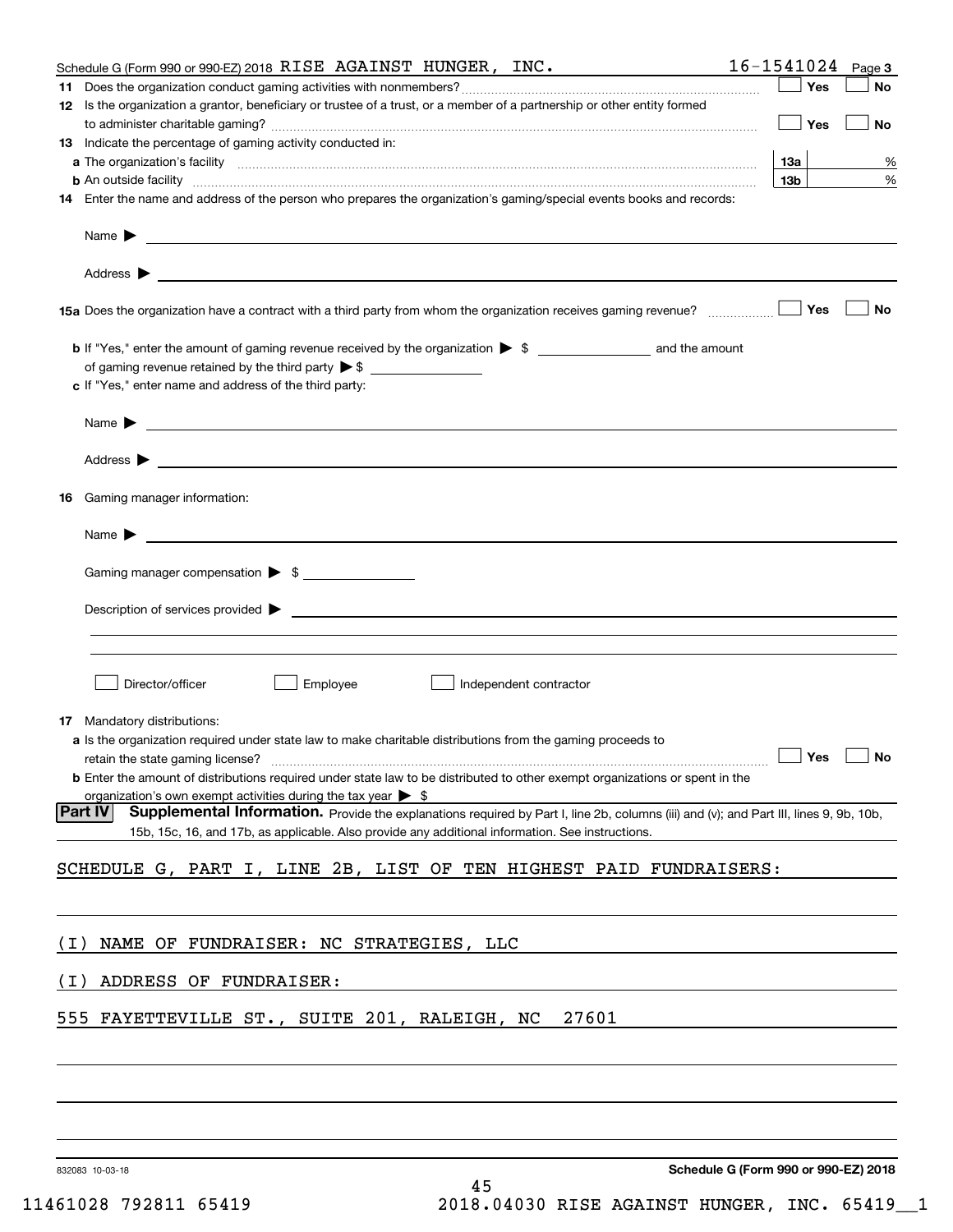|                | Schedule G (Form 990 or 990-EZ)                   | RISE | AGAINST HUNGER | INC. | 1541024<br>$h -$ | Page 4 |
|----------------|---------------------------------------------------|------|----------------|------|------------------|--------|
| <b>Part IV</b> | <sup>1</sup> Supplemental Information (continued) |      |                |      |                  |        |

| . . | [Conmutau] |                                 |
|-----|------------|---------------------------------|
|     |            |                                 |
|     |            |                                 |
|     |            |                                 |
|     |            |                                 |
|     |            |                                 |
|     |            |                                 |
|     |            |                                 |
|     |            |                                 |
|     |            |                                 |
|     |            |                                 |
|     |            |                                 |
|     |            |                                 |
|     |            |                                 |
|     |            |                                 |
|     |            |                                 |
|     |            |                                 |
|     |            |                                 |
|     |            |                                 |
|     |            |                                 |
|     |            |                                 |
|     |            |                                 |
|     |            |                                 |
|     |            |                                 |
|     |            |                                 |
|     |            |                                 |
|     |            |                                 |
|     |            |                                 |
|     |            |                                 |
|     |            |                                 |
|     |            |                                 |
|     |            |                                 |
|     |            |                                 |
|     |            |                                 |
|     |            |                                 |
|     |            |                                 |
|     |            |                                 |
|     |            |                                 |
|     |            |                                 |
|     |            | Schedule G (Form 990 or 990-EZ) |

46

832084 04-01-18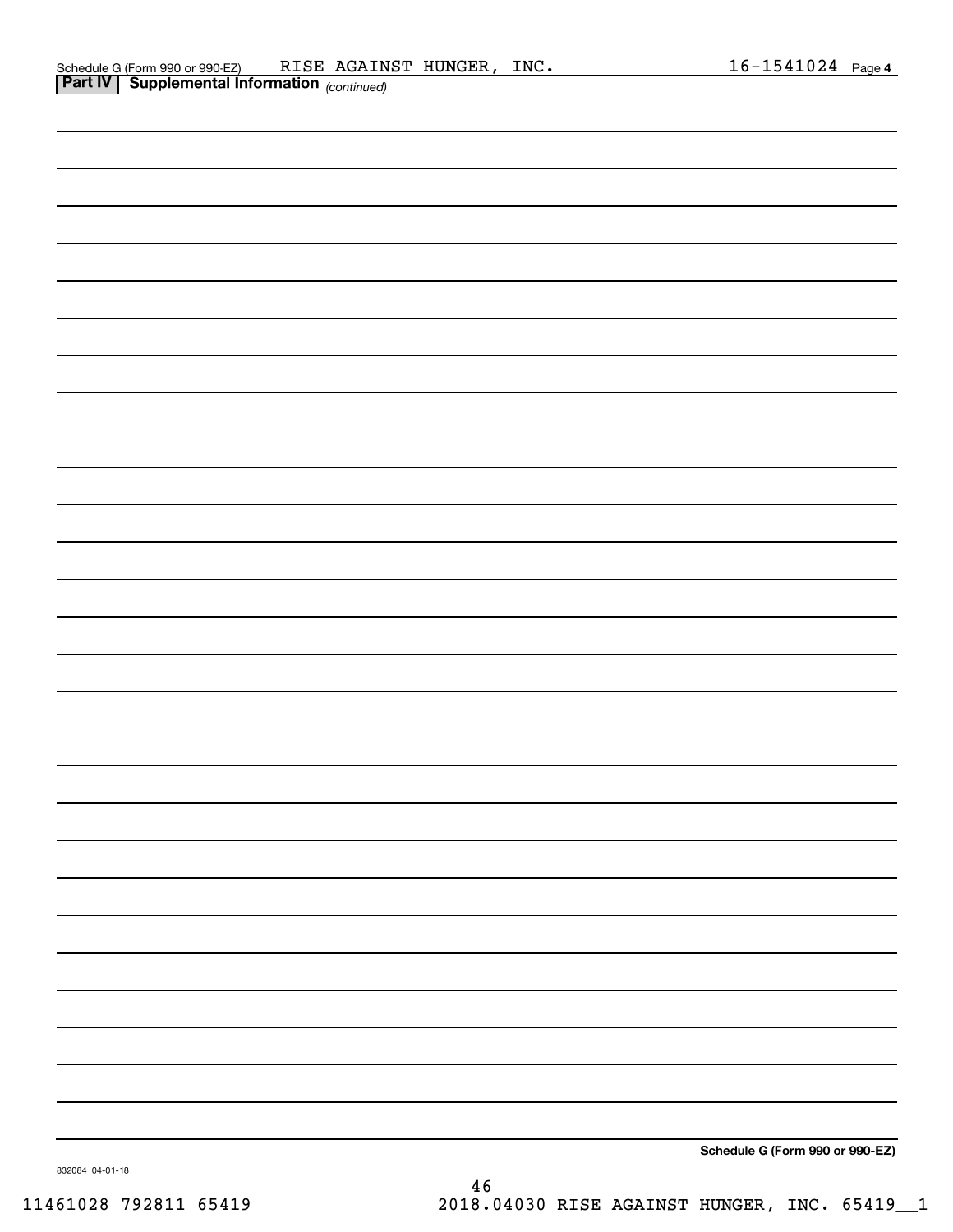| <b>SCHEDULE I</b><br>(Form 990)<br>Department of the Treasury<br>Internal Revenue Service                                                                                      | OMB No. 1545-0047<br>2018<br><b>Open to Public</b><br>Inspection |                                    |                             |                                         |                                                                |                                          |                                                |
|--------------------------------------------------------------------------------------------------------------------------------------------------------------------------------|------------------------------------------------------------------|------------------------------------|-----------------------------|-----------------------------------------|----------------------------------------------------------------|------------------------------------------|------------------------------------------------|
| Name of the organization                                                                                                                                                       |                                                                  |                                    |                             |                                         |                                                                |                                          | <b>Employer identification number</b>          |
|                                                                                                                                                                                | RISE AGAINST HUNGER, INC.                                        |                                    |                             |                                         |                                                                |                                          | 16-1541024                                     |
| Part I<br><b>General Information on Grants and Assistance</b>                                                                                                                  |                                                                  |                                    |                             |                                         |                                                                |                                          |                                                |
| Does the organization maintain records to substantiate the amount of the grants or assistance, the grantees' eligibility for the grants or assistance, and the selection<br>1  |                                                                  |                                    |                             |                                         |                                                                |                                          |                                                |
|                                                                                                                                                                                |                                                                  |                                    |                             |                                         |                                                                |                                          | $\boxed{\text{X}}$ Yes<br>  No                 |
| Describe in Part IV the organization's procedures for monitoring the use of grant funds in the United States.<br>$\mathbf{2}$<br>Part II                                       |                                                                  |                                    |                             |                                         |                                                                |                                          |                                                |
| Grants and Other Assistance to Domestic Organizations and Domestic Governments. Complete if the organization answered "Yes" on Form 990, Part IV, line 21, for any             |                                                                  |                                    |                             |                                         |                                                                |                                          |                                                |
| recipient that received more than \$5,000. Part II can be duplicated if additional space is needed.<br>1 (a) Name and address of organization<br>or government                 | $(b)$ EIN                                                        | (c) IRC section<br>(if applicable) | (d) Amount of<br>cash grant | (e) Amount of<br>non-cash<br>assistance | (f) Method of<br>valuation (book,<br>FMV, appraisal,<br>other) | (g) Description of<br>noncash assistance | (h) Purpose of grant<br>or assistance          |
| ROSE HILL FIRE DEPARTMENT                                                                                                                                                      |                                                                  |                                    |                             |                                         |                                                                |                                          |                                                |
| 108 E. MAIN STREET                                                                                                                                                             | WHOLESALE                                                        |                                    | TO PROVIDE SUPPLIES TO      |                                         |                                                                |                                          |                                                |
| ROSE HILL, NC 28458                                                                                                                                                            |                                                                  |                                    | $\mathbf{0}$ .              | 10,461. VALUE                           |                                                                | CLOTHING                                 | THOSE IN NEED                                  |
| KINSTON AREA RECOVERY EFFORTS<br>327 N. QUEEN ST. STE. 109<br>KINSTON, NC 28501                                                                                                | 82-2269542                                                       |                                    | $\mathbf{0}$ .              | 4,452. VALUE                            | WHOLESALE                                                      | <b>HURRICANE</b><br>RELIEF<br>SUPPLIES   | TO PROVIDE SUPPLIES TO<br><b>THOSE IN NEED</b> |
| USA WORLD HOPE INTERNATIONAL<br>1330 BRADDOCK PL #301<br>ALEXANDRIA, VA 22314                                                                                                  | 35-1985485                                                       |                                    | $\mathbf{0}$                | 9.111. VALUE                            | WHOLESALE                                                      | <b>HURRICANE</b><br>RELIEF<br>SUPPLIES   | TO PROVIDE SUPPLIES TO<br>THOSE IN NEED        |
| SALESIAN MISSIONS<br>2 LEFEVRE LANE<br>NEW ROCHELLE, NY 10801                                                                                                                  | 80-0522035                                                       |                                    | 0                           | 26,049. VALUE                           | WHOLESALE                                                      | FOOD AND<br>CLOTHING                     | TO PROVIDE SUPPLIES TO<br>THOSE IN NEED        |
| CONVOY OF HOPE<br>330 S. PATTERSON AVE.<br>SPRINGFIELD, MO 65802                                                                                                               | 68-0051386                                                       |                                    | $\mathbf{0}$ .              | 214,006. VALUE                          | WHOLESALE                                                      | <b>EMERGENCY</b><br>RELIEF<br>SUPPLIES   | TO PROVIDE SUPPLIES TO<br>THOSE IN NEED        |
| 2 Enter total number of section 501(c)(3) and government organizations listed in the line 1 table<br>Enter total number of other organizations listed in the line 1 table<br>3 |                                                                  |                                    |                             |                                         |                                                                |                                          |                                                |

**For Paperwork Reduction Act Notice, see the Instructions for Form 990. Schedule I (Form 990) (2018)** LHA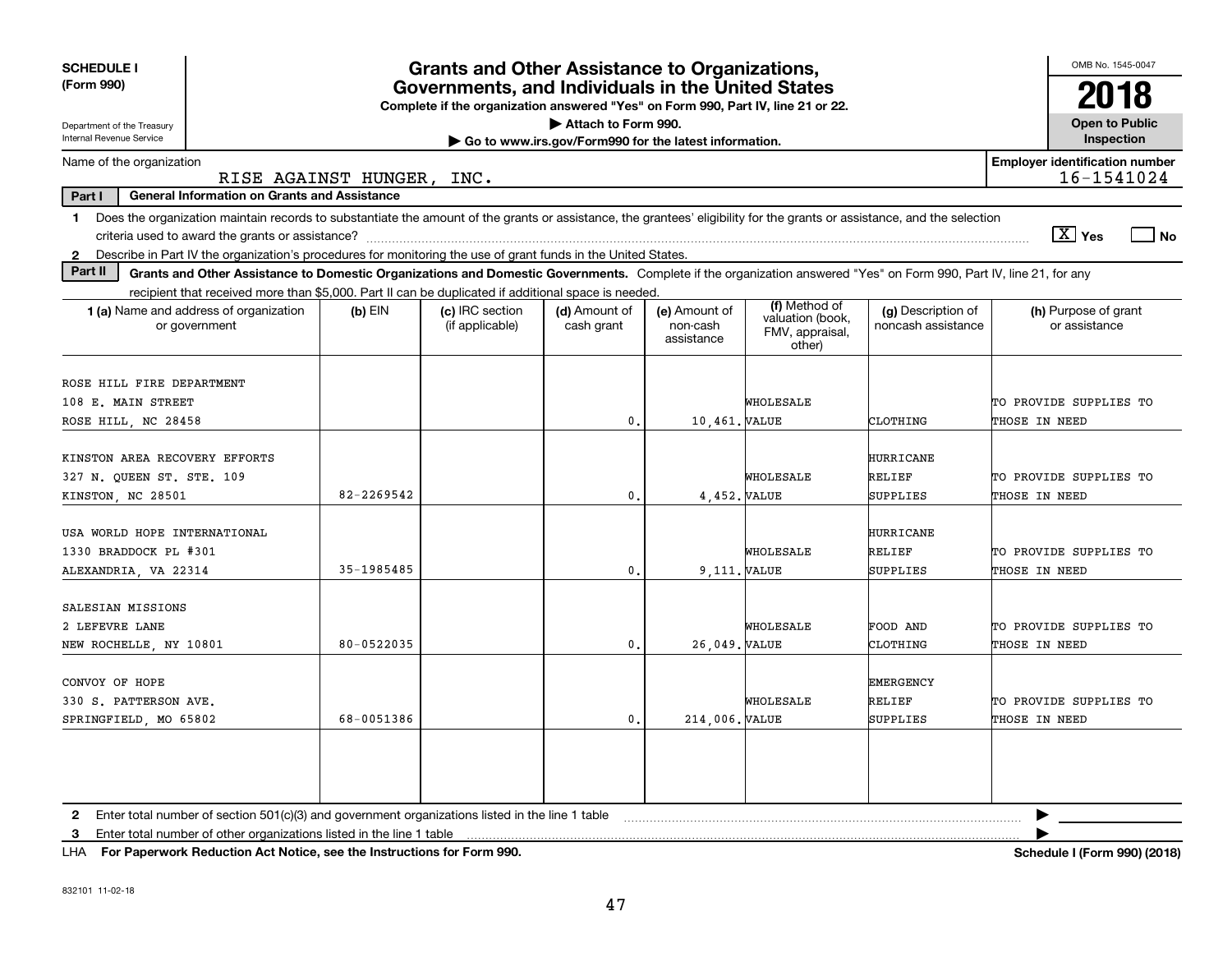**Part III | Grants and Other Assistance to Domestic Individuals. Complete if the organization answered "Yes" on Form 990, Part IV, line 22.** Part III can be duplicated if additional space is needed.

| (a) Type of grant or assistance | (b) Number of<br>recipients | (c) Amount of<br>cash grant | (d) Amount of non-<br>cash assistance | (e) Method of valuation<br>(book, FMV, appraisal, other) | (f) Description of noncash assistance |
|---------------------------------|-----------------------------|-----------------------------|---------------------------------------|----------------------------------------------------------|---------------------------------------|
|                                 |                             |                             |                                       |                                                          |                                       |
|                                 |                             |                             |                                       |                                                          |                                       |
|                                 |                             |                             |                                       |                                                          |                                       |
|                                 |                             |                             |                                       |                                                          |                                       |
|                                 |                             |                             |                                       |                                                          |                                       |
|                                 |                             |                             |                                       |                                                          |                                       |
|                                 |                             |                             |                                       |                                                          |                                       |
|                                 |                             |                             |                                       |                                                          |                                       |
|                                 |                             |                             |                                       |                                                          |                                       |
|                                 |                             |                             |                                       |                                                          |                                       |

Part IV | Supplemental Information. Provide the information required in Part I, line 2; Part III, column (b); and any other additional information.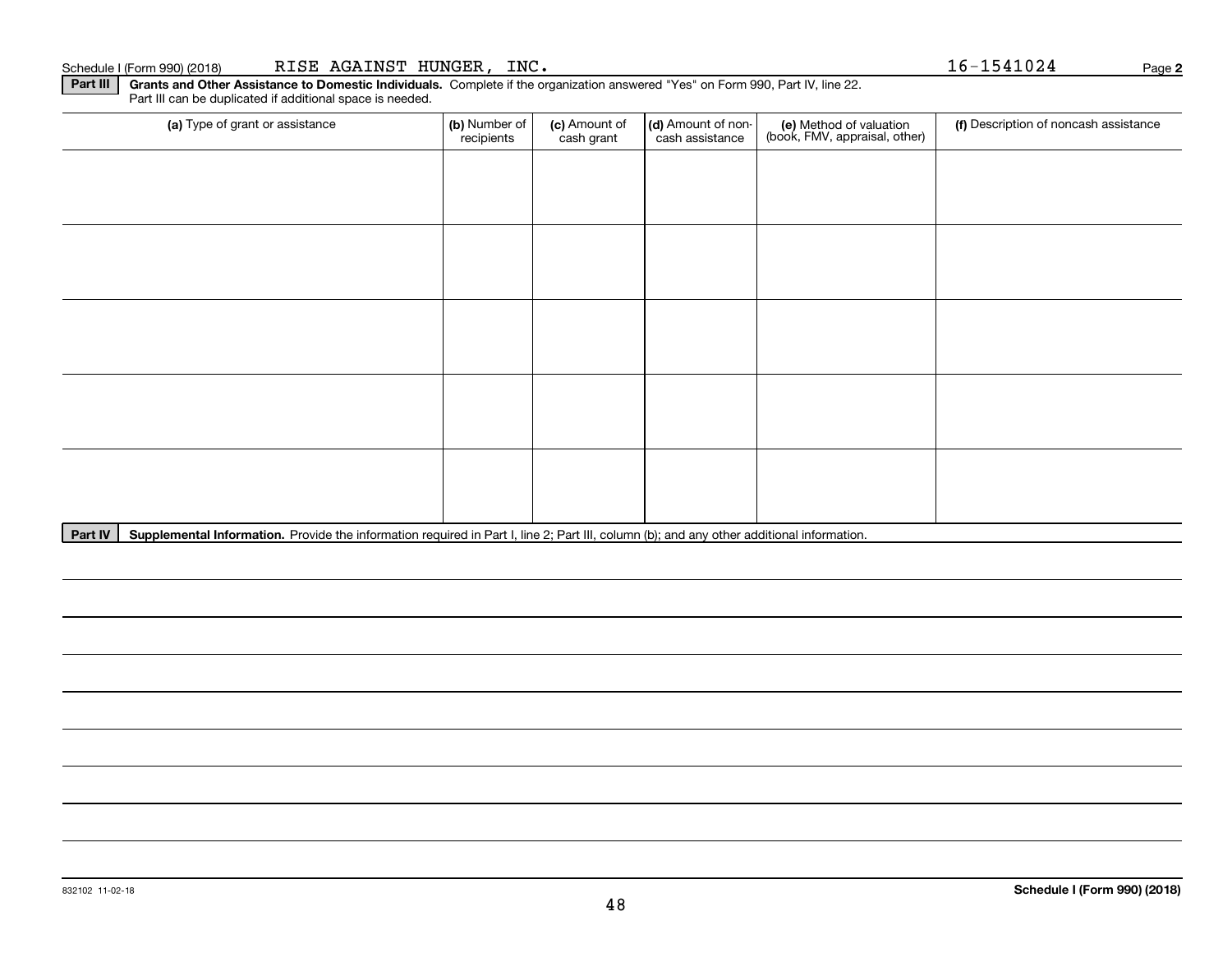|    | <b>Compensation Information</b><br><b>SCHEDULE J</b>                                                                                                 |                                       | OMB No. 1545-0047     |            |                              |
|----|------------------------------------------------------------------------------------------------------------------------------------------------------|---------------------------------------|-----------------------|------------|------------------------------|
|    | (Form 990)<br>For certain Officers, Directors, Trustees, Key Employees, and Highest                                                                  |                                       |                       |            |                              |
|    | <b>Compensated Employees</b>                                                                                                                         |                                       | 2018                  |            |                              |
|    | Complete if the organization answered "Yes" on Form 990, Part IV, line 23.<br>Attach to Form 990.                                                    |                                       | <b>Open to Public</b> |            |                              |
|    | Department of the Treasury<br>Go to www.irs.gov/Form990 for instructions and the latest information.<br>Internal Revenue Service                     |                                       | Inspection            |            |                              |
|    | Name of the organization                                                                                                                             | <b>Employer identification number</b> |                       |            |                              |
|    | RISE AGAINST HUNGER, INC.                                                                                                                            | 16-1541024                            |                       |            |                              |
|    | <b>Questions Regarding Compensation</b><br>Part I                                                                                                    |                                       |                       |            |                              |
|    |                                                                                                                                                      |                                       |                       | <b>Yes</b> | No                           |
|    | <b>1a</b> Check the appropriate box(es) if the organization provided any of the following to or for a person listed on Form 990,                     |                                       |                       |            |                              |
|    | Part VII, Section A, line 1a. Complete Part III to provide any relevant information regarding these items.                                           |                                       |                       |            |                              |
|    | First-class or charter travel<br>Housing allowance or residence for personal use                                                                     |                                       |                       |            |                              |
|    | Travel for companions<br>Payments for business use of personal residence                                                                             |                                       |                       |            |                              |
|    | Tax indemnification and gross-up payments<br>Health or social club dues or initiation fees                                                           |                                       |                       |            |                              |
|    | Discretionary spending account<br>Personal services (such as maid, chauffeur, chef)                                                                  |                                       |                       |            |                              |
|    |                                                                                                                                                      |                                       |                       |            |                              |
|    | <b>b</b> If any of the boxes on line 1a are checked, did the organization follow a written policy regarding payment or                               |                                       |                       |            |                              |
|    | reimbursement or provision of all of the expenses described above? If "No," complete Part III to explain                                             |                                       | 1b                    |            |                              |
| 2  | Did the organization require substantiation prior to reimbursing or allowing expenses incurred by all directors,                                     |                                       |                       |            |                              |
|    | trustees, and officers, including the CEO/Executive Director, regarding the items checked on line 1a?                                                |                                       | $\mathbf{2}$          |            |                              |
|    |                                                                                                                                                      |                                       |                       |            |                              |
| з  | Indicate which, if any, of the following the filing organization used to establish the compensation of the organization's                            |                                       |                       |            |                              |
|    | CEO/Executive Director. Check all that apply. Do not check any boxes for methods used by a related organization to                                   |                                       |                       |            |                              |
|    | establish compensation of the CEO/Executive Director, but explain in Part III.                                                                       |                                       |                       |            |                              |
|    | $X$ Compensation committee<br>Written employment contract                                                                                            |                                       |                       |            |                              |
|    | $\overline{X}$ Compensation survey or study<br>Independent compensation consultant                                                                   |                                       |                       |            |                              |
|    | $\lfloor x \rfloor$ Approval by the board or compensation committee<br>Form 990 of other organizations                                               |                                       |                       |            |                              |
|    |                                                                                                                                                      |                                       |                       |            |                              |
|    | During the year, did any person listed on Form 990, Part VII, Section A, line 1a, with respect to the filing                                         |                                       |                       |            |                              |
|    | organization or a related organization:                                                                                                              |                                       |                       |            |                              |
| а  | Receive a severance payment or change-of-control payment?                                                                                            |                                       | 4a                    | X          |                              |
| b  |                                                                                                                                                      |                                       | 4b                    |            | X                            |
| с  |                                                                                                                                                      |                                       | 4c                    |            | $\overline{\mathbf{x}}$      |
|    | If "Yes" to any of lines 4a-c, list the persons and provide the applicable amounts for each item in Part III.                                        |                                       |                       |            |                              |
|    |                                                                                                                                                      |                                       |                       |            |                              |
|    | Only section 501(c)(3), 501(c)(4), and 501(c)(29) organizations must complete lines 5-9.                                                             |                                       |                       |            |                              |
|    | For persons listed on Form 990, Part VII, Section A, line 1a, did the organization pay or accrue any compensation                                    |                                       |                       |            |                              |
|    | contingent on the revenues of:                                                                                                                       |                                       |                       |            |                              |
| a  |                                                                                                                                                      |                                       | 5a                    |            | x<br>$\overline{\mathbf{x}}$ |
|    |                                                                                                                                                      |                                       | 5b                    |            |                              |
|    | If "Yes" on line 5a or 5b, describe in Part III.                                                                                                     |                                       |                       |            |                              |
| 6. | For persons listed on Form 990, Part VII, Section A, line 1a, did the organization pay or accrue any compensation                                    |                                       |                       |            |                              |
|    | contingent on the net earnings of:                                                                                                                   |                                       |                       |            |                              |
| a  |                                                                                                                                                      |                                       | 6a                    |            | х<br>$\overline{\mathbf{x}}$ |
|    |                                                                                                                                                      |                                       | 6b                    |            |                              |
|    | If "Yes" on line 6a or 6b, describe in Part III.                                                                                                     |                                       |                       |            |                              |
|    | 7 For persons listed on Form 990, Part VII, Section A, line 1a, did the organization provide any nonfixed payments                                   |                                       |                       |            |                              |
|    |                                                                                                                                                      |                                       | 7                     |            | х                            |
| 8  | Were any amounts reported on Form 990, Part VII, paid or accrued pursuant to a contract that was subject to the                                      |                                       |                       |            |                              |
|    | initial contract exception described in Regulations section 53.4958-4(a)(3)? If "Yes," describe in Part III                                          |                                       | 8                     |            | х                            |
| 9  | If "Yes" on line 8, did the organization also follow the rebuttable presumption procedure described in                                               |                                       |                       |            |                              |
|    | Regulations section 53.4958-6(c)?<br><b>Departments Reduction Act Notice, can the Instructions for Form 000</b><br><b>Cohodulo I (Form 000) 2018</b> |                                       | 9                     |            |                              |

LHA For Paperwork Reduction Act Notice, see the Instructions for Form 990. Schedule J (Form 990) 2018

832111 10-26-18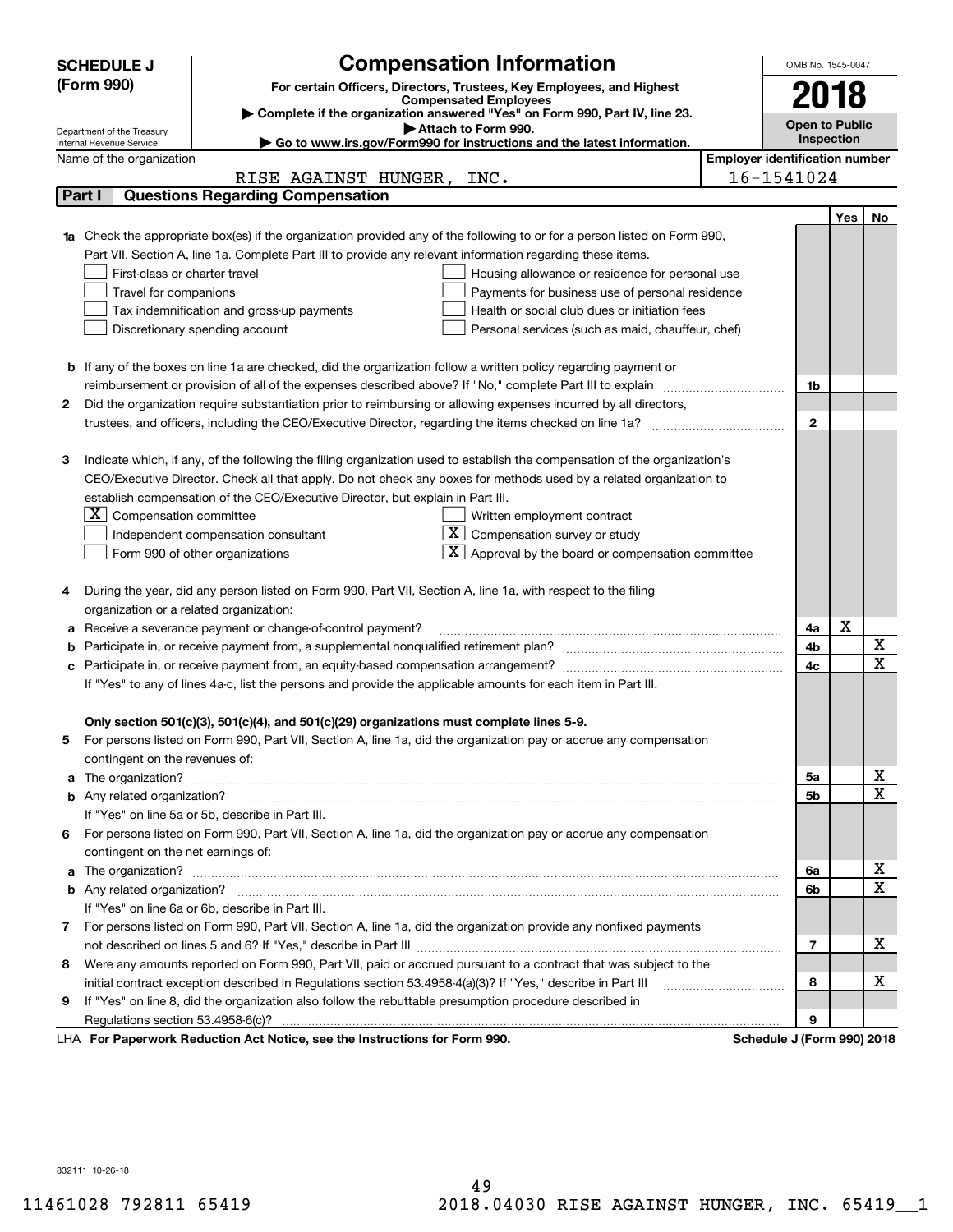16-1541024

# **Part II Officers, Directors, Trustees, Key Employees, and Highest Compensated Employees.**  Schedule J (Form 990) 2018 Page Use duplicate copies if additional space is needed.

For each individual whose compensation must be reported on Schedule J, report compensation from the organization on row (i) and from related organizations, described in the instructions, on row (ii). Do not list any individuals that aren't listed on Form 990, Part VII.

**Note:**  The sum of columns (B)(i)-(iii) for each listed individual must equal the total amount of Form 990, Part VII, Section A, line 1a, applicable column (D) and (E) amounts for that individual.

|                         |      |                          | (B) Breakdown of W-2 and/or 1099-MISC compensation |                                           | (C) Retirement and<br>(D) Nontaxable |                  | (E) Total of columns | (F) Compensation                                           |
|-------------------------|------|--------------------------|----------------------------------------------------|-------------------------------------------|--------------------------------------|------------------|----------------------|------------------------------------------------------------|
| (A) Name and Title      |      | (i) Base<br>compensation | (ii) Bonus &<br>incentive<br>compensation          | (iii) Other<br>reportable<br>compensation | other deferred<br>compensation       | benefits         | $(B)(i)-(D)$         | in column (B)<br>reported as deferred<br>on prior Form 990 |
| (1) RODNEY W BROOKS     | (i)  | 188, 147.                | 0.                                                 | $\overline{0}$ .                          | 4,025.                               | 6,450.           | 198,622.             | 0.                                                         |
| PRESIDENT & CEO         | (ii) | 0.                       | $\overline{0}$ .                                   | $\overline{0}$ .                          | 0.                                   | 0.               | 0.                   | $\overline{0}$ .                                           |
| EDINER OGWANGI<br>(2)   | (i)  | 153,526.                 | $\overline{0}$ .                                   | $\overline{0}$ .                          | 3,094.                               | $\overline{0}$ . | 156,620.             | $\overline{\mathbf{0}}$ .                                  |
| CHIEF IMPACT OFFICER    | (ii) | $\mathbf 0$ .            | $\overline{0}$ .                                   | $\overline{0}$ .                          | 0.                                   | 0.               | 0.                   | $\overline{\mathbf{0}}$ .                                  |
| THOMAS BARBITTA<br>(3)  | (i)  | 145,611.                 | $\overline{0}$ .                                   | $\overline{0}$ .                          | 2,970.                               | 3,450.           | 152,031.             | $\overline{\mathbf{0}}$ .                                  |
| CHIEF MARKETING OFFICER | (ii) | $\overline{0}$ .         | $\overline{0}$ .                                   | $\overline{0}$ .                          | $\overline{0}$ .                     | $\overline{0}$ . | $\overline{0}$ .     | $\overline{0}$ .                                           |
|                         | (i)  |                          |                                                    |                                           |                                      |                  |                      |                                                            |
|                         | (ii) |                          |                                                    |                                           |                                      |                  |                      |                                                            |
|                         | (i)  |                          |                                                    |                                           |                                      |                  |                      |                                                            |
|                         | (ii) |                          |                                                    |                                           |                                      |                  |                      |                                                            |
|                         | (i)  |                          |                                                    |                                           |                                      |                  |                      |                                                            |
|                         | (ii) |                          |                                                    |                                           |                                      |                  |                      |                                                            |
|                         | (i)  |                          |                                                    |                                           |                                      |                  |                      |                                                            |
|                         | (ii) |                          |                                                    |                                           |                                      |                  |                      |                                                            |
|                         | (i)  |                          |                                                    |                                           |                                      |                  |                      |                                                            |
|                         | (ii) |                          |                                                    |                                           |                                      |                  |                      |                                                            |
|                         | (i)  |                          |                                                    |                                           |                                      |                  |                      |                                                            |
|                         | (ii) |                          |                                                    |                                           |                                      |                  |                      |                                                            |
|                         | (i)  |                          |                                                    |                                           |                                      |                  |                      |                                                            |
|                         | (ii) |                          |                                                    |                                           |                                      |                  |                      |                                                            |
|                         | (i)  |                          |                                                    |                                           |                                      |                  |                      |                                                            |
|                         | (ii) |                          |                                                    |                                           |                                      |                  |                      |                                                            |
|                         | (i)  |                          |                                                    |                                           |                                      |                  |                      |                                                            |
|                         | (ii) |                          |                                                    |                                           |                                      |                  |                      |                                                            |
|                         | (i)  |                          |                                                    |                                           |                                      |                  |                      |                                                            |
|                         | (ii) |                          |                                                    |                                           |                                      |                  |                      |                                                            |
|                         | (i)  |                          |                                                    |                                           |                                      |                  |                      |                                                            |
|                         | (ii) |                          |                                                    |                                           |                                      |                  |                      |                                                            |
|                         | (i)  |                          |                                                    |                                           |                                      |                  |                      |                                                            |
|                         | (ii) |                          |                                                    |                                           |                                      |                  |                      |                                                            |
|                         | (i)  |                          |                                                    |                                           |                                      |                  |                      |                                                            |
|                         | (ii) |                          |                                                    |                                           |                                      |                  |                      |                                                            |
|                         |      |                          |                                                    |                                           |                                      |                  |                      |                                                            |

**Schedule J (Form 990) 2018**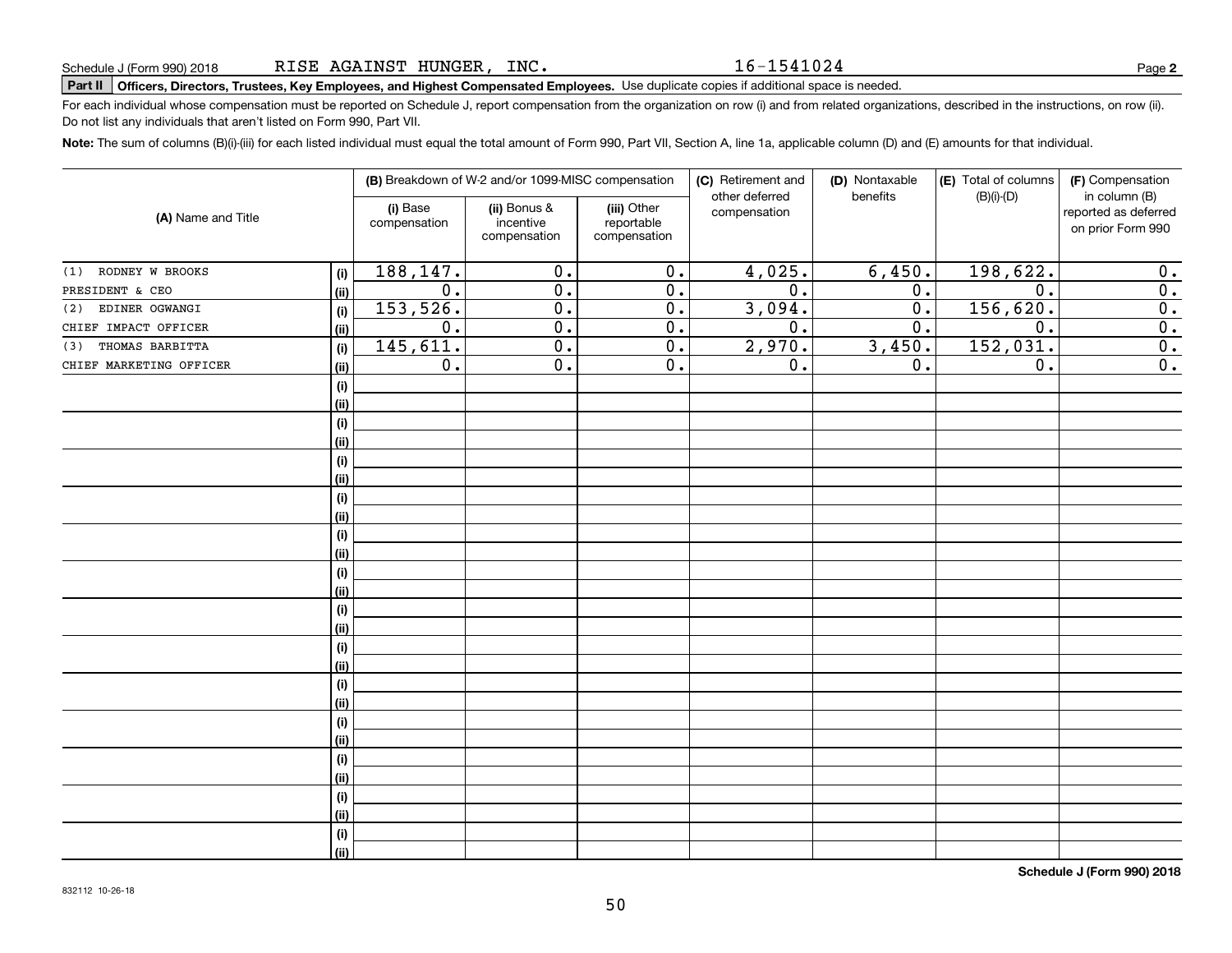## **Part III Supplemental Information**

Schedule J (Form 990) 2018 RISE AGAINST HUNGER, INC.<br>Part III Supplemental Information<br>Provide the information, explanation, or descriptions required for Part I, lines 1a, 1b, 3, 4a, 4b, 4c, 5a, 5b, 6a, 6b, 7, and 8, and f

### PART I, LINE 4A:

ROBERT DIXSON, TERMINATION DATE OF 08/31/18 - SEVERANCE OF \$39,035.25

**Schedule J (Form 990) 2018**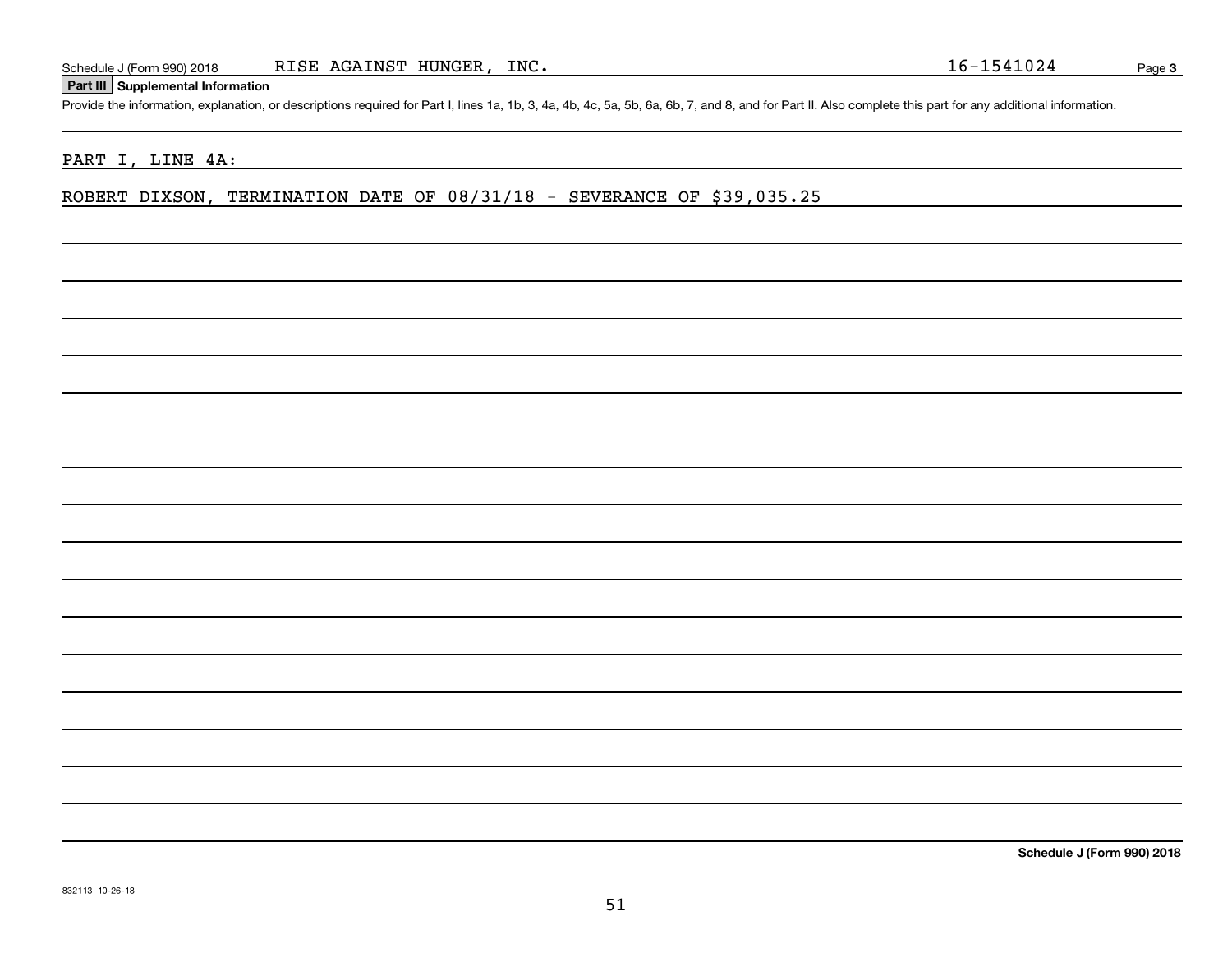### **SCHEDULE M (Form 990)**

# **Noncash Contributions**

OMB No. 1545-0047

| Department of the Treasury |
|----------------------------|
| Internal Revenue Service   |

**Complete if the organizations answered "Yes" on Form 990, Part IV, lines 29 or 30.** <sup>J</sup>**2018 Attach to Form 990.**  $\blacktriangleright$ 

**Open to Public Inspection**

|        | Name of the organization                                                                                                                                                                                                                                                                            |                               |                                      |                                                                                                       |                                                              | <b>Employer identification number</b> |     |    |  |
|--------|-----------------------------------------------------------------------------------------------------------------------------------------------------------------------------------------------------------------------------------------------------------------------------------------------------|-------------------------------|--------------------------------------|-------------------------------------------------------------------------------------------------------|--------------------------------------------------------------|---------------------------------------|-----|----|--|
|        | RISE AGAINST HUNGER, INC.                                                                                                                                                                                                                                                                           |                               |                                      |                                                                                                       | 16-1541024                                                   |                                       |     |    |  |
| Part I | <b>Types of Property</b>                                                                                                                                                                                                                                                                            |                               |                                      |                                                                                                       |                                                              |                                       |     |    |  |
|        |                                                                                                                                                                                                                                                                                                     | (a)<br>Check if<br>applicable | (b)<br>Number of<br>contributions or | (c)<br>Noncash contribution<br>amounts reported on<br>litems contributed Form 990, Part VIII, line 1q | (d)<br>Method of determining<br>noncash contribution amounts |                                       |     |    |  |
| 1      |                                                                                                                                                                                                                                                                                                     |                               |                                      |                                                                                                       |                                                              |                                       |     |    |  |
| 2      |                                                                                                                                                                                                                                                                                                     |                               |                                      |                                                                                                       |                                                              |                                       |     |    |  |
| з      | Art - Fractional interests                                                                                                                                                                                                                                                                          |                               |                                      |                                                                                                       |                                                              |                                       |     |    |  |
| 4      |                                                                                                                                                                                                                                                                                                     |                               |                                      |                                                                                                       |                                                              |                                       |     |    |  |
| 5      | Clothing and household goods                                                                                                                                                                                                                                                                        | $\overline{\mathbf{x}}$       |                                      |                                                                                                       | 121,602. WHOLESALE VALUE                                     |                                       |     |    |  |
| 6      |                                                                                                                                                                                                                                                                                                     |                               |                                      |                                                                                                       |                                                              |                                       |     |    |  |
| 7      |                                                                                                                                                                                                                                                                                                     |                               |                                      |                                                                                                       |                                                              |                                       |     |    |  |
| 8      |                                                                                                                                                                                                                                                                                                     |                               |                                      |                                                                                                       |                                                              |                                       |     |    |  |
| 9      | Securities - Publicly traded                                                                                                                                                                                                                                                                        |                               |                                      |                                                                                                       |                                                              |                                       |     |    |  |
| 10     | Securities - Closely held stock                                                                                                                                                                                                                                                                     |                               |                                      |                                                                                                       |                                                              |                                       |     |    |  |
| 11     | Securities - Partnership, LLC, or                                                                                                                                                                                                                                                                   |                               |                                      |                                                                                                       |                                                              |                                       |     |    |  |
|        | trust interests                                                                                                                                                                                                                                                                                     |                               |                                      |                                                                                                       |                                                              |                                       |     |    |  |
| 12     | Securities - Miscellaneous                                                                                                                                                                                                                                                                          |                               |                                      |                                                                                                       |                                                              |                                       |     |    |  |
| 13     | Qualified conservation contribution -                                                                                                                                                                                                                                                               |                               |                                      |                                                                                                       |                                                              |                                       |     |    |  |
|        | Historic structures                                                                                                                                                                                                                                                                                 |                               |                                      |                                                                                                       |                                                              |                                       |     |    |  |
| 14     | Qualified conservation contribution - Other                                                                                                                                                                                                                                                         |                               |                                      |                                                                                                       |                                                              |                                       |     |    |  |
| 15     |                                                                                                                                                                                                                                                                                                     |                               |                                      |                                                                                                       |                                                              |                                       |     |    |  |
| 16     | Real estate - Commercial                                                                                                                                                                                                                                                                            |                               |                                      |                                                                                                       |                                                              |                                       |     |    |  |
| 17     |                                                                                                                                                                                                                                                                                                     |                               |                                      |                                                                                                       |                                                              |                                       |     |    |  |
| 18     |                                                                                                                                                                                                                                                                                                     |                               |                                      |                                                                                                       |                                                              |                                       |     |    |  |
| 19     |                                                                                                                                                                                                                                                                                                     | $\overline{\mathbf{x}}$       | 9                                    |                                                                                                       | 658,172. WHOLESALE VALUE                                     |                                       |     |    |  |
| 20     | Drugs and medical supplies                                                                                                                                                                                                                                                                          | $\overline{\mathbf{x}}$       | 27                                   |                                                                                                       | 32,934,343. WHOLESALE VALUE                                  |                                       |     |    |  |
| 21     |                                                                                                                                                                                                                                                                                                     |                               |                                      |                                                                                                       |                                                              |                                       |     |    |  |
| 22     |                                                                                                                                                                                                                                                                                                     |                               |                                      |                                                                                                       |                                                              |                                       |     |    |  |
| 23     |                                                                                                                                                                                                                                                                                                     |                               |                                      |                                                                                                       |                                                              |                                       |     |    |  |
| 24     |                                                                                                                                                                                                                                                                                                     |                               |                                      |                                                                                                       |                                                              |                                       |     |    |  |
| 25     | Other $\blacktriangleright$ ( COMPUTER & ED )                                                                                                                                                                                                                                                       | x                             | 5                                    |                                                                                                       | 14,877. WHOLESALE VALUE                                      |                                       |     |    |  |
| 26     | Other $\blacktriangleright$<br>$($ $)$                                                                                                                                                                                                                                                              |                               |                                      |                                                                                                       |                                                              |                                       |     |    |  |
| 27     | Other $\blacktriangleright$                                                                                                                                                                                                                                                                         |                               |                                      |                                                                                                       |                                                              |                                       |     |    |  |
| 28     | Other                                                                                                                                                                                                                                                                                               |                               |                                      |                                                                                                       |                                                              |                                       |     |    |  |
| 29     | Number of Forms 8283 received by the organization during the tax year for contributions                                                                                                                                                                                                             |                               |                                      |                                                                                                       |                                                              |                                       |     |    |  |
|        |                                                                                                                                                                                                                                                                                                     |                               |                                      |                                                                                                       |                                                              |                                       |     |    |  |
|        |                                                                                                                                                                                                                                                                                                     |                               |                                      |                                                                                                       |                                                              |                                       | Yes | No |  |
|        | 30a During the year, did the organization receive by contribution any property reported in Part I, lines 1 through 28, that it                                                                                                                                                                      |                               |                                      |                                                                                                       |                                                              |                                       |     |    |  |
|        | must hold for at least three years from the date of the initial contribution, and which isn't required to be used for                                                                                                                                                                               |                               |                                      |                                                                                                       |                                                              |                                       |     |    |  |
|        |                                                                                                                                                                                                                                                                                                     |                               |                                      |                                                                                                       |                                                              | 30a                                   |     | X  |  |
|        | <b>b</b> If "Yes," describe the arrangement in Part II.                                                                                                                                                                                                                                             |                               |                                      |                                                                                                       |                                                              |                                       |     |    |  |
| 31     | Does the organization have a gift acceptance policy that requires the review of any nonstandard contributions?                                                                                                                                                                                      |                               |                                      |                                                                                                       |                                                              | 31                                    |     | X  |  |
|        |                                                                                                                                                                                                                                                                                                     |                               |                                      |                                                                                                       |                                                              |                                       |     |    |  |
|        |                                                                                                                                                                                                                                                                                                     |                               |                                      |                                                                                                       |                                                              |                                       |     |    |  |
|        |                                                                                                                                                                                                                                                                                                     |                               |                                      |                                                                                                       |                                                              |                                       |     |    |  |
|        | describe in Part II.                                                                                                                                                                                                                                                                                |                               |                                      |                                                                                                       |                                                              |                                       |     |    |  |
| 33     | 32a Does the organization hire or use third parties or related organizations to solicit, process, or sell noncash<br>contributions?<br><b>b</b> If "Yes," describe in Part II.<br>If the organization didn't report an amount in column (c) for a type of property for which column (a) is checked, |                               |                                      |                                                                                                       |                                                              | 32a                                   | х   |    |  |

**For Paperwork Reduction Act Notice, see the Instructions for Form 990. Schedule M (Form 990) 2018** LHA

832141 10-18-18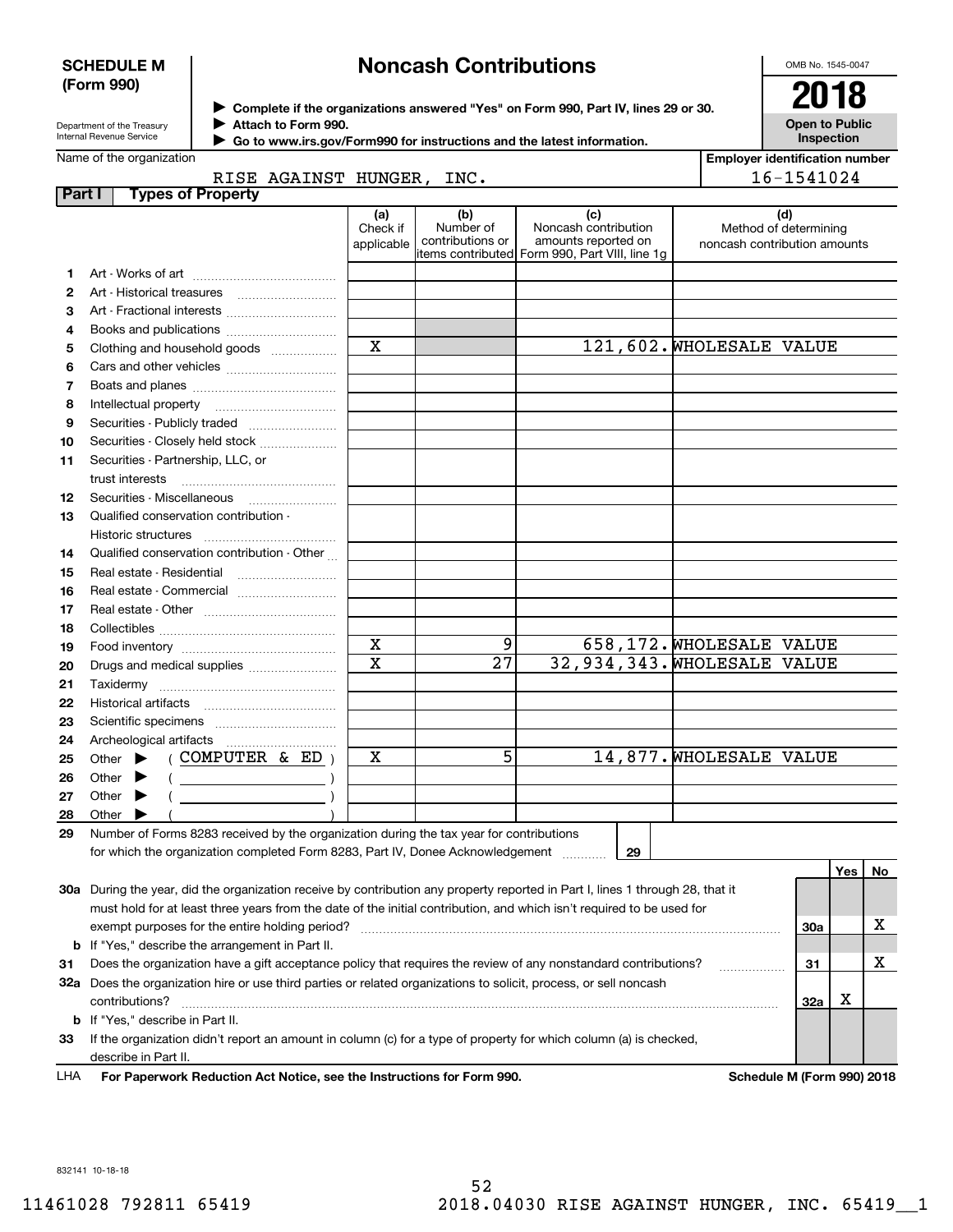Part II | Supplemental Information. Provide the information required by Part I, lines 30b, 32b, and 33, and whether the organization is reporting in Part I, column (b), the number of contributions, the number of items received, or a combination of both. Also complete this part for any additional information.

SCHEDULE M, LINE 32B:

RISE AGAINST HUNGER DOES HAVE A VEHICLE DONATION PROGRAM WHICH IS

HANDLED BY A NON-PROFIT OUTSIDE COMPANY CALLED CHARITABLE AUTO

RESOURCES, INC. (CARS, INC.). THEIR ADDRESS IS 4669 MURPHY CANYON ROAD

#100, SAN DIEGO, CA 92123. THE PHONE NUMBER IS (877) 537-5277. NO

VEHICLE DONATIONS WERE RECEIVED IN 2018.

**Schedule M (Form 990) 2018**

832142 10-18-18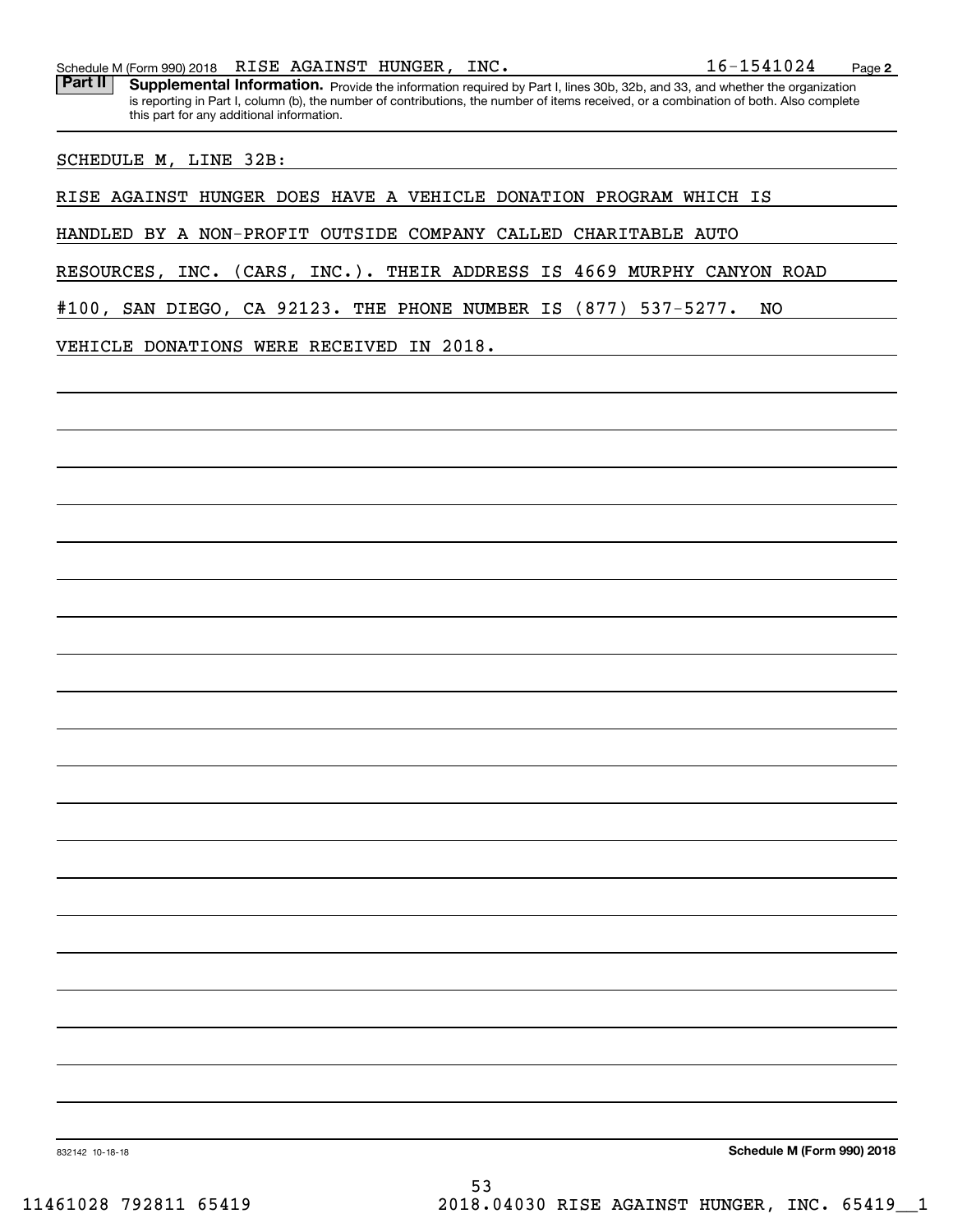**(Form 990 or 990-EZ)**

Department of the Treasury Internal Revenue Service Name of the organization

**Complete to provide information for responses to specific questions on Form 990 or 990-EZ or to provide any additional information. | Attach to Form 990 or 990-EZ. | Go to www.irs.gov/Form990 for the latest information. SCHEDULE O Supplemental Information to Form 990 or 990-EZ**



RISE AGAINST HUNGER, INC. 16-1541024

FORM 990, PART I, LINE 1, DESCRIPTION OF ORGANIZATION MISSION:

BY A VISION OF A WORLD WITHOUT HUNGER AND A MISSION TO END HUNGER IN

OUR LIFETIME. RISE AGAINST HUNGER DISTRIBUTES FOOD AND OTHER

LIFE-CHANGING AID TO THE WORLD'S MOST VULNERABLE, AND WORKS TO CREATE A

GLOBAL COMMITMENT TO MOBILIZE THE NECESSARY RESOURCES. THE ORGANIZATION

ACCOMPLISHES ITS MISSION BY DISTRIBUTING NUTRITIOUS MEALS TO RECIPIENTS

AROUND THE GLOBE. THE ORGANIZATION MOBILIZES VOLUNTEERS WORLDWIDE IN

THE MOVEMENT TO END HUNGER THROUGH ITS HANDS-ON MEAL PACKAGING PROGRAM.

ALONG WITH MEALS, THE ORGANIZATION PROCURES AND DONATES IN-KIND AID

THAT IS DISTRIBUTED TO THOSE IN NEED, AND PROVIDES FUNDING AND

TECHNICAL SUPPORT FOR PROJECTS THAT SUPPORT SUSTAINABLE COMMUNITY

DEVELOPMENT AND BUILD CAPACITY AMONG PARTNER ORGANIZATIONS.

FORM 990, PART III, LINE 1, DESCRIPTION OF ORGANIZATION MISSION:

VULNERABLE, AND WORKS TO CREATE A GLOBAL COMMITMENT TO MOBILIZE THE

NECESSARY RESOURCES. RISE AGAINST HUNGER UTILIZES MULTIPLE PLATFORMS

FOR ENGAGING KEY STAKEHOLDERS TO ACHIEVE ITS MISSION AND VISION FOR A

WORLD WITHOUT HUNGER. THE ORGANIZATION'S POPULAR COMMUNITY-SUPPORTED

MEAL PACKAGING EVENTS ARE IDEAL FOR CORPORATE SOCIAL RESPONSIBILITY OR

VOLUNTEER SERVICE PROJECTS FOR COMMUNITY LEADERS AND VOLUNTEERS FROM

LOCAL CORPORATIONS, FAITH CONGREGATIONS, SCHOOLS, COLLEGES AND

UNIVERSITIES AND CIVIC ORGANIZATIONS WHO PACKAGE HIGH-PROTEIN, HIGHLY

NUTRITIOUS MEALS.

FORM 990, PART III, LINE 2, NEW PROGRAM SERVICES:

THE ORGANIZATION HAS A GROWING PORTFOLIO OF PROGRAMS AIMED AT

832211 10-10-18 LHA For Paperwork Reduction Act Notice, see the Instructions for Form 990 or 990-EZ. Schedule O (Form 990 or 990-EZ) (2018)

54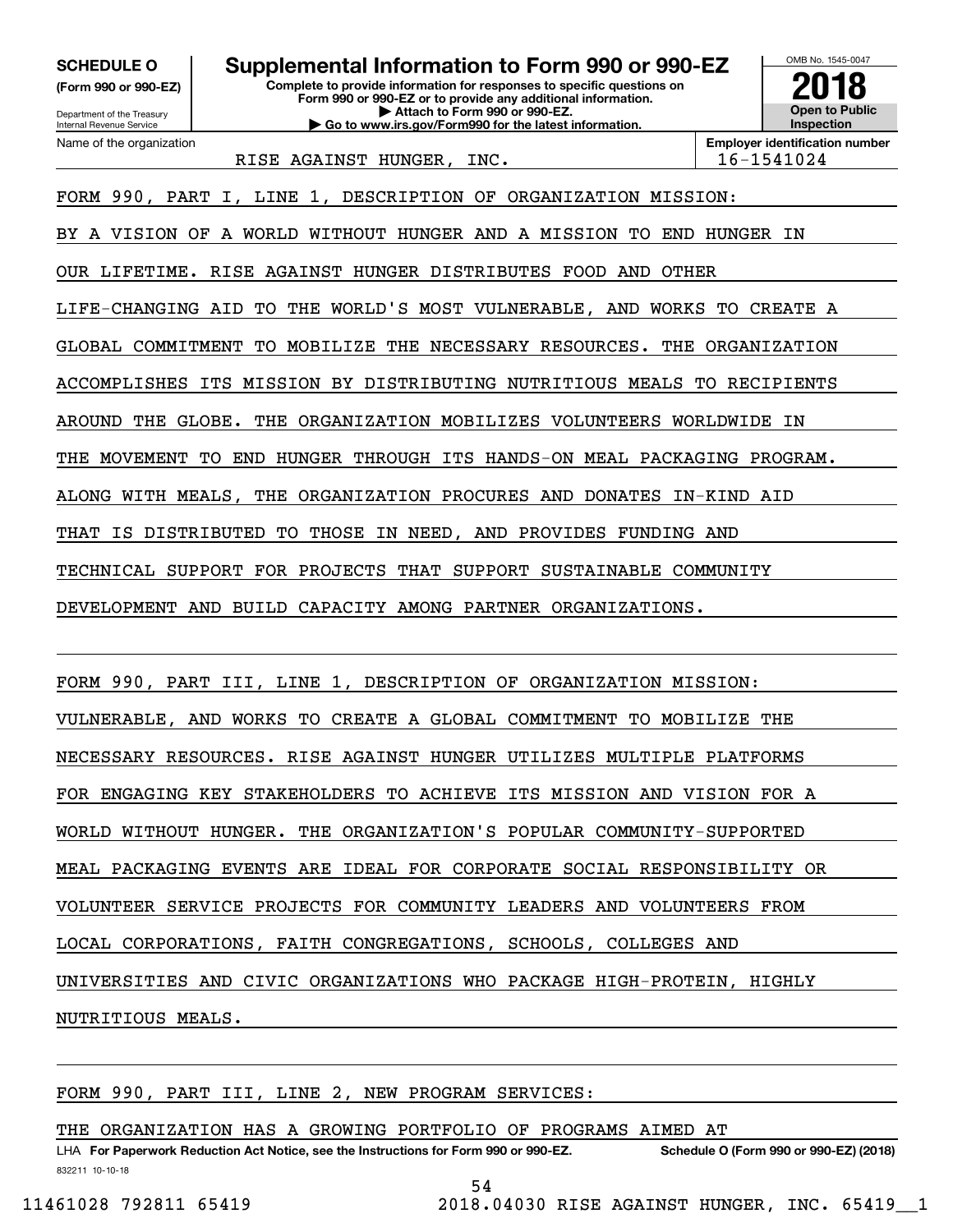| Schedule O (Form 990 or 990-EZ) (2018)                                           | Page 2                                              |
|----------------------------------------------------------------------------------|-----------------------------------------------------|
| Name of the organization<br>RISE AGAINST HUNGER,<br>INC.                         | <b>Employer identification number</b><br>16-1541024 |
| ELIMINATING CHRONIC HUNGER AND MALNUTRITION THROUGH SUSTAINABLE                  |                                                     |
| COMMUNITY DEVELOPMENT AND LIVELIHOOD SUPPORT<br>IN ORDER TO BUILD                |                                                     |
| RESILIENCE AGAINST FOOD<br>INSECURITY.<br>THE<br>ORGANIZATION UNDERSTANDS THAT   |                                                     |
| SECURITY IS ACHIEVED<br>THROUGH A COMPLEX AND DYNAMIC SET<br><b>FOOD</b>         | ОF                                                  |
| CONDITIONS, AND SUSTAINABLY ENDING HUNGER MEANS ELIMINATING                      | CHRONIC                                             |
| UNDERNUTRITION WHILE POSITIONING VULNERABLE COMMUNITIES FOR RESILIENCE           |                                                     |
| FROM SHOCKS AND<br>SLOW ONSET STRESSESS. THE ORGANIZATION PROGRAMS WORK TO       |                                                     |
| THESE<br>OVERARCHING GOALS: 1)<br>VULNERABLE POPULATIONS HAVE<br>ACHIEVE         | THE                                                 |
| TO BE FOOD<br>SECURE,<br>2) FOOD SYSTEMS ARE EOUITABLE AND RESILIENT<br>CAPACITY |                                                     |
| 3)<br>AND<br>ENABLING POLICY ENVIRONMENT PROMOTES FOOD SECURITY.<br>AND          |                                                     |
| TRANSLATING THESE GOALS INTO A PRACTICAL FORMAT,<br>THE ORGANIZATION             |                                                     |
| DEVELOPED A FOUR PILLAR APPROACH TO ENDING HUNGER                                | THROUGH A PATHWAYS<br>TО                            |
| ENDING HUNGER LENSE.<br>THE FOUR PILLARS<br>NOURISHING LIVES, EMPOWERING         |                                                     |
| COMMUNITIES, RESPONDING TO EMERGENCIES AND GROWING THE                           | MOVEMENT<br>ALL                                     |
| WORK HAND-IN-HAND TO DELIVER A WORLD WITHOUT HUNGER BY 2030.                     |                                                     |
|                                                                                  |                                                     |
| FORM 990, PART III, LINE 4A, PROGRAM SERVICE ACCOMPLISHMENTS:                    |                                                     |
| ARE PROVIDED IN SCHOOLS BOLSTERING ENROLLMENT AND ATTENDANCE OF                  |                                                     |
| STUDENTS AND IN COMMUNITY EMPOWERMENT PROGRAMS TO OFFSET PRODUCTIVE              |                                                     |
| TIME LOST WHILE ATTENDING TRAINING SESSIONS. MEALS DISTRIBUTED IN                |                                                     |
| HOSPITALS AND CLINICS MAY SUPPORT PATIENTS' NUTRITIONAL NEEDS AND                |                                                     |
| COMPLEMENT THEIR TREATMENT. IN 2018, THE NOURISHING LIVES PORTFOLIO              |                                                     |
| MANAGED PROJECTS AND PARTNERSHIPS TO BUILD MORE EFFICIENT AND                    |                                                     |
| SUSTAINABLE IMPACT. WORLDWIDE, 477,395 PEOPLE WERE SERVED THROUGH                |                                                     |

ACTIVITIES OF THIS PORTFOLIO, WITH THE ORGANIZATION FOOD ASSISTANCE

DISTRIBUTED IN 22 COUNTRIES.OVERALL, IN SUPPORTING TRANSFORMATIONAL

DEVELOPMENT, AROUND 35.2% OF BENEFICIARIES RECEIVED THE ORGANIZATION

832212 10-10-18 **Schedule O (Form 990 or 990-EZ) (2018)** FOOD ASSISTANCE IN SCHOOL SETTINGS, FOLLOWED BY 23.5% IN GENERAL

55

11461028 792811 65419 2018.04030 RISE AGAINST HUNGER, INC. 65419\_\_1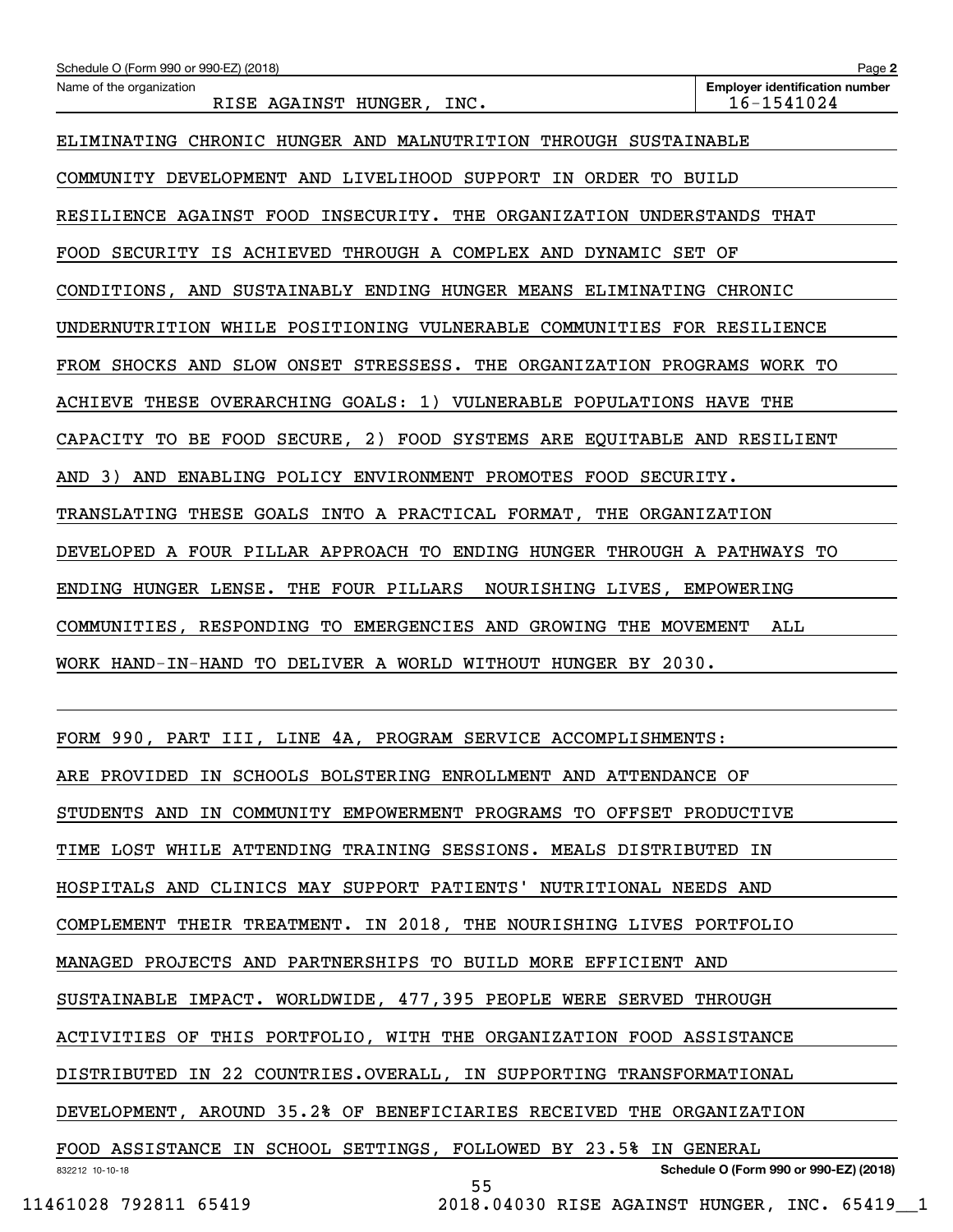| Schedule O (Form 990 or 990-EZ) (2018)                                   | Page 2                                              |  |  |  |
|--------------------------------------------------------------------------|-----------------------------------------------------|--|--|--|
| Name of the organization<br>RISE AGAINST HUNGER, INC.                    | <b>Employer identification number</b><br>16-1541024 |  |  |  |
| FEEDING AND 16.6% PROGRAMS EMPHASIZING MATERNAL HEALTH. THE REMAINING    |                                                     |  |  |  |
| BENEFICIARIES WERE PRIMARILY REACHED THROUGH MEDICAL, CHILD AND YOUTH    |                                                     |  |  |  |
| DEVELOPMENT, COMMUNITY EMPOWERMENT AND VOCATIONAL SKILLS TRAINING        |                                                     |  |  |  |
| PROGRAMS. IN THE NOURISHING LIVES PORTFOLIO, THE ORGANIZATION MEALS ARE  |                                                     |  |  |  |
| DISTRIBUTED TO 56.03 % MALES AND 43.97% FEMALES, WITH 70.7% OF THE FOOD  |                                                     |  |  |  |
| ASSISTANCE USED BY YOUTH AND YOUNG ADULTS. IT'S ALSO IMPORTANT TO        |                                                     |  |  |  |
| HIGHLIGHT THAT 12% OF BENEFICIARIES CONSUMING THE ORGANIZATION FOOD      |                                                     |  |  |  |
| ASSISTANCE ARE CHILDREN UNDER THE AGE OF 5, WITH THIS LIFE STAGE BEING   |                                                     |  |  |  |
| EXTREMELY CRITICAL FOR HOLISTIC DEVELOPMENT AND GROWTH. AS THE           |                                                     |  |  |  |
| ORGANIZATION ALIGNS WITH U.N. SUSTAINABLE DEVELOPMENT GOAL #2 TARGETS    |                                                     |  |  |  |
| INDICATORS, WHICH SPECIFICALLY ADDRESSES ENDING MALNOURISHMENT IN<br>AND |                                                     |  |  |  |
| CHILDREN UNDER 5 YEARS OF AGE, IT IS IMPERATIVE THAT WE CONTINUE TO      |                                                     |  |  |  |
| FOCUS ON REACHING THIS CRUCIAL AGE GROUP.                                |                                                     |  |  |  |
|                                                                          |                                                     |  |  |  |
| FORM 990, PART III, LINE 4B, PROGRAM SERVICE ACCOMPLISHMENTS:            |                                                     |  |  |  |
| NOT GROW THEIR OWN FOOD, INCOME IS A KEY DETERMINANT IN ACQUIRING        |                                                     |  |  |  |

ADEQUATE NUTRITION. THROUGH BUSINESS TRAINING, WE HELP INDIVIDUALS

INCREASE THEIR EARNING POTENTIAL AND THUS THEIR CONSISTENT ACCESS TO

FOOD. IN 2018, OUR OBJECTIVES WERE TO BOLSTER LONG-TERM SUSTAINABILITY

PROJECTS THROUGH EFFICIENT USE OF RESOURCES, STRATEGICALLY STEWARDING

PARTNERSHIPS AND FUNDS TO STRENGTHEN STRATEGY FORMULATION AND

DECISION-MAKING. THE ORGANIZATION'S COMMITMENT TO TACKLE COMPLEX,

UNDERLYING ISSUES THAT GIVE RISE TO HUNGER AND FOOD INSECURITY WAS

ATTESTED THROUGH SEVEN ON-THE-GROUND PROJECTS IN BURKINA FASO,

CAMBODIA, HAITI, INDIA, KENYA, NICARAGUA AND VIETNAM. THROUGH THESE

INITIATIVES, 1,422 INDIVIDUALS RECEIVED DIRECT SUPPORT, WHICH CASCADED

TO 7,110 INDIRECT BENEFICIARIES, SUCH AS FAMILY MEMBERS WHO BENEFITED

832212 10-10-18 **Schedule O (Form 990 or 990-EZ) (2018)** FROM THE INCREASED FOOD PRODUCTION AND INCOME GENERATED. THE EMPOWERING 56

```
 11461028 792811 65419 2018.04030 RISE AGAINST HUNGER, INC. 65419__1
```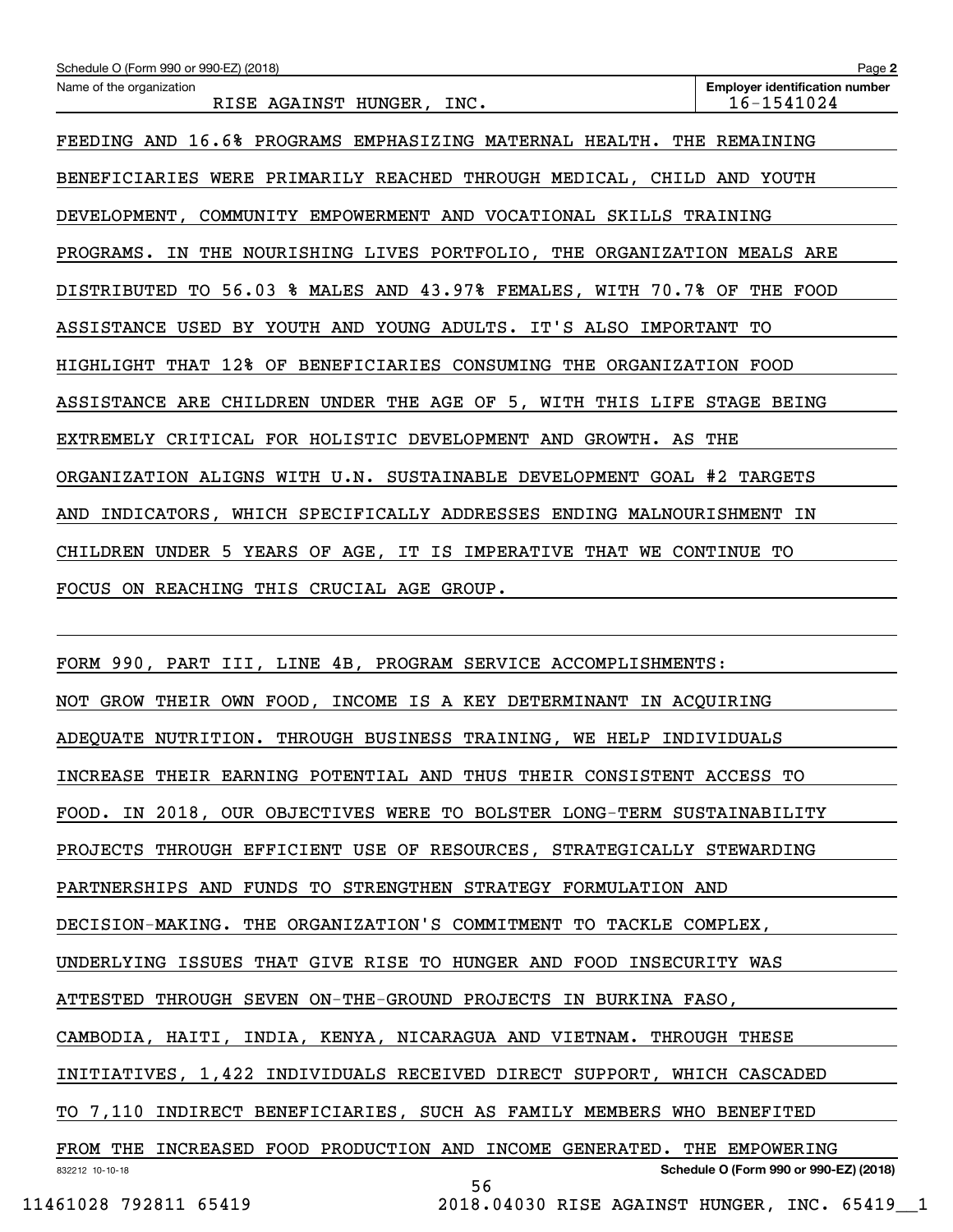| Schedule O (Form 990 or 990-EZ) (2018)                                   | Page 2                                              |
|--------------------------------------------------------------------------|-----------------------------------------------------|
| Name of the organization<br>RISE AGAINST HUNGER, INC.                    | <b>Employer identification number</b><br>16-1541024 |
| COMMUNITIES PROJECTS FOCUS ON SEVERAL OVERARCHING THEMES AIMED FOR       |                                                     |
| GREATER IMPACT: INCREASED FOOD PRODUCTION, SKILLS TRAINING, ACCESS TO    |                                                     |
| WATER, BUSINESS FINANCING, NUTRITION TRAINING, CLIMATE CHANGE            |                                                     |
| ADAPTATION AND INCREASED INCOMES. OVERALL, THE SUPPORT FROM THE          |                                                     |
| ORGANIZATION FOR PROJECTS WITH WORK TOWARDS ADDRESSING THESE COMPLEX     |                                                     |
| ISSUES DIRECTLY AFFECTING FOOD INSECURITY AND HUNGER HAS HAD AN          |                                                     |
| EXPONENTIAL GROWTH SINCE INCEPTION OF OUR PATHWAYS TO END HUNGER IN      |                                                     |
| 2016<br>REFLECTING THE CHANGING NATURE AND UNDERSTANDING OF FOOD         |                                                     |
| SECURITY.                                                                |                                                     |
|                                                                          |                                                     |
| FORM 990, PART III, LINE 4C, PROGRAM SERVICE ACCOMPLISHMENTS:            |                                                     |
| ORGANIZATION HAVE BEEN CONCENTRATED IN RESPONDING TO SUDDEN ONSET        |                                                     |
| DISASTERS SUCH AS FLASH FLOODS, HURRICANES AND EARTHQUAKES, AND          |                                                     |
| RESPONDING TO SLOW-ONSET DISASTERS OR EMERGENCIES DEFINED BY THEIR       |                                                     |
| GRADUAL TRAJECTORY, OFTEN BASED ON A CONFLUENCE OF DIFFERENT EVENTS, BY  |                                                     |
| RESPONDING TO PROTRACTED CRISIS OR COMPLEX EMERGENCIES DEFINED BY A      |                                                     |
| SIGNIFICANT PROPORTION OF THE POPULATION BEING ACUTELY VULNERABLE TO     |                                                     |
| DEATH, DISEASE AND DISRUPTION OF LIVELIHOODS OVER A PROLONGED PERIOD OF  |                                                     |
| TIME. TO BETTER PREPARE TO EFFECTIVELY RESPOND TO MOMENTS OF CRISIS, THE |                                                     |
| ORGANIZATION INITIATED PROJECTS TO READY ITSELF FOR AND REDUCE THE       |                                                     |
| LENGTH OF TIME IN RESPONDING AN EMERGENCIES BY PREPOSITIONING SUPPLIES   |                                                     |
| AND INITIATING STRATEGIC PARTNERSHIPS WITH LIKE-MINDED ORGANIZATIONS.    |                                                     |
| IN 2018, THE ORGANIZATION REACHED 133,238 PEOPLE EXPERIENCING            |                                                     |
| HUMANITARIAN CRISIS IN 14 COUNTRIES. WE PROVIDED \$4.2 MILLION IN CRISIS |                                                     |
| RELIEF ASSISTANCE IN THE FORM OF THE ORGANIZATION MEALS, CASH GRANTS,    |                                                     |
| GIFTS IN KIND AND SUPPORT FOR TRANSPORT, SHIPPING AND HANDLING,          |                                                     |
| PROVIDING LIFE-SAVING ASSISTANCE IN COLLABORATION WITH 10 PARTNERS AND   |                                                     |
| THE ORGANIZATION CONFEDERATION MEMBER LOCATIONS.                         |                                                     |
| 832212 10-10-18<br>57                                                    | Schedule O (Form 990 or 990-EZ) (2018)              |

11461028 792811 65419 2018.04030 RISE AGAINST HUNGER, INC. 65419\_\_1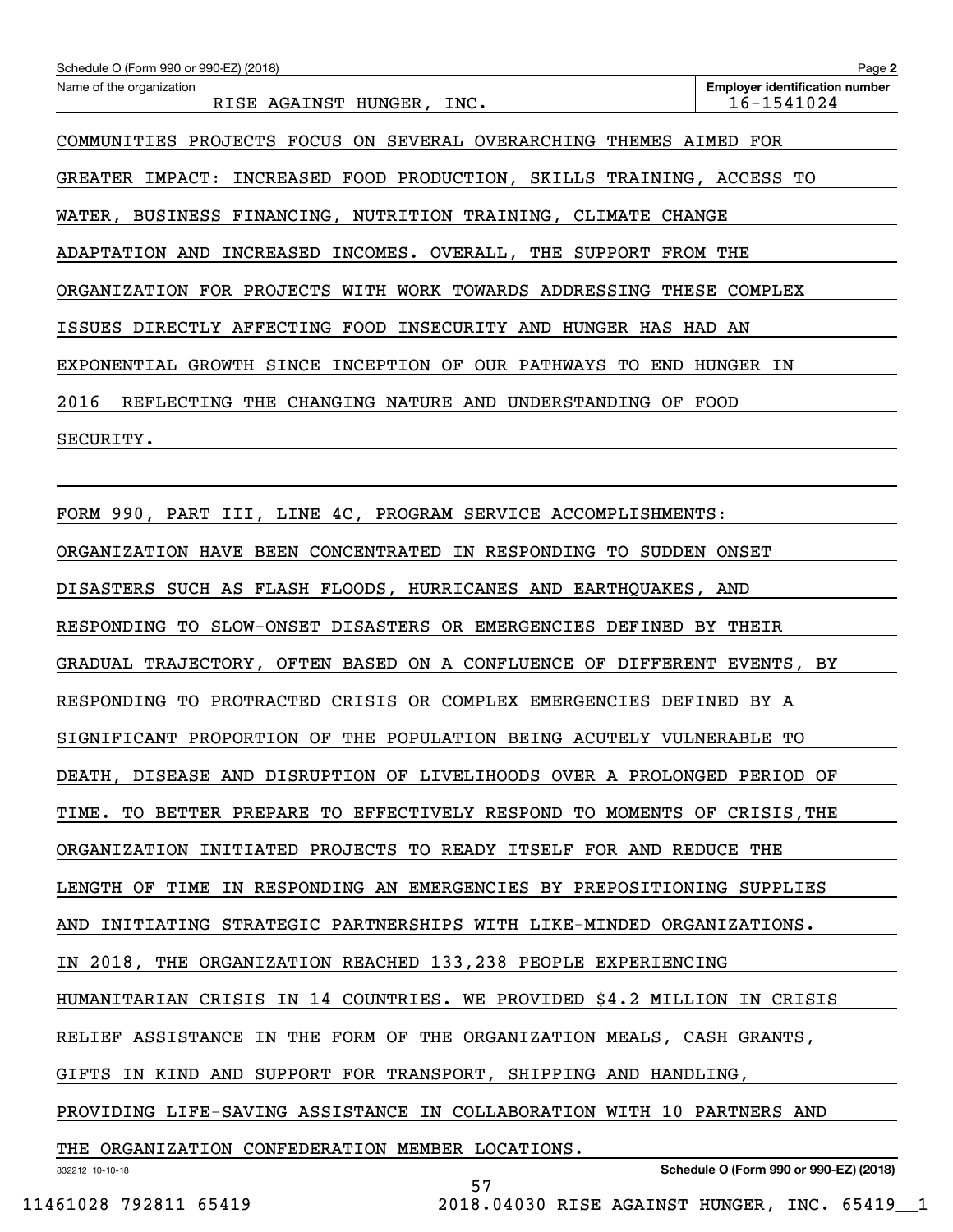FORM 990, PART III, LINE 4D, OTHER PROGRAM SERVICES: THE ORGANIZATION ENGAGED 430,000 PEOPLE AROUND THE WORLD TO END HUNGER THROUGH ITS EXPANDING MEAL-PACKAGING PROGRAM, ENABLING PEOPLE WHO WANT TO MAKE A DIFFERENCE TO ENGAGE IN HANDS-ON SERVICE, AS WELL AS TO TO USE THEIR VOICES TO SUPPORT OUR ADVOCACY ACTIVITIES. THE ORGANIZATION HAS ENGAGED PEOPLE AROUND THE WORLD TO END HUNGER THROUGH THE FORMATION OF INDEPENDENT NON-GOVERNMENTAL ORGANIZATION ("NGO") AFFILIATES. IN 2018, THE ORGANIZATION HAD AFFILIATE MEMBERS IN SOUTH AFRICA, ITALY, THE PHILIPPINES, MALAYSIA AND INDIA. ORGANIZATION AFFILIATES HAVE ACCESS TO THE ORGANIZATION KNOWHOW, BRANDING, AND OPERATIONAL SUPPORT. IN 2018, THE ORGANIZATION CONTINUED TO BOLSTER THE THREE OVERARCHING PRIORITIES NAMELY; A) CREATE ACCESS TO EARLY CHILDHOOD NUTRITION FOR ALL; B) ESTABLISH SUSTAINABLE FOOD PRODUCTION SYSTEMS AND RESILIENT AGRICULTURAL PRACTICES AND; C) SECURE ADEQUATE RESOURCES FOR FOOD SECURITY AROUND THE WORLD. WHILE THE ORGANIZATION SERVES AN INCREDIBLE NUMBER OF PEOPLE EACH YEAR, THE GLOBAL NEED IS FAR GREATER THAN THOSE WE CAN REACH THROUGH OUR PROGRAMS ALONE. THE NEED IS GREAT, AND THE ORGANIZATION ACKNOWLEDGES THAT BY RAISING OUR COLLECTIVE VOICES, WE CAN TOUCH MORE LIVES, INCREASE OUR IMPACT AND ULTIMATELY END HUNGER BY 2030.

EXPENSES \$ 18,751,500. INCLUDING GRANTS OF \$ 2,521,971. REVENUE \$ 0.

FORM 990, PART VI, SECTION B, LINE 11B: THE MANAGEMENT AND GOVERNING BODY OF RISE AGAINST HUNGER ARE PROVIDED A DRAFT COPY OF FORM 990 TO REVIEW PRIOR TO ITS SUBMISSION. AFTER A WEEKS TIME, IF NO CHANGES ARE SUGGESTED IT IS ASSUMED TO BE READ AND ACCEPTED.

58

832212 10-10-18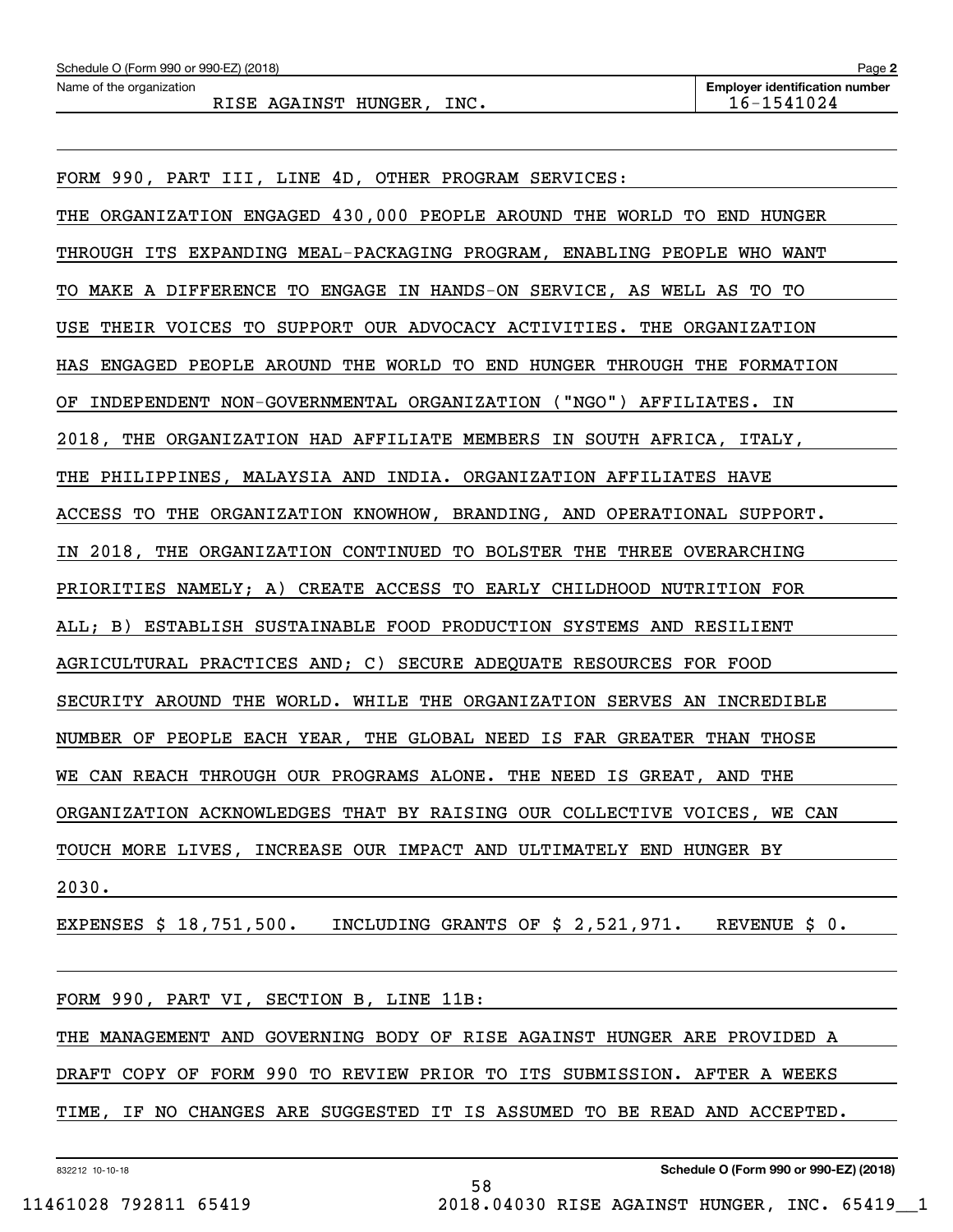| Schedule O (Form 990 or 990-EZ) (2018)                                                  | Page 2                                              |
|-----------------------------------------------------------------------------------------|-----------------------------------------------------|
| Name of the organization<br>RISE AGAINST HUNGER, INC.                                   | <b>Employer identification number</b><br>16-1541024 |
| FORM 990, PART VI,<br>SECTION<br>B, LINE<br>12C:                                        |                                                     |
| REQUIRES THAT ANY POTENTIAL<br>CONFLICT<br>AGAINST<br>HUNGER<br>(RAH)<br>RISE           | OF<br>INTEREST                                      |
| AND ON A TIMELY BASIS,<br>TO THE BOARD<br>OF<br>DISCLOSED<br>FULLY,<br>BE.              | DIRECTORS. RAH                                      |
| TIMELY<br>DISCLOSURE<br>POTENTIAL<br>CONFLICTS<br>INTEREST<br>OF<br>OF<br>VIEWS         | <b>NECESSARY</b><br>TО                              |
| THAT RAH'S RESOURCES ARE USED<br>IN<br>THE<br>MOST<br><b>ENSURE</b><br>JUDICIOUS        | MANNER<br>THAT<br>AND                               |
| GOALS<br>OF<br>RAH ARE<br>NOT<br>COMPROMISED<br>IN ANY WAY. RAH DIRECTORS<br>THE        | AND<br>STAFF                                        |
| CONFLICTS<br>INTEREST AND<br>MUST AVOID<br>ALL<br>OF<br>THE<br>APPEARANCE<br>OF         | CONFLICT<br>OF                                      |
| RAH'S<br><b>INTERESTS</b><br><b>ENSURE</b><br>INTEGRITY. SPECIFIC<br>CONDITIONS<br>TО   | FOR<br>CONFLICTS<br>OF                              |
| OR.<br>POTENTIAL<br>CONFLICTS<br>INTEREST<br>WILL<br>BE<br>IDENTIFIED<br>INTEREST<br>OF | ΙN<br>THE<br><b>BOARD</b>                           |
| STAFF<br>INTEREST<br>AND<br>CONFLICT<br>ΟF<br>POLICY.                                   |                                                     |

FORM 990, PART VI, SECTION B, LINE 15:

THE BOARD OF DIRECTORS OF RISE AGAINST HUNGER AND MORE SPECIFICALLY THE EXECUTIVE COMMITTEE COMPLETES A PERFORMANCE REVIEW ANNUALLY TO DETERMINE PERFORMANCE BASED COMPENSATION OF THE PRESIDENT AND THE CEO OF RISE AGAINST HUNGER.

FORM 990, PART VI, LINE 17, LIST OF STATES RECEIVING COPY OF FORM 990: AL,AZ,AR,CA,CT,DE,DC,FL,GA,HI,ID,IL,IA,IN,KS,KY,LA,ME,MD,MA,MI,MN,MS,NV,MT NE,NC,NH,NJ,NM,NY,ND,OH,OK,OR,PA,RI,SC,SD,TN,TX,UT,VT,VA,WA,WV,WI,WY

FORM 990, PART VI, SECTION C, LINE 19:

RISE AGAINST HUNGER MAKES ITS GOVERNING DOCUMENTS, CONFLICT OF INTEREST

POLICY, FORM 990, AND ANNUAL REPORT AVAILABLE UPON REQUEST. MANY OF THESE

59

DOCUMENTS ARE ALSO AVAILABLE ON ITS WEBSITE.

FORM 990, PART IX, LINE 24E, ALL OTHER FUNCTIONAL EXPENSES:

DUES & SUBSCRIPTIONS:

832212 10-10-18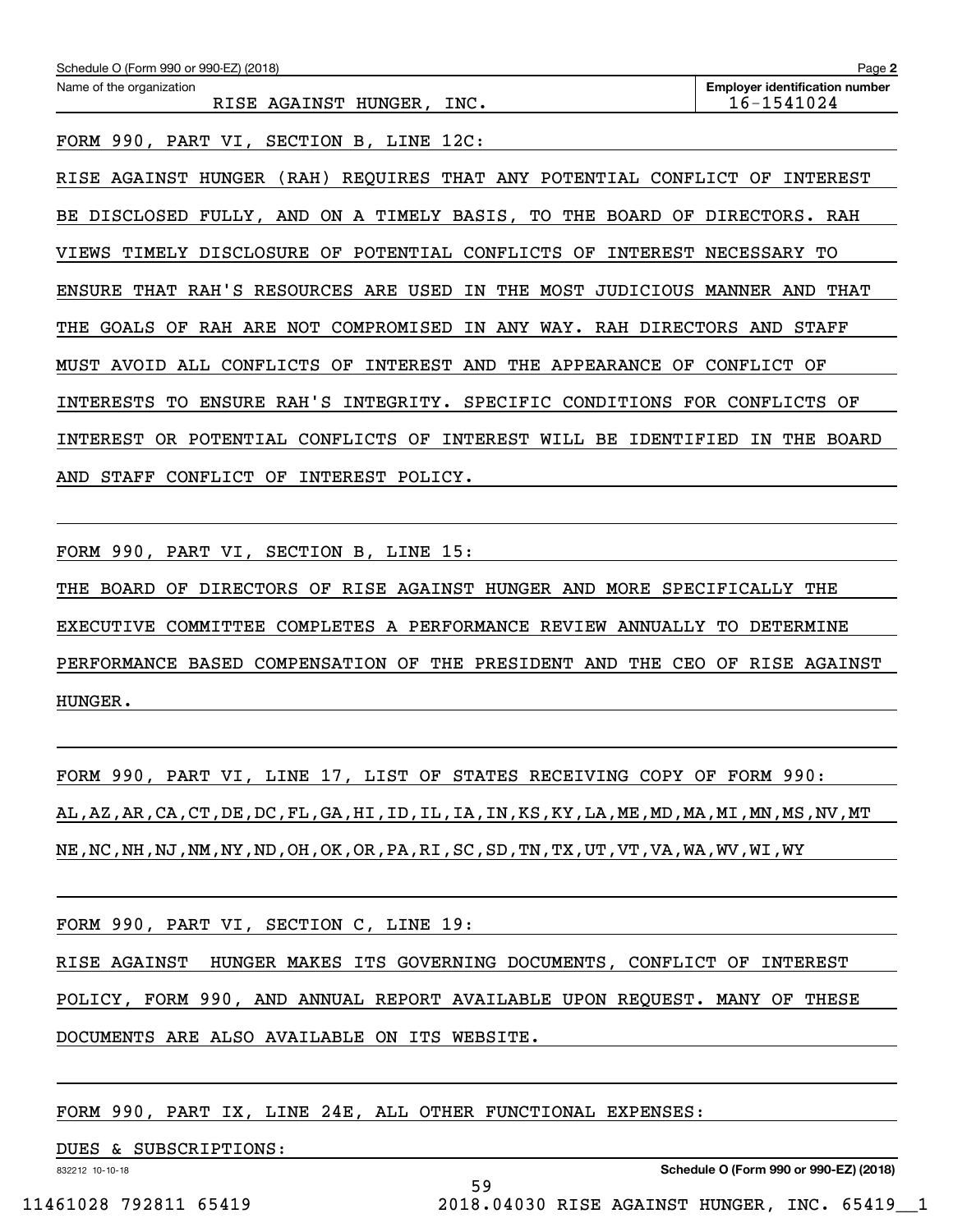| Schedule O (Form 990 or 990-EZ) (2018)                               | Page 2                                              |
|----------------------------------------------------------------------|-----------------------------------------------------|
| Name of the organization<br>RISE AGAINST HUNGER, INC.                | <b>Employer identification number</b><br>16-1541024 |
| PROGRAM SERVICE EXPENSES                                             | 20,469.                                             |
| MANAGEMENT AND GENERAL EXPENSES                                      | 47,999.                                             |
| FUNDRAISING EXPENSES                                                 | 2,116.                                              |
| TOTAL EXPENSES                                                       | 70,584.                                             |
| POSTAGE:                                                             |                                                     |
| PROGRAM SERVICE EXPENSES                                             | 27,170.                                             |
| MANAGEMENT AND GENERAL EXPENSES                                      | 26, 129.                                            |
| FUNDRAISING EXPENSES                                                 | 5,666.                                              |
| TOTAL EXPENSES                                                       | 58,965.                                             |
|                                                                      |                                                     |
| TELEPHONE & INTERNET:                                                |                                                     |
| PROGRAM SERVICE EXPENSES                                             | 0.                                                  |
| MANAGEMENT AND GENERAL EXPENSES                                      | 22, 270.                                            |
| FUNDRAISING EXPENSES                                                 | 0.                                                  |
| TOTAL EXPENSES                                                       | 22, 270.                                            |
| LICENSES & PERMITS:                                                  |                                                     |
| PROGRAM SERVICE EXPENSES                                             | 3,649.                                              |
| MANAGEMENT AND GENERAL EXPENSES                                      | 505.                                                |
| FUNDRAISING EXPENSES                                                 | 0.                                                  |
| TOTAL EXPENSES                                                       | 4,154.                                              |
| TOTAL OTHER EXPENSES ON FORM 990, PART IX, LINE 24E, COL A 155, 973. |                                                     |
| FORM 990, PART XII, LINE 2C:                                         |                                                     |
| RISE AGAINST HUNGER DID NOT CHANGE ITS AUDIT OVERSIGHT OR SELECTION  |                                                     |
| PROCESS DURING THE YEAR.                                             |                                                     |
|                                                                      |                                                     |

832212 10-10-18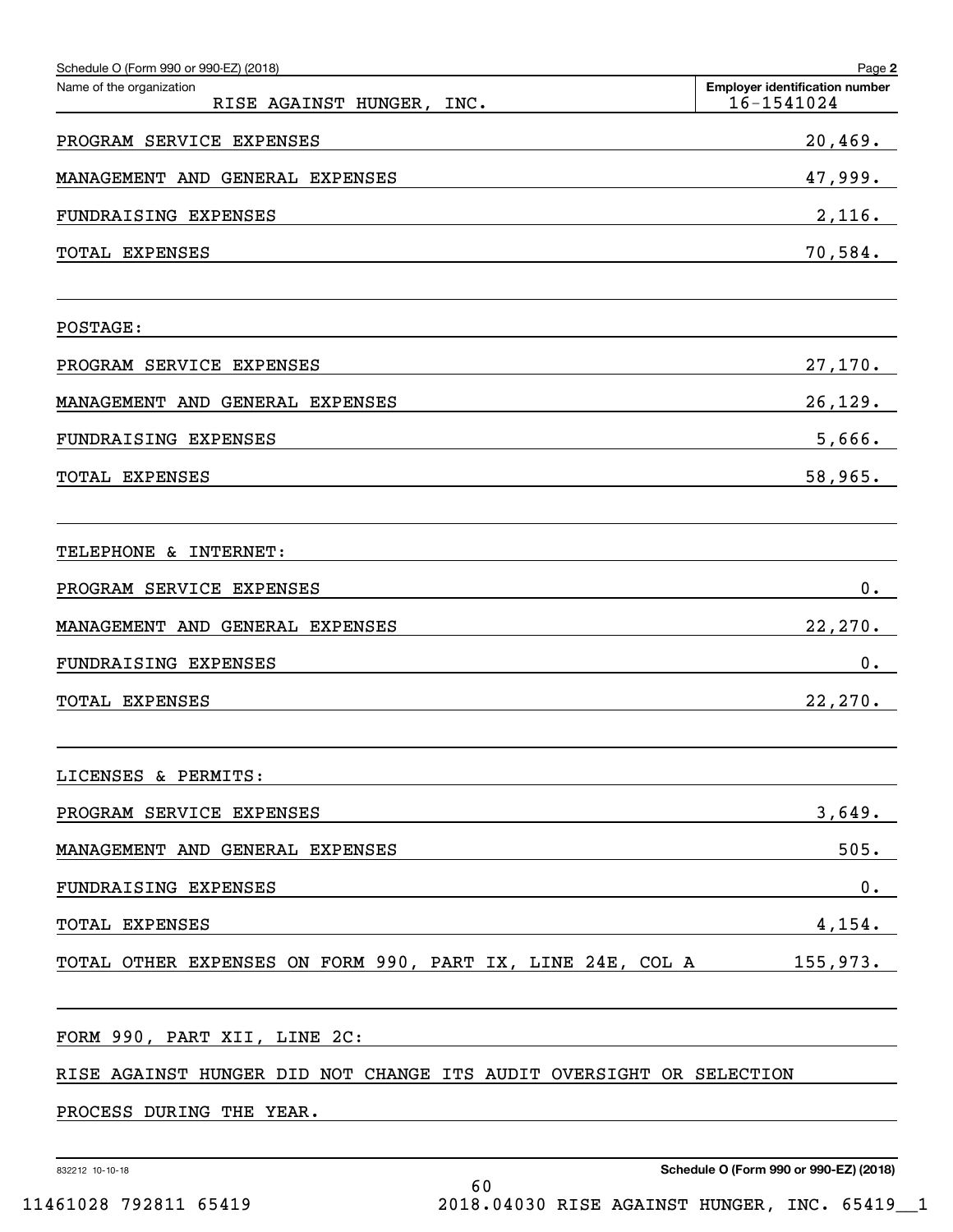(Rev. January 2019)

## **Application for Automatic Extension of Time To File an Exempt Organization Return**

Department of the Treasury Internal Revenue Service

**| File a separate application for each return.**

**| Go to www.irs.gov/Form8868 for the latest information.**

**Electronic filing (e-file).**  You can electronically file Form 8868 to request a 6-month automatic extension of time to file any of the filing of this form, visit www.irs.gov/e-file-providers/e-file-for-charities-and-non-profits. forms listed below with the exception of Form 8870, Information Return for Transfers Associated With Certain Personal Benefit Contracts, for which an extension request must be sent to the IRS in paper format (see instructions). For more details on the electronic

**Automatic 6-Month Extension of Time.** Only submit original (no copies needed).

All corporations required to file an income tax return other than Form 990-T (including 1120-C filers), partnerships, REMICs, and trusts must use Form 7004 to request an extension of time to file income tax returns.

|                                                           |                                                                                                                                                                     |                                                                                                        |                                                                                                                                                                                                                                |              | Enter filer's identifying number        |               |  |  |  |
|-----------------------------------------------------------|---------------------------------------------------------------------------------------------------------------------------------------------------------------------|--------------------------------------------------------------------------------------------------------|--------------------------------------------------------------------------------------------------------------------------------------------------------------------------------------------------------------------------------|--------------|-----------------------------------------|---------------|--|--|--|
| Type or<br>print                                          | Name of exempt organization or other filer, see instructions.                                                                                                       |                                                                                                        |                                                                                                                                                                                                                                |              | Employer identification number (EIN) or |               |  |  |  |
|                                                           |                                                                                                                                                                     | 16-1541024<br>RISE AGAINST HUNGER, INC.                                                                |                                                                                                                                                                                                                                |              |                                         |               |  |  |  |
| File by the<br>due date for<br>filing your<br>return. See | 3733 NATIONAL DR, STE 200                                                                                                                                           | Number, street, and room or suite no. If a P.O. box, see instructions.<br>Social security number (SSN) |                                                                                                                                                                                                                                |              |                                         |               |  |  |  |
| instructions.                                             | City, town or post office, state, and ZIP code. For a foreign address, see instructions.<br>RALEIGH, NC<br>27612-4845                                               |                                                                                                        |                                                                                                                                                                                                                                |              |                                         |               |  |  |  |
|                                                           | Enter the Return Code for the return that this application is for (file a separate application for each return)                                                     |                                                                                                        |                                                                                                                                                                                                                                |              |                                         | 0 1           |  |  |  |
|                                                           | <b>Application</b>                                                                                                                                                  | Return                                                                                                 | <b>Application</b>                                                                                                                                                                                                             |              |                                         | Return        |  |  |  |
| Is For                                                    |                                                                                                                                                                     | Code                                                                                                   | Is For                                                                                                                                                                                                                         |              |                                         | Code          |  |  |  |
|                                                           | Form 990 or Form 990-EZ                                                                                                                                             | 01                                                                                                     | Form 990-T (corporation)                                                                                                                                                                                                       |              |                                         | 07            |  |  |  |
|                                                           | Form 990-BL                                                                                                                                                         | 02                                                                                                     | Form 1041-A                                                                                                                                                                                                                    |              |                                         | 08            |  |  |  |
|                                                           | Form 4720 (individual)                                                                                                                                              | 03                                                                                                     | Form 4720 (other than individual)                                                                                                                                                                                              |              |                                         | 09            |  |  |  |
|                                                           | Form 990-PF                                                                                                                                                         | 04                                                                                                     | Form 5227                                                                                                                                                                                                                      |              |                                         | 10            |  |  |  |
|                                                           | Form 990-T (sec. 401(a) or 408(a) trust)                                                                                                                            | 05                                                                                                     | Form 6069                                                                                                                                                                                                                      |              |                                         | 11            |  |  |  |
|                                                           | Form 990-T (trust other than above)                                                                                                                                 | 06                                                                                                     | Form 8870                                                                                                                                                                                                                      |              |                                         | 12            |  |  |  |
|                                                           | ROBERTA SORENSEN                                                                                                                                                    |                                                                                                        |                                                                                                                                                                                                                                |              |                                         |               |  |  |  |
|                                                           | • The books are in the care of > 3733 NATIONAL DR, STE 200 - RALEIGH, NC 27612-4845                                                                                 |                                                                                                        |                                                                                                                                                                                                                                |              |                                         |               |  |  |  |
|                                                           | Telephone No. ▶ $919 - 839 - 0689$                                                                                                                                  |                                                                                                        | Fax No. $\blacktriangleright$<br><u> 1989 - Andrea Barbara, política esta</u>                                                                                                                                                  |              |                                         |               |  |  |  |
|                                                           |                                                                                                                                                                     |                                                                                                        |                                                                                                                                                                                                                                |              |                                         |               |  |  |  |
|                                                           | If this is for a Group Return, enter the organization's four digit Group Exemption Number (GEN) [15] If this is for the whole group, check this                     |                                                                                                        |                                                                                                                                                                                                                                |              |                                         |               |  |  |  |
| $box \blacktriangleright$                                 | . If it is for part of the group, check this box $\blacktriangleright$                                                                                              |                                                                                                        | and attach a list with the names and EINs of all members the extension is for.                                                                                                                                                 |              |                                         |               |  |  |  |
| 1.                                                        | I request an automatic 6-month extension of time until                                                                                                              |                                                                                                        | NOVEMBER 15, 2019 , to file the exempt organization return for                                                                                                                                                                 |              |                                         |               |  |  |  |
|                                                           | the organization named above. The extension is for the organization's return for:<br>$\blacktriangleright$ $\lfloor$ X $\rfloor$ calendar year 2018 or              |                                                                                                        |                                                                                                                                                                                                                                |              |                                         |               |  |  |  |
|                                                           | tax year beginning                                                                                                                                                  |                                                                                                        | , and ending the contract of the contract of the contract of the contract of the contract of the contract of the contract of the contract of the contract of the contract of the contract of the contract of the contract of t |              |                                         |               |  |  |  |
|                                                           |                                                                                                                                                                     |                                                                                                        |                                                                                                                                                                                                                                |              |                                         |               |  |  |  |
| 2                                                         | If the tax year entered in line 1 is for less than 12 months, check reason:<br>Change in accounting period                                                          |                                                                                                        | Initial return                                                                                                                                                                                                                 | Final return |                                         |               |  |  |  |
| За                                                        | If this application is for Forms 990-BL, 990-PF, 990-T, 4720, or 6069, enter the tentative tax, less                                                                |                                                                                                        |                                                                                                                                                                                                                                |              |                                         |               |  |  |  |
|                                                           | any nonrefundable credits. See instructions.                                                                                                                        |                                                                                                        |                                                                                                                                                                                                                                | За           | \$                                      | $0$ .         |  |  |  |
| b                                                         | If this application is for Forms 990-PF, 990-T, 4720, or 6069, enter any refundable credits and                                                                     |                                                                                                        |                                                                                                                                                                                                                                |              |                                         |               |  |  |  |
|                                                           | estimated tax payments made. Include any prior year overpayment allowed as a credit.                                                                                |                                                                                                        |                                                                                                                                                                                                                                | 3b           | \$                                      | $0$ .         |  |  |  |
|                                                           | <b>Balance due.</b> Subtract line 3b from line 3a. Include your payment with this form, if required, by                                                             |                                                                                                        |                                                                                                                                                                                                                                |              |                                         |               |  |  |  |
|                                                           | using EFTPS (Electronic Federal Tax Payment System). See instructions.                                                                                              |                                                                                                        |                                                                                                                                                                                                                                | $3c$   \$    |                                         | $\mathbf 0$ . |  |  |  |
|                                                           | Caution: If you are going to make an electronic funds withdrawal (direct debit) with this Form 8868, see Form 8453-EO and Form 8879-EO for payment<br>instructions. |                                                                                                        |                                                                                                                                                                                                                                |              |                                         |               |  |  |  |
| LHA                                                       | For Privacy Act and Paperwork Reduction Act Notice, see instructions.<br>MAIL TO: DEPARTMENT OF THE TREASURY<br>OGDEN, UT 84201-0045                                |                                                                                                        | INTERNAL REVENUE SERVICE CENTER                                                                                                                                                                                                |              | Form 8868 (Rev. 1-2019)                 |               |  |  |  |

823841 12-19-18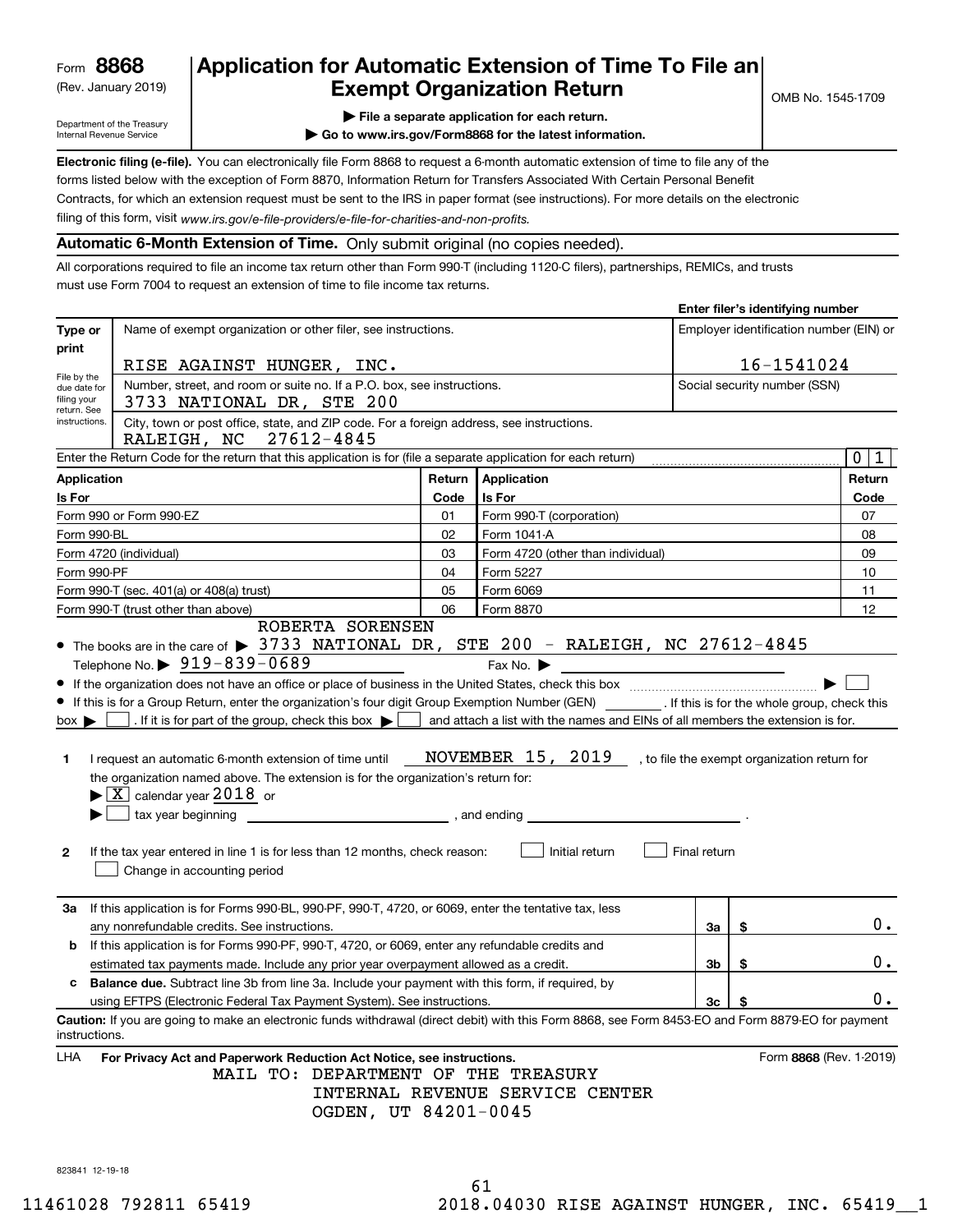Caution: Forms printed from within Adobe Acrobat products may not meet IRS or state<br>taxing agency specifications. When using Acrobat 5.x products, uncheck the "Shrink<br>oversized pages to page size" and uncheck the "Expand s

STATE COPY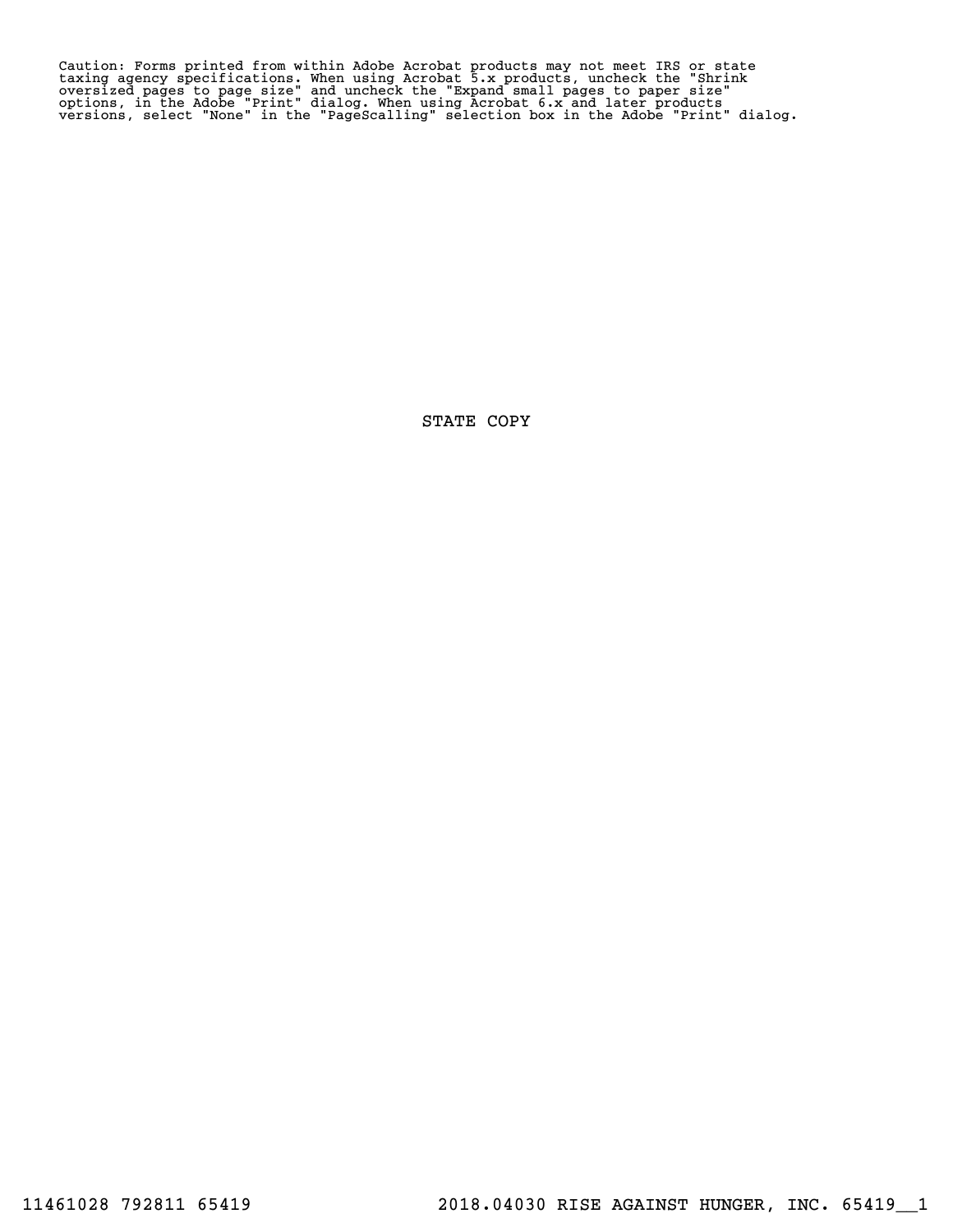### TAXABLE YEAR FORM **California Exempt Organization 2018Annual Information Return <sup>199</sup>**

| Calendar Year 2018 or fiscal year beginning (mm/dd/yyyy)<br>Corporation/Organization name<br>California corporation number<br>3368446<br>RISE AGAINST HUNGER, INC.<br><b>FEIN</b><br>Additional information. See instructions.<br>16-1541024<br>PMB no.<br>Street address (suite or room)<br>3733 NATIONAL DR, STE 200<br>ZIP code<br>State<br>City<br>NC<br> 27612-4845<br><b>RALEIGH</b><br>Foreign country name<br>Foreign province/state/county<br>Foreign postal code<br>$Yes \ \boxed{X}$<br>No l<br>J If exempt under R&TC Section 23701d, has the organization<br>First Return<br>A<br>Yes $\boxed{\mathbf{X}}$ No<br>Yes $X$ No<br>engaged in political activities? See instructions.<br>$\bullet$<br>В<br>Yes $\boxed{\mathbf{X}}$ No   K Is the organization exempt under R&TC Section 23701g? $\bullet$<br>Yes $X$ No<br>C<br>If "Yes," enter the gross receipts from nonmember sources \$<br>D<br>Final Information Return?<br>Surrendered (Withdrawn)<br>L If organization is a public charity exempt under R&TC<br>Dissolved<br>Merged/Reorganized<br>Section 23701d and meets the filing fee exception, check<br>Enter date: $(mm/dd/yyyy)$<br>Check accounting method: (1) Cash (2) $\boxed{\mathbf{X}}$ Accrual (3)<br>$\bullet$ $\mathbf{X}$<br>Ε<br>Other<br>Yes $\overline{X}$ No<br>Federal return filed? (1) $\bullet$ $\Box$ 990T (2) $\bullet$ $\Box$ 990PF (3) $\bullet$<br>F<br>Sch H (990)<br>$(4)$ $X$ Other 990 series<br>N Did the organization file Form 100 or Form 109 to<br>Yes $\boxed{\mathbf{X}}$ No<br>Yes $\overline{\mathbf{X}}$ No<br>G<br>$\boxed{\text{X}}$ No<br>Yes<br><b>0</b> Is the organization under audit by the IRS or has the<br>н<br>Yes $ \overline{X} $<br>If "Yes," what is the parent's name?<br>- No<br>Yes $X$ No<br>Did the organization have any changes to its guidelines<br>Date filed with IRS ____________________<br>Yes $\boxed{\mathbf{X}}$ No<br>not reported to the FTB? See instructions  • [<br>Part I<br>Complete Part I unless not required to file this form. See General Information B and C.<br>$84,880 _{00}$<br>$\mathbf{1}$<br>1.<br>$\overline{\mathbf{2}}$<br>00<br>2<br>Gross dues and assessments from members and affiliates [111] [11] contain an assessments from members and affiliates<br>$\overline{59,243,503 _{00}}$<br>3<br>STMT 1.<br>3<br>Gross contributions, gifts, grants, and similar amounts received<br>Total gross receipts for filing requirement test. Add line 1 through line 3.<br>This line must be completed. If the result is less than \$50,000, see General Inf<br><b>Receipts</b><br>$\overline{59}$ , 328, 383 00<br>4<br>4<br>and<br>5 <br>00<br>5<br>Cost of goods sold in the contract of the sold of the cost of goods sold<br>Revenues<br>Cost or other basis, and sales expenses of assets sold $\begin{bmatrix} 1 & 0 & 0 \\ 0 & 1 & 0 \\ 0 & 0 & 0 \end{bmatrix}$<br>$\overline{6}$<br>29,222 00<br>6<br>$\overline{29,222 00}$<br>$\overline{7}$<br>Total costs. Add line 5 and line 6<br>7<br>59,299,161<br>00<br>8<br>8<br>60,818,337<br>9<br>00<br>Total expenses and disbursements. From Side 2, Part II, line 18<br>9<br>$\bullet$<br>Expenses<br>$-1,519,176$ 00<br>Excess of receipts over expenses and disbursements. Subtract line 9 from line 8<br>$\bullet$<br>10<br>10<br>11<br>11<br>Total payments<br>00<br>Use tax. See General Information K <b>manufacture in the contract of the Contract A</b><br>12<br>00<br>12<br>Payments balance. If line 11 is more than line 12, subtract line 12 from line 11<br>13<br>00<br>13<br>00<br><b>Filing Fee</b><br>Use tax balance. If line 12 is more than line 11, subtract line 11 from line 12 [11, 11, 11, 11, 11, 11, 11, 1<br>14<br>14<br>N/A<br>15<br>00<br>15<br>Penalties and Interest. See General Information J<br>16<br>00<br>16<br>00<br>Sign<br>Title<br>Date<br><b>• Telephone</b><br>Here<br>Signature<br><b>INTERIM CEO</b><br>919-839-0689<br>of officer<br>Date<br>$\bullet$ PTIN<br>Check if<br>Preparer's<br>signature<br>10/28/19<br>P00046615<br>self-employed<br>● Firm's FEIN<br>Paid<br>Firm's name<br>(or yours,<br>57-0381582<br>ELLIOTT DAVIS, LLC/PLLC<br>Preparer's<br>if self-<br>$\overline{\bullet}$ Telephone<br>1901 MAIN STREET, SUITE 900<br>employed)<br>Use Only<br>and address<br>COLUMBIA, SC 29201<br>(803)<br>$256 - 0002$<br>$\bullet$ $\boxed{\mathbf{X}}$ $\forall$ es<br><b>No</b> |  |  |  |  |  |  |  |  |  |  | , and ending (mm/dd/yyyy) |  |  |  |  |
|----------------------------------------------------------------------------------------------------------------------------------------------------------------------------------------------------------------------------------------------------------------------------------------------------------------------------------------------------------------------------------------------------------------------------------------------------------------------------------------------------------------------------------------------------------------------------------------------------------------------------------------------------------------------------------------------------------------------------------------------------------------------------------------------------------------------------------------------------------------------------------------------------------------------------------------------------------------------------------------------------------------------------------------------------------------------------------------------------------------------------------------------------------------------------------------------------------------------------------------------------------------------------------------------------------------------------------------------------------------------------------------------------------------------------------------------------------------------------------------------------------------------------------------------------------------------------------------------------------------------------------------------------------------------------------------------------------------------------------------------------------------------------------------------------------------------------------------------------------------------------------------------------------------------------------------------------------------------------------------------------------------------------------------------------------------------------------------------------------------------------------------------------------------------------------------------------------------------------------------------------------------------------------------------------------------------------------------------------------------------------------------------------------------------------------------------------------------------------------------------------------------------------------------------------------------------------------------------------------------------------------------------------------------------------------------------------------------------------------------------------------------------------------------------------------------------------------------------------------------------------------------------------------------------------------------------------------------------------------------------------------------------------------------------------------------------------------------------------------------------------------------------------------------------------------------------------------------------------------------------------------------------------------------------------------------------------------------------------------------------------------------------------------------------------------------------------------------------------------------------------------------------------------------------------------------------------------------------------------------------------------------------------------------------------------------------------------------------------------------------------------------------------------------------------------------------------------------------------------------------------------------------------------------------------------------------------------------------------------------------------------------------------------------------------------------------------------------------------------------------------------------------------------------------------------------------------------------------------------------------------------------------------------------------------------------------------------------------------------------------------------------------------------------------|--|--|--|--|--|--|--|--|--|--|---------------------------|--|--|--|--|
|                                                                                                                                                                                                                                                                                                                                                                                                                                                                                                                                                                                                                                                                                                                                                                                                                                                                                                                                                                                                                                                                                                                                                                                                                                                                                                                                                                                                                                                                                                                                                                                                                                                                                                                                                                                                                                                                                                                                                                                                                                                                                                                                                                                                                                                                                                                                                                                                                                                                                                                                                                                                                                                                                                                                                                                                                                                                                                                                                                                                                                                                                                                                                                                                                                                                                                                                                                                                                                                                                                                                                                                                                                                                                                                                                                                                                                                                                                                                                                                                                                                                                                                                                                                                                                                                                                                                                                                                                      |  |  |  |  |  |  |  |  |  |  |                           |  |  |  |  |
|                                                                                                                                                                                                                                                                                                                                                                                                                                                                                                                                                                                                                                                                                                                                                                                                                                                                                                                                                                                                                                                                                                                                                                                                                                                                                                                                                                                                                                                                                                                                                                                                                                                                                                                                                                                                                                                                                                                                                                                                                                                                                                                                                                                                                                                                                                                                                                                                                                                                                                                                                                                                                                                                                                                                                                                                                                                                                                                                                                                                                                                                                                                                                                                                                                                                                                                                                                                                                                                                                                                                                                                                                                                                                                                                                                                                                                                                                                                                                                                                                                                                                                                                                                                                                                                                                                                                                                                                                      |  |  |  |  |  |  |  |  |  |  |                           |  |  |  |  |
|                                                                                                                                                                                                                                                                                                                                                                                                                                                                                                                                                                                                                                                                                                                                                                                                                                                                                                                                                                                                                                                                                                                                                                                                                                                                                                                                                                                                                                                                                                                                                                                                                                                                                                                                                                                                                                                                                                                                                                                                                                                                                                                                                                                                                                                                                                                                                                                                                                                                                                                                                                                                                                                                                                                                                                                                                                                                                                                                                                                                                                                                                                                                                                                                                                                                                                                                                                                                                                                                                                                                                                                                                                                                                                                                                                                                                                                                                                                                                                                                                                                                                                                                                                                                                                                                                                                                                                                                                      |  |  |  |  |  |  |  |  |  |  |                           |  |  |  |  |
|                                                                                                                                                                                                                                                                                                                                                                                                                                                                                                                                                                                                                                                                                                                                                                                                                                                                                                                                                                                                                                                                                                                                                                                                                                                                                                                                                                                                                                                                                                                                                                                                                                                                                                                                                                                                                                                                                                                                                                                                                                                                                                                                                                                                                                                                                                                                                                                                                                                                                                                                                                                                                                                                                                                                                                                                                                                                                                                                                                                                                                                                                                                                                                                                                                                                                                                                                                                                                                                                                                                                                                                                                                                                                                                                                                                                                                                                                                                                                                                                                                                                                                                                                                                                                                                                                                                                                                                                                      |  |  |  |  |  |  |  |  |  |  |                           |  |  |  |  |
|                                                                                                                                                                                                                                                                                                                                                                                                                                                                                                                                                                                                                                                                                                                                                                                                                                                                                                                                                                                                                                                                                                                                                                                                                                                                                                                                                                                                                                                                                                                                                                                                                                                                                                                                                                                                                                                                                                                                                                                                                                                                                                                                                                                                                                                                                                                                                                                                                                                                                                                                                                                                                                                                                                                                                                                                                                                                                                                                                                                                                                                                                                                                                                                                                                                                                                                                                                                                                                                                                                                                                                                                                                                                                                                                                                                                                                                                                                                                                                                                                                                                                                                                                                                                                                                                                                                                                                                                                      |  |  |  |  |  |  |  |  |  |  |                           |  |  |  |  |
|                                                                                                                                                                                                                                                                                                                                                                                                                                                                                                                                                                                                                                                                                                                                                                                                                                                                                                                                                                                                                                                                                                                                                                                                                                                                                                                                                                                                                                                                                                                                                                                                                                                                                                                                                                                                                                                                                                                                                                                                                                                                                                                                                                                                                                                                                                                                                                                                                                                                                                                                                                                                                                                                                                                                                                                                                                                                                                                                                                                                                                                                                                                                                                                                                                                                                                                                                                                                                                                                                                                                                                                                                                                                                                                                                                                                                                                                                                                                                                                                                                                                                                                                                                                                                                                                                                                                                                                                                      |  |  |  |  |  |  |  |  |  |  |                           |  |  |  |  |
|                                                                                                                                                                                                                                                                                                                                                                                                                                                                                                                                                                                                                                                                                                                                                                                                                                                                                                                                                                                                                                                                                                                                                                                                                                                                                                                                                                                                                                                                                                                                                                                                                                                                                                                                                                                                                                                                                                                                                                                                                                                                                                                                                                                                                                                                                                                                                                                                                                                                                                                                                                                                                                                                                                                                                                                                                                                                                                                                                                                                                                                                                                                                                                                                                                                                                                                                                                                                                                                                                                                                                                                                                                                                                                                                                                                                                                                                                                                                                                                                                                                                                                                                                                                                                                                                                                                                                                                                                      |  |  |  |  |  |  |  |  |  |  |                           |  |  |  |  |
|                                                                                                                                                                                                                                                                                                                                                                                                                                                                                                                                                                                                                                                                                                                                                                                                                                                                                                                                                                                                                                                                                                                                                                                                                                                                                                                                                                                                                                                                                                                                                                                                                                                                                                                                                                                                                                                                                                                                                                                                                                                                                                                                                                                                                                                                                                                                                                                                                                                                                                                                                                                                                                                                                                                                                                                                                                                                                                                                                                                                                                                                                                                                                                                                                                                                                                                                                                                                                                                                                                                                                                                                                                                                                                                                                                                                                                                                                                                                                                                                                                                                                                                                                                                                                                                                                                                                                                                                                      |  |  |  |  |  |  |  |  |  |  |                           |  |  |  |  |
|                                                                                                                                                                                                                                                                                                                                                                                                                                                                                                                                                                                                                                                                                                                                                                                                                                                                                                                                                                                                                                                                                                                                                                                                                                                                                                                                                                                                                                                                                                                                                                                                                                                                                                                                                                                                                                                                                                                                                                                                                                                                                                                                                                                                                                                                                                                                                                                                                                                                                                                                                                                                                                                                                                                                                                                                                                                                                                                                                                                                                                                                                                                                                                                                                                                                                                                                                                                                                                                                                                                                                                                                                                                                                                                                                                                                                                                                                                                                                                                                                                                                                                                                                                                                                                                                                                                                                                                                                      |  |  |  |  |  |  |  |  |  |  |                           |  |  |  |  |
|                                                                                                                                                                                                                                                                                                                                                                                                                                                                                                                                                                                                                                                                                                                                                                                                                                                                                                                                                                                                                                                                                                                                                                                                                                                                                                                                                                                                                                                                                                                                                                                                                                                                                                                                                                                                                                                                                                                                                                                                                                                                                                                                                                                                                                                                                                                                                                                                                                                                                                                                                                                                                                                                                                                                                                                                                                                                                                                                                                                                                                                                                                                                                                                                                                                                                                                                                                                                                                                                                                                                                                                                                                                                                                                                                                                                                                                                                                                                                                                                                                                                                                                                                                                                                                                                                                                                                                                                                      |  |  |  |  |  |  |  |  |  |  |                           |  |  |  |  |
|                                                                                                                                                                                                                                                                                                                                                                                                                                                                                                                                                                                                                                                                                                                                                                                                                                                                                                                                                                                                                                                                                                                                                                                                                                                                                                                                                                                                                                                                                                                                                                                                                                                                                                                                                                                                                                                                                                                                                                                                                                                                                                                                                                                                                                                                                                                                                                                                                                                                                                                                                                                                                                                                                                                                                                                                                                                                                                                                                                                                                                                                                                                                                                                                                                                                                                                                                                                                                                                                                                                                                                                                                                                                                                                                                                                                                                                                                                                                                                                                                                                                                                                                                                                                                                                                                                                                                                                                                      |  |  |  |  |  |  |  |  |  |  |                           |  |  |  |  |
|                                                                                                                                                                                                                                                                                                                                                                                                                                                                                                                                                                                                                                                                                                                                                                                                                                                                                                                                                                                                                                                                                                                                                                                                                                                                                                                                                                                                                                                                                                                                                                                                                                                                                                                                                                                                                                                                                                                                                                                                                                                                                                                                                                                                                                                                                                                                                                                                                                                                                                                                                                                                                                                                                                                                                                                                                                                                                                                                                                                                                                                                                                                                                                                                                                                                                                                                                                                                                                                                                                                                                                                                                                                                                                                                                                                                                                                                                                                                                                                                                                                                                                                                                                                                                                                                                                                                                                                                                      |  |  |  |  |  |  |  |  |  |  |                           |  |  |  |  |
|                                                                                                                                                                                                                                                                                                                                                                                                                                                                                                                                                                                                                                                                                                                                                                                                                                                                                                                                                                                                                                                                                                                                                                                                                                                                                                                                                                                                                                                                                                                                                                                                                                                                                                                                                                                                                                                                                                                                                                                                                                                                                                                                                                                                                                                                                                                                                                                                                                                                                                                                                                                                                                                                                                                                                                                                                                                                                                                                                                                                                                                                                                                                                                                                                                                                                                                                                                                                                                                                                                                                                                                                                                                                                                                                                                                                                                                                                                                                                                                                                                                                                                                                                                                                                                                                                                                                                                                                                      |  |  |  |  |  |  |  |  |  |  |                           |  |  |  |  |
|                                                                                                                                                                                                                                                                                                                                                                                                                                                                                                                                                                                                                                                                                                                                                                                                                                                                                                                                                                                                                                                                                                                                                                                                                                                                                                                                                                                                                                                                                                                                                                                                                                                                                                                                                                                                                                                                                                                                                                                                                                                                                                                                                                                                                                                                                                                                                                                                                                                                                                                                                                                                                                                                                                                                                                                                                                                                                                                                                                                                                                                                                                                                                                                                                                                                                                                                                                                                                                                                                                                                                                                                                                                                                                                                                                                                                                                                                                                                                                                                                                                                                                                                                                                                                                                                                                                                                                                                                      |  |  |  |  |  |  |  |  |  |  |                           |  |  |  |  |
|                                                                                                                                                                                                                                                                                                                                                                                                                                                                                                                                                                                                                                                                                                                                                                                                                                                                                                                                                                                                                                                                                                                                                                                                                                                                                                                                                                                                                                                                                                                                                                                                                                                                                                                                                                                                                                                                                                                                                                                                                                                                                                                                                                                                                                                                                                                                                                                                                                                                                                                                                                                                                                                                                                                                                                                                                                                                                                                                                                                                                                                                                                                                                                                                                                                                                                                                                                                                                                                                                                                                                                                                                                                                                                                                                                                                                                                                                                                                                                                                                                                                                                                                                                                                                                                                                                                                                                                                                      |  |  |  |  |  |  |  |  |  |  |                           |  |  |  |  |
|                                                                                                                                                                                                                                                                                                                                                                                                                                                                                                                                                                                                                                                                                                                                                                                                                                                                                                                                                                                                                                                                                                                                                                                                                                                                                                                                                                                                                                                                                                                                                                                                                                                                                                                                                                                                                                                                                                                                                                                                                                                                                                                                                                                                                                                                                                                                                                                                                                                                                                                                                                                                                                                                                                                                                                                                                                                                                                                                                                                                                                                                                                                                                                                                                                                                                                                                                                                                                                                                                                                                                                                                                                                                                                                                                                                                                                                                                                                                                                                                                                                                                                                                                                                                                                                                                                                                                                                                                      |  |  |  |  |  |  |  |  |  |  |                           |  |  |  |  |
|                                                                                                                                                                                                                                                                                                                                                                                                                                                                                                                                                                                                                                                                                                                                                                                                                                                                                                                                                                                                                                                                                                                                                                                                                                                                                                                                                                                                                                                                                                                                                                                                                                                                                                                                                                                                                                                                                                                                                                                                                                                                                                                                                                                                                                                                                                                                                                                                                                                                                                                                                                                                                                                                                                                                                                                                                                                                                                                                                                                                                                                                                                                                                                                                                                                                                                                                                                                                                                                                                                                                                                                                                                                                                                                                                                                                                                                                                                                                                                                                                                                                                                                                                                                                                                                                                                                                                                                                                      |  |  |  |  |  |  |  |  |  |  |                           |  |  |  |  |
|                                                                                                                                                                                                                                                                                                                                                                                                                                                                                                                                                                                                                                                                                                                                                                                                                                                                                                                                                                                                                                                                                                                                                                                                                                                                                                                                                                                                                                                                                                                                                                                                                                                                                                                                                                                                                                                                                                                                                                                                                                                                                                                                                                                                                                                                                                                                                                                                                                                                                                                                                                                                                                                                                                                                                                                                                                                                                                                                                                                                                                                                                                                                                                                                                                                                                                                                                                                                                                                                                                                                                                                                                                                                                                                                                                                                                                                                                                                                                                                                                                                                                                                                                                                                                                                                                                                                                                                                                      |  |  |  |  |  |  |  |  |  |  |                           |  |  |  |  |
|                                                                                                                                                                                                                                                                                                                                                                                                                                                                                                                                                                                                                                                                                                                                                                                                                                                                                                                                                                                                                                                                                                                                                                                                                                                                                                                                                                                                                                                                                                                                                                                                                                                                                                                                                                                                                                                                                                                                                                                                                                                                                                                                                                                                                                                                                                                                                                                                                                                                                                                                                                                                                                                                                                                                                                                                                                                                                                                                                                                                                                                                                                                                                                                                                                                                                                                                                                                                                                                                                                                                                                                                                                                                                                                                                                                                                                                                                                                                                                                                                                                                                                                                                                                                                                                                                                                                                                                                                      |  |  |  |  |  |  |  |  |  |  |                           |  |  |  |  |
|                                                                                                                                                                                                                                                                                                                                                                                                                                                                                                                                                                                                                                                                                                                                                                                                                                                                                                                                                                                                                                                                                                                                                                                                                                                                                                                                                                                                                                                                                                                                                                                                                                                                                                                                                                                                                                                                                                                                                                                                                                                                                                                                                                                                                                                                                                                                                                                                                                                                                                                                                                                                                                                                                                                                                                                                                                                                                                                                                                                                                                                                                                                                                                                                                                                                                                                                                                                                                                                                                                                                                                                                                                                                                                                                                                                                                                                                                                                                                                                                                                                                                                                                                                                                                                                                                                                                                                                                                      |  |  |  |  |  |  |  |  |  |  |                           |  |  |  |  |
|                                                                                                                                                                                                                                                                                                                                                                                                                                                                                                                                                                                                                                                                                                                                                                                                                                                                                                                                                                                                                                                                                                                                                                                                                                                                                                                                                                                                                                                                                                                                                                                                                                                                                                                                                                                                                                                                                                                                                                                                                                                                                                                                                                                                                                                                                                                                                                                                                                                                                                                                                                                                                                                                                                                                                                                                                                                                                                                                                                                                                                                                                                                                                                                                                                                                                                                                                                                                                                                                                                                                                                                                                                                                                                                                                                                                                                                                                                                                                                                                                                                                                                                                                                                                                                                                                                                                                                                                                      |  |  |  |  |  |  |  |  |  |  |                           |  |  |  |  |
|                                                                                                                                                                                                                                                                                                                                                                                                                                                                                                                                                                                                                                                                                                                                                                                                                                                                                                                                                                                                                                                                                                                                                                                                                                                                                                                                                                                                                                                                                                                                                                                                                                                                                                                                                                                                                                                                                                                                                                                                                                                                                                                                                                                                                                                                                                                                                                                                                                                                                                                                                                                                                                                                                                                                                                                                                                                                                                                                                                                                                                                                                                                                                                                                                                                                                                                                                                                                                                                                                                                                                                                                                                                                                                                                                                                                                                                                                                                                                                                                                                                                                                                                                                                                                                                                                                                                                                                                                      |  |  |  |  |  |  |  |  |  |  |                           |  |  |  |  |
|                                                                                                                                                                                                                                                                                                                                                                                                                                                                                                                                                                                                                                                                                                                                                                                                                                                                                                                                                                                                                                                                                                                                                                                                                                                                                                                                                                                                                                                                                                                                                                                                                                                                                                                                                                                                                                                                                                                                                                                                                                                                                                                                                                                                                                                                                                                                                                                                                                                                                                                                                                                                                                                                                                                                                                                                                                                                                                                                                                                                                                                                                                                                                                                                                                                                                                                                                                                                                                                                                                                                                                                                                                                                                                                                                                                                                                                                                                                                                                                                                                                                                                                                                                                                                                                                                                                                                                                                                      |  |  |  |  |  |  |  |  |  |  |                           |  |  |  |  |
|                                                                                                                                                                                                                                                                                                                                                                                                                                                                                                                                                                                                                                                                                                                                                                                                                                                                                                                                                                                                                                                                                                                                                                                                                                                                                                                                                                                                                                                                                                                                                                                                                                                                                                                                                                                                                                                                                                                                                                                                                                                                                                                                                                                                                                                                                                                                                                                                                                                                                                                                                                                                                                                                                                                                                                                                                                                                                                                                                                                                                                                                                                                                                                                                                                                                                                                                                                                                                                                                                                                                                                                                                                                                                                                                                                                                                                                                                                                                                                                                                                                                                                                                                                                                                                                                                                                                                                                                                      |  |  |  |  |  |  |  |  |  |  |                           |  |  |  |  |
|                                                                                                                                                                                                                                                                                                                                                                                                                                                                                                                                                                                                                                                                                                                                                                                                                                                                                                                                                                                                                                                                                                                                                                                                                                                                                                                                                                                                                                                                                                                                                                                                                                                                                                                                                                                                                                                                                                                                                                                                                                                                                                                                                                                                                                                                                                                                                                                                                                                                                                                                                                                                                                                                                                                                                                                                                                                                                                                                                                                                                                                                                                                                                                                                                                                                                                                                                                                                                                                                                                                                                                                                                                                                                                                                                                                                                                                                                                                                                                                                                                                                                                                                                                                                                                                                                                                                                                                                                      |  |  |  |  |  |  |  |  |  |  |                           |  |  |  |  |
|                                                                                                                                                                                                                                                                                                                                                                                                                                                                                                                                                                                                                                                                                                                                                                                                                                                                                                                                                                                                                                                                                                                                                                                                                                                                                                                                                                                                                                                                                                                                                                                                                                                                                                                                                                                                                                                                                                                                                                                                                                                                                                                                                                                                                                                                                                                                                                                                                                                                                                                                                                                                                                                                                                                                                                                                                                                                                                                                                                                                                                                                                                                                                                                                                                                                                                                                                                                                                                                                                                                                                                                                                                                                                                                                                                                                                                                                                                                                                                                                                                                                                                                                                                                                                                                                                                                                                                                                                      |  |  |  |  |  |  |  |  |  |  |                           |  |  |  |  |
|                                                                                                                                                                                                                                                                                                                                                                                                                                                                                                                                                                                                                                                                                                                                                                                                                                                                                                                                                                                                                                                                                                                                                                                                                                                                                                                                                                                                                                                                                                                                                                                                                                                                                                                                                                                                                                                                                                                                                                                                                                                                                                                                                                                                                                                                                                                                                                                                                                                                                                                                                                                                                                                                                                                                                                                                                                                                                                                                                                                                                                                                                                                                                                                                                                                                                                                                                                                                                                                                                                                                                                                                                                                                                                                                                                                                                                                                                                                                                                                                                                                                                                                                                                                                                                                                                                                                                                                                                      |  |  |  |  |  |  |  |  |  |  |                           |  |  |  |  |
|                                                                                                                                                                                                                                                                                                                                                                                                                                                                                                                                                                                                                                                                                                                                                                                                                                                                                                                                                                                                                                                                                                                                                                                                                                                                                                                                                                                                                                                                                                                                                                                                                                                                                                                                                                                                                                                                                                                                                                                                                                                                                                                                                                                                                                                                                                                                                                                                                                                                                                                                                                                                                                                                                                                                                                                                                                                                                                                                                                                                                                                                                                                                                                                                                                                                                                                                                                                                                                                                                                                                                                                                                                                                                                                                                                                                                                                                                                                                                                                                                                                                                                                                                                                                                                                                                                                                                                                                                      |  |  |  |  |  |  |  |  |  |  |                           |  |  |  |  |
|                                                                                                                                                                                                                                                                                                                                                                                                                                                                                                                                                                                                                                                                                                                                                                                                                                                                                                                                                                                                                                                                                                                                                                                                                                                                                                                                                                                                                                                                                                                                                                                                                                                                                                                                                                                                                                                                                                                                                                                                                                                                                                                                                                                                                                                                                                                                                                                                                                                                                                                                                                                                                                                                                                                                                                                                                                                                                                                                                                                                                                                                                                                                                                                                                                                                                                                                                                                                                                                                                                                                                                                                                                                                                                                                                                                                                                                                                                                                                                                                                                                                                                                                                                                                                                                                                                                                                                                                                      |  |  |  |  |  |  |  |  |  |  |                           |  |  |  |  |
|                                                                                                                                                                                                                                                                                                                                                                                                                                                                                                                                                                                                                                                                                                                                                                                                                                                                                                                                                                                                                                                                                                                                                                                                                                                                                                                                                                                                                                                                                                                                                                                                                                                                                                                                                                                                                                                                                                                                                                                                                                                                                                                                                                                                                                                                                                                                                                                                                                                                                                                                                                                                                                                                                                                                                                                                                                                                                                                                                                                                                                                                                                                                                                                                                                                                                                                                                                                                                                                                                                                                                                                                                                                                                                                                                                                                                                                                                                                                                                                                                                                                                                                                                                                                                                                                                                                                                                                                                      |  |  |  |  |  |  |  |  |  |  |                           |  |  |  |  |
|                                                                                                                                                                                                                                                                                                                                                                                                                                                                                                                                                                                                                                                                                                                                                                                                                                                                                                                                                                                                                                                                                                                                                                                                                                                                                                                                                                                                                                                                                                                                                                                                                                                                                                                                                                                                                                                                                                                                                                                                                                                                                                                                                                                                                                                                                                                                                                                                                                                                                                                                                                                                                                                                                                                                                                                                                                                                                                                                                                                                                                                                                                                                                                                                                                                                                                                                                                                                                                                                                                                                                                                                                                                                                                                                                                                                                                                                                                                                                                                                                                                                                                                                                                                                                                                                                                                                                                                                                      |  |  |  |  |  |  |  |  |  |  |                           |  |  |  |  |
|                                                                                                                                                                                                                                                                                                                                                                                                                                                                                                                                                                                                                                                                                                                                                                                                                                                                                                                                                                                                                                                                                                                                                                                                                                                                                                                                                                                                                                                                                                                                                                                                                                                                                                                                                                                                                                                                                                                                                                                                                                                                                                                                                                                                                                                                                                                                                                                                                                                                                                                                                                                                                                                                                                                                                                                                                                                                                                                                                                                                                                                                                                                                                                                                                                                                                                                                                                                                                                                                                                                                                                                                                                                                                                                                                                                                                                                                                                                                                                                                                                                                                                                                                                                                                                                                                                                                                                                                                      |  |  |  |  |  |  |  |  |  |  |                           |  |  |  |  |
|                                                                                                                                                                                                                                                                                                                                                                                                                                                                                                                                                                                                                                                                                                                                                                                                                                                                                                                                                                                                                                                                                                                                                                                                                                                                                                                                                                                                                                                                                                                                                                                                                                                                                                                                                                                                                                                                                                                                                                                                                                                                                                                                                                                                                                                                                                                                                                                                                                                                                                                                                                                                                                                                                                                                                                                                                                                                                                                                                                                                                                                                                                                                                                                                                                                                                                                                                                                                                                                                                                                                                                                                                                                                                                                                                                                                                                                                                                                                                                                                                                                                                                                                                                                                                                                                                                                                                                                                                      |  |  |  |  |  |  |  |  |  |  |                           |  |  |  |  |
|                                                                                                                                                                                                                                                                                                                                                                                                                                                                                                                                                                                                                                                                                                                                                                                                                                                                                                                                                                                                                                                                                                                                                                                                                                                                                                                                                                                                                                                                                                                                                                                                                                                                                                                                                                                                                                                                                                                                                                                                                                                                                                                                                                                                                                                                                                                                                                                                                                                                                                                                                                                                                                                                                                                                                                                                                                                                                                                                                                                                                                                                                                                                                                                                                                                                                                                                                                                                                                                                                                                                                                                                                                                                                                                                                                                                                                                                                                                                                                                                                                                                                                                                                                                                                                                                                                                                                                                                                      |  |  |  |  |  |  |  |  |  |  |                           |  |  |  |  |
|                                                                                                                                                                                                                                                                                                                                                                                                                                                                                                                                                                                                                                                                                                                                                                                                                                                                                                                                                                                                                                                                                                                                                                                                                                                                                                                                                                                                                                                                                                                                                                                                                                                                                                                                                                                                                                                                                                                                                                                                                                                                                                                                                                                                                                                                                                                                                                                                                                                                                                                                                                                                                                                                                                                                                                                                                                                                                                                                                                                                                                                                                                                                                                                                                                                                                                                                                                                                                                                                                                                                                                                                                                                                                                                                                                                                                                                                                                                                                                                                                                                                                                                                                                                                                                                                                                                                                                                                                      |  |  |  |  |  |  |  |  |  |  |                           |  |  |  |  |
|                                                                                                                                                                                                                                                                                                                                                                                                                                                                                                                                                                                                                                                                                                                                                                                                                                                                                                                                                                                                                                                                                                                                                                                                                                                                                                                                                                                                                                                                                                                                                                                                                                                                                                                                                                                                                                                                                                                                                                                                                                                                                                                                                                                                                                                                                                                                                                                                                                                                                                                                                                                                                                                                                                                                                                                                                                                                                                                                                                                                                                                                                                                                                                                                                                                                                                                                                                                                                                                                                                                                                                                                                                                                                                                                                                                                                                                                                                                                                                                                                                                                                                                                                                                                                                                                                                                                                                                                                      |  |  |  |  |  |  |  |  |  |  |                           |  |  |  |  |
|                                                                                                                                                                                                                                                                                                                                                                                                                                                                                                                                                                                                                                                                                                                                                                                                                                                                                                                                                                                                                                                                                                                                                                                                                                                                                                                                                                                                                                                                                                                                                                                                                                                                                                                                                                                                                                                                                                                                                                                                                                                                                                                                                                                                                                                                                                                                                                                                                                                                                                                                                                                                                                                                                                                                                                                                                                                                                                                                                                                                                                                                                                                                                                                                                                                                                                                                                                                                                                                                                                                                                                                                                                                                                                                                                                                                                                                                                                                                                                                                                                                                                                                                                                                                                                                                                                                                                                                                                      |  |  |  |  |  |  |  |  |  |  |                           |  |  |  |  |
|                                                                                                                                                                                                                                                                                                                                                                                                                                                                                                                                                                                                                                                                                                                                                                                                                                                                                                                                                                                                                                                                                                                                                                                                                                                                                                                                                                                                                                                                                                                                                                                                                                                                                                                                                                                                                                                                                                                                                                                                                                                                                                                                                                                                                                                                                                                                                                                                                                                                                                                                                                                                                                                                                                                                                                                                                                                                                                                                                                                                                                                                                                                                                                                                                                                                                                                                                                                                                                                                                                                                                                                                                                                                                                                                                                                                                                                                                                                                                                                                                                                                                                                                                                                                                                                                                                                                                                                                                      |  |  |  |  |  |  |  |  |  |  |                           |  |  |  |  |
|                                                                                                                                                                                                                                                                                                                                                                                                                                                                                                                                                                                                                                                                                                                                                                                                                                                                                                                                                                                                                                                                                                                                                                                                                                                                                                                                                                                                                                                                                                                                                                                                                                                                                                                                                                                                                                                                                                                                                                                                                                                                                                                                                                                                                                                                                                                                                                                                                                                                                                                                                                                                                                                                                                                                                                                                                                                                                                                                                                                                                                                                                                                                                                                                                                                                                                                                                                                                                                                                                                                                                                                                                                                                                                                                                                                                                                                                                                                                                                                                                                                                                                                                                                                                                                                                                                                                                                                                                      |  |  |  |  |  |  |  |  |  |  |                           |  |  |  |  |
|                                                                                                                                                                                                                                                                                                                                                                                                                                                                                                                                                                                                                                                                                                                                                                                                                                                                                                                                                                                                                                                                                                                                                                                                                                                                                                                                                                                                                                                                                                                                                                                                                                                                                                                                                                                                                                                                                                                                                                                                                                                                                                                                                                                                                                                                                                                                                                                                                                                                                                                                                                                                                                                                                                                                                                                                                                                                                                                                                                                                                                                                                                                                                                                                                                                                                                                                                                                                                                                                                                                                                                                                                                                                                                                                                                                                                                                                                                                                                                                                                                                                                                                                                                                                                                                                                                                                                                                                                      |  |  |  |  |  |  |  |  |  |  |                           |  |  |  |  |
|                                                                                                                                                                                                                                                                                                                                                                                                                                                                                                                                                                                                                                                                                                                                                                                                                                                                                                                                                                                                                                                                                                                                                                                                                                                                                                                                                                                                                                                                                                                                                                                                                                                                                                                                                                                                                                                                                                                                                                                                                                                                                                                                                                                                                                                                                                                                                                                                                                                                                                                                                                                                                                                                                                                                                                                                                                                                                                                                                                                                                                                                                                                                                                                                                                                                                                                                                                                                                                                                                                                                                                                                                                                                                                                                                                                                                                                                                                                                                                                                                                                                                                                                                                                                                                                                                                                                                                                                                      |  |  |  |  |  |  |  |  |  |  |                           |  |  |  |  |
|                                                                                                                                                                                                                                                                                                                                                                                                                                                                                                                                                                                                                                                                                                                                                                                                                                                                                                                                                                                                                                                                                                                                                                                                                                                                                                                                                                                                                                                                                                                                                                                                                                                                                                                                                                                                                                                                                                                                                                                                                                                                                                                                                                                                                                                                                                                                                                                                                                                                                                                                                                                                                                                                                                                                                                                                                                                                                                                                                                                                                                                                                                                                                                                                                                                                                                                                                                                                                                                                                                                                                                                                                                                                                                                                                                                                                                                                                                                                                                                                                                                                                                                                                                                                                                                                                                                                                                                                                      |  |  |  |  |  |  |  |  |  |  |                           |  |  |  |  |
|                                                                                                                                                                                                                                                                                                                                                                                                                                                                                                                                                                                                                                                                                                                                                                                                                                                                                                                                                                                                                                                                                                                                                                                                                                                                                                                                                                                                                                                                                                                                                                                                                                                                                                                                                                                                                                                                                                                                                                                                                                                                                                                                                                                                                                                                                                                                                                                                                                                                                                                                                                                                                                                                                                                                                                                                                                                                                                                                                                                                                                                                                                                                                                                                                                                                                                                                                                                                                                                                                                                                                                                                                                                                                                                                                                                                                                                                                                                                                                                                                                                                                                                                                                                                                                                                                                                                                                                                                      |  |  |  |  |  |  |  |  |  |  |                           |  |  |  |  |
|                                                                                                                                                                                                                                                                                                                                                                                                                                                                                                                                                                                                                                                                                                                                                                                                                                                                                                                                                                                                                                                                                                                                                                                                                                                                                                                                                                                                                                                                                                                                                                                                                                                                                                                                                                                                                                                                                                                                                                                                                                                                                                                                                                                                                                                                                                                                                                                                                                                                                                                                                                                                                                                                                                                                                                                                                                                                                                                                                                                                                                                                                                                                                                                                                                                                                                                                                                                                                                                                                                                                                                                                                                                                                                                                                                                                                                                                                                                                                                                                                                                                                                                                                                                                                                                                                                                                                                                                                      |  |  |  |  |  |  |  |  |  |  |                           |  |  |  |  |
|                                                                                                                                                                                                                                                                                                                                                                                                                                                                                                                                                                                                                                                                                                                                                                                                                                                                                                                                                                                                                                                                                                                                                                                                                                                                                                                                                                                                                                                                                                                                                                                                                                                                                                                                                                                                                                                                                                                                                                                                                                                                                                                                                                                                                                                                                                                                                                                                                                                                                                                                                                                                                                                                                                                                                                                                                                                                                                                                                                                                                                                                                                                                                                                                                                                                                                                                                                                                                                                                                                                                                                                                                                                                                                                                                                                                                                                                                                                                                                                                                                                                                                                                                                                                                                                                                                                                                                                                                      |  |  |  |  |  |  |  |  |  |  |                           |  |  |  |  |
|                                                                                                                                                                                                                                                                                                                                                                                                                                                                                                                                                                                                                                                                                                                                                                                                                                                                                                                                                                                                                                                                                                                                                                                                                                                                                                                                                                                                                                                                                                                                                                                                                                                                                                                                                                                                                                                                                                                                                                                                                                                                                                                                                                                                                                                                                                                                                                                                                                                                                                                                                                                                                                                                                                                                                                                                                                                                                                                                                                                                                                                                                                                                                                                                                                                                                                                                                                                                                                                                                                                                                                                                                                                                                                                                                                                                                                                                                                                                                                                                                                                                                                                                                                                                                                                                                                                                                                                                                      |  |  |  |  |  |  |  |  |  |  |                           |  |  |  |  |
|                                                                                                                                                                                                                                                                                                                                                                                                                                                                                                                                                                                                                                                                                                                                                                                                                                                                                                                                                                                                                                                                                                                                                                                                                                                                                                                                                                                                                                                                                                                                                                                                                                                                                                                                                                                                                                                                                                                                                                                                                                                                                                                                                                                                                                                                                                                                                                                                                                                                                                                                                                                                                                                                                                                                                                                                                                                                                                                                                                                                                                                                                                                                                                                                                                                                                                                                                                                                                                                                                                                                                                                                                                                                                                                                                                                                                                                                                                                                                                                                                                                                                                                                                                                                                                                                                                                                                                                                                      |  |  |  |  |  |  |  |  |  |  |                           |  |  |  |  |
|                                                                                                                                                                                                                                                                                                                                                                                                                                                                                                                                                                                                                                                                                                                                                                                                                                                                                                                                                                                                                                                                                                                                                                                                                                                                                                                                                                                                                                                                                                                                                                                                                                                                                                                                                                                                                                                                                                                                                                                                                                                                                                                                                                                                                                                                                                                                                                                                                                                                                                                                                                                                                                                                                                                                                                                                                                                                                                                                                                                                                                                                                                                                                                                                                                                                                                                                                                                                                                                                                                                                                                                                                                                                                                                                                                                                                                                                                                                                                                                                                                                                                                                                                                                                                                                                                                                                                                                                                      |  |  |  |  |  |  |  |  |  |  |                           |  |  |  |  |
|                                                                                                                                                                                                                                                                                                                                                                                                                                                                                                                                                                                                                                                                                                                                                                                                                                                                                                                                                                                                                                                                                                                                                                                                                                                                                                                                                                                                                                                                                                                                                                                                                                                                                                                                                                                                                                                                                                                                                                                                                                                                                                                                                                                                                                                                                                                                                                                                                                                                                                                                                                                                                                                                                                                                                                                                                                                                                                                                                                                                                                                                                                                                                                                                                                                                                                                                                                                                                                                                                                                                                                                                                                                                                                                                                                                                                                                                                                                                                                                                                                                                                                                                                                                                                                                                                                                                                                                                                      |  |  |  |  |  |  |  |  |  |  |                           |  |  |  |  |
|                                                                                                                                                                                                                                                                                                                                                                                                                                                                                                                                                                                                                                                                                                                                                                                                                                                                                                                                                                                                                                                                                                                                                                                                                                                                                                                                                                                                                                                                                                                                                                                                                                                                                                                                                                                                                                                                                                                                                                                                                                                                                                                                                                                                                                                                                                                                                                                                                                                                                                                                                                                                                                                                                                                                                                                                                                                                                                                                                                                                                                                                                                                                                                                                                                                                                                                                                                                                                                                                                                                                                                                                                                                                                                                                                                                                                                                                                                                                                                                                                                                                                                                                                                                                                                                                                                                                                                                                                      |  |  |  |  |  |  |  |  |  |  |                           |  |  |  |  |

 $\mathbf I$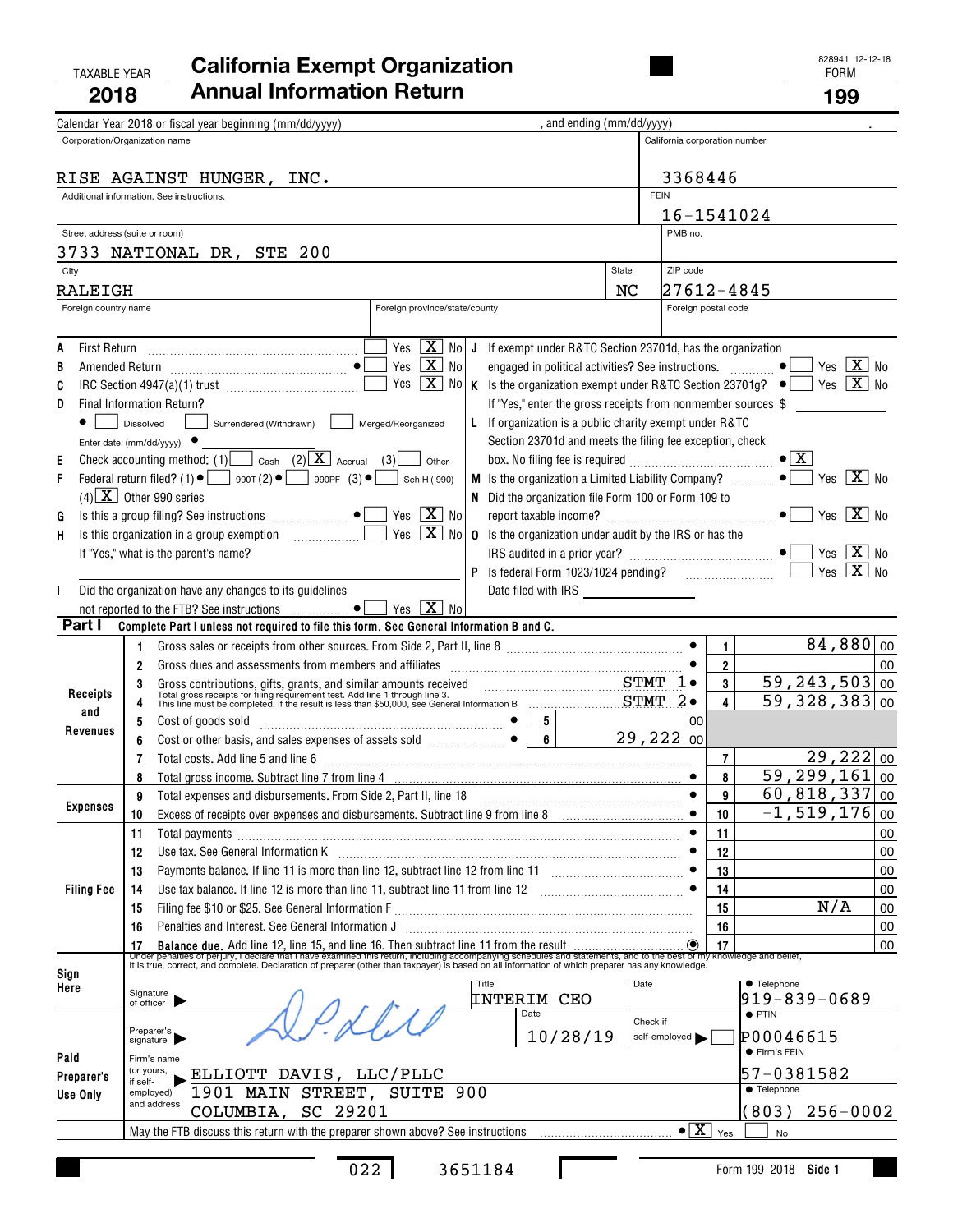## RISE AGAINST HUNGER, INC. 16-1541024

**Organizations with gross receipts of more than \$50,000 and private foundations regardless of amount of gross receipts - complete Part II or furnish substitute information. Part II**

|                                |                 |                                                                                                           |                                                                                                                                                                                                                                      |                        |           | $\mathbf{1}$            | 00                            |
|--------------------------------|-----------------|-----------------------------------------------------------------------------------------------------------|--------------------------------------------------------------------------------------------------------------------------------------------------------------------------------------------------------------------------------------|------------------------|-----------|-------------------------|-------------------------------|
|                                | $\overline{2}$  | Interest                                                                                                  |                                                                                                                                                                                                                                      |                        |           | $\overline{2}$          | 30,622 00                     |
|                                | 3               |                                                                                                           | Dividends <b>with the contract of the contract of the contract of the contract of the contract of the contract of the contract of the contract of the contract of the contract of the contract of the contract of the contract o</b> |                        |           | $\mathbf{3}$            | 00                            |
| Receipts                       |                 |                                                                                                           |                                                                                                                                                                                                                                      |                        |           | $\overline{\mathbf{4}}$ | 00                            |
| from                           | 5               |                                                                                                           | Gross royalties <b>Material Constructs</b> and a construction of the construction of the construction of the construction of the construction of the construction of the construction of the construction of the construction of th  |                        |           | $5\phantom{a}$          | 00                            |
| Other                          |                 |                                                                                                           | Gross amount received from sale of assets (See Instructions) STATEMENT 3                                                                                                                                                             |                        |           | 6                       | $25,548$ 00                   |
| <b>Sources</b>                 | 7               | Other income                                                                                              | SEE STATEMENT 4                                                                                                                                                                                                                      |                        |           | $\overline{7}$          | 28,710 00                     |
|                                |                 |                                                                                                           | Total gross sales or receipts from other sources. Add line 1 through line 7. Enter here and on Side 1, Part I, line 1                                                                                                                |                        |           | 8                       | $84,880$ 00                   |
|                                | 9               |                                                                                                           | Contributions, gifts, grants, and similar amounts paid Matheman STATEMENT 9                                                                                                                                                          |                        |           | 9                       | $\overline{36,422}$ , 910 00  |
|                                | 10              |                                                                                                           |                                                                                                                                                                                                                                      |                        |           | 10                      | 00                            |
|                                | 11              |                                                                                                           |                                                                                                                                                                                                                                      |                        |           | 11                      | $939,411$ 00                  |
|                                | 12 <sup>°</sup> |                                                                                                           |                                                                                                                                                                                                                                      |                        |           | 12                      | $7,877,276$ 00                |
| <b>Expenses</b>                | 13              |                                                                                                           |                                                                                                                                                                                                                                      |                        |           | 13                      | 00                            |
| and                            | 14              |                                                                                                           | $\boxed{a} \texttt{xe} \texttt{s}$                                                                                                                                                                                                   |                        |           | 14                      | 718,810 00                    |
| Disburse-                      | 15              |                                                                                                           |                                                                                                                                                                                                                                      |                        |           | 15                      | $1,484,211$ 00                |
| ments                          | 16              |                                                                                                           |                                                                                                                                                                                                                                      |                        |           | 16                      | 152, 772 00                   |
|                                | 17              |                                                                                                           |                                                                                                                                                                                                                                      |                        |           | 17                      | $\overline{13,222,947 _{00}}$ |
|                                |                 | 18 Total expenses and disbursements. Add line 9 through line 17. Enter here and on Side 1, Part I, line 9 |                                                                                                                                                                                                                                      |                        |           | 18                      | $60,818,337$ 00               |
| <b>Schedule L</b>              |                 | <b>Balance Sheet</b>                                                                                      | Beginning of taxable year                                                                                                                                                                                                            |                        |           |                         | End of taxable year           |
| Assets                         |                 |                                                                                                           | (a)                                                                                                                                                                                                                                  | (b)                    | (c)       |                         | (d)                           |
| 1 Cash                         |                 |                                                                                                           |                                                                                                                                                                                                                                      | 6,634,980              |           |                         | 5,017,330                     |
|                                |                 |                                                                                                           |                                                                                                                                                                                                                                      | 631,418                |           |                         | 719,473<br>$\bullet$          |
| 3                              |                 |                                                                                                           |                                                                                                                                                                                                                                      |                        |           |                         |                               |
|                                |                 |                                                                                                           |                                                                                                                                                                                                                                      | 770,413                |           |                         | 707,629                       |
|                                |                 | Federal and state government obligations                                                                  |                                                                                                                                                                                                                                      |                        |           |                         |                               |
|                                |                 |                                                                                                           |                                                                                                                                                                                                                                      |                        |           |                         |                               |
|                                |                 | Investments in stock                                                                                      |                                                                                                                                                                                                                                      |                        |           |                         |                               |
|                                | Mortgage loans  |                                                                                                           |                                                                                                                                                                                                                                      |                        |           |                         |                               |
|                                |                 | Other investments                                                                                         |                                                                                                                                                                                                                                      |                        |           |                         |                               |
| <b>10 a</b> Depreciable assets |                 |                                                                                                           | 830,671                                                                                                                                                                                                                              |                        | 1,067,689 |                         |                               |
|                                |                 | <b>b</b> Less accumulated depreciation <i></i>                                                            | 493,655                                                                                                                                                                                                                              | 337,016                | 534, 243  |                         | 533,446                       |
| 11 Land                        |                 |                                                                                                           |                                                                                                                                                                                                                                      |                        |           |                         | $\bullet$                     |
|                                |                 | 12 Other assets STMT 7                                                                                    |                                                                                                                                                                                                                                      | 980,457                |           |                         | 1,606,329<br>$\bullet$        |
|                                |                 |                                                                                                           |                                                                                                                                                                                                                                      | 9,354,284              |           |                         | 8,584,207                     |
| Liabilities and net worth      |                 |                                                                                                           |                                                                                                                                                                                                                                      |                        |           |                         |                               |
|                                |                 |                                                                                                           |                                                                                                                                                                                                                                      | 1,794,071              |           |                         | 2,351,876<br>$\bullet$        |
|                                |                 | 15 Contributions, gifts, or grants payable                                                                |                                                                                                                                                                                                                                      |                        |           |                         |                               |
|                                |                 | 16 Bonds and notes payable                                                                                |                                                                                                                                                                                                                                      |                        |           |                         | $\bullet$                     |
| 17 Mortgages payable           |                 |                                                                                                           |                                                                                                                                                                                                                                      |                        |           |                         | $\bullet$                     |
| 18 Other liabilities           |                 | STMT 8                                                                                                    |                                                                                                                                                                                                                                      | 2,330,214              |           |                         | 2,521,507                     |
|                                |                 | 19 Capital stock or principal fund                                                                        |                                                                                                                                                                                                                                      |                        |           |                         | $\bullet$                     |
|                                |                 | 20 Paid-in or capital surplus. Attach reconciliation                                                      |                                                                                                                                                                                                                                      |                        |           |                         | $\bullet$                     |
|                                |                 | 21 Retained earnings or income fund                                                                       |                                                                                                                                                                                                                                      | $\overline{5,229,999}$ |           |                         | 3,710,824<br>$\bullet$        |
|                                |                 | 22 Total liabilities and net worth                                                                        |                                                                                                                                                                                                                                      | 9,354,284              |           |                         | 8,584,207                     |
| <b>Schedule M-1</b>            |                 |                                                                                                           | Reconciliation of income per books with income per return                                                                                                                                                                            |                        |           |                         |                               |
|                                |                 |                                                                                                           | Do not complete this schedule if the amount on Schedule L, line 13, column (d), is less than \$50,000.<br>$\frac{1}{2}$ 1 E10 176 -                                                                                                  |                        |           |                         |                               |

| 1 Net income per books                               | $-1,519,176$ |      | Income recorded on books this year    |              |
|------------------------------------------------------|--------------|------|---------------------------------------|--------------|
| 2 Federal income tax                                 |              |      | not included in this return           |              |
| <b>3</b> Excess of capital losses over capital gains |              |      | Deductions in this return not charged |              |
| 4 Income not recorded on books this year             |              |      | against book income this year         |              |
| 5 Expenses recorded on books this year not           |              | 9.   | Total. Add line 7 and line 8          |              |
| deducted in this return                              |              | ່ 10 | Net income per return.                |              |
| 6 Total. Add line 1 through line 5                   | $-1,519,176$ |      | Subtract line 9 from line 6           | $-1,519,176$ |

022 3652184

 $\mathbf{I}$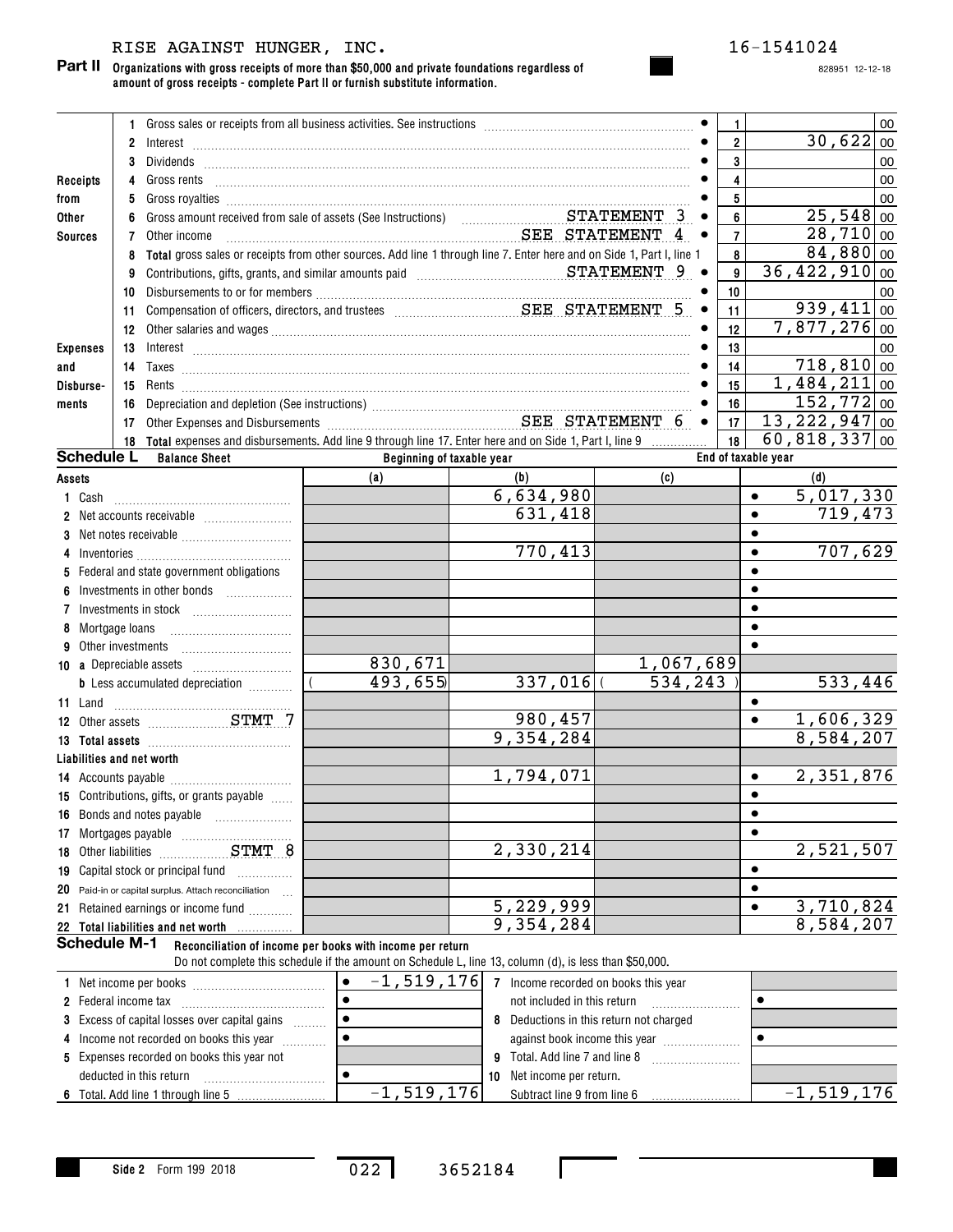| CA 199                                   |                                                         | CASH CONTRIBUTIONS<br>INCLUDED ON PART I, LINE 3    |               |                 | STATEMENT 1            |
|------------------------------------------|---------------------------------------------------------|-----------------------------------------------------|---------------|-----------------|------------------------|
| CONTRIBUTOR'S NAME                       | CONTRIBUTOR'S ADDRESS                                   |                                                     |               | DATE OF<br>GIFT | <b>AMOUNT</b>          |
| KRAFT HEINZ COMPANY<br><b>FOUNDATION</b> | 200 E RANDOLPH 75TH FLOOR STE<br>7600 CHICAGO, IL 60601 |                                                     |               | 12/31/18        | 1,232,112.             |
| TOTAL INCLUDED ON LINE 3                 |                                                         |                                                     |               |                 | 1,232,112.             |
| CA 199                                   |                                                         | NONCASH CONTRIBUTIONS<br>INCLUDED ON PART I, LINE 3 |               |                 | STATEMENT <sub>2</sub> |
| CONTRIBUTOR'S NAME                       |                                                         | CONTRIBUTOR'S ADDRESS                               |               |                 |                        |
| MAP INTERNATIONAL                        |                                                         | 4700 GLYNCO PKWY BRUNSWICK, GA 61525                |               |                 |                        |
| PROPERTY DESCRIPTION                     |                                                         | DATE OF GIFT                                        | TOTAL AMOUNT  |                 | FMV OF GIFT            |
| DRUG AND MEDICAL SUPPLIES                |                                                         | 12/31/18                                            | 32, 262, 164. |                 | 32, 262, 164.          |
| TOTAL INCLUDED ON LINE 3                 |                                                         |                                                     |               |                 | 32, 262, 164.          |
|                                          |                                                         |                                                     |               |                 |                        |
| CA 199                                   | GROSS AMOUNT FROM SALE OF ASSETS                        |                                                     |               |                 | STATEMENT 3            |

}}}}}}}}}}}}}}}}}}}}}}}}} }}}}}}}}}}

| DESCRIPTION                     |                        | DATE<br><b>DATE</b><br>ACQUIRED<br>SOLD |                           | METHOD<br>ACQUIRED                |
|---------------------------------|------------------------|-----------------------------------------|---------------------------|-----------------------------------|
|                                 | COST OR<br>OTHER BASIS | DEPREC.                                 | <b>EXPENSE</b><br>OF SALE | PURCHASED<br>GROSS<br>SALES PRICE |
|                                 | 141, 130.              | 111,908.                                | 0.                        | 25,548.                           |
| TOTAL TO FORM 199, PAGE 2, LN 6 | 141,130.               | 111,908.                                | 0.                        | 25,548.                           |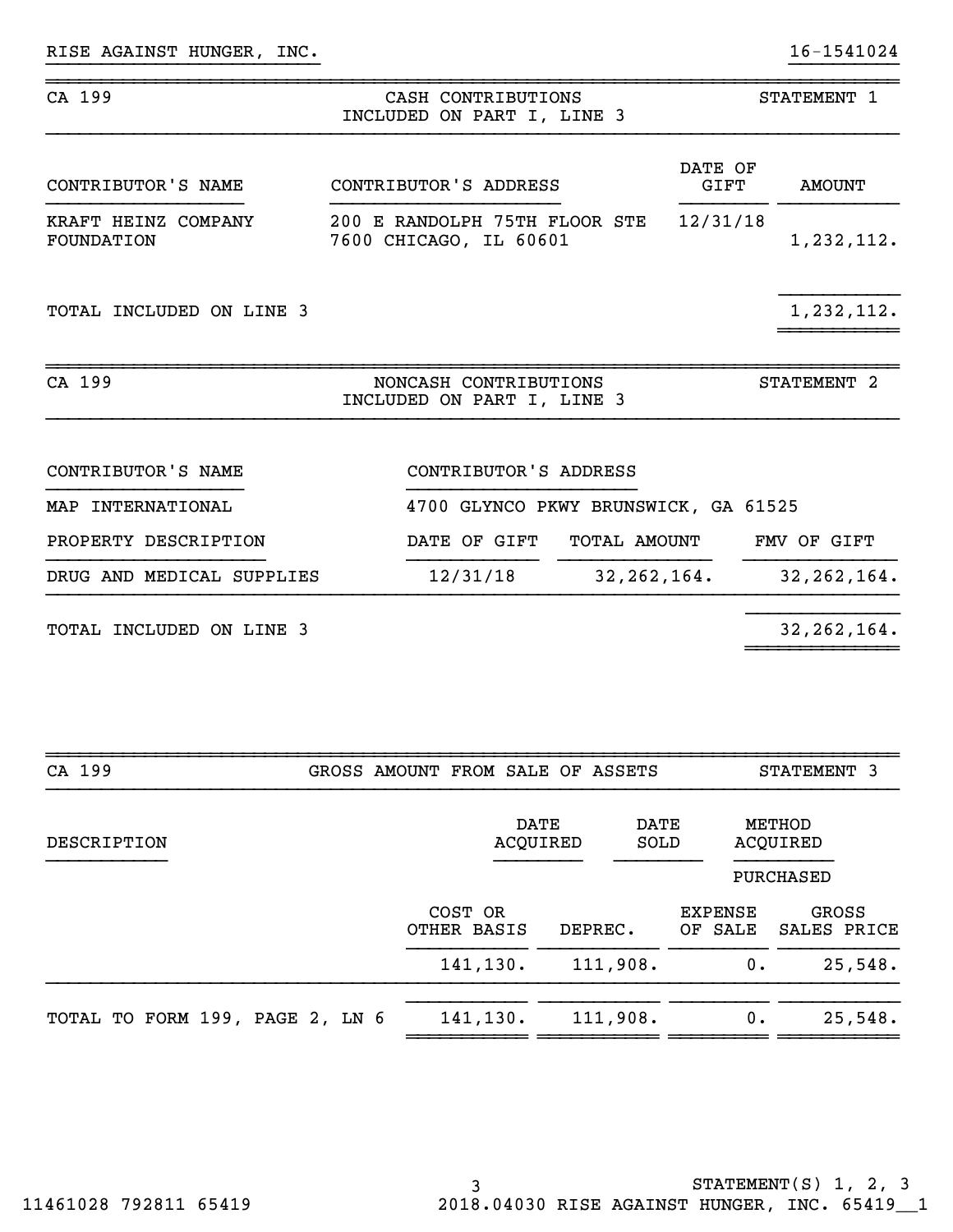RISE AGAINST HUNGER, INC. 16-1541024

| CA 199                             | OTHER INCOME | STATEMENT 4 |
|------------------------------------|--------------|-------------|
| DESCRIPTION                        |              | AMOUNT      |
| SALE OF GOODS                      |              | 28,710.     |
| TOTAL TO FORM 199, PART II, LINE 7 |              | 28,710.     |

~~~~~~~~~~~~~~

}}}}}}}}}}}}}}}}}}}}}}}}} }}}}}}}}}}

| CA 199                |                                                     | COMPENSATION OF OFFICERS, DIRECTORS AND TRUSTEES | STATEMENT 5 |
|-----------------------|-----------------------------------------------------|--------------------------------------------------|-------------|
| NAME AND ADDRESS      |                                                     | TITLE AND<br>AVERAGE HRS WORKED/WK COMPENSATION  |             |
| <b>ANNE BANDER</b>    | 3733 NATIONAL DR, STE 200<br>RALEIGH, NC 27612-4845 | <b>CHAIR</b><br>2.40                             | 0.          |
| WALTER GASKIN         | 3733 NATIONAL DR, STE 200<br>RALEIGH, NC 27612-4845 | VICE CHAIR<br>1.40                               | 0.          |
| <b>JESSICA GRAHAM</b> | 3733 NATIONAL DR, STE 200<br>RALEIGH, NC 27612-4845 | <b>SECRETARY</b><br>1.40                         | 0.          |
| DAVID HOOD            | 3733 NATIONAL DR, STE 200<br>RALEIGH, NC 27612-4845 | TREASURER<br>1.40                                | $0$ .       |
| ABDULLAH ANTEPLI      | 3733 NATIONAL DR, STE 200<br>RALEIGH, NC 27612-4845 | <b>BOARD MEMBER</b><br>1.40                      | 0.          |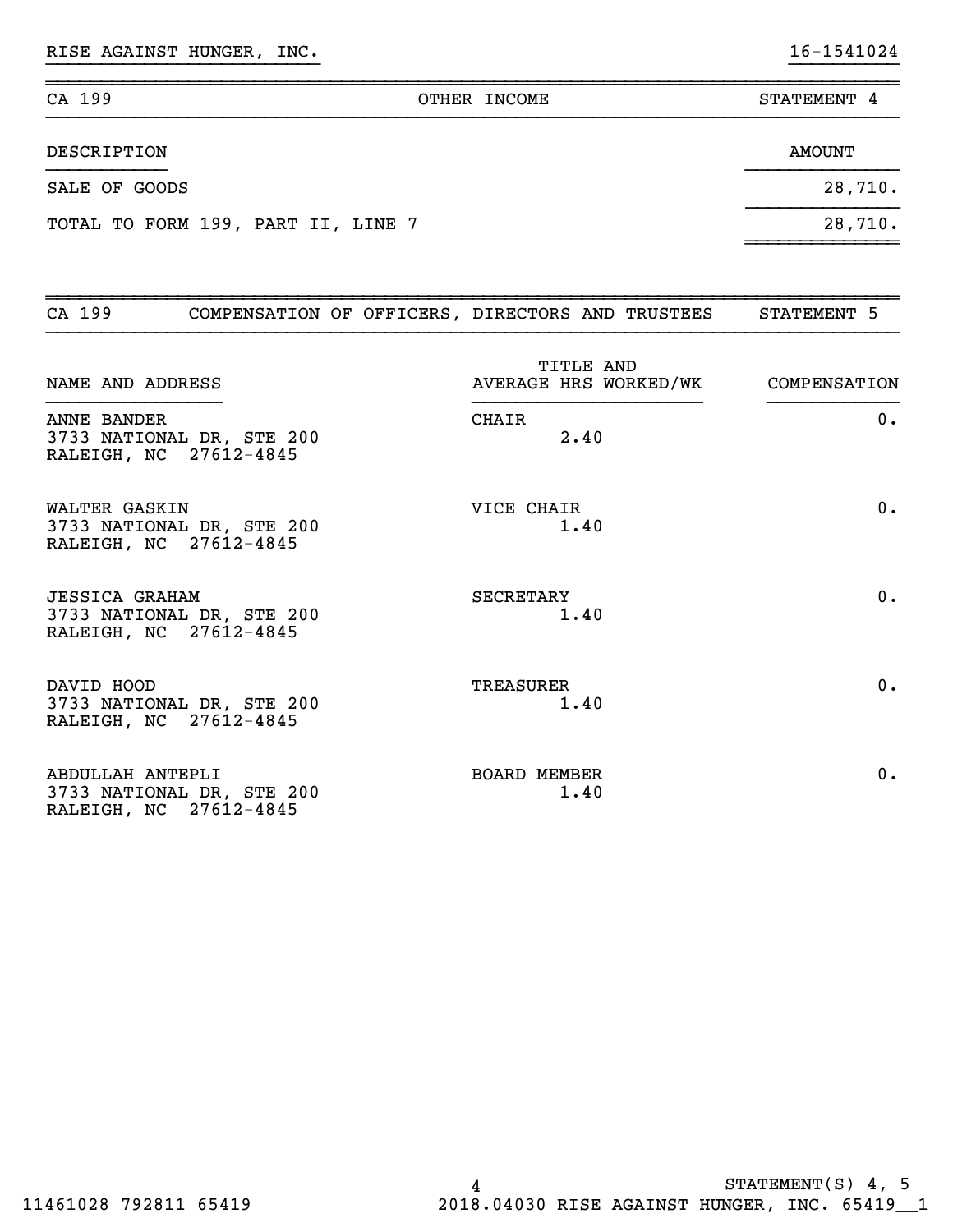| RISE AGAINST HUNGER, INC.                                                 |                             | 16-1541024 |
|---------------------------------------------------------------------------|-----------------------------|------------|
| GEOFFREY GRIFFIN<br>3733 NATIONAL DR, STE 200<br>RALEIGH, NC 27612-4845   | <b>BOARD MEMBER</b><br>1.40 | $0$ .      |
| GREGORY GUIDOTTI<br>3733 NATIONAL DR, STE 200<br>RALEIGH, NC 27612-4845   | <b>BOARD MEMBER</b><br>1.40 | $0$ .      |
| <b>ROBIN HAGER</b><br>3733 NATIONAL DR, STE 200<br>RALEIGH, NC 27612-4845 | <b>BOARD MEMBER</b><br>1.40 | $0$ .      |
| <b>GINA LOFTEN</b><br>3733 NATIONAL DR, STE 200<br>RALEIGH, NC 27612-4845 | <b>BOARD MEMBER</b><br>1.40 | $0$ .      |
| ANNE MATTHEWS<br>3733 NATIONAL DR, STE 200<br>RALEIGH, NC 27612-4845      | <b>BOARD MEMBER</b><br>1.40 | $0$ .      |
| <b>BART NORMAN</b><br>3733 NATIONAL DR, STE 200<br>RALEIGH, NC 27612-4845 | <b>BOARD MEMBER</b><br>1.40 | $0$ .      |
| MACK PARKER<br>3733 NATIONAL DR, STE 200<br>RALEIGH, NC 27612-4845        | <b>BOARD MEMBER</b><br>1.40 | $0$ .      |
| RICHARD SKINNER<br>3733 NATIONAL DR, STE 200<br>RALEIGH, NC 27612-4845    | <b>BOARD MEMBER</b><br>1.40 | $0$ .      |
| DONALD WIGHT<br>3733 NATIONAL DR, STE 200<br>RALEIGH, NC 27612-4845       | <b>BOARD MEMBER</b><br>1.40 | $0$ .      |
| WILL WILLIMON<br>3733 NATIONAL DR, STE 200<br>RALEIGH, NC 27612-4845      | <b>BOARD MEMBER</b><br>1.40 | $0$ .      |
| <b>KATE DAY</b><br>3733 NATIONAL DR, STE 200<br>RALEIGH, NC 27612-4845    | PAST CHAIR<br>2.40          | $0$ .      |
| RAY BUCHANAN<br>3733 NATIONAL DR, STE 200<br>RALEIGH, NC 27612-4845       | EX-OFFICIO<br>1.40          | $0$ .      |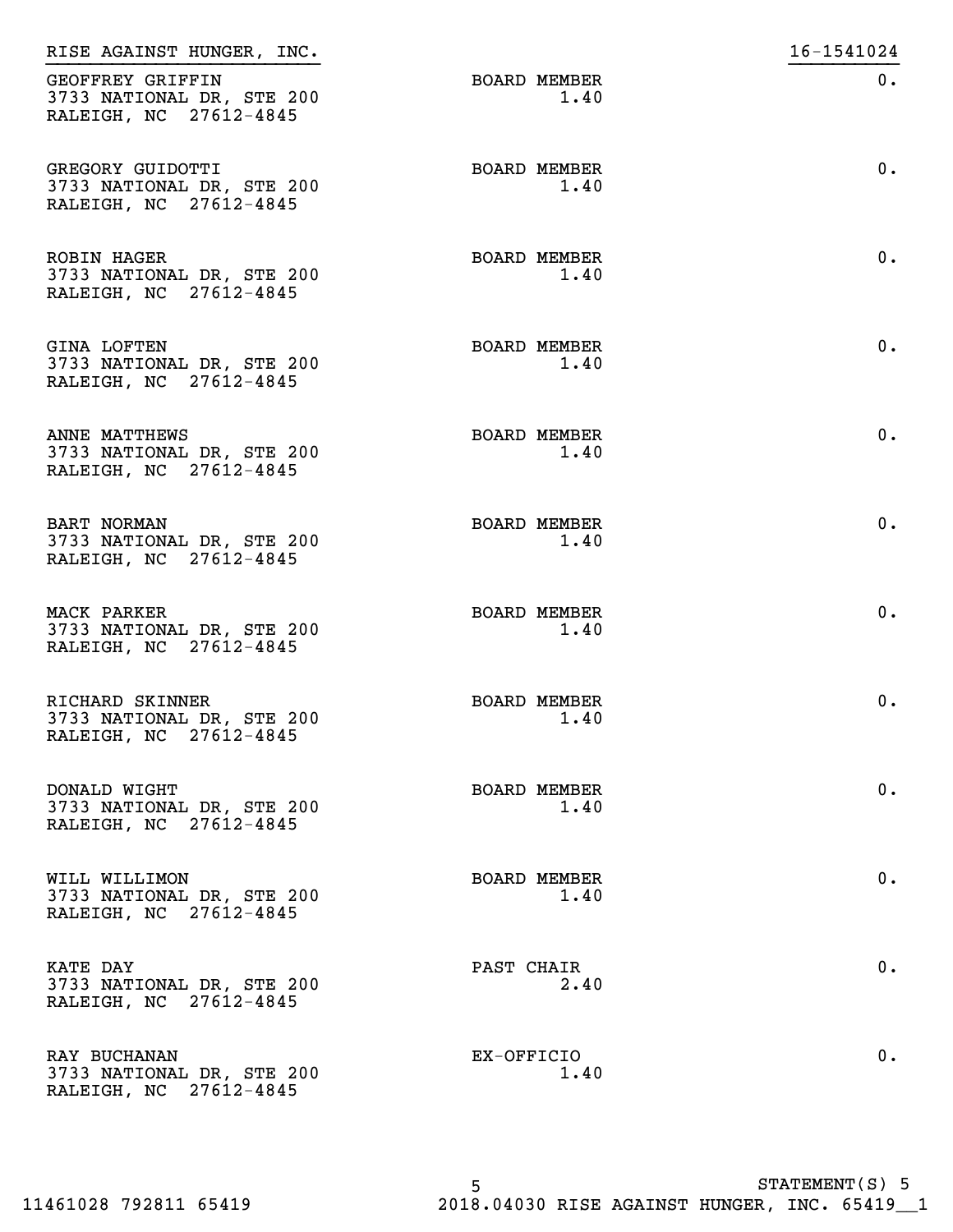| RISE AGAINST HUNGER, INC.                                                |                                     | 16-1541024 |
|--------------------------------------------------------------------------|-------------------------------------|------------|
| RODNEY W BROOKS<br>3733 NATIONAL DR, STE 200<br>RALEIGH, NC 27612-4845   | PRESIDENT & CEO<br>40.00            | 202,043.   |
| ROBERT DIXSON<br>3733 NATIONAL DR, STE 200<br>RALEIGH, NC 27612-4845     | CHIEF FINANCIAL OFFICER<br>40.00    | 150,124.   |
| EDINER OGWANGI<br>3733 NATIONAL DR, STE 200<br>RALEIGH, NC 27612-4845    | CHIEF IMPACT OFFICER<br>40.00       | 159,081.   |
| THOMAS BARBITTA<br>3733 NATIONAL DR, STE 200<br>RALEIGH, NC 27612-4845   | CHIEF MARKETING OFFICER<br>40.00    | 146,572.   |
| PEGGY SHRIVER<br>3733 NATIONAL DR, STE 200<br>RALEIGH, NC 27612-4845     | CHIEF MARKETING AND DEVELO<br>40.00 | 136,360.   |
| LAWRENCE SHEPHERD<br>3733 NATIONAL DR, STE 200<br>RALEIGH, NC 27612-4845 | CHIEF OPERATING OFFICER<br>40.00    | 145,231.   |
| KAREN SANDERS<br>3733 NATIONAL DR, STE 200<br>RALEIGH, NC 27612-4845     | EMPLOYEE<br>40.00                   | 0.         |

TOTAL TO FORM 199, PART II, LINE 11

 $\frac{1}{939,411}$ 

~~~~~~~~~~~~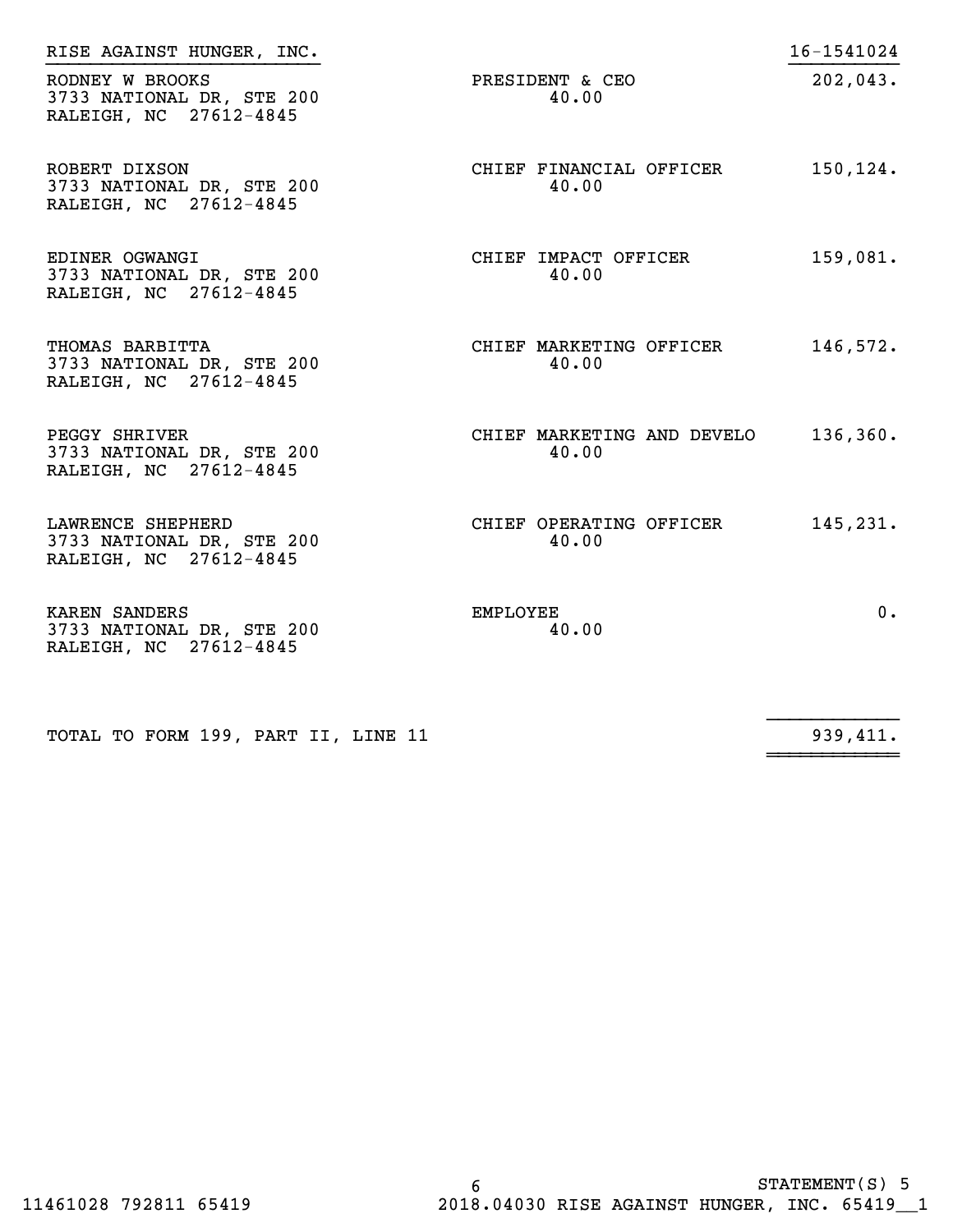|--|

### ~~~~~~~~~~~~~~~~~~~~~~~~~~~~~~~~~~~~~~~~~~~~~~~~~~~~~~~~~~~~~~~~~~~~~~~~~~~~~~OTHER EXPENSES STATEMENT 6

}}}}}}}}}}}}}}}}}}}}}}}}} }}}}}}}}}}

| DESCRIPTION                         | <b>AMOUNT</b> |
|-------------------------------------|---------------|
| SUPPLIES                            | 7,457,623.    |
| PRINTING & REPRODUCTION             | 200, 117.     |
| REPAIRS & MAINTENANCE               | 94,093.       |
| <b>BANK SERVICE CHARGES</b>         | 85,930.       |
| DUES & SUBSCRIPTIONS                | 70,584.       |
| POSTAGE                             | 58,965.       |
| TELEPHONE & INTERNET                | 22, 270.      |
| LICENSES & PERMITS                  | 4,154.        |
| PENSION PLAN CONTRIBUTIONS          | 159, 250.     |
| OTHER EMPLOYEE BENEFITS             | 974,863.      |
| LEGAL FEES                          | 45,587.       |
| PROFESSIONAL FUNDRAISING FEES       | 156,233.      |
| OTHER PROFESSIONAL FEES             | 1,365,432.    |
| ADVERTISING AND PROMOTION           | 295,701.      |
| OFFICE EXPENSES                     | 119,732.      |
| INFORMATION TECHNOLOGY              | 451, 405.     |
| TRAVEL                              | 1,068,228.    |
| CONFERENCES AND CONVENTIONS         | 240,390.      |
| INSURANCE                           | 352,390.      |
| TOTAL TO FORM 199, PART II, LINE 17 | 13, 222, 947. |

| CA 199<br>OTHER ASSETS                                                                                  |                                              | STATEMENT 7                                  |  |  |
|---------------------------------------------------------------------------------------------------------|----------------------------------------------|----------------------------------------------|--|--|
| DESCRIPTION                                                                                             | BEG. OF YEAR                                 | END OF YEAR                                  |  |  |
| PLEDGES AND GRANTS RECEIVABLE<br>PREPAID EXPENSES AND DEFERRED CHARGES<br>DEPOSITS<br>OTHER RECEIVABLES | 267,856.<br>425,815.<br>80,505.<br>206, 281. | 960,479.<br>362,629.<br>92, 242.<br>190,979. |  |  |
| TOTAL TO FORM 199, SCHEDULE L, LINE 12                                                                  | 980,457.                                     | 1,606,329.                                   |  |  |

~~~~~~~~~~~~~~

| CA 199                                                                                              | OTHER LIABILITIES                                          | STATEMENT <sub>8</sub>                                     |
|-----------------------------------------------------------------------------------------------------|------------------------------------------------------------|------------------------------------------------------------|
| DESCRIPTION                                                                                         | BEG. OF YEAR                                               | END OF YEAR                                                |
| ACCRUED VACATION PAYABLE<br>DEFERRED RENT<br>LEASE PAYABLE<br>PAYROLL LIABILITY<br>DEFERRED REVENUE | 334,083.<br>110, 356.<br>55,521.<br>297,531.<br>1,532,723. | 358,048.<br>107,575.<br>266,732.<br>258,548.<br>1,530,604. |
| TOTAL TO FORM 199, SCHEDULE L, LINE 18                                                              | 2,330,214.                                                 | 2,521,507.                                                 |

7 STATEMENT(S) 6, 7, 8 11461028 792811 65419 2018.04030 RISE AGAINST HUNGER, INC. 65419\_\_1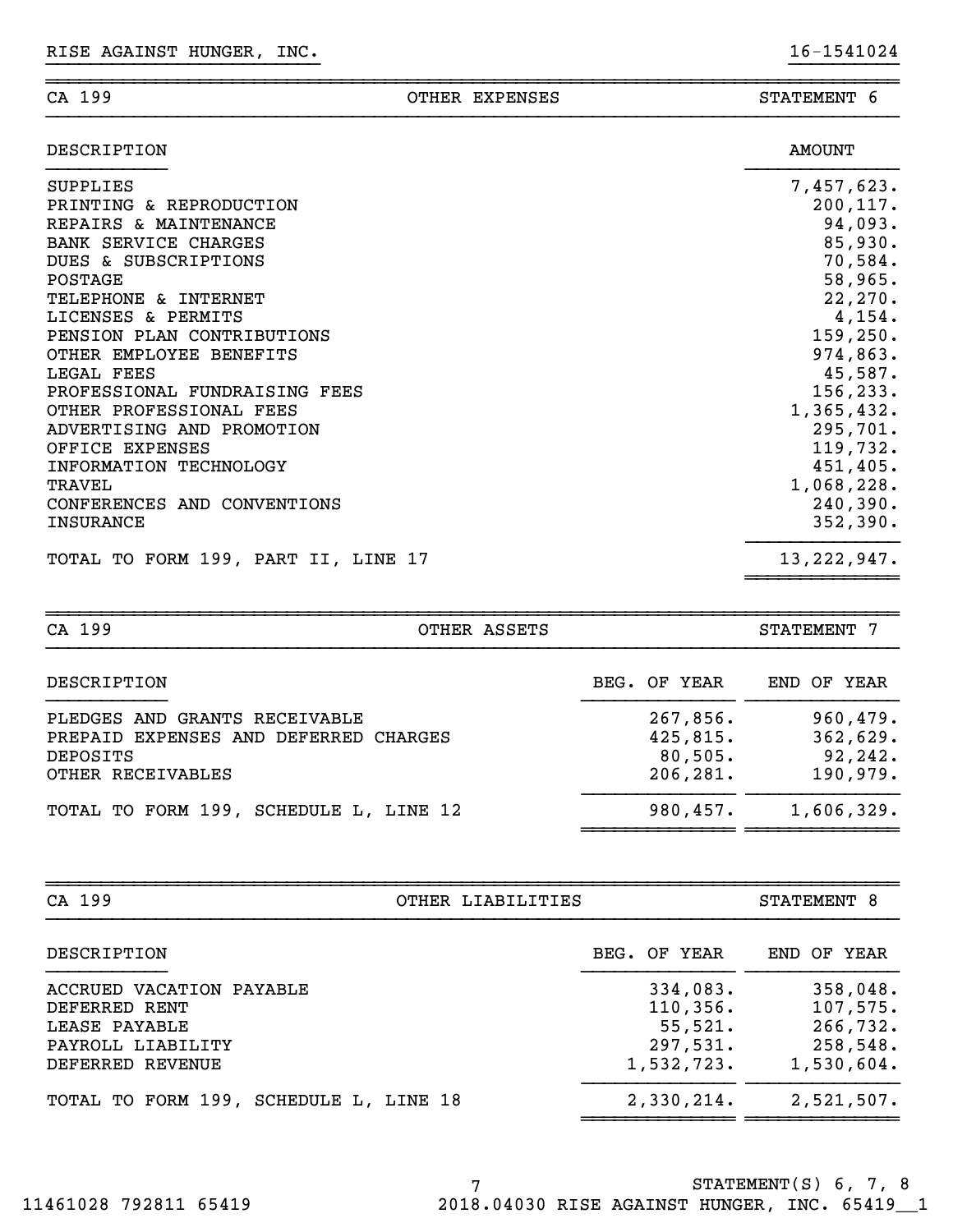### ~~~~~~~~~~~~~~~~~~~~~~~~~~~~~~~~~~~~~~~~~~~~~~~~~~~~~~~~~~~~~~~~~~~~~~~~~~~~~~CA 199 CASH CONTRIBUTIONS, GIFTS, GRANTS STATEMENT 9 AND SIMILAR AMOUNTS PAID

}}}}}}}}}}}}}}}}}}}}}}}}} }}}}}}}}}}

### ACTIVITY CLASSIFICATION

FOOD, MEDICAL SUPPLIES AND OTHER EMERGENCY ASSISTANCE

| DONEES NAME                          | DONEES ADDRESS | RELATIONSHIP | AMOUNT     |
|--------------------------------------|----------------|--------------|------------|
| VARIOUS FOREIGN AID<br>ORGANIZATIONS |                | <b>NONE</b>  | 2,521,971. |

TOTAL FOR THIS ACTIVITY 2,521,971.

## ACTIVITY CLASSIFICATION

### CASH GRANTS FOR PURCHASE AND SHIPMENT OF RELIEF SUPPLIES & BUILDING GRANTS

| DONEES NAME         | DONEES ADDRESS | RELATIONSHIP | AMOUNT      |
|---------------------|----------------|--------------|-------------|
| VARIOUS FOREIGN AID |                | NONE         |             |
| ORGANIZATIONS       |                |              | 33,900,939. |

 ${}_{\text{1}}$   ${}_{\text{2}}$   ${}_{\text{3}}$   ${}_{\text{4}}$   ${}_{\text{5}}$   ${}_{\text{6}}$   ${}_{\text{7}}$   ${}_{\text{8}}$   ${}_{\text{9}}$   ${}_{\text{10}}$   ${}_{\text{11}}$   ${}_{\text{12}}$   ${}_{\text{13}}$   ${}_{\text{14}}$   ${}_{\text{15}}$   ${}_{\text{16}}$   ${}_{\text{17}}$   ${}_{\text{18}}$   ${}_{\text{19}}$   ${}_{\text{19}}$   ${}_{\text{10}}$ 

~~~~~~~~~~~

|  | TOTAL FOR THIS ACTIVITY | 33,900,939. |  |
|--|-------------------------|-------------|--|
|  |                         |             |  |

TOTAL INCLUDED ON FORM 199, PART II, LINE 9 36,422,910.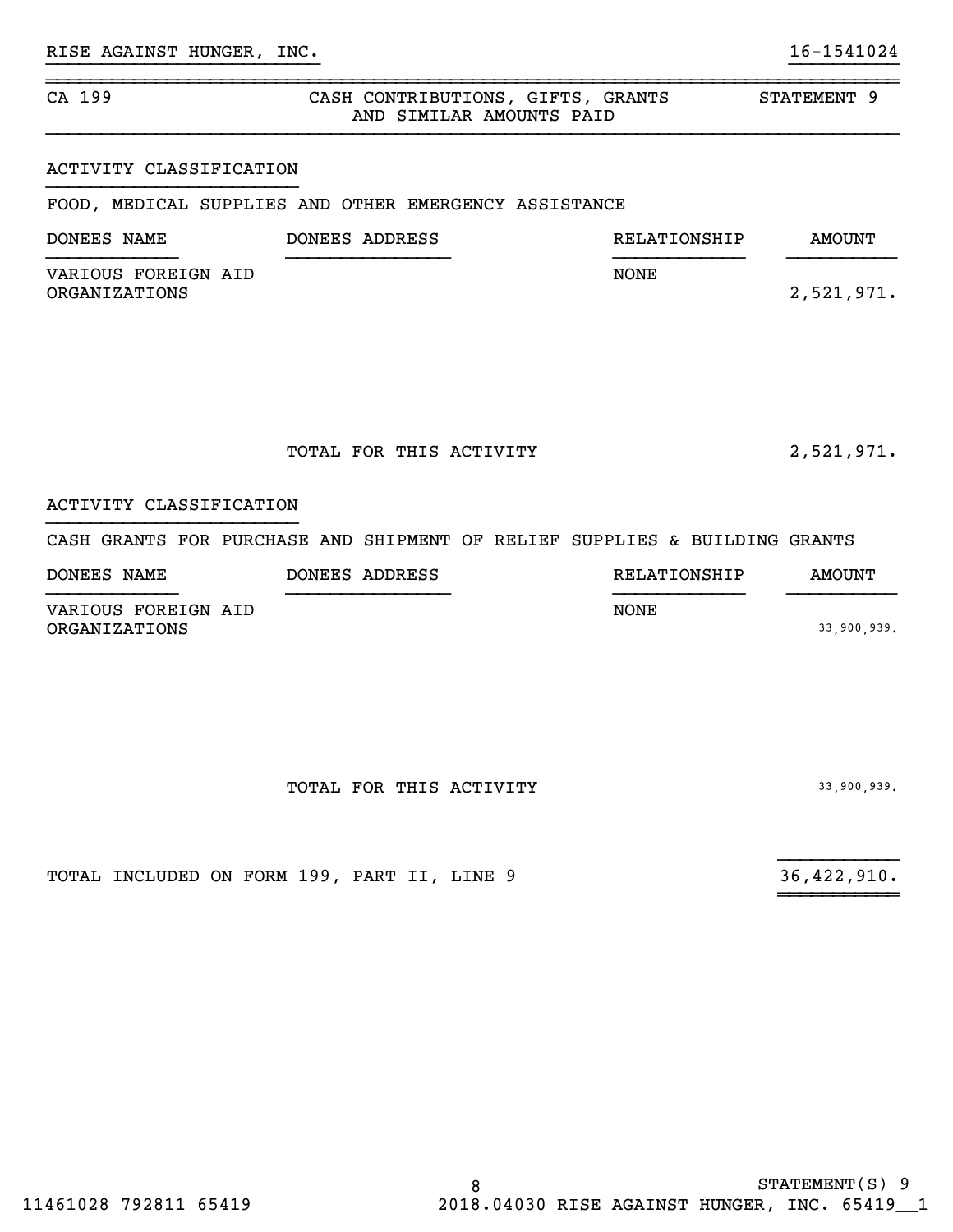**MAIL TO: Registry of Charitable Trusts P.O. Box 903447 Sacramento, CA 94203-4470 (916) 210-6400**

**WEB SITE ADDRESS: www.ag.ca.gov/charities/**

### **ANNUAL REGISTRATION RENEWAL FEE REPORT TO ATTORNEY GENERAL OF CALIFORNIA**

**Section 12586 and 12587, California Government Code 11 Cal. Code Regs. section 301-307, 311 and 312**

Failure to submit this report annually no later than the 15th day of the 5th month after the end of the organization's accounting period may result in the loss of tax exemption and the assessment of a minimum tax of \$800, plus interest, and/or fines or filing penalties as defined in Government Code section 12586.1. IRS extensions will be honored.

| State Charity Registration Number: CT 0163525                                                                                                                                                                                                                       |                                                                                                                                                                                                    | Check if:         |                                |                         |     |    |
|---------------------------------------------------------------------------------------------------------------------------------------------------------------------------------------------------------------------------------------------------------------------|----------------------------------------------------------------------------------------------------------------------------------------------------------------------------------------------------|-------------------|--------------------------------|-------------------------|-----|----|
|                                                                                                                                                                                                                                                                     |                                                                                                                                                                                                    | Change of address |                                |                         |     |    |
| RISE AGAINST HUNGER, INC.<br>Name of Organization                                                                                                                                                                                                                   |                                                                                                                                                                                                    | Amended report    |                                |                         |     |    |
| 3733 NATIONAL DR, STE 200<br>Address (Number and Street)                                                                                                                                                                                                            |                                                                                                                                                                                                    |                   | Corporate or Organization No.  | 3368446                 |     |    |
| 27612-4845<br>RALEIGH, NC<br>City or Town, State and ZIP Code                                                                                                                                                                                                       |                                                                                                                                                                                                    |                   | Federal Employer I.D. No.      | 16-1541024              |     |    |
|                                                                                                                                                                                                                                                                     | ANNUAL REGISTRATION RENEWAL FEE SCHEDULE (11 Cal. Code Regs. sections 301-307, 311, and 312)<br>Make Check Payable to Attorney General's Registry of Charitable Trusts                             |                   |                                |                         |     |    |
| <b>Gross Receipts</b><br>Fee                                                                                                                                                                                                                                        | <b>Gross Annual Revenue</b>                                                                                                                                                                        | Fee               | <b>Gross Annual Revenue</b>    |                         | Fee |    |
| <b>Less than \$25,000</b><br>0<br>Between \$25,000 and \$100,000<br>\$25                                                                                                                                                                                            | \$50<br>Between \$100,001 and \$250,000<br>Between \$1,000,001 and \$10 million<br>Between \$250,001 and \$1 million<br>\$75<br>Between \$10,000,001 and \$50 million<br>Greater than \$50 million |                   |                                | \$150<br>\$225<br>\$300 |     |    |
| <b>PART A - ACTIVITIES</b>                                                                                                                                                                                                                                          |                                                                                                                                                                                                    |                   |                                |                         |     |    |
| For your most recent full accounting period (beginning<br>Gross annual revenue $\frac{1}{2}$ 59, 299, 161                                                                                                                                                           | 01/01/2018<br>Total assets \$                                                                                                                                                                      |                   | ending 12/31/2018<br>8,584,207 | ) list:                 |     |    |
| PART B - STATEMENTS REGARDING ORGANIZATION DURING THE PERIOD OF THIS REPORT                                                                                                                                                                                         |                                                                                                                                                                                                    |                   |                                |                         |     |    |
| If you answer "yes" to any of the questions below, you must attach a separate page providing an explanation and details for each<br>Note:<br>"yes" response. Please review RRF-1 instructions for information required.                                             |                                                                                                                                                                                                    |                   |                                |                         |     |    |
| During this reporting period, were there any contracts, loans, leases or other financial transactions between the organization<br>1.                                                                                                                                |                                                                                                                                                                                                    |                   |                                |                         | Yes | No |
| and any officer, director or trustee thereof either directly or with an entity in which any such officer, director or trustee had<br>any financial interest?                                                                                                        |                                                                                                                                                                                                    |                   |                                |                         |     | X  |
| During this reporting period, were there any theft, embezzlement, diversion or misuse of the organization's charitable property<br>2.<br>or funds?                                                                                                                  |                                                                                                                                                                                                    |                   |                                |                         | X   |    |
| During this reporting period, did non-program expenditures exceed 50% of gross revenue?<br>3.                                                                                                                                                                       |                                                                                                                                                                                                    |                   |                                |                         |     | X  |
| During this reporting period, were any organization funds used to pay any penalty, fine or judgment? If you filed a Form 4720<br>4.<br>with the Internal Revenue Service, attach a copy.                                                                            |                                                                                                                                                                                                    |                   |                                |                         |     | X  |
| During this reporting period, were the services of a commercial fundraiser or fundraising counsel for charitable purposes used?<br>5.<br>If "yes," provide an attachment listing the name, address, and telephone number of the service provider.                   |                                                                                                                                                                                                    |                   |                                |                         | X   |    |
| During this reporting period, did the organization receive any governmental funding? If so, provide an attachment listing the<br>6.<br>name of the agency, mailing address, contact person, and telephone number.                                                   |                                                                                                                                                                                                    |                   |                                |                         | X   |    |
| During this reporting period, did the organization hold a raffle for charitable purposes? If "yes," provide an attachment indicating<br>7.<br>the number of raffles and the date(s) they occurred.                                                                  |                                                                                                                                                                                                    |                   |                                |                         |     | x  |
| Does the organization conduct a vehicle donation program? If "yes," provide an attachment indicating whether the program is<br>8.<br>operated by the charity or whether the organization contracts with a commercial fundraiser for charitable purposes.<br>STMT 10 |                                                                                                                                                                                                    |                   |                                | х                       |     |    |
| 9.<br>Did your organization have prepared an audited financial statement in accordance with generally accepted accounting<br>principles for this reporting period?                                                                                                  |                                                                                                                                                                                                    |                   | X                              |                         |     |    |
| Organization's area code and telephone number                                                                                                                                                                                                                       | 919-839-0689                                                                                                                                                                                       |                   |                                |                         |     |    |
| Organization's e-mail address SDILLE@RISEAGAINSTHUNGER.ORG                                                                                                                                                                                                          |                                                                                                                                                                                                    |                   |                                |                         |     |    |
| l declare under penalty of perjury that I have examined this report, including accompanying documents, and to the best of my knowledge and belief, the content<br>is true, correct and complete.                                                                    |                                                                                                                                                                                                    |                   |                                |                         |     |    |
|                                                                                                                                                                                                                                                                     | CATHERINE DAY                                                                                                                                                                                      |                   | INTERIM CEO                    |                         |     |    |
| Signature of authorized officer                                                                                                                                                                                                                                     | <b>Printed Name</b>                                                                                                                                                                                | Title             |                                | Date                    |     |    |